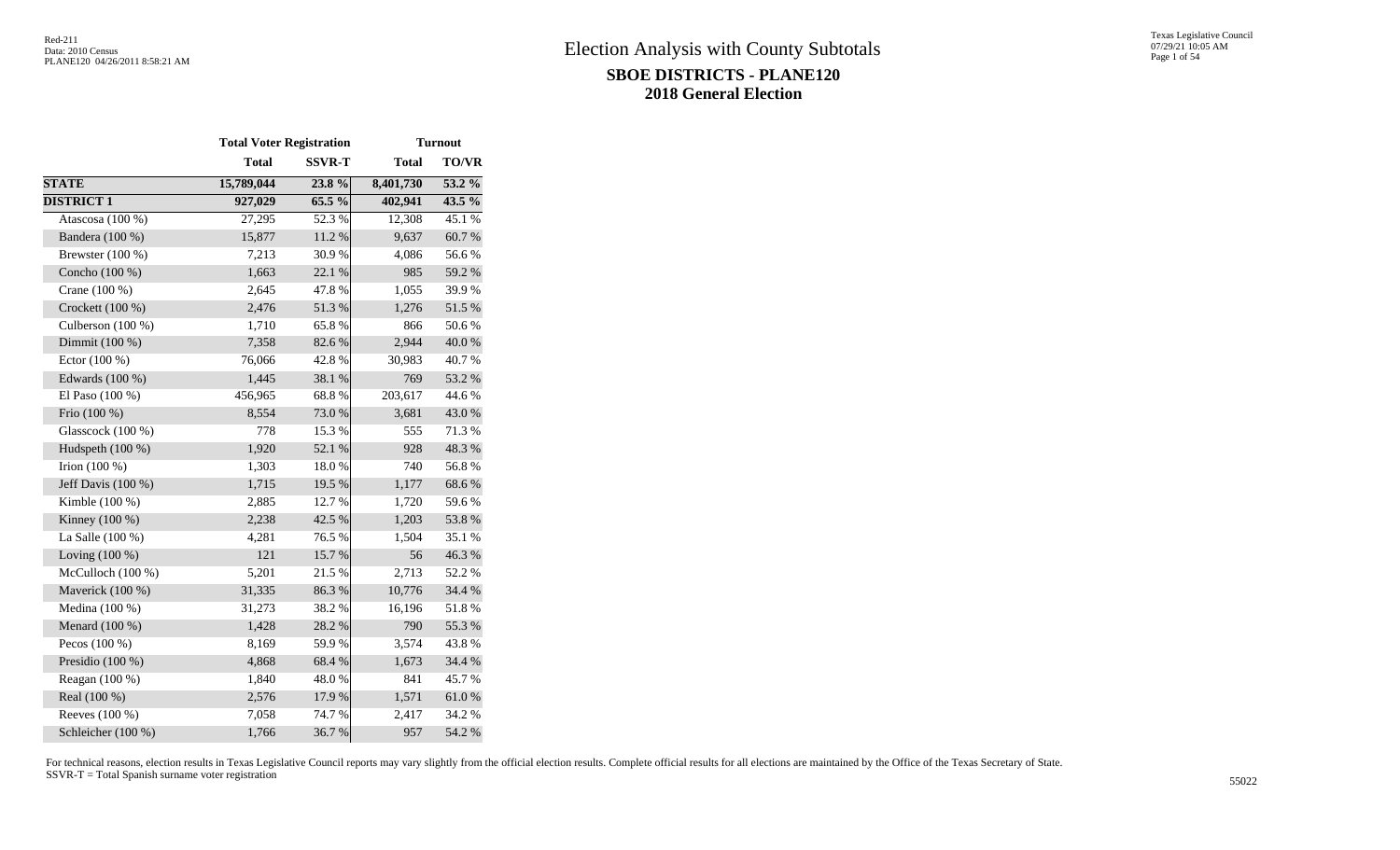|                      | <b>Total Voter Registration</b> |               | <b>Turnout</b> |              |  |  |  |
|----------------------|---------------------------------|---------------|----------------|--------------|--|--|--|
|                      | <b>Total</b>                    | <b>SSVR-T</b> | <b>Total</b>   | <b>TO/VR</b> |  |  |  |
| Sutton (100 %)       | 2,464                           | 46.9%         | 1,209          | 49.1 %       |  |  |  |
| Terrell (100 %)      | 691                             | 39.5 %        | 489            | 70.8%        |  |  |  |
| Upton (100 %)        | 2,114                           | 41.3%         | 1,032          | 48.8%        |  |  |  |
| Uvalde (100 %)       | 17,043                          | 59.1 %        | 8,017          | 47.0%        |  |  |  |
| Val Verde (100 %)    | 27,944                          | 65.8%         | 11,677         | 41.8%        |  |  |  |
| Ward (100 %)         | 6,477                           | 41.1%         | 2,931          | 45.3%        |  |  |  |
| Webb (100 %)         | 130,721                         | 87.2%         | 49,390         | 37.8%        |  |  |  |
| Winkler (100 %)      | 3,851                           | 41.2%         | 1,458          | 37.9%        |  |  |  |
| Zapata (100 %)       | 7,556                           | 86.4%         | 2,223          | 29.4 %       |  |  |  |
| Zavala (100 %)       | 8,146                           | 88.5%         | 2,917          | 35.8%        |  |  |  |
| <b>DISTRICT 2</b>    | 907,422                         | 61.6%         | 397,124        | $43.8\%$     |  |  |  |
| Aransas $(100\%)$    | 17,158                          | 15.9%         | 8,988          | 52.4 %       |  |  |  |
| Calhoun (100 %)      | 12,742                          | 35.8%         | 6,134          | 48.1 %       |  |  |  |
| Cameron (100 %)      | 206,289                         | 78.6%         | 79,358         | 38.5%        |  |  |  |
| Colorado (100 %)     | 13,858                          | 14.9%         | 7,673          | 55.4 %       |  |  |  |
| De Witt (100 %)      | 11,669                          | 22.7 %        | 6,137          | 52.6%        |  |  |  |
| Goliad (100 %)       | 5,541                           | 28.0%         | 3,081          | 55.6%        |  |  |  |
| Hidalgo (67 %)       | 247,889                         | 82.5 %        | 101,805        | 41.1%        |  |  |  |
| Jackson (100 %)      | 9,137                           | 21.4%         | 4,766          | 52.2 %       |  |  |  |
| Kenedy (100 %)       | 303                             | 70.3%         | 205            | 67.7%        |  |  |  |
| Kleberg $(100\%)$    | 18,060                          | 62.8%         | 8,685          | 48.1 %       |  |  |  |
| Matagorda (100 %)    | 21,532                          | 25.0%         | 10,636         | 49.4%        |  |  |  |
| Nueces (100 %)       | 204,238                         | 50.0%         | 94,201         | 46.1 %       |  |  |  |
| Refugio (100 %)      | 4,930                           | 41.1%         | 2,503          | 50.8%        |  |  |  |
| San Patricio (100 %) | 41,522                          | 47.0%         | 18,243         | 43.9%        |  |  |  |
| Victoria (100 %)     | 55,132                          | 34.5 %        | 27,304         | 49.5 %       |  |  |  |
| Wharton $(100\%)$    | 25,017                          | 25.9%         | 13,002         | 52.0%        |  |  |  |
| Willacy (100 %)      | 12,405                          | 84.3%         | 4,403          | 35.5 %       |  |  |  |
| <b>DISTRICT 3</b>    | 962,400                         | 59.3 %        | 427,424        | $44.4\%$     |  |  |  |
| Bee $(100\%)$        | 15,784                          | 56.5%         | 7,299          | 46.2%        |  |  |  |
| Bexar (68 %)         | 681,135                         | 56.1 %        | 299,837        | 44.0%        |  |  |  |
| Brooks (100 %)       | 5,805                           | 88.9%         | 1,924          | 33.1 %       |  |  |  |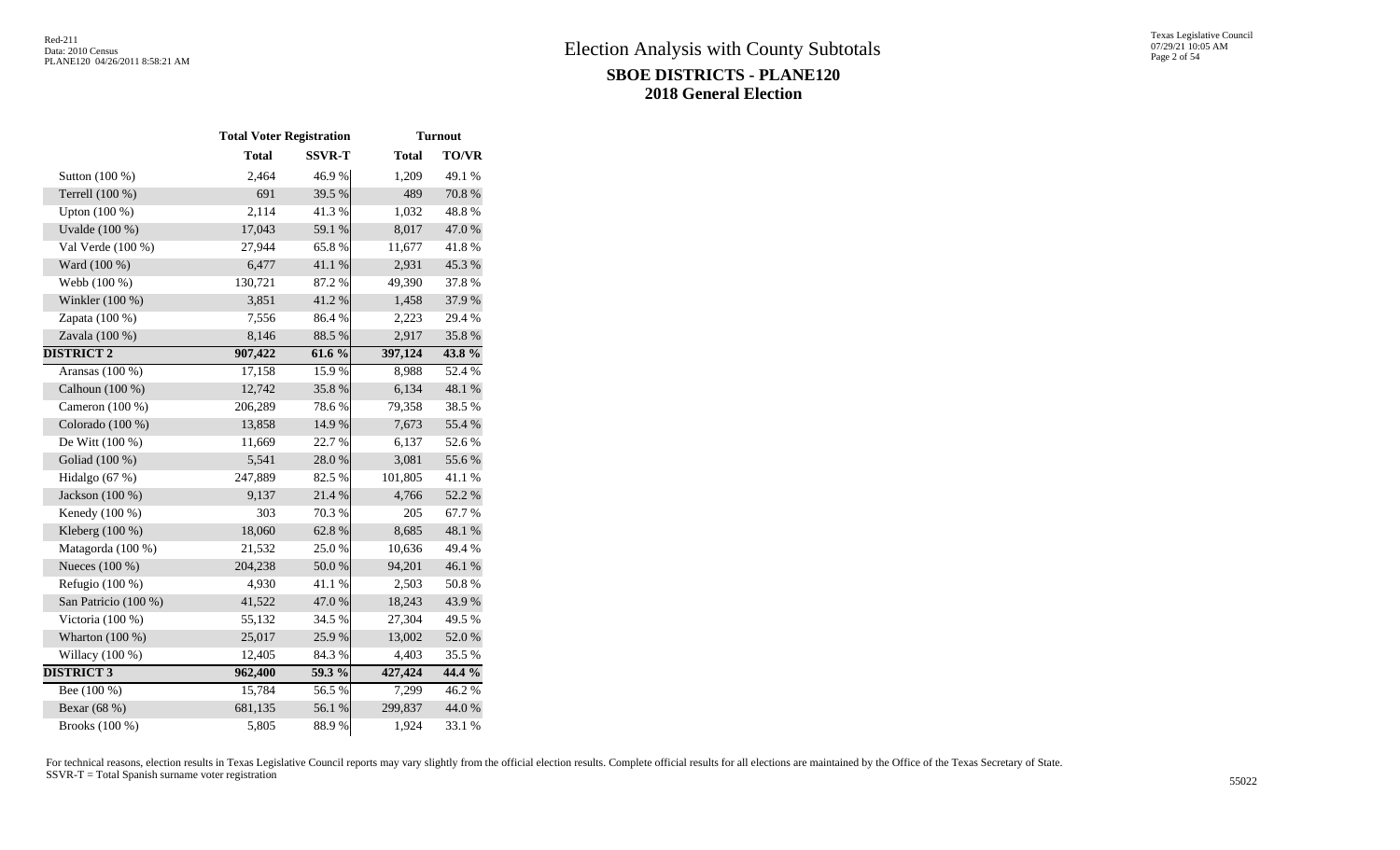|                    | <b>Total Voter Registration</b> |               | <b>Turnout</b> |              |  |  |  |
|--------------------|---------------------------------|---------------|----------------|--------------|--|--|--|
|                    | <b>Total</b>                    | <b>SSVR-T</b> | <b>Total</b>   | <b>TO/VR</b> |  |  |  |
| Duval (100 %)      | 8,333                           | 85.9%         | 4,112          | 49.3 %       |  |  |  |
| Gonzales (100 %)   | 12,130                          | 31.6%         | 5,630          | 46.4%        |  |  |  |
| Hidalgo (33 %)     | 114,469                         | $81.0\ \%$    | 51,402         | 44.9%        |  |  |  |
| Jim Hogg (100 %)   | 3,818                           | 89.5%         | 1,510          | 39.5 %       |  |  |  |
| Jim Wells (100 %)  | 26,349                          | 74.0 %        | 10,036         | 38.1 %       |  |  |  |
| Karnes (100 %)     | 8,019                           | 45.6%         | 4,149          | 51.7%        |  |  |  |
| Lavaca (100 %)     | 13,137                          | 9.6%          | 7,765          | 59.1 %       |  |  |  |
| Live Oak (100 %)   | 7,203                           | 29.6%         | 3,664          | 50.9%        |  |  |  |
| McMullen (100 %)   | 699                             | 28.5 %        | 491            | 70.2 %       |  |  |  |
| Starr (100 %)      | 32,971                          | 93.7%         | 11,883         | 36.0%        |  |  |  |
| Wilson (100 %)     | 32,548                          | 29.6%         | 17,722         | 54.4 %       |  |  |  |
| <b>DISTRICT 4</b>  | 833,649                         | 31.6 %        | 377,703        | $45.3\%$     |  |  |  |
| Fort Bend $(16\%)$ | 63,168                          | 16.0%         | 34,740         | 55.0%        |  |  |  |
| Harris (39 %)      | 770,481                         | 32.9%         | 342,963        | 44.5 %       |  |  |  |
| <b>DISTRICT 5</b>  | 1,333,324                       | 20.9%         | 801,482        | $60.1\%$     |  |  |  |
| Bexar (32 %)       | 425,253                         | 24.9%         | 250,832        | 59.0%        |  |  |  |
| Blanco (100 %)     | 8,428                           | 8.8%          | 5,822          | 69.1 %       |  |  |  |
| Caldwell (100 %)   | 23,626                          | 33.8%         | 11,526         | 48.8%        |  |  |  |
| Comal (100 %)      | 100,085                         | 15.8%         | 62,296         | 62.2%        |  |  |  |
| Gillespie (100 %)  | 19,158                          | 9.8%          | 12,563         | 65.6%        |  |  |  |
| Guadalupe (100 %)  | 100,163                         | 24.1 %        | 54,589         | 54.5 %       |  |  |  |
| Hays (100 %)       | 134,654                         | 23.4 %        | 79,975         | 59.4 %       |  |  |  |
| Kendall (100 %)    | 30,465                          | 11.4 %        | 19,859         | 65.2%        |  |  |  |
| Kerr (100 %)       | 35,559                          | 13.4 %        | 22,215         | 62.5 %       |  |  |  |
| Llano (100 %)      | 15,603                          | 4.3 %         | 10,276         | 65.9%        |  |  |  |
| Mason (100 %)      | 2,946                           | 14.7 %        | 1,968          | 66.8%        |  |  |  |
| San Saba (100 %)   | 3,734                           | 16.9%         | 2,078          | 55.7%        |  |  |  |
| Travis (54 %)      | 433,650                         | 18.8 %        | 267,483        | $61.7\ \%$   |  |  |  |
| <b>DISTRICT 6</b>  | 1,023,062                       | 16.0%         | 584,728        | $57.2\%$     |  |  |  |
| Harris $(41\%)$    | 1,023,062                       | 16.0%         | 584,728        | 57.2 %       |  |  |  |
| <b>DISTRICT 7</b>  | 1,156,806                       | $12.5\%$      | 635,250        | $54.9\%$     |  |  |  |
| Brazoria (100 %)   | 206,219                         | 18.3%         | 111,788        | 54.2 %       |  |  |  |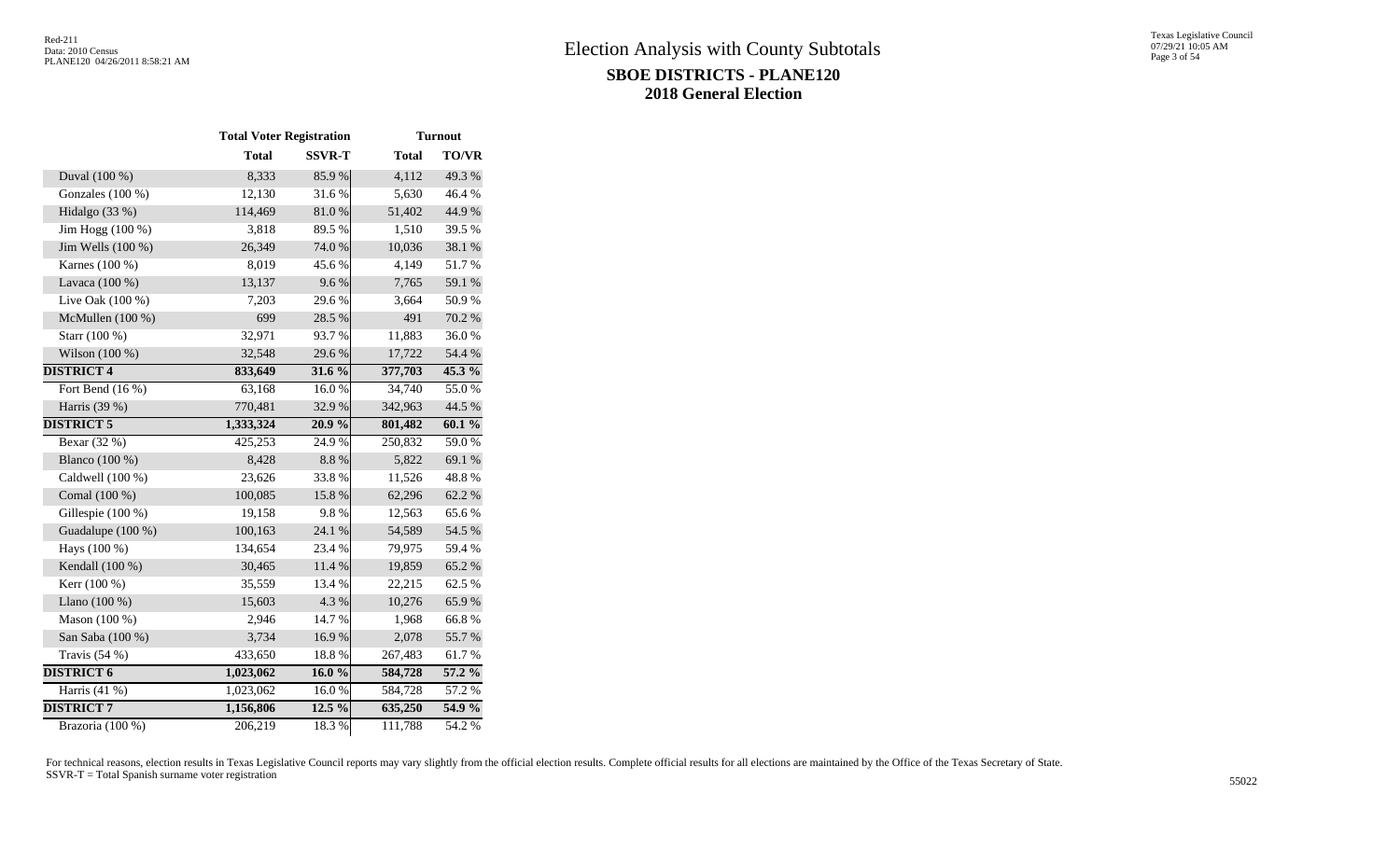|                       | <b>Total Voter Registration</b> |               |              | <b>Turnout</b> |  |
|-----------------------|---------------------------------|---------------|--------------|----------------|--|
|                       | <b>Total</b>                    | <b>SSVR-T</b> | <b>Total</b> | <b>TO/VR</b>   |  |
| Chambers (100 %)      | 27,969                          | 10.6 %        | 15,247       | 54.5 %         |  |
| Fort Bend $(84\% )$   | 367,408                         | 14.3 %        | 220,813      | 60.1%          |  |
| Galveston (100 %)     | 213,061                         | 13.9%         | 114,372      | 53.7%          |  |
| Hardin (100 %)        | 38,091                          | 3.1 %         | 20,247       | 53.2 %         |  |
| Jasper (100 %)        | 22,744                          | 2.9%          | 11,960       | 52.6%          |  |
| Jefferson $(100\%)$   | 147,651                         | 8.2%          | 74,831       | 50.7%          |  |
| Liberty (100 %)       | 43,898                          | 9.9%          | 20,701       | 47.2 %         |  |
| Newton (100 %)        | 9,249                           | 2.1%          | 4,713        | $51.0\ \%$     |  |
| Orange (100 %)        | 53,098                          | 3.9%          | 26,409       | 49.7%          |  |
| Sabine (100 %)        | 7,756                           | 1.8%          | 3,974        | 51.2%          |  |
| San Augustine (100 %) | 5,999                           | 2.3 %         | 3,026        | 50.4 %         |  |
| Tyler (100 %)         | 13,663                          | 1.9%          | 7,169        | 52.5 %         |  |
| <b>DISTRICT 8</b>     | 1,109,001                       | 15.4 %        | 603,249      | 54.4 %         |  |
| Brazos (100 %)        | 113,131                         | 14.3 %        | 64,877       | 57.3 %         |  |
| Grimes (100 %)        | 16,317                          | 10.5 %        | 8,698        | 53.3 %         |  |
| Harris (20 %)         | 533,126                         | 20.9%         | 282,526      | 53.0%          |  |
| Houston $(100\%)$     | 12,959                          | 3.6%          | 7,408        | 57.2 %         |  |
| Montgomery (100 %)    | 333,086                         | 10.2%         | 190,517      | 57.2 %         |  |
| Polk (100 %)          | 37,852                          | 5.1 %         | 16,843       | 44.5 %         |  |
| San Jacinto (100 %)   | 17,864                          | 5.7%          | 9,346        | 52.3%          |  |
| Trinity (100 %)       | 11,400                          | 3.9%          | 5,179        | 45.4 %         |  |
| Walker (100 %)        | 33,266                          | 9.3%          | 17,855       | 53.7%          |  |
| <b>DISTRICT 9</b>     | 1,092,827                       | $6.1\%$       | 585,320      | 53.6 %         |  |
| Anderson (100 %)      | 28,332                          | 6.5%          | 14,764       | 52.1 %         |  |
| Angelina (100 %)      | 51,482                          | 10.7 %        | 26,565       | 51.6%          |  |
| Bowie (100 %)         | 59,412                          | 2.2 %         | 28,485       | 47.9%          |  |
| Camp (100 %)          | 7,581                           | 8.5 %         | 3,899        | 51.4%          |  |
| Cass (100 %)          | 20,050                          | 1.7%          | 10,391       | 51.8%          |  |
| Cherokee (100 %)      | 27,778                          | 7.7 %         | 15,132       | 54.5 %         |  |
| Delta (100 %)         | 3,871                           | 4.0%          | 1,956        | $50.5~\%$      |  |
| Fannin (100 %)        | 20,652                          | 3.8%          | 10,847       | 52.5 %         |  |
| Franklin (100 %)      | 6,782                           | 4.8 %         | 3,988        | 58.8%          |  |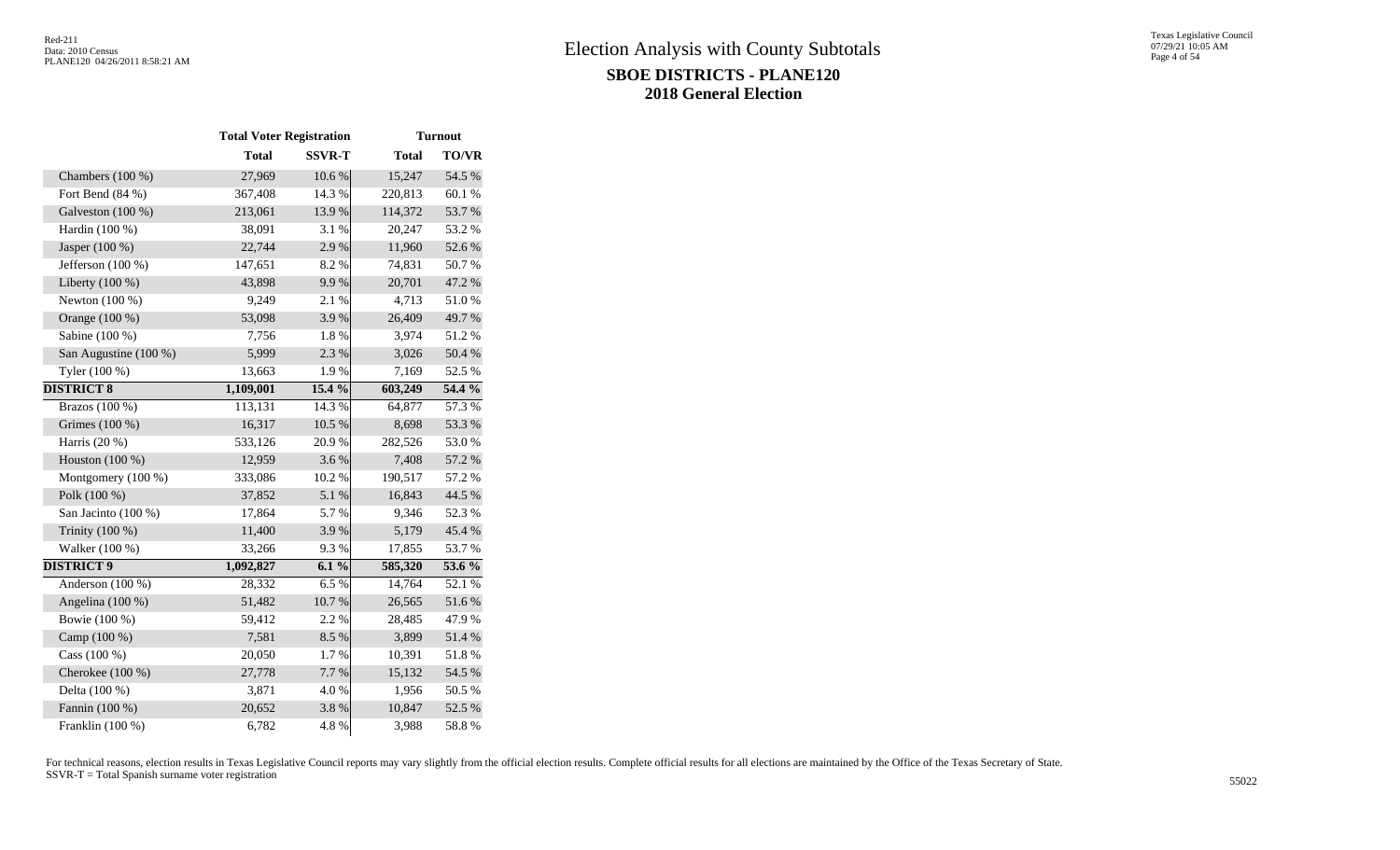|                     | <b>Total Voter Registration</b> |               |              | <b>Turnout</b> |  |
|---------------------|---------------------------------|---------------|--------------|----------------|--|
|                     | <b>Total</b>                    | <b>SSVR-T</b> | <b>Total</b> | TO/VR          |  |
| Grayson (100 %)     | 80,674                          | 4.8%          | 43,310       | 53.7%          |  |
| Gregg (100 %)       | 69,508                          | $6.0\ \%$     | 36,338       | 52.3%          |  |
| Harrison (100 %)    | 44,185                          | 3.9%          | 22,772       | 51.5 %         |  |
| Henderson (100 %)   | 51,423                          | 5.1%          | 26,969       | 52.4 %         |  |
| Hopkins (100 %)     | 22,618                          | 6.0 %         | 11,927       | 52.7%          |  |
| Hunt (100 %)        | 54,928                          | 6.9%          | 28,608       | 52.1 %         |  |
| Kaufman (100 %)     | 72,156                          | 9.8%          | 38,464       | 53.3%          |  |
| Lamar $(100\%)$     | 31,449                          | 2.4 %         | 16,639       | 52.9%          |  |
| Marion (100 %)      | 7,331                           | 1.7%          | 3,577        | 48.8 %         |  |
| Morris (100 %)      | 8,263                           | 3.2 %         | 4,268        | 51.7%          |  |
| Nacogdoches (100 %) | 36,758                          | 8.2 %         | 21,725       | 59.1 %         |  |
| Panola (100 %)      | 16,332                          | 3.1 %         | 8,778        | 53.7%          |  |
| Rains (100 %)       | 7,609                           | 3.8%          | 4,411        | 58.0%          |  |
| Red River $(100\%)$ | 8,221                           | 2.7 %         | 4,420        | 53.8%          |  |
| Rockwall (100 %)    | 62,808                          | 8.6%          | 38,716       | 61.6%          |  |
| Rusk (100 %)        | 31,073                          | 5.6 %         | 16,372       | 52.7%          |  |
| Shelby (100 %)      | 15,234                          | 4.9%          | 7,584        | 49.8%          |  |
| Smith (100 %)       | 135,080                         | 7.3 %         | 77,428       | 57.3 %         |  |
| Titus (100 %)       | 16,969                          | 17.2 %        | 8,007        | 47.2 %         |  |
| Upshur (100 %)      | 27,431                          | 3.1 %         | 14,125       | 51.5%          |  |
| Van Zandt (100 %)   | 37,020                          | 4.3 %         | 17,968       | 48.5 %         |  |
| Wood (100 %)        | 29,817                          | 3.8%          | 16,887       | 56.6%          |  |
| <b>DISTRICT 10</b>  | 1,153,555                       | 12.6 %        | 666,702      | 57.8 %         |  |
| Austin (100 %)      | 19,393                          | 12.7 %        | 11,155       | 57.5 %         |  |
| Bastrop (100 %)     | 47,022                          | 17.5 %        | 27,626       | 58.8 %         |  |
| Bell (100 %)        | 194,853                         | 12.9%         | 86,905       | 44.6 %         |  |
| Burleson (100 %)    | 11,745                          | $10.3~\%$     | 6,606        | 56.2%          |  |
| Burnet (100 %)      | 30,832                          | 9.1%          | 18,693       | 60.6%          |  |
| Falls (100 %)       | 10,329                          | 10.2 %        | 4,687        | 45.4 %         |  |
| Fayette (100 %)     | 16,524                          | 9.1 %         | 10,535       | 63.8%          |  |
| Freestone (100 %)   | 11,905                          | 4.6%          | 6,662        | 56.0%          |  |
| Lee $(100\%)$       | 10,384                          | 10.1 %        | 5,852        | 56.4 %         |  |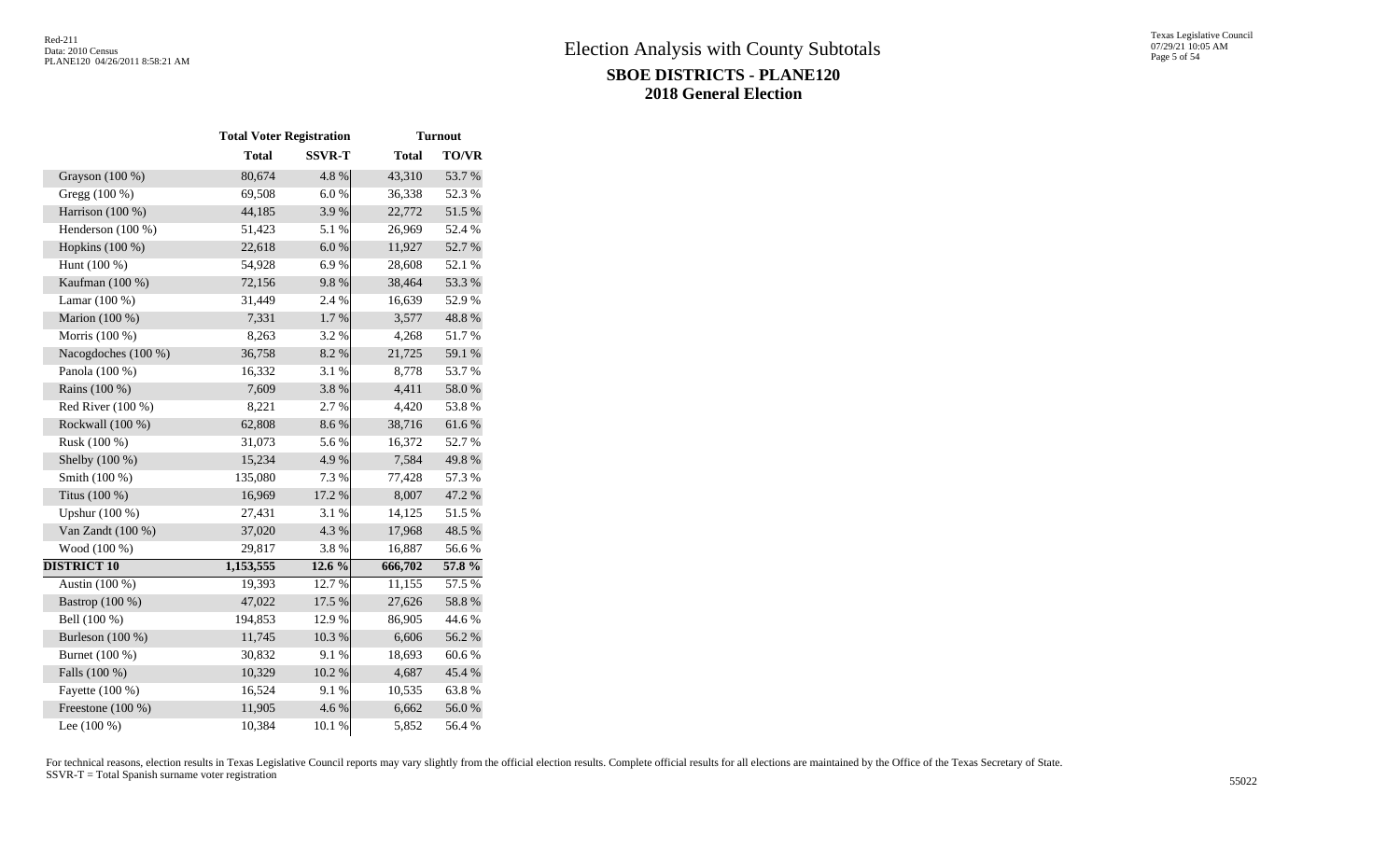|                     | <b>Total Voter Registration</b> |               |              | <b>Turnout</b> |
|---------------------|---------------------------------|---------------|--------------|----------------|
|                     | <b>Total</b>                    | <b>SSVR-T</b> | <b>Total</b> | <b>TO/VR</b>   |
| Leon $(100\%)$      | 11,071                          | 5.5 %         | 6,606        | 59.7 %         |
| Limestone $(100\%)$ | 13,580                          | 7.8%          | 6,957        | 51.2%          |
| Madison (100 %)     | 7,397                           | 8.2%          | 3,836        | 51.9%          |
| Milam (100 %)       | 14,946                          | 13.4 %        | 8,055        | 53.9%          |
| Robertson (100 %)   | 11,597                          | 11.4 %        | 6,333        | 54.6 %         |
| Travis $(46\%)$     | 351,882                         | 13.1 %        | 216,738      | 61.6%          |
| Waller (100 %)      | 32,566                          | 12.8 %        | 16,636       | 51.1%          |
| Washington (100 %)  | 23,089                          | 6.0%          | 13,563       | 58.7%          |
| Williamson (100 %)  | 334,440                         | 13.2 %        | 209,257      | 62.6%          |
| <b>DISTRICT 11</b>  | 1,126,603                       | 11.6 %        | 655,265      | 58.2 %         |
| Dallas $(14%)$      | 182,963                         | 14.4 %        | 107,183      | 58.6%          |
| Parker (100 %)      | 91,307                          | 5.6%          | 55,315       | 60.6%          |
| Tarrant (69 %)      | 852,333                         | 11.6%         | 492,767      | 57.8%          |
| <b>DISTRICT 12</b>  | 1,151,429                       | $9.9\%$       | 699,160      | 60.7%          |
| Collin $(100\%)$    | 577,888                         | 7.4 %         | 355,975      | 61.6%          |
| Dallas (39 %)       | 573,541                         | 12.4 %        | 343,185      | 59.8%          |
| <b>DISTRICT 13</b>  | 852,264                         | 24.2 %        | 416,598      | 48.9%          |
| Dallas (47 %)       | 572,822                         | 25.3%         | 281,215      | 49.1 %         |
| Tarrant $(31%)$     | 279,442                         | 21.8%         | 135,383      | 48.4%          |
| <b>DISTRICT 14</b>  | 1,163,055                       | 10.3%         | 651,009      | 56.0%          |
| Bosque (100 %)      | 12,128                          | 8.1%          | 7,244        | 59.7%          |
| Brown (100 %)       | 23,193                          | 12.2 %        | 12,356       | 53.3%          |
| Comanche (100 %)    | 9,139                           | 13.6%         | 4,635        | 50.7%          |
| Coryell (100 %)     | 38,461                          | $10.0\ \%$    | 16,128       | 41.9%          |
| Denton (100 %)      | 511,427                         | 9.3%          | 296,275      | 57.9%          |
| Eastland (100 %)    | 11,694                          | 8.1 %         | 6,211        | 53.1 %         |
| Ellis (100 %)       | 108,050                         | 13.9%         | 60,850       | 56.3%          |
| Erath (100 %)       | 22,261                          | 9.5%          | 12,644       | 56.8%          |
| Hamilton (100 %)    | 5,575                           | 4.2 %         | 3,342        | 59.9%          |
| Hill (100 %)        | 22,595                          | 9.3%          | 11,445       | 50.7%          |
| Hood (100 %)        | 40,537                          | 5.5 %         | 25,091       | 61.9%          |
| Jack (100 %)        | 5,045                           | 5.4 %         | 2,819        | 55.9%          |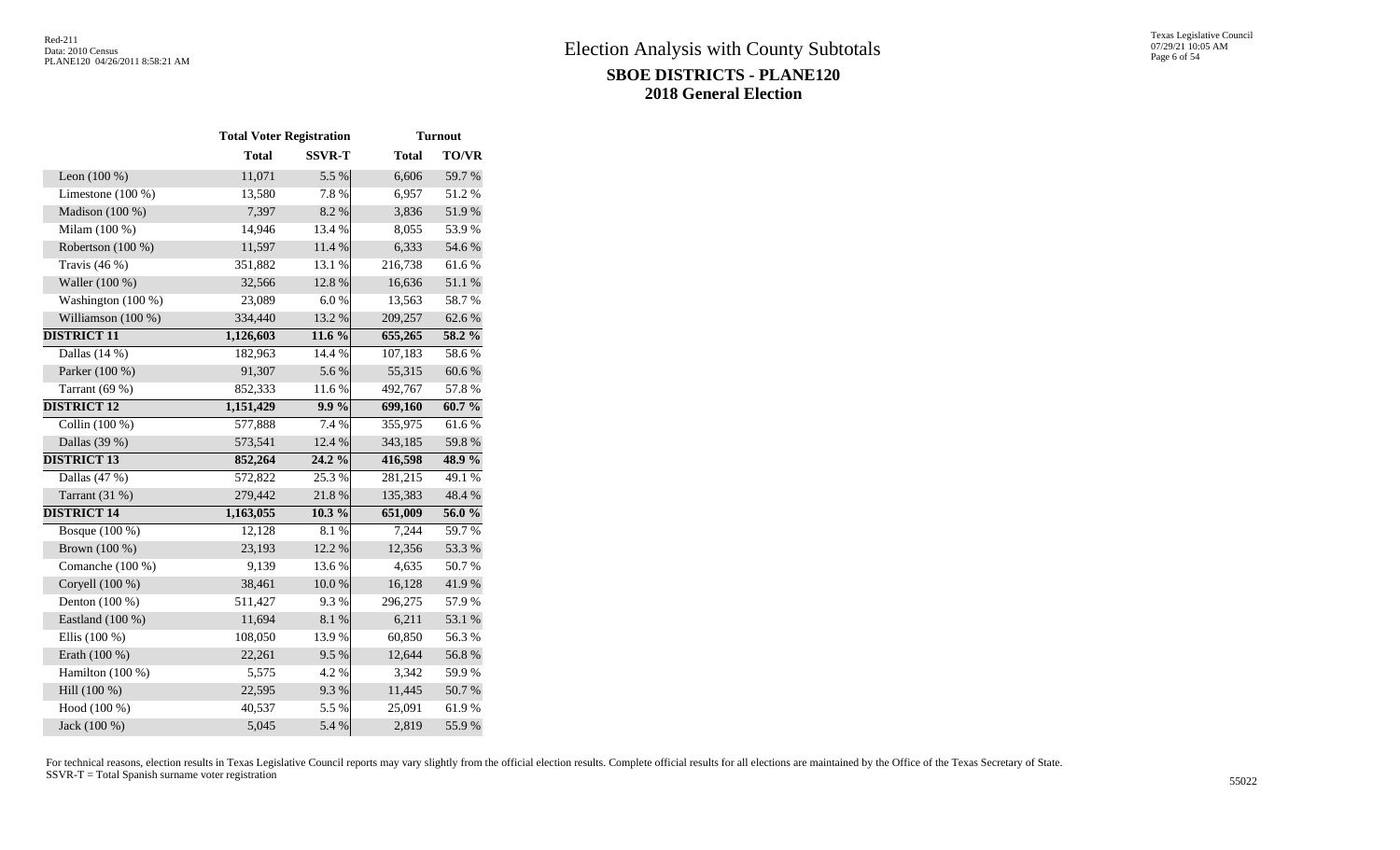|                       | <b>Total Voter Registration</b> |               | <b>Turnout</b>     |              |  |  |  |
|-----------------------|---------------------------------|---------------|--------------------|--------------|--|--|--|
|                       | <b>Total</b>                    | <b>SSVR-T</b> | <b>Total</b>       | <b>TO/VR</b> |  |  |  |
| Johnson (100 %)       | 96,882                          | 10.4 %        | 52,650             | 54.3 %       |  |  |  |
| Lampasas $(100\%)$    | 13,992                          | 10.4 %        | 7,590              | 54.2 %       |  |  |  |
| McLennan (100 %)      | 138,970                         | 13.5 %        | 75,787             | 54.5 %       |  |  |  |
| Mills (100 %)         | 3,416                           | 8.7%          | 2,017              | 59.0%        |  |  |  |
| Navarro (100 %)       | 28,533                          | 11.2%         | 14,453             | 50.7%        |  |  |  |
| Palo Pinto (100 %)    | 17,860                          | 9.5%          | 9,484              | 53.1 %       |  |  |  |
| Somervell (100 %)     | 6,233                           | 8.7%          | 3,706              | 59.5 %       |  |  |  |
| Stephens $(100\%)$    | 5,543                           | 12.2 %        | 2,970              | 53.6%        |  |  |  |
| Wise (100 %)          | 41,521                          | 8.4 %         | 23,312             | 56.1 %       |  |  |  |
| <b>DISTRICT 15</b>    | 996,618                         | 21.4 %        | 497,775            | $49.9\%$     |  |  |  |
| Andrews (100 %)       | 9,572                           | 38.8%         | $\overline{4,131}$ | 43.2 %       |  |  |  |
| Archer (100 %)        | 6,259                           | 3.4 %         | 3,646              | 58.3%        |  |  |  |
| Armstrong (100 %)     | 1,414                           | 3.7%          | 903                | 63.9%        |  |  |  |
| Bailey (100 %)        | 3,689                           | 43.4 %        | 1,614              | 43.8%        |  |  |  |
| Baylor (100 %)        | 2,353                           | 7.5 %         | 1,243              | 52.8%        |  |  |  |
| Borden (100 %)        | 486                             | 7.2 %         | 347                | 71.4 %       |  |  |  |
| Briscoe (100 %)       | 1,072                           | 16.0%         | 632                | 59.0%        |  |  |  |
| Callahan (100 %)      | 9,261                           | 5.4 %         | 5,063              | 54.7%        |  |  |  |
| Carson (100 %)        | 4,224                           | 5.8%          | 2,466              | 58.4%        |  |  |  |
| Castro (100 %)        | 3,814                           | 46.9%         | 1,666              | 43.7 %       |  |  |  |
| Childress (100 %)     | 3,532                           | 14.7%         | 1,771              | 50.1 %       |  |  |  |
| Clay (100 %)          | 7,620                           | 2.8 %         | 4,295              | 56.4 %       |  |  |  |
| Cochran (100 %)       | 1,740                           | 43.6%         | 690                | 39.7%        |  |  |  |
| Coke (100 %)          | 2,275                           | 12.3 %        | 1,370              | 60.2%        |  |  |  |
| Coleman (100 %)       | 5,863                           | 9.9%          | 3,135              | 53.5 %       |  |  |  |
| Collingsworth (100 %) | 1,895                           | 17.9%         | 948                | 50.0%        |  |  |  |
| Cooke (100 %)         | 25,588                          | 6.3%          | 14,574             | 57.0%        |  |  |  |
| Cottle (100 %)        | 1,056                           | 15.6 %        | 571                | 54.1 %       |  |  |  |
| Crosby (100 %)        | 3,513                           | 44.6 %        | 1,444              | 41.1%        |  |  |  |
| Dallam (100 %)        | 3,015                           | 27.1 %        | 1,127              | 37.4 %       |  |  |  |
| Dawson (100 %)        | 7,155                           | 49.3%         | 3,020              | 42.2%        |  |  |  |
| Deaf Smith (100 %)    | 8,813                           | 54.5 %        | 3,816              | 43.3 %       |  |  |  |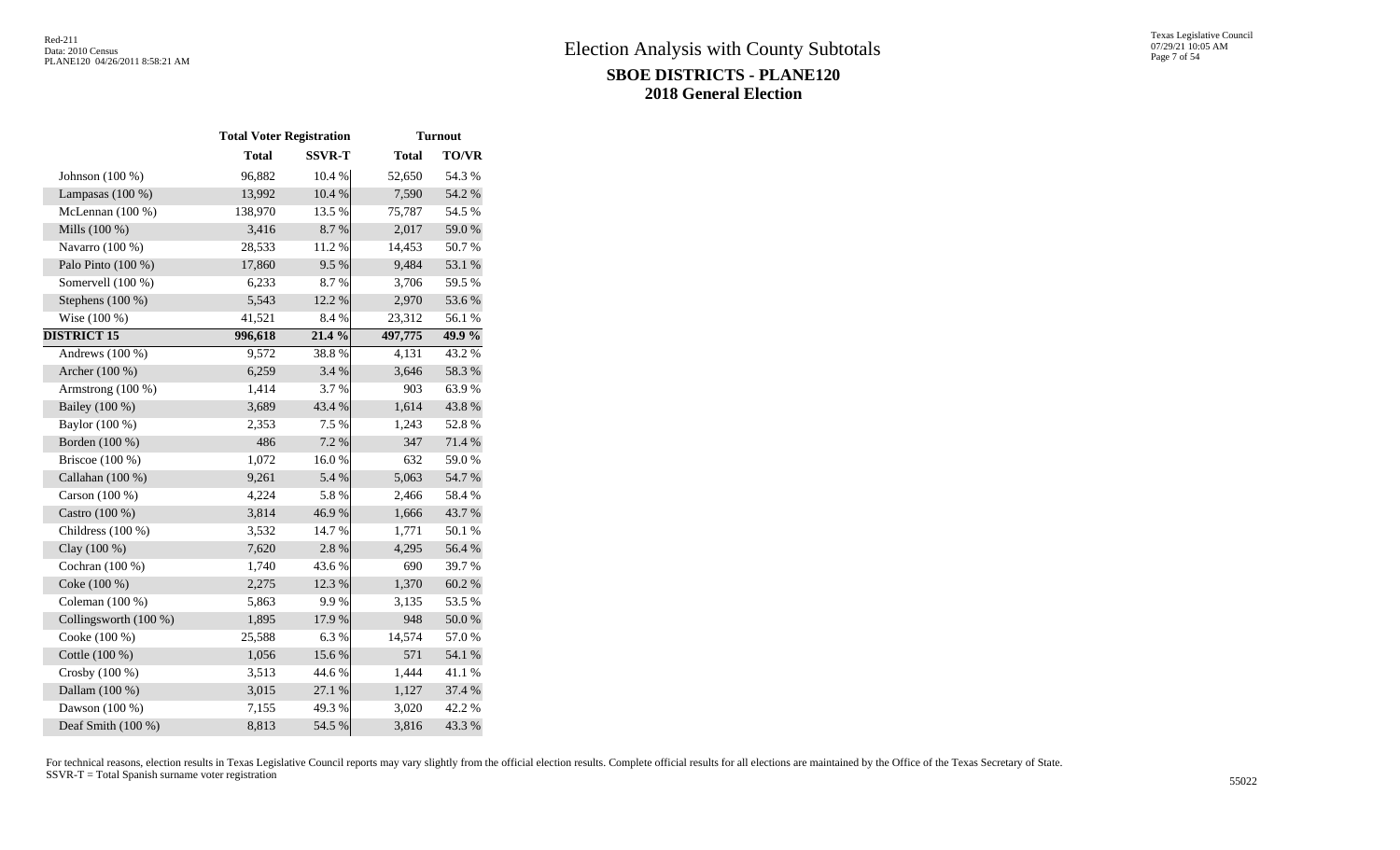|                    | <b>Total Voter Registration</b> |               | <b>Turnout</b> |              |  |  |  |
|--------------------|---------------------------------|---------------|----------------|--------------|--|--|--|
|                    | <b>Total</b>                    | <b>SSVR-T</b> | <b>Total</b>   | <b>TO/VR</b> |  |  |  |
| Dickens (100 %)    | 1,284                           | 17.7 %        | 762            | 59.3%        |  |  |  |
| Donley (100 %)     | 2,220                           | 4.5 %         | 1,286          | 57.9%        |  |  |  |
| Fisher (100 %)     | 2,692                           | 19.5 %        | 1,494          | 55.5 %       |  |  |  |
| Floyd (100 %)      | 3,935                           | 44.5 %        | 1,882          | 47.8%        |  |  |  |
| Foard (100 %)      | 908                             | 11.8 %        | 447            | 49.2%        |  |  |  |
| Gaines (100 %)     | 8,863                           | 32.8%         | 3,852          | 43.5 %       |  |  |  |
| Garza (100 %)      | 2,697                           | 28.5 %        | 1,289          | 47.8%        |  |  |  |
| Gray (100 %)       | 12,408                          | 12.1 %        | 6,009          | 48.4 %       |  |  |  |
| Hale (100 %)       | 19,084                          | 46.5 %        | 7,471          | 39.1 %       |  |  |  |
| Hall (100 %)       | 1,986                           | 20.6%         | 979            | 49.3 %       |  |  |  |
| Hansford (100 %)   | 3,033                           | 23.5 %        | 1,714          | 56.5 %       |  |  |  |
| Hardeman (100 %)   | 2,446                           | 12.1 %        | 1,169          | 47.8 %       |  |  |  |
| Hartley (100 %)    | 2,835                           | 9.8%          | 1,611          | 56.8%        |  |  |  |
| Haskell (100 %)    | 3,306                           | $17.7~\%$     | 1,679          | 50.8%        |  |  |  |
| Hemphill (100 %)   | 2,284                           | 13.8 %        | 1,376          | 60.2%        |  |  |  |
| Hockley (100 %)    | 13,558                          | 35.3%         | 6,095          | 45.0%        |  |  |  |
| Howard (100 %)     | 16,890                          | 27.9%         | 7,404          | 43.8%        |  |  |  |
| Hutchinson (100 %) | 13,462                          | 12.8 %        | 6,657          | 49.5 %       |  |  |  |
| Jones (100 %)      | 9,932                           | 16.7%         | 4,996          | 50.3%        |  |  |  |
| Kent (100 %)       | 579                             | $10.0~\%$     | 344            | 59.4 %       |  |  |  |
| King $(100\%)$     | 183                             | 7.1 %         | 131            | 71.6%        |  |  |  |
| Knox (100 %)       | 2,418                           | 23.8%         | 1,097          | 45.4 %       |  |  |  |
| Lamb (100 %)       | 8,048                           | 39.9%         | 3,478          | 43.2 %       |  |  |  |
| Lipscomb (100 %)   | 1,986                           | 14.1 %        | 1,084          | 54.6 %       |  |  |  |
| Lubbock (100 %)    | 175,515                         | 24.7%         | 91,610         | 52.2%        |  |  |  |
| Lynn $(100\%)$     | 3,919                           | 38.4%         | 1,702          | 43.4 %       |  |  |  |
| Martin (100 %)     | 3,226                           | 35.9%         | 1,576          | 48.9%        |  |  |  |
| Midland $(100\%)$  | 83,678                          | 26.1 %        | 43,125         | 51.5%        |  |  |  |
| Mitchell (100 %)   | 4,534                           | 29.0%         | 1,925          | 42.5 %       |  |  |  |
| Montague (100 %)   | 13,510                          | 4.3 %         | 7,502          | 55.5 %       |  |  |  |
| Moore $(100\%)$    | 9,692                           | 38.9%         | 4,063          | 41.9%        |  |  |  |
| Motley (100 %)     | 850                             | 6.7%          | 539            | 63.4 %       |  |  |  |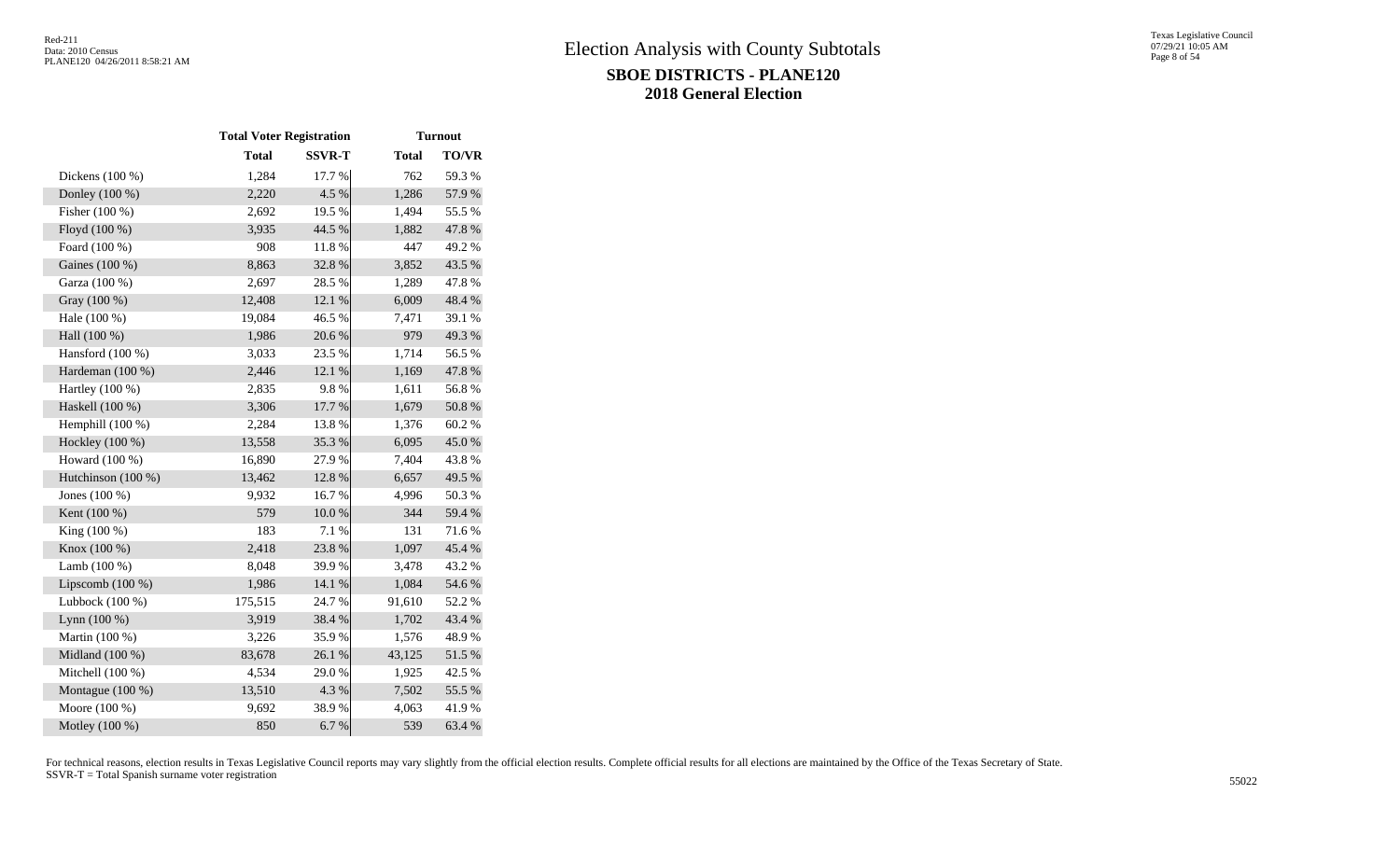|                      | <b>Total Voter Registration</b> |               | <b>Turnout</b> |              |  |  |  |  |
|----------------------|---------------------------------|---------------|----------------|--------------|--|--|--|--|
|                      | <b>Total</b>                    | <b>SSVR-T</b> | <b>Total</b>   | <b>TO/VR</b> |  |  |  |  |
| Nolan (100 %)        | 8,704                           | 24.6 %        | 4,087          | 47.0 %       |  |  |  |  |
| Ochiltree (100 %)    | 5,187                           | 27.0 %        | 2,422          | 46.7 %       |  |  |  |  |
| Oldham (100 %)       | 1,366                           | 9.1 %         | 818            | 59.9%        |  |  |  |  |
| Parmer (100 %)       | 4,422                           | 42.1 %        | 2,057          | 46.5 %       |  |  |  |  |
| Potter (100 %)       | 55,087                          | 22.8%         | 24,525         | 44.5 %       |  |  |  |  |
| Randall (100 %)      | 86,985                          | 12.4 %        | 48,465         | 55.7 %       |  |  |  |  |
| Roberts (100 %)      | 702                             | 3.4 %         | 472            | 67.2%        |  |  |  |  |
| Runnels (100 %)      | 6,663                           | 22.8 %        | 3,307          | 49.6 %       |  |  |  |  |
| Scurry (100 %)       | 9,299                           | 27.6 %        | 4,391          | 47.2 %       |  |  |  |  |
| Shackelford (100 %)  | 2,314                           | 7.0 %         | 1,294          | 55.9%        |  |  |  |  |
| Sherman $(100\%)$    | 1,523                           | 23.3 %        | 823            | 54.0%        |  |  |  |  |
| Sterling $(100\%)$   | 875                             | 23.3 %        | 491            | 56.1 %       |  |  |  |  |
| Stonewall (100 %)    | 957                             | 10.2%         | 617            | 64.5 %       |  |  |  |  |
| Swisher $(100\%)$    | 3,932                           | 30.9 %        | 1,923          | 48.9%        |  |  |  |  |
| Taylor (100 %)       | 79,624                          | 14.7 %        | 41,091         | 51.6%        |  |  |  |  |
| Terry (100 %)        | 6,599                           | 44.0 %        | 2,814          | 42.6 %       |  |  |  |  |
| Throckmorton (100 %) | 1,221                           | 7.1 %         | 713            | 58.4%        |  |  |  |  |
| Tom Green $(100\%)$  | 66,564                          | 25.6 %        | 34,692         | 52.1 %       |  |  |  |  |
| Wheeler $(100\%)$    | 3,389                           | 8.6%          | 1,836          | 54.2 %       |  |  |  |  |
| Wichita (100 %)      | 80,950                          | 10.1 %        | 34,309         | 42.4 %       |  |  |  |  |
| Wilbarger (100 %)    | 8,080                           | 17.9 %        | 3,457          | 42.8%        |  |  |  |  |
| Yoakum (100 %)       | 4,228                           | 45.8%         | 1,912          | 45.2 %       |  |  |  |  |
| Young $(100\%)$      | 11,777                          | 8.0%          | 6,439          | 54.7 %       |  |  |  |  |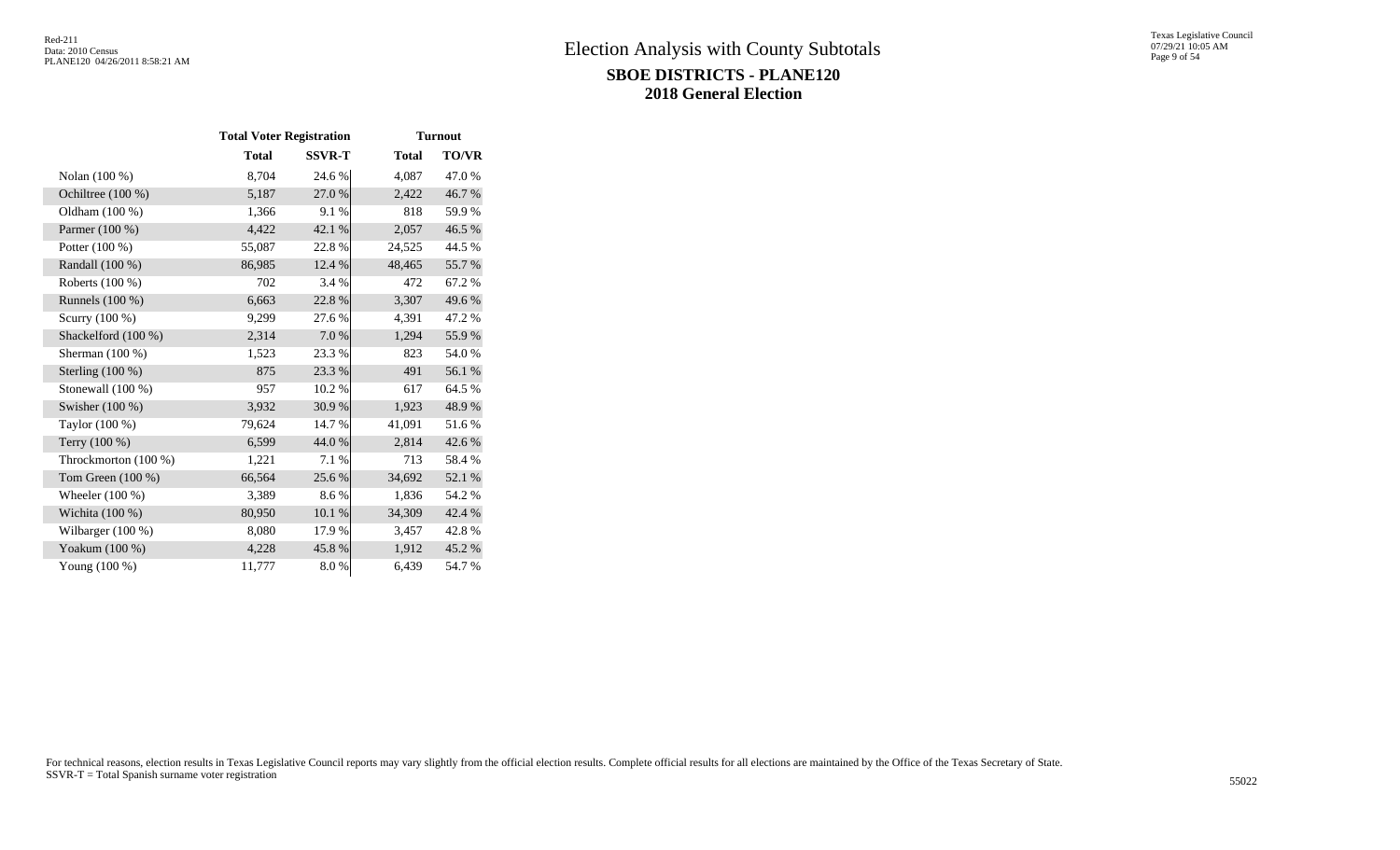|                    |           |        |           |           |                               |           |           |        |           |        |                                    |           |                   |        | <b>Collier-D</b> |                     |  |
|--------------------|-----------|--------|-----------|-----------|-------------------------------|-----------|-----------|--------|-----------|--------|------------------------------------|-----------|-------------------|--------|------------------|---------------------|--|
| <b>STATE</b>       | 4,259,630 | 50.9%  | 4,044,073 | 48.3%     | 65,472                        | $0.8 \%$  | 4,655,344 | 55.8 % | 3,545,673 | 42.5 % | 140,596                            | $1.7\%$   | 4,260,186         | 51.3 % | 3,859,878        | 46.5 %              |  |
|                    | 154,510   | 38.5 % | 244,204   | $60.8 \%$ | 2,827                         | $0.7\%$   | 174,324   | 43.9%  | 216,964   | 54.6 % | 6,069                              | $1.5\%$   | 157,211           | 40.0%  | 225,087          | 57.3 %              |  |
| Atascosa (100 %)   | 7,753     | 63.5%  | 4,332     | 35.5 %    | 119                           | $1.0\,\%$ | 8,361     | 68.7%  | 3,655     | 30.0%  | 158                                | 1.3%      | 7,635             | 63.0%  | 4,242            | 35.0%               |  |
| Bandera (100 %)    | 7,643     | 79.7%  | 1,865     | 19.5 %    | 76                            | $0.8\ \%$ | 7,866     | 82.1 % | 1,600     | 16.7%  | 120                                | 1.3 %     | 7,570             | 79.1 % | 1,795            | 18.8%               |  |
| Brewster (100 %)   | 1,879     | 46.0%  | 2,147     | 52.5 %    | 60                            | 1.5 %     | 2,033     | 50.0%  | 1,933     | 47.6%  | 96                                 | 2.4 %     | 1,849             | 46.0%  | 2,014            | 50.1 %              |  |
| Concho (100 %)     | 803       | 81.9%  | 163       | 16.6%     | 14                            | 1.4 %     | 825       | 83.9%  | 145       | 14.8 % | 13                                 | 1.3 %     | 739               | 76.0%  | 218              | 22.4 %              |  |
| Crane (100 %)      | 836       | 79.2 % | 213       | 20.2%     | 6                             | 0.6 %     | 842       | 80.4%  | 197       | 18.8 % | 8                                  | 0.8%      | 725               | 69.8%  | 291              | 28.0%               |  |
| Crockett (100 %)   | 928       | 72.7 % | 340       | 26.6%     | 8                             | $0.6\,\%$ | 921       | 72.7 % | 333       | 26.3%  | 12                                 | $0.9\ \%$ | 797               | 65.5 % | 390              | 32.0 %              |  |
| Culberson (100 %)  | 297       | 35.9%  | 521       | 63.0%     | -9                            | 1.1 %     | 324       | 42.8%  | 422       | 55.7%  | 11                                 | 1.5 %     | 263               | 36.8%  | 427              | 59.8%               |  |
| Dimmit (100 %)     | 839       | 29.0%  | 2,041     | 70.6%     | 12                            | $0.4~\%$  | 1,041     | 36.5 % | 1,787     | 62.7%  | 22                                 | $0.8\ \%$ | 867               | 31.3%  | 1,864            | 67.3 %              |  |
| Ector $(100\%)$    | 20,996    | 68.9%  | 9,230     | 30.3 %    | 248                           | $0.8\ \%$ | 21,934    | 71.8%  | 8,211     | 26.9%  | 412                                | 1.3 %     | 20,962            | 68.9%  | 8,785            | 28.9%               |  |
| Edwards (100 %)    | 604       | 79.8%  | 145       | 19.2 %    | 8                             | $1.1\ \%$ | 635       | 85.6%  | 100       | 13.5 % | $7\phantom{.0}$                    | 0.9%      | 596               | 82.1 % | 116              | 16.0%               |  |
| El Paso (100 %)    | 50,943    | 25.0%  | 151,482   | 74.4 %    | 1,189                         | 0.6 %     | 62,749    | 31.3%  | 134,181   | 66.9%  | 3,699                              | $1.8\ \%$ | 56,526            | 28.5 % | 135,773          | 68.5 %              |  |
| Frio (100 %)       | 1,636     | 44.5 % | 2,016     | 54.8%     | 28                            | $0.8\ \%$ | 1,844     | 50.7%  | 1,739     | 47.9%  | 51                                 | 1.4 %     | 1,635             | 46.1%  | 1,847            | 52.1 %              |  |
| Glasscock (100 %)  | 513       | 92.6%  | 37        | 6.7%      | $\overline{\mathcal{L}}$      | 0.7%      | 515       | 93.1 % | 36        | 6.5%   | 2                                  | 0.4 %     | 459               | 84.5 % | 75               | 13.8 %              |  |
| Hudspeth (100 %)   | 506       | 54.6 % | 404       | 43.6 %    | 17                            | $1.8\ \%$ | 535       | 60.8%  | 332       | 37.7 % | 13                                 | 1.5 %     | 463               | 54.0%  | 368              | 42.9 %              |  |
| Irion $(100\%)$    | 636       | 86.2%  | 96        | 13.0%     | 6                             | $0.8\ \%$ | 641       | 87.0%  | 87        | 11.8 % | 9                                  | 1.2%      | 574               | 79.1 % | 134              | 18.5 %              |  |
| Jeff Davis (100 %) | 683       | 58.0%  | 466       | 39.6%     | 28                            | 2.4 %     | 719       | 61.7%  | 407       | 34.9%  | 39                                 | 3.3 %     | 600               | 51.8%  | 509              | 43.9%               |  |
| Kimble (100 %)     | 1,495     | 87.7%  | 195       | 11.4 %    | 14                            | $0.8~\%$  | 1,529     | 89.3%  | 161       | 9.4%   | 23                                 | 1.3 %     | 1,382             | 81.5%  | 273              | 16.1%               |  |
| Kinney (100 %)     | 827       | 69.0%  | 358       | 29.9%     | 14                            | 1.2%      | 890       | 74.7 % | 290       | 24.3 % | 11                                 | 0.9%      | 806               | 70.0%  | 324              | 28.1 %              |  |
| La Salle (100 %)   | 673       | 45.2 % | 813       | 54.6 %    | 3                             | $0.2~\%$  | 728       | 49.9%  | 725       | 49.7%  | $\tau$                             | 0.5 %     | 648               | 45.7%  | 753              | 53.1 %              |  |
| Loving $(100\%)$   | 46        | 86.8%  | 6         | 11.3 %    |                               | 1.9%      | 46        | 83.6%  | 9         | 16.4 % | $\mathbf{0}$                       | 0.0 %     | 43                | 79.6%  | 11               | 20.4 %              |  |
| McCulloch (100 %)  | 2,244     | 84.0%  | 400       | 15.0%     | 26                            | $1.0\%$   | 2,274     | 85.0%  | 368       | 13.8%  | 33                                 | 1.2%      | 2,141             | 80.3%  | 466              | 17.5 %              |  |
| Maverick (100 %)   | 2,951     | 27.4 % | 7,727     | 71.7%     | 98                            | $0.9\ \%$ | 3,495     | 33.1 % | 6,940     | 65.7%  | 126                                | 1.2%      | 2,960             | 28.7%  | 7,095            | 68.7%               |  |
| Medina (100 %)     | 11,444    | 70.7%  | 4,621     | 28.6%     | 114                           | 0.7 %     | 12,057    | 74.5 % | 3,964     | 24.5 % | 166                                | 1.0%      | 11,433            | 70.8%  | 4,450            | 27.5 %              |  |
| Menard (100 %)     | 632       | 80.7%  | 145       | 18.5 %    | 6                             | $0.8\ \%$ | 646       | 82.8%  | 130       | 16.7%  | $\overline{4}$                     | $0.5\ \%$ | 591               | 76.2 % | 163              | 21.0%               |  |
| Pecos (100 %)      | 2,161     | 61.4%  | 1,339     | 38.0%     | 20                            | 0.6 %     | 2,299     | 65.6%  | 1,167     | 33.3 % | 37                                 | 1.1%      | 2,039             | 59.3%  | 1,317            | 38.3 %              |  |
| Presidio (100 %)   | 432       | 26.0%  | 1,220     | 73.4 %    | 10                            | 0.6 %     | 465       | 28.3%  | 1,149     | 69.9%  | 30                                 | 1.8%      | 432               | 26.9%  | 1,132            | 70.4 %              |  |
| Reagan (100 %)     | 692       | 83.0%  | 136       | 16.3%     | 6                             | 0.7 %     | 697       | 83.4%  | 127       | 15.2 % | 12                                 | 1.4 %     | 621               | 75.1 % | 191              | 23.1 %              |  |
| Real (100 %)       | 1,311     | 83.8%  | 245       | 15.7%     | 8                             | $0.5\ \%$ | 1,341     | 85.6%  | 213       | 13.6%  | 12                                 | $0.8\ \%$ | 1,279             | 82.3%  | 257              | 16.5 %              |  |
| Reeves $(100\%)$   | 1,125     | 47.0%  | 1,252     | 52.3 %    | 15                            | 0.6 %     | 1,204     | 51.2%  | 1,123     | 47.8%  | 24                                 | $1.0\%$   | 1,067             | 46.7%  | 1,181            | 51.6%               |  |
| Schleicher (100 %) | 735       | 77.2 % | 209       | 22.0 %    | 8                             | $0.8 \%$  | 758       | 79.2 % | 187       | 19.5 % | 12                                 | 1.3%      | 667               | 71.6 % | 252              | 27.1 %              |  |
|                    |           |        | Cruz-R    |           | <b>U.S. SEN</b><br>O'Rourke-D |           | Dikeman-L |        | Abbott-R  |        | <b>GOVERNOR</b><br><b>Valdez-D</b> |           | <b>Tippetts-L</b> |        | Patrick-R        | <b>LT. GOVERNOR</b> |  |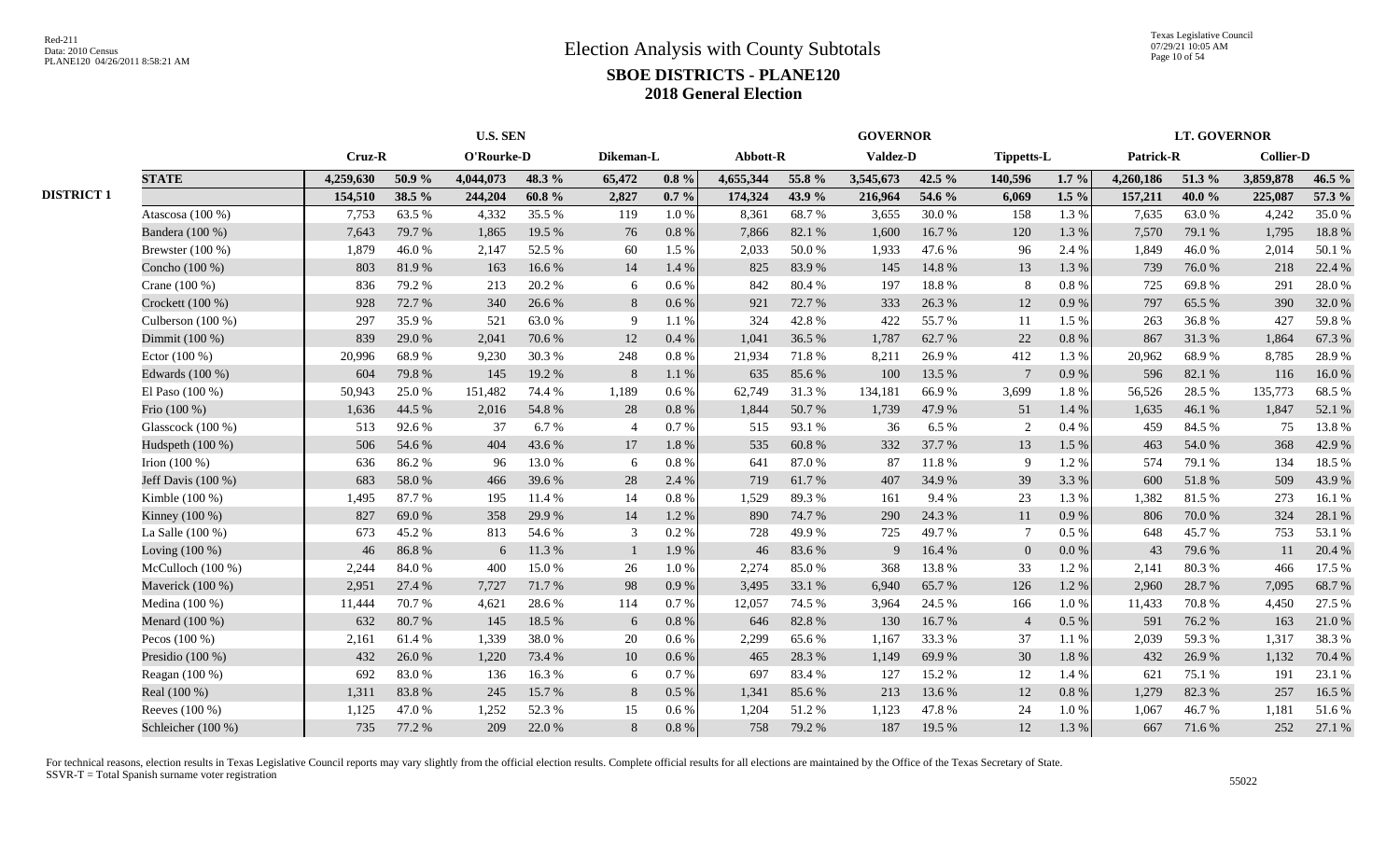|                   | <b>LT. GOVERNOR</b>  |                |         |           |            | <b>ATTORNEY GEN</b> |        |                |         |                | <b>COMPTROLLER</b> |                    |        |           |       |               | <b>LAND COMM</b> |  |
|-------------------|----------------------|----------------|---------|-----------|------------|---------------------|--------|----------------|---------|----------------|--------------------|--------------------|--------|-----------|-------|---------------|------------------|--|
|                   |                      | McKennon-L     |         | Paxton-R  |            | Nelson-D            |        | Harris-L       |         | <b>Hegar-R</b> |                    | <b>Chevalier-D</b> |        | Sanders-L |       | <b>Bush-R</b> |                  |  |
|                   | <b>STATE</b>         | 183,455        | $2.2\%$ | 4,190,455 | 50.6 %     | 3,897,409           | 47.0 % | 201,249        | $2.4\%$ | 4.375.981      | 53.2 %             | 3,569,799          | 43.4 % | 280,976   | 3.4%  | 4,434,366     | 53.7 %           |  |
| <b>DISTRICT 1</b> |                      | 10,374         | $2.6\%$ | 152,110   | 38.8%      | 227,834             | 58.1 % | 12,144         | $3.1\%$ | 152,408        | 39.2 %             | 214,219            | 55.1 % | 22,250    | 5.7 % | 163,347       | 41.7 %           |  |
|                   | Atascosa (100 %)     | 234            | 1.9%    | 7,445     | 61.6 %     | 4,369               | 36.1 % | 272            | 2.3 %   | 7,593          | 63.4 %             | 3,955              | 33.0%  | 431       | 3.6 % | 7,713         | 64.0%            |  |
|                   | Bandera (100 %)      | 208            | 2.2 %   | 7,450     | 78.0%      | 1,853               | 19.4 % | 251            | 2.6 %   | 7,587          | 79.8%              | 1,635              | 17.2 % | 289       | 3.0%  | 7,349         | 77.2 %           |  |
|                   | Brewster $(100\%)$   | 153            | 3.8%    | 1,854     | 46.2%      | 1,991               | 49.7%  | 165            | 4.1 %   | 1,843          | 46.7%              | 1,859              | 47.1 % | 245       | 6.2%  | 1,827         | 45.8%            |  |
|                   | Concho (100 %)       | 15             | 1.5 %   | 784       | 80.4%      | 175                 | 17.9 % | 16             | 1.6 %   | 802            | 82.7%              | 146                | 15.1 % | 22        | 2.3 % | 796           | 81.2%            |  |
|                   | Crane (100 %)        | 22             | 2.1 %   | 787       | 75.7%      | 235                 | 22.6 % | 17             | 1.6 %   | 820            | 79.8%              | 188                | 18.3%  | 20        | 1.9%  | 788           | 76.3 %           |  |
|                   | Crockett $(100\%)$   | 30             | 2.5 %   | 842       | 69.7%      | 341                 | 28.2 % | 25             | 2.1 %   | 819            | 69.2%              | 317                | 26.8%  | 48        | 4.1 % | 873           | 71.8%            |  |
|                   | Culberson $(100\%)$  | 24             | 3.4 %   | 265       | 36.9%      | 423                 | 58.9%  | 30             | 4.2 %   | 259            | 37.1 %             | 402                | 57.6 % | 37        | 5.3 % | 282           | 39.2 %           |  |
|                   | Dimmit (100 %)       | 40             | 1.4 %   | 762       | 27.7 %     | 1,930               | 70.3%  | 55             | 2.0 %   | 744            | 27.7 %             | 1,836              | 68.4%  | 104       | 3.9%  | 844           | 30.8%            |  |
|                   | Ector $(100\%)$      | 692            | 2.3 %   | 20,739    | 68.3%      | 8,903               | 29.3 % | 721            | 2.4 %   | 21,146         | 69.8%              | 8,092              | 26.7%  | 1,039     | 3.4 % | 21,109        | 69.5 %           |  |
|                   | Edwards (100 %)      | 14             | 1.9%    | 588       | $81.0\ \%$ | 121                 | 16.7%  | 17             | 2.3 %   | 592            | 82.2%              | 104                | 14.4 % | 24        | 3.3 % | 564           | 78.3 %           |  |
|                   | El Paso (100 %)      | 5,955          | 3.0%    | 53,742    | 27.1 %     | 137,561             | 69.4%  | 6,831          | 3.4 %   | 52,799         | 26.8%              | 131,288            | 66.8%  | 12,571    | 6.4%  | 58,796        | 29.7 %           |  |
|                   | Frio (100 %)         | 66             | 1.9%    | 1,525     | 42.9%      | 1,937               | 54.5 % | 91             | 2.6 %   | 1,488          | 42.6 %             | 1,828              | 52.3 % | 176       | 5.0%  | 1,576         | 44.5 %           |  |
|                   | Glasscock (100 %)    | 9              | 1.7%    | 491       | 89.9%      | 47                  | 8.6%   | 8              | 1.5 %   | 493            | 92.3%              | 27                 | 5.1 %  | 14        | 2.6 % | 480           | 89.4%            |  |
|                   | Hudspeth (100 %)     | 26             | 3.0%    | 469       | 55.1 %     | 343                 | 40.3%  | 39             | 4.6%    | 450            | 53.8%              | 325                | 38.8%  | 62        | 7.4 % | 431           | 51.2%            |  |
|                   | Irion $(100\%)$      | 18             | 2.5 %   | 605       | 83.3%      | 100                 | 13.8%  | 21             | 2.9%    | 605            | 84.3%              | 83                 | 11.6 % | 30        | 4.2 % | 594           | 83.2%            |  |
|                   | Jeff Davis $(100\%)$ | 50             | 4.3%    | 648       | 56.4%      | 459                 | 39.9%  | 42             | 3.7%    | 666            | 59.3%              | 396                | 35.3%  | 61        | 5.4 % | 644           | 56.8%            |  |
|                   | Kimble $(100\%)$     | 41             | 2.4 %   | 1,466     | 86.4%      | 202                 | 11.9%  | 29             | 1.7%    | 1,488          | 88.0%              | 172                | 10.2 % | 30        | 1.8%  | 1,422         | 84.0%            |  |
|                   | Kinney (100 %)       | 22             | 1.9%    | 788       | 68.5%      | 333                 | 28.9%  | 30             | 2.6 %   | 773            | 68.8%              | 305                | 27.2 % | 45        | 4.0%  | 782           | 68.8%            |  |
|                   | La Salle $(100\%)$   | 18             | 1.3%    | 619       | 43.9%      | 774                 | 54.9%  | 16             | 1.1%    | 593            | 43.0%              | 740                | 53.6%  | 47        | 3.4 % | 642           | 45.4 %           |  |
|                   | Loving $(100\%)$     | $\overline{0}$ | 0.0 %   | 44        | 81.5%      | 9                   | 16.7%  | $\overline{1}$ | 1.9%    | 46             | 86.8%              | 6                  | 11.3 % |           | 1.9%  | 38            | 71.7%            |  |
|                   | McCulloch $(100\%)$  | 60             | 2.2 %   | 2,200     | 82.8%      | 417                 | 15.7 % | 40             | 1.5 %   | 2,227          | 84.4 %             | 353                | 13.4 % | 59        | 2.2 % | 2,184         | 82.0%            |  |
|                   | Maverick (100 %)     | 272            | 2.6 %   | 2,772     | 26.9%      | 7,135               | 69.4 % | 381            | 3.7%    | 2,668          | 26.2 %             | 6,810              | 66.8%  | 713       | 7.0%  | 3,183         | 30.8%            |  |
|                   | Medina (100 %)       | 270            | 1.7%    | 11,265    | 69.8%      | 4,551               | 28.2%  | 313            | 1.9%    | 11,519         | 71.8%              | 4,066              | 25.3 % | 456       | 2.8%  | 11,385        | 70.8%            |  |
|                   | Menard (100 %)       | 22             | 2.8 %   | 607       | 78.5 %     | 152                 | 19.7 % | 14             | 1.8%    | 621            | 80.1%              | 138                | 17.8%  | 16        | 2.1 % | 609           | 78.1 %           |  |
|                   | Pecos $(100\%)$      | 81             | 2.4 %   | 2,069     | 60.3%      | 1,288               | 37.5 % | 77             | 2.2 %   | 2,052          | 60.7%              | 1,206              | 35.7%  | 122       | 3.6 % | 2,163         | 63.2 %           |  |
|                   | Presidio $(100\%)$   | 43             | 2.7 %   | 416       | 26.0%      | 1,131               | 70.6 % | 56             | 3.5 %   | 420            | 26.7 %             | 1,089              | 69.3%  | 62        | 3.9%  | 436           | 27.4 %           |  |
|                   | Reagan (100 %)       | 15             | 1.8%    | 662       | 80.7%      | 142                 | 17.3 % | 16             | 2.0%    | 671            | 83.1 %             | 116                | 14.4 % | 20        | 2.5 % | 680           | 83.0%            |  |
|                   | Real (100 %)         | 19             | 1.2%    | 1,290     | 83.5%      | 235                 | 15.2 % | 19             | 1.2%    | 1,298          | 84.9%              | 191                | 12.5 % | 40        | 2.6%  | 1,260         | 82.4 %           |  |
|                   | Reeves (100 %)       | 39             | 1.7%    | 1,037     | 45.6%      | 1,171               | 51.5%  | 65             | 2.9%    | 1,014          | 45.5 %             | 1,103              | 49.5 % | 111       | 5.0%  | 1,113         | 49.1 %           |  |
|                   | Schleicher (100 %)   | 12             | 1.3 %   | 691       | 74.1 %     | 222                 | 23.8%  | 20             | 2.1 %   | 700            | 76.3%              | 189                | 20.6%  | 28        | 3.1 % | 699           | 75.5 %           |  |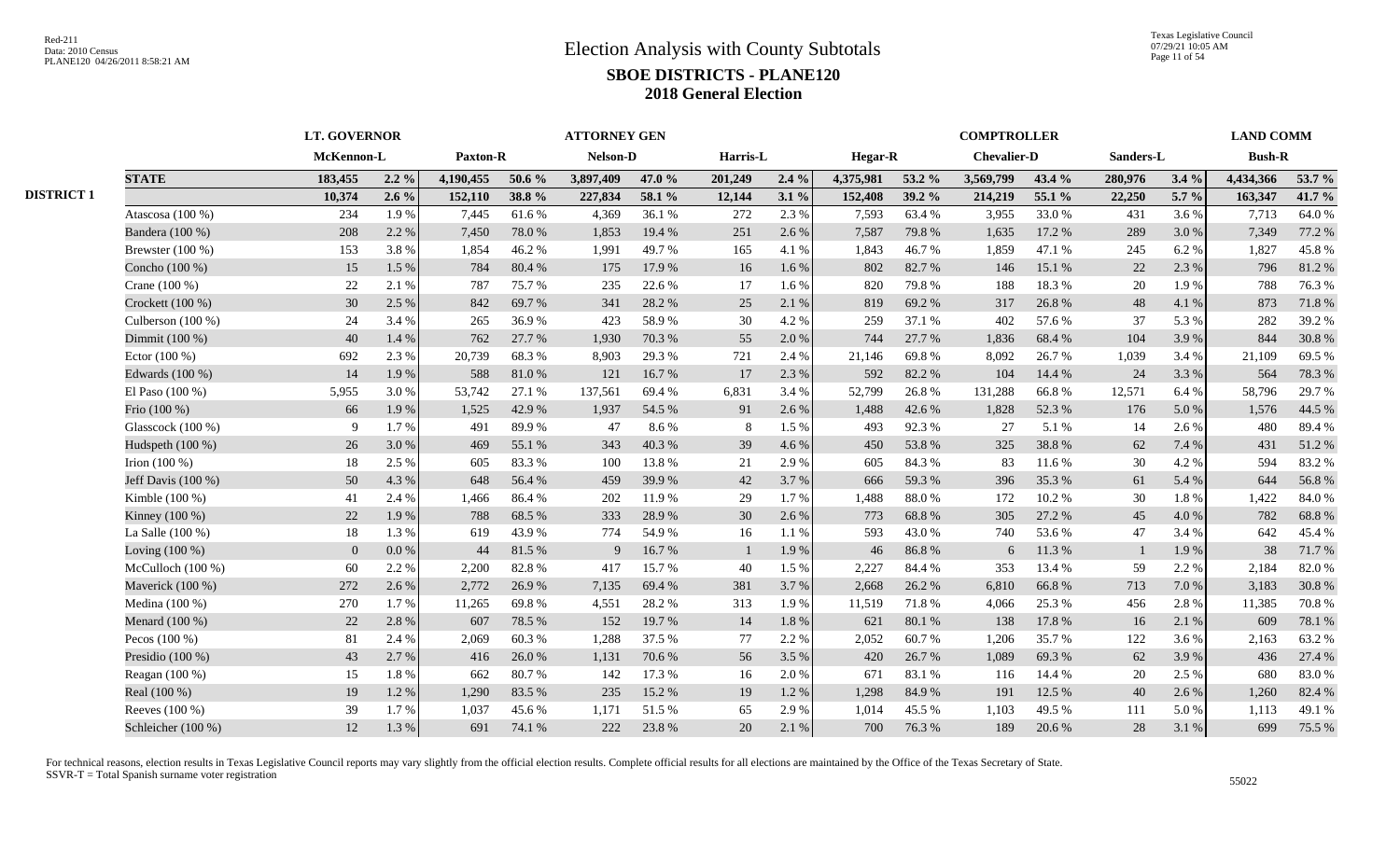|                   | <b>LAND COMM</b>   |                |        |         |         |           | <b>AG COMM</b> |           |        |             |         |                   |        | <b>RR COMM1</b>  |        |              |       |  |
|-------------------|--------------------|----------------|--------|---------|---------|-----------|----------------|-----------|--------|-------------|---------|-------------------|--------|------------------|--------|--------------|-------|--|
|                   |                    | <b>Suazo-D</b> |        | Pina-L  |         | Miller-R  |                | Olson-D   |        | Carpenter-L |         | <b>Craddick-R</b> |        | <b>McAllen-D</b> |        | Wright-L     |       |  |
|                   | <b>STATE</b>       | 3,567,001      | 43.2 % | 258,406 | 3.1%    | 4,220,727 | 51.3 %         | 3,821,185 | 46.4 % | 191,579     | $2.3\%$ | 4,375,917         | 53.2 % | 3,611,209        | 43.9%  | 237,908      | 2.9%  |  |
| <b>DISTRICT 1</b> |                    | 214,479        | 54.8 % | 13,823  | $3.5\%$ | 149,248   | 38.4 %         | 225,330   | 57.9 % | 14,487      | 3.7%    | 152,862           | 39.3 % | 220,793          | 56.8%  | 15,356       | 3.9%  |  |
|                   | Atascosa (100 %)   | 3,865          | 32.1 % | 468     | 3.9%    | 7,467     | 62.1 %         | 4,267     | 35.5 % | 291         | 2.4 %   | 7,611             | 63.4 % | 4,060            | 33.8%  | 336          | 2.8%  |  |
|                   | Bandera (100 %)    | 1,664          | 17.5 % | 509     | 5.3 %   | 7,499     | 78.5 %         | 1,818     | 19.0%  | 233         | 2.4 %   | 7,622             | 80.1 % | 1,631            | 17.1 % | 261          | 2.7%  |  |
|                   | Brewster $(100\%)$ | 1,933          | 48.5 % | 228     | 5.7 %   | 1.816     | 45.7%          | 1,988     | 50.0%  | 170         | 4.3 %   | 1,830             | 46.0%  | 1,898            | 47.7 % | 252          | 6.3%  |  |
|                   | Concho (100 %)     | 165            | 16.8%  | 19      | 1.9%    | 795       | 82.0%          | 163       | 16.8%  | 11          | 1.1 %   | 800               | 82.4 % | 152              | 15.7 % | 19           | 2.0%  |  |
|                   | Crane (100 %)      | 205            | 19.8%  | 40      | 3.9%    | 802       | 78.2%          | 204       | 19.9%  | 19          | 1.9%    | 827               | 80.2%  | 190              | 18.4%  | 14           | 1.4 % |  |
|                   | Crockett (100 %)   | 307            | 25.2 % | 36      | 3.0%    | 825       | 69.0%          | 338       | 28.3%  | 33          | 2.8%    | 831               | 69.7%  | 322              | 27.0 % | 39           | 3.3 % |  |
|                   | Culberson (100 %)  | 402            | 55.8%  | 36      | 5.0%    | 255       | 36.3%          | 423       | 60.2%  | 25          | 3.6 %   | 254               | 36.3%  | 417              | 59.6%  | 29           | 4.1 % |  |
|                   | Dimmit (100 %)     | 1,831          | 66.8%  | 64      | 2.3 %   | 718       | 26.7%          | 1,906     | 70.8%  | 67          | 2.5 %   | 755               | 27.9 % | 1,860            | 68.8%  | 87           | 3.2%  |  |
|                   | Ector (100 %)      | 8,091          | 26.6%  | 1,173   | 3.9%    | 20,757    | 68.6%          | 8,753     | 28.9%  | 743         | 2.5 %   | 21,334            | 70.3%  | 8,130            | 26.8%  | 893          | 2.9%  |  |
|                   | Edwards (100 %)    | 110            | 15.3%  | 46      | 6.4 %   | 587       | 82.1 %         | 110       | 15.4 % | 18          | 2.5 %   | 590               | 82.1 % | 109              | 15.2 % | 20           | 2.8%  |  |
|                   | El Paso $(100\%)$  | 132,083        | 66.8%  | 6,840   | 3.5%    | 51,432    | 26.2%          | 136,738   | 69.6%  | 8,290       | 4.2%    | 53,401            | 27.2 % | 134,850          | 68.7%  | 8,019        | 4.1%  |  |
|                   | Frio (100 %)       | 1,828          | 51.7%  | 134     | 3.8%    | 1,481     | 42.1 %         | 1,905     | 54.1 % | 133         | 3.8%    | 1,480             | 42.3 % | 1,897            | 54.2 % | 120          | 3.4 % |  |
|                   | Glasscock (100 %)  | 38             | 7.1 %  | 19      | 3.5 %   | 500       | 92.3%          | 36        | 6.6%   | -6          | 1.1 %   | 464               | 88.0%  | 40               | 7.6 %  | 23           | 4.4 % |  |
|                   | Hudspeth $(100\%)$ | 366            | 43.5 % | 44      | 5.2 %   | 444       | 53.9%          | 342       | 41.5 % | 38          | 4.6 %   | 422               | 51.8%  | 348              | 42.8%  | 44           | 5.4 % |  |
|                   | Irion $(100\%)$    | 86             | 12.0%  | 34      | 4.8%    | 602       | 84.0%          | 100       | 13.9%  | 15          | 2.1 %   | 608               | 84.6 % | 84               | 11.7 % | 27           | 3.8%  |  |
|                   | Jeff Davis (100 %) | 420            | 37.0%  | 70      | 6.2%    | 635       | 56.0%          | 442       | 39.0%  | 56          | 4.9%    | 662               | 58.4%  | 402              | 35.4 % | 70           | 6.2%  |  |
|                   | Kimble (100 %)     | 188            | 11.1 % | 83      | 4.9%    | 1.477     | 87.1 %         | 194       | 11.4 % | 25          | 1.5 %   | 1,473             | 87.2%  | 186              | 11.0%  | 30           | 1.8%  |  |
|                   | Kinney (100 %)     | 301            | 26.5 % | 54      | 4.7%    | 759       | 67.4 %         | 335       | 29.8%  | 32          | 2.8%    | 784               | 69.3%  | 314              | 27.8 % | 33           | 2.9%  |  |
|                   | La Salle $(100\%)$ | 737            | 52.2%  | 34      | 2.4 %   | 591       | 42.5 %         | 778       | 55.9%  | 23          | 1.7%    | 602               | 43.4 % | 751              | 54.1 % | 35           | 2.5 % |  |
|                   | Loving (100 %)     | 13             | 24.5 % | 2       | 3.8%    | 41        | 77.4 %         | 10        | 18.9%  | 2           | 3.8%    | 46                | 86.8%  | 6                | 11.3 % | $\mathbf{1}$ | 1.9%  |  |
|                   | McCulloch (100 %)  | 373            | 14.0%  | 107     | 4.0 %   | 2,213     | 83.3%          | 385       | 14.5 % | 59          | 2.2 %   | 2,217             | 83.5%  | 363              | 13.7%  | 74           | 2.8%  |  |
|                   | Maverick (100 %)   | 6,795          | 65.8%  | 346     | 3.4 %   | 2,619     | 25.7%          | 7,147     | 70.1%  | 429         | 4.2%    | 2,558             | 25.0%  | 7,137            | 69.8%  | 532          | 5.2%  |  |
|                   | Medina $(100\%)$   | 4,079          | 25.4 % | 618     | 3.8%    | 11,295    | 70.3%          | 4,449     | 27.7 % | 321         | 2.0 %   | 11,517            | 71.7 % | 4,222            | 26.3%  | 334          | 2.1 % |  |
|                   | Menard (100 %)     | 142            | 18.2%  | 29      | 3.7 %   | 621       | 79.3%          | 144       | 18.4%  | 18          | 2.3 %   | 626               | 80.4%  | 135              | 17.3 % | 18           | 2.3 % |  |
|                   | Pecos $(100\%)$    | 1,157          | 33.8%  | 100     | 2.9 %   | 2,013     | 59.6%          | 1,290     | 38.2%  | 77          | 2.3 %   | 2,103             | 61.7%  | 1,197            | 35.1 % | 110          | 3.2 % |  |
|                   | Presidio $(100\%)$ | 1,101          | 69.2%  | 53      | 3.3 %   | 392       | 24.7 %         | 1,140     | 72.0%  | 52          | 3.3 %   | 404               | 25.5 % | 1,109            | 70.0%  | 72           | 4.5 % |  |
|                   | Reagan $(100\%)$   | 117            | 14.3 % | 22      | 2.7 %   | 665       | 82.5 %         | 126       | 15.6 % | 15          | 1.9%    | 679               | 84.0%  | 117              | 14.5 % | 12           | 1.5%  |  |
|                   | Real (100 %)       | 218            | 14.2 % | 52      | 3.4 %   | 1,293     | 84.5 %         | 214       | 14.0 % | 24          | 1.6%    | 1,292             | 84.2 % | 206              | 13.4 % | 37           | 2.4 % |  |
|                   | Reeves (100 %)     | 1,088          | 48.0%  | 68      | 3.0 %   | 989       | 44.2 %         | 1,181     | 52.8%  | 68          | 3.0%    | 1,038             | 46.2%  | 1,120            | 49.9%  | 87           | 3.9%  |  |
|                   | Schleicher (100 %) | 185            | 20.0%  | 42      | 4.5 %   | 695       | 75.1 %         | 208       | 22.5 % | 22          | 2.4 %   | 709               | 76.7%  | 192              | 20.8%  | 23           | 2.5 % |  |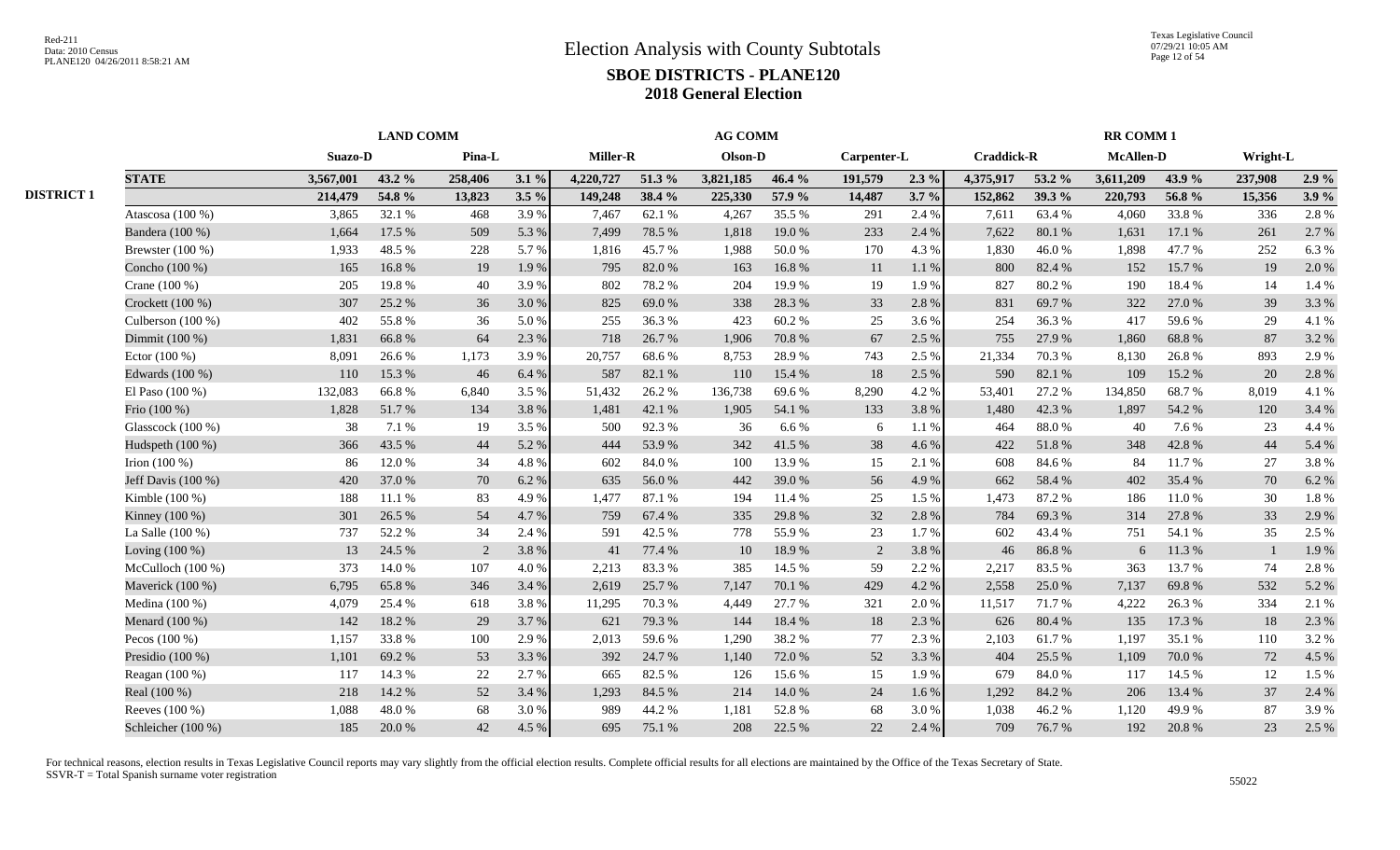|                   |                    | <b>SUP CT 2</b>    |        |                   |        |                 | <b>SUP CT 4</b> |           |        |                | SUP CT 6   |                |        |           | <b>CCA PRES JUDGE</b> |                  |         |
|-------------------|--------------------|--------------------|--------|-------------------|--------|-----------------|-----------------|-----------|--------|----------------|------------|----------------|--------|-----------|-----------------------|------------------|---------|
|                   |                    | <b>Blacklock-R</b> |        | <b>Kirkland-D</b> |        | <b>Devine-R</b> |                 | Sandill-D |        | <b>Brown-R</b> |            | <b>Cheng-D</b> |        | Keller-R  |                       | <b>Strange-L</b> |         |
|                   | <b>STATE</b>       | 4,359,904          | 53.1 % | 3,845,883         | 46.9%  | 4,399,060       | 53.7 %          | 3,791,171 | 46.3%  | 4,403,779      | 53.7 %     | 3,795,015      | 46.3%  | 4,288,105 | 52.2 %                | 187,271          | $2.3\%$ |
| <b>DISTRICT 1</b> |                    | 155,110            | 40.0%  | 233,019           | 60.0%  | 159,504         | 41.2%           | 227,555   | 58.8%  | 156,258        | 40.3%      | 231,216        | 59.7 % | 150,817   | 38.8%                 | 11,253           | 2.9%    |
|                   | Atascosa (100 %)   | 7,683              | 64.1 % | 4,301             | 35.9%  | 7,761           | 64.9%           | 4,190     | 35.1 % | 7,704          | 64.6%      | 4,230          | 35.4 % | 7,525     | 62.8%                 | 280              | 2.3 %   |
|                   | Bandera (100 %)    | 7,684              | 80.8%  | 1,821             | 19.2 % | 7,719           | 81.3%           | 1,778     | 18.7%  | 7,706          | 81.1%      | 1,795          | 18.9%  | 7,547     | 79.5 %                | 262              | 2.8%    |
|                   | Brewster $(100\%)$ | 1,889              | 47.8%  | 2,060             | 52.2%  | 1.914           | 48.8%           | 2,011     | 51.2%  | 1,902          | 48.4%      | 2,029          | 51.6%  | 1.817     | 46.2%                 | 156              | 4.0 %   |
|                   | Concho (100 %)     | 794                | 82.6 % | 167               | 17.4 % | 795             | 83.0%           | 163       | 17.0%  | 799            | 83.1 %     | 162            | 16.9%  | 792       | 82.2%                 | 17               | 1.8%    |
|                   | Crane (100 %)      | 814                | 79.7%  | 207               | 20.3%  | 813             | 79.7%           | 207       | 20.3%  | 817            | $80.0\ \%$ | 204            | 20.0%  | 794       | 78.0%                 | 20               | 2.0%    |
|                   | Crockett (100 %)   | 842                | 71.0%  | 344               | 29.0%  | 848             | 72.8%           | 317       | 27.2 % | 837            | 71.4 %     | 336            | 28.6%  | 815       | 69.0%                 | 27               | 2.3 %   |
|                   | Culberson (100 %)  | 267                | 38.3%  | 431               | 61.7%  | 278             | 40.2%           | 413       | 59.8%  | 273            | 39.2 %     | 424            | 60.8%  | 257       | 36.8%                 | 14               | 2.0%    |
|                   | Dimmit (100 %)     | 766                | 28.5 % | 1,918             | 71.5 % | 789             | 29.6%           | 1,873     | 70.4%  | 770            | 28.9%      | 1,895          | 71.1 % | 729       | 27.2 %                | 42               | 1.6%    |
|                   | Ector $(100\%)$    | 21,341             | 70.5 % | 8,913             | 29.5 % | 21,473          | 71.1 %          | 8,722     | 28.9%  | 21,349         | 70.6 %     | 8,880          | 29.4 % | 20,974    | 69.1 %                | 678              | 2.2 %   |
|                   | Edwards (100 %)    | 594                | 83.4%  | 118               | 16.6%  | 594             | 84.3 %          | 111       | 15.7%  | 595            | 83.9%      | 114            | 16.1%  | 584       | 81.8%                 | 15               | 2.1 %   |
|                   | El Paso $(100\%)$  | 54,223             | 27.6 % | 141,983           | 72.4 % | 56,482          | 28.8%           | 139,329   | 71.2%  | 54,594         | 27.8%      | 141,533        | 72.2 % | 52,539    | 26.8%                 | 6,539            | 3.3%    |
|                   | Frio (100 %)       | 1,495              | 43.7 % | 1,925             | 56.3%  | 1.549           | 45.0%           | 1,892     | 55.0%  | 1,544          | 44.7 %     | 1,910          | 55.3%  | 1.490     | 42.7 %                | 87               | 2.5 %   |
|                   | Glasscock (100 %)  | 491                | 92.5 % | 40                | 7.5 %  | 496             | 94.1 %          | 31        | 5.9%   | 494            | 93.6%      | 34             | 6.4%   | 488       | 92.4%                 | 9                | 1.7%    |
|                   | Hudspeth (100 %)   | 460                | 57.4 % | 341               | 42.6%  | 461             | 57.9%           | 335       | 42.1 % | 456            | 56.4 %     | 352            | 43.6%  | 434       | 53.1 %                | 33               | 4.0%    |
|                   | Irion $(100\%)$    | 621                | 86.7%  | 95                | 13.3 % | 624             | 87.2%           | 92        | 12.8%  | 620            | 87.0%      | 93             | 13.0%  | 603       | 84.3%                 | 24               | 3.4 %   |
|                   | Jeff Davis (100 %) | 676                | 60.0%  | 451               | 40.0%  | 682             | 61.0%           | 436       | 39.0%  | 683            | 61.3%      | 431            | 38.7%  | 658       | 58.5%                 | 55               | 4.9%    |
|                   | Kimble (100 %)     | 1,496              | 88.7%  | 191               | 11.3 % | 1.492           | 88.9%           | 187       | 11.1 % | 1,492          | 88.5%      | 194            | 11.5 % | 1.491     | 88.0%                 | 22               | 1.3%    |
|                   | Kinney $(100\%)$   | 789                | 70.9%  | 324               | 29.1 % | 792             | 71.0%           | 323       | 29.0%  | 790            | 71.0%      | 323            | 29.0%  | 777       | 69.1 %                | 30               | 2.7%    |
|                   | La Salle $(100\%)$ | 609                | 44.2%  | 768               | 55.8%  | 620             | 45.0%           | 757       | 55.0%  | 622            | 45.1 %     | 756            | 54.9%  | 602       | 43.3%                 | 14               | 1.0%    |
|                   | Loving $(100\%)$   | 43                 | 82.7%  | 9                 | 17.3 % | 43              | 82.7%           | 9         | 17.3 % | 44             | 86.3%      | 7              | 13.7%  | 41        | 77.4 %                | 6                | 11.3 %  |
|                   | McCulloch (100 %)  | 2,243              | 85.0%  | 395               | 15.0%  | 2,244           | 85.4%           | 385       | 14.6 % | 2,236          | 84.9%      | 398            | 15.1 % | 2,215     | 83.9%                 | 44               | 1.7%    |
|                   | Maverick (100 %)   | 2,777              | 27.2 % | 7,417             | 72.8%  | 2,945           | 29.0%           | 7,197     | 71.0%  | 2,841          | 28.1 %     | 7,281          | 71.9%  | 2,609     | 25.5 %                | 302              | 3.0%    |
|                   | Medina (100 %)     | 11,519             | 71.9%  | 4,499             | 28.1 % | 11,667          | 72.9 %          | 4,342     | 27.1 % | 11,603         | 72.5 %     | 4,407          | 27.5 % | 11,409    | 71.2%                 | 316              | 2.0%    |
|                   | Menard (100 %)     | 628                | 81.2%  | 145               | 18.8%  | 629             | 81.6%           | 142       | 18.4%  | 626            | 81.4%      | 143            | 18.6%  | 619       | 80.5 %                | 9                | 1.2%    |
|                   | Pecos $(100\%)$    | 2,077              | 61.5%  | 1,298             | 38.5 % | 2,098           | 62.8%           | 1,244     | 37.2 % | 2,090          | 62.3%      | 1,264          | 37.7 % | 2,046     | 60.6%                 | 63               | 1.9%    |
|                   | Presidio $(100\%)$ | 415                | 26.4 % | 1,158             | 73.6%  | 422             | 26.9%           | 1,147     | 73.1 % | 422            | 26.9%      | 1,147          | 73.1 % | 389       | 24.6 %                | 52               | 3.3 %   |
|                   | Reagan $(100\%)$   | 667                | 83.3%  | 134               | 16.7%  | 674             | 84.0%           | 128       | 16.0%  | 672            | 84.2%      | 126            | 15.8%  | 657       | 81.8%                 | 13               | 1.6%    |
|                   | Real (100 %)       | 1,307              | 85.6%  | 220               | 14.4 % | 1,304           | 85.8%           | 216       | 14.2 % | 1,299          | 85.5 %     | 220            | 14.5 % | 1,274     | 83.9%                 | 36               | 2.4 %   |
|                   | Reeves (100 %)     | 1,018              | 45.6%  | 1,215             | 54.4 % | 1,025           | 46.5%           | 1,180     | 53.5%  | 1,031          | 46.6%      | 1,180          | 53.4 % | 978       | 43.9%                 | 46               | 2.1 %   |
|                   | Schleicher (100 %) | 709                | 76.8%  | 214               | 23.2 % | 701             | 77.4 %          | 205       | 22.6 % | 710            | 78.2%      | 198            | 21.8%  | 698       | 75.9%                 | 20               | 2.2 %   |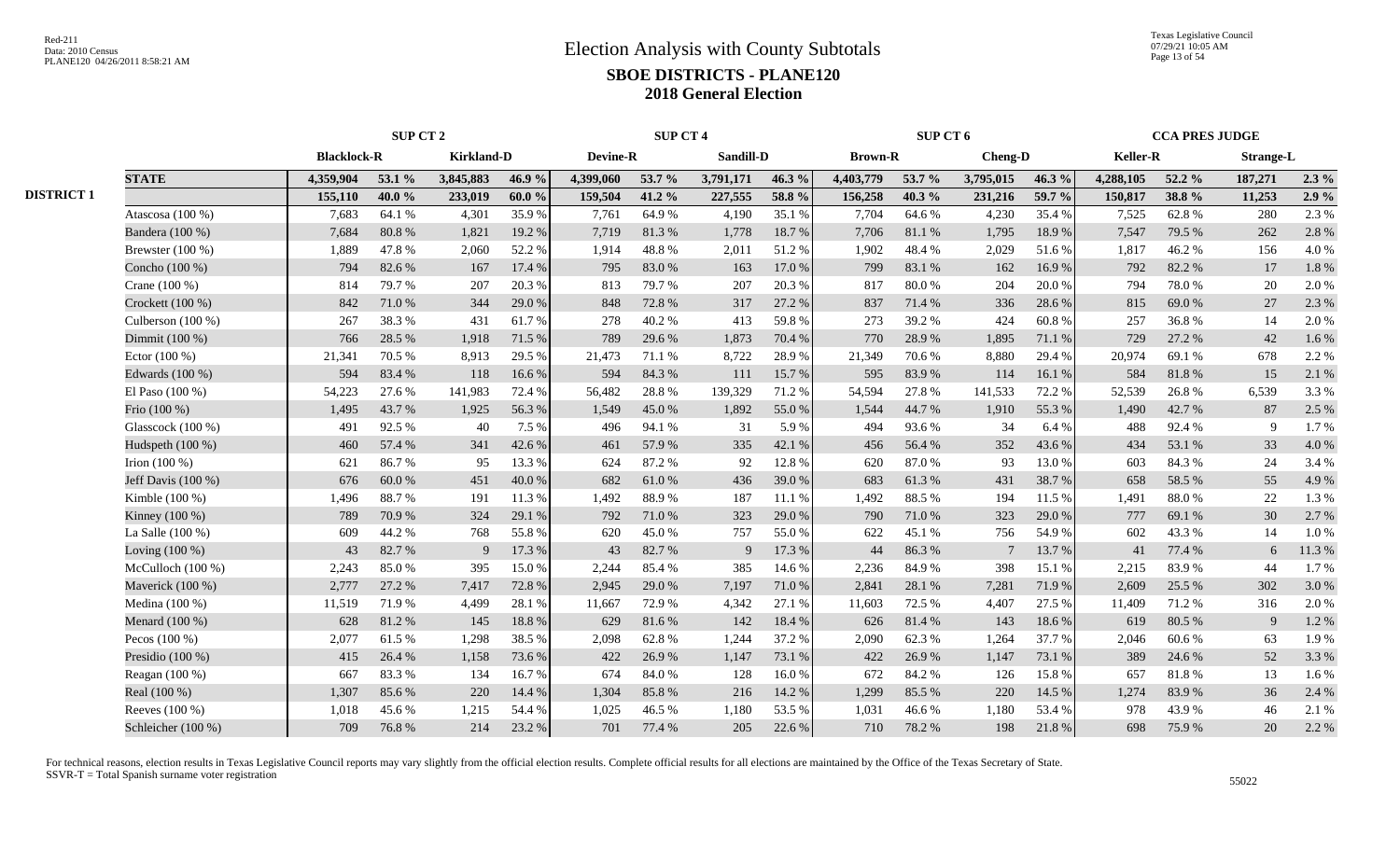|                     | <b>CCA PRES JUDGE</b> |        |           | CCA <sub>7</sub> |            |        |             | CCA <sub>8</sub> |           |           |
|---------------------|-----------------------|--------|-----------|------------------|------------|--------|-------------|------------------|-----------|-----------|
|                     | Jackson-D             |        | Hervey-R  |                  | Franklin-D |        | Slaughter-R |                  | $Ash-L$   |           |
| <b>STATE</b>        | 3,733,243             | 45.5 % | 4,428,312 | 54.2 %           | 3,749,155  | 45.8 % | 4,769,981   | 74.7 %           | 1,616,476 | 25.3 %    |
|                     | 226,627               | 58.3 % | 158,248   | 40.8%            | 229,228    | 59.2 % | 189,998     | 64.8%            | 103,424   | $35.2\%$  |
| Atascosa (100 %)    | 4,172                 | 34.8%  | 7,677     | 64.2%            | 4,277      | 35.8%  | 8,474       | 79.8%            | 2,139     | 20.2 %    |
| Bandera (100 %)     | 1,687                 | 17.8 % | 7,760     | 81.9%            | 1,715      | 18.1 % | 7,879       | 87.9%            | 1,081     | 12.1 %    |
| Brewster $(100\%)$  | 1,961                 | 49.8%  | 1,927     | 48.9%            | 2,012      | 51.1%  | 2,161       | 63.5%            | 1,244     | 36.5%     |
| Concho (100 %)      | 154                   | 16.0%  | 797       | 82.9%            | 164        | 17.1 % | 829         | 92.5 %           | 67        | 7.5 %     |
| Crane (100 %)       | 204                   | 20.0%  | 815       | 80.2%            | 201        | 19.8%  | 836         | 91.2%            | 81        | $8.8\ \%$ |
| Crockett (100 %)    | 340                   | 28.8%  | 834       | 70.7%            | 346        | 29.3%  | 891         | 85.3%            | 154       | 14.7 %    |
| Culberson $(100\%)$ | 427                   | 61.2%  | 269       | 38.6%            | 427        | 61.4%  | 303         | 65.2%            | 162       | 34.8%     |
| Dimmit (100 %)      | 1,909                 | 71.2%  | 785       | 29.4 %           | 1,883      | 70.6 % | 938         | 59.6%            | 637       | 40.4 %    |
| Ector (100 %)       | 8,686                 | 28.6%  | 21,503    | 71.3%            | 8,675      | 28.7%  | 22,613      | $84.0\ \%$       | 4,300     | 16.0%     |
| Edwards (100 %)     | 115                   | 16.1%  | 597       | 84.1 %           | 113        | 15.9%  | 613         | $92.0\ \%$       | 53        | $8.0\ \%$ |
| El Paso (100 %)     | 137,322               | 69.9%  | 55,822    | 28.5 %           | 139,946    | 71.5 % | 72,790      | 54.2 %           | 61,597    | 45.8%     |
| Frio (100 %)        | 1,909                 | 54.8 % | 1,517     | 43.7%            | 1,956      | 56.3%  | 1,760       | 72.5 %           | 667       | 27.5 %    |
| Glasscock (100 %)   | 31                    | 5.9%   | 493       | 93.7%            | 33         | 6.3%   | 496         | 96.3%            | 19        | 3.7%      |
| Hudspeth (100 %)    | 350                   | 42.8%  | 468       | 56.8%            | 356        | 43.2 % | 501         | 76.8%            | 151       | 23.2 %    |
| Irion $(100\%)$     | 88                    | 12.3 % | 612       | 86.1%            | 99         | 13.9%  | 622         | 91.5%            | 58        | 8.5 %     |
| Jeff Davis (100 %)  | 412                   | 36.6%  | 699       | 62.5 %           | 420        | 37.5 % | 731         | 75.7%            | 235       | 24.3 %    |
| Kimble (100 %)      | 181                   | 10.7%  | 1,495     | 89.1 %           | 183        | 10.9%  | 1,510       | 93.8%            | 100       | 6.2%      |
| Kinney (100 %)      | 318                   | 28.3%  | 788       | 70.2 %           | 335        | 29.8%  | 850         | 87.0 %           | 127       | 13.0%     |
| La Salle (100 %)    | 773                   | 55.7%  | 604       | 43.7%            | 778        | 56.3%  | 692         | 77.6%            | 200       | 22.4 %    |
| Loving (100 %)      | 6                     | 11.3 % | 45        | 86.5%            | $\tau$     | 13.5 % | 43          | 86.0%            | 7         | 14.0 %    |
| McCulloch (100 %)   | 382                   | 14.5 % | 2,244     | 85.5%            | 382        | 14.5 % | 2,285       | 93.2%            | 167       | $6.8~\%$  |
| Maverick (100 %)    | 7,308                 | 71.5 % | 2,899     | 28.5 %           | 7,260      | 71.5%  | 3,937       | 55.8%            | 3,114     | 44.2 %    |
| Medina $(100\%)$    | 4,289                 | 26.8%  | 11,650    | 72.9%            | 4,337      | 27.1 % | 12,107      | 84.1 %           | 2,291     | 15.9%     |
| Menard (100 %)      | 141                   | 18.3%  | 629       | 81.9%            | 139        | 18.1 % | 629         | 91.3%            | 60        | 8.7%      |
| Pecos $(100\%)$     | 1,268                 | 37.5 % | 2,098     | 62.2%            | 1,275      | 37.8%  | 2,349       | 83.2%            | 476       | 16.8%     |
| Presidio (100 %)    | 1,138                 | 72.1 % | 407       | 25.9%            | 1,166      | 74.1 % | 556         | 49.8%            | 561       | 50.2 %    |
| Reagan (100 %)      | 133                   | 16.6%  | 669       | 83.9%            | 128        | 16.1%  | 694         | 90.6%            | 72        | 9.4%      |
| Real (100 %)        | 208                   | 13.7%  | 1,298     | 85.2%            | 225        | 14.8 % | 1,318       | 92.9%            | 101       | $7.1\ \%$ |
| Reeves (100 %)      | 1,202                 | 54.0 % | 1,030     | 46.7%            | 1,177      | 53.3 % | 1,168       | 71.2%            | 472       | 28.8%     |
| Schleicher (100 %)  | 202                   | 22.0%  | 719       | 78.2 %           | 201        | 21.8%  | 764         | 88.8 %           | 96        | 11.2%     |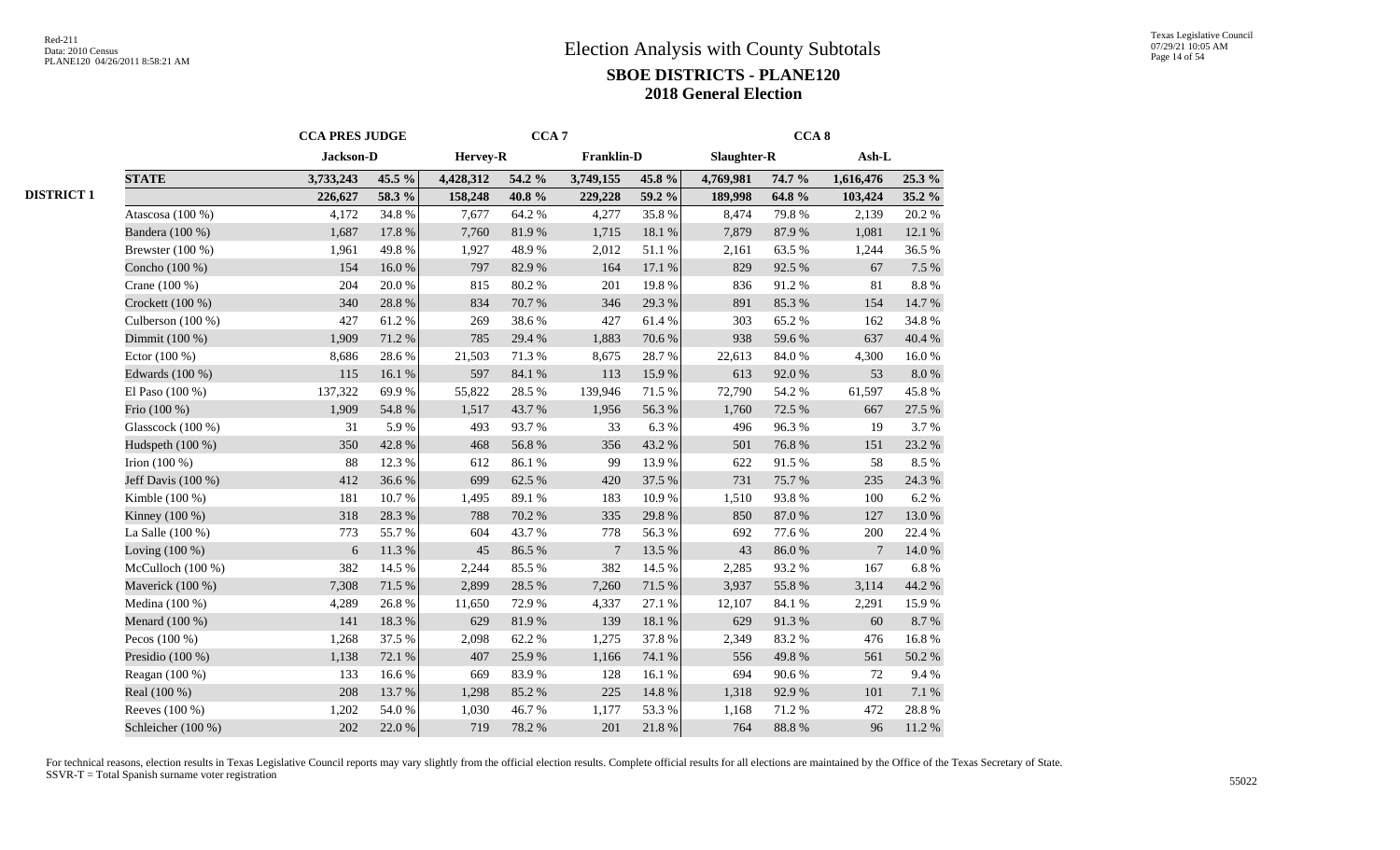Texas Legislative Council 07/29/21 10:05 AM Page 15 of 54

|                   |                      | <b>U.S. SEN</b> |        |            |        |                |           |          |        | <b>GOVERNOR</b> |        |            |           |           | <b>LT. GOVERNOR</b> |                  |        |
|-------------------|----------------------|-----------------|--------|------------|--------|----------------|-----------|----------|--------|-----------------|--------|------------|-----------|-----------|---------------------|------------------|--------|
|                   |                      | $Cruz-R$        |        | O'Rourke-D |        | Dikeman-L      |           | Abbott-R |        | Valdez-D        |        | Tippetts-L |           | Patrick-R |                     | <b>Collier-D</b> |        |
| <b>DISTRICT 1</b> | Sutton (100 %)       | 934             | 77.4 % | 265        | 22.0%  | $\tau$         | $0.6\%$   | 939      | 78.3%  | 248             | 20.7%  | 12         | 1.0%      | 856       | 71.5 %              | 318              | 26.6%  |
|                   | Terrell (100 %)      | 323             | 69.3%  | 138        | 29.6 % | 5 <sup>5</sup> | 1.1%      | 316      | 68.3%  | 136             | 29.4 % | 11         | 2.4 %     | 277       | 62.4%               | 156              | 35.1 % |
|                   | Upton (100 %)        | 854             | 82.8%  | 169        | 16.4 % | 8              | 0.8%      | 860      | 84.6%  | 148             | 14.6 % | 8          | $0.8~\%$  | 741       | 74.2 %              | 236              | 23.6 % |
|                   | Uvalde (100 %)       | 4,348           | 54.8%  | 3,528      | 44.5 % | 59             | 0.7%      | 4,755    | 60.2%  | 3,070           | 38.8%  | 80         | $1.0\ \%$ | 4,317     | 55.1 %              | 3,379            | 43.1 % |
|                   | Val Verde $(100\%)$  | 5,345           | 46.9%  | 5,955      | 52.2 % | 105            | 0.9%      | 5,993    | 52.7%  | 5,241           | 46.1%  | 131        | 1.2%      | 5,375     | 48.1 %              | 5,545            | 49.6%  |
|                   | Ward (100 %)         | 2,096           | 71.8%  | 800        | 27.4 % | 24             | 0.8%      | 2,201    | 75.2 % | 690             | 23.6 % | 35         | $1.2\%$   | 1.883     | 65.2%               | 917              | 31.8%  |
|                   | Webb (100 %)         | 13,814          | 28.0%  | 35,159     | 71.2%  | 408            | $0.8\%$   | 16,287   | 33.3 % | 32,055          | 65.5%  | 569        | 1.2%      | 12,984    | 26.9%               | 34,010           | 70.5 % |
|                   | Winkler (100 %)      | 1,123           | 77.2 % | 321        | 22.1 % | 11             | $0.8\%$   | 1,150    | 79.1 % | 284             | 19.5 % | 19         | 1.3 %     | 1,071     | 73.9%               | 355              | 24.5 % |
|                   | Zapata (100 %)       | 821             | 36.9%  | 1,392      | 62.6%  | 10             | 0.4%      | 861      | 39.7%  | 1,292           | 59.6%  | 15         | 0.7%      | 734       | 34.8%               | 1,337            | 63.5%  |
|                   | Zavala (100 %)       | 589             | 20.2 % | 2,313      | 79.3 % | 15             | 0.5%      | 748      | 26.2%  | 2,082           | 73.1 % | 20         | 0.7%      | 604       | 21.8%               | 2,121            | 76.6%  |
| <b>DISTRICT 2</b> |                      | 186,826         | 47.4 % | 204,488    | 51.9 % | 2,551          | $0.6\%$   | 209,992  | 53.5 % | 177,825         | 45.3 % | 4,788      | $1.2 \%$  | 184,560   | 47.5 %              | 195,719          | 50.4 % |
|                   | Aransas (100 %)      | 6,677           | 74.4 % | 2,247      | 25.0%  | 56             | $0.6\%$   | 7,075    | 78.8%  | 1,797           | 20.0%  | 108        | 1.2%      | 6,557     | 73.5 %              | 2,203            | 24.7%  |
|                   | Calhoun (100 %)      | 4,198           | 68.6%  | 1,874      | 30.6 % | 47             | 0.8 %     | 4,409    | 72.1 % | 1,627           | 26.6%  | 82         | 1.3 %     | 4,015     | 66.5%               | 1,931            | 32.0%  |
|                   | Cameron (100 %)      | 28,574          | 36.7%  | 48,770     | 62.6 % | 568            | 0.7%      | 34,407   | 44.4 % | 41,991          | 54.2 % | 1,113      | 1.4 %     | 28,613    | 37.6 %              | 45,367           | 59.6%  |
|                   | Colorado (100 %)     | 5,779           | 75.7%  | 1,825      | 23.9%  | 33             | $0.4\ \%$ | 5,992    | 78.7%  | 1,558           | 20.5 % | 63         | 0.8%      | 5,661     | 74.5 %              | 1,850            | 24.3 % |
|                   | De Witt (100 %)      | 4,974           | 81.1%  | 1,128      | 18.4%  | 29             | 0.5%      | 5,115    | 83.6%  | 942             | 15.4 % | 62         | $1.0\%$   | 4,786     | 78.7%               | 1,203            | 19.8%  |
|                   | Goliad (100 %)       | 2,326           | 75.7%  | 717        | 23.3 % | 29             | 0.9%      | 2,397    | 78.3%  | 617             | 20.2 % | 48         | $1.6\%$   | 2,187     | 72.3 %              | 779              | 25.7%  |
|                   | Hidalgo (67 %)       | 30,327          | 30.1%  | 69,892     | 69.4%  | 562            | 0.6 %     | 36,122   | 36.0%  | 63,078          | 62.9%  | 1,097      | $1.1\%$   | 30,424    | 30.6%               | 67,167           | 67.5 % |
|                   | Jackson (100 %)      | 3,911           | 82.2%  | 832        | 17.5 % | 17             | 0.4%      | 4,016    | 84.4 % | 715             | 15.0%  | 27         | 0.6 %     | 3,814     | 80.4%               | 882              | 18.6%  |
|                   | Kenedy (100 %)       | 100             | 55.6%  | 77         | 42.8%  | 3              | 1.7%      | 111      | 64.9%  | 57              | 33.3 % | 3          | 1.8%      | 79        | 53.7%               | 64               | 43.5 % |
|                   | Kleberg (100 %)      | 4,081           | 47.5 % | 4,456      | 51.8%  | 59             | $0.7\,\%$ | 4,831    | 56.4%  | 3,629           | 42.4 % | 99         | 1.2%      | 4,020     | 48.1 %              | 4,129            | 49.4 % |
|                   | Matagorda (100 %)    | 7,326           | 70.1%  | 3,042      | 29.1 % | 78             | $0.7\,\%$ | 7,698    | 73.5 % | 2,667           | 25.5 % | 106        | 1.0%      | 7,191     | 68.9%               | 3,061            | 29.3 % |
|                   | Nueces (100 %)       | 45,956          | 48.9%  | 47,392     | 50.4 % | 719            | $0.8\,\%$ | 52,918   | 56.3%  | 39,720          | 42.3 % | 1,312      | 1.4 %     | 45,628    | 49.0%               | 45,288           | 48.7%  |
|                   | Refugio $(100\%)$    | 1,636           | 65.7%  | 847        | 34.0 % | $\mathbf Q$    | 0.4%      | 1,726    | 69.2%  | 751             | 30.1 % | 19         | $0.8\ \%$ | 1,545     | 63.3%               | 860              | 35.2 % |
|                   | San Patricio (100 %) | 11,335          | 62.2%  | 6,777      | 37.2 % | 107            | $0.6\%$   | 12,173   | 66.8%  | 5,842           | 32.1 % | 201        | 1.1%      | 11,135    | 61.5%               | 6,667            | 36.8%  |
|                   | Victoria (100 %)     | 19,005          | 69.9%  | 8,046      | 29.6%  | 157            | 0.6 %     | 19,599   | 72.2 % | 7,245           | 26.7%  | 303        | 1.1%      | 18,577    | 68.9%               | 7,899            | 29.3%  |
|                   | Wharton (100 %)      | 9,094           | 70.3 % | 3,793      | 29.3%  | 55             | 0.4%      | 9,472    | 73.4 % | 3,332           | 25.8%  | 107        | $0.8 \%$  | 8,891     | 69.3%               | 3,773            | 29.4 % |
|                   | Willacy $(100\%)$    | 1,527           | 35.3%  | 2,773      | 64.1 % | 23             | 0.5%      | 1,931    | 45.7%  | 2,257           | 53.4 % | 38         | 0.9%      | 1,437     | 34.9%               | 2,596            | 63.0%  |
| <b>DISTRICT 3</b> |                      | 148,097         | 34.9 % | 272,388    | 64.2%  | 3,563          | $0.8 \%$  | 172,992  | 41.1 % | 241,605         | 57.4 % | 6,453      | $1.5\%$   | 152,721   | 36.5 %              | 256,043          | 61.2%  |
|                   | Bee (100 %)          | 4,342           | 60.2%  | 2,811      | 38.9%  | 64             | $0.9\,\%$ | 4,827    | 67.2%  | 2,261           | 31.5%  | 90         | 1.3 %     | 4,096     | 58.2%               | 2,767            | 39.3%  |
|                   | Bexar (68 %)         | 88,135          | 29.5 % | 207,421    | 69.5 % | 2,836          | $1.0\ \%$ | 106,436  | 35.9%  | 184,946         | 62.4 % | 5,204      | $1.8\ \%$ | 94,837    | 32.1 %              | 193,670          | 65.5 % |
|                   | Brooks (100 %)       | 543             | 28.2%  | 1,376      | 71.6%  | $\overline{4}$ | $0.2~\%$  | 658      | 35.2 % | 1,198           | 64.1%  | 12         | $0.6\%$   | 465       | 25.6 %              | 1,320            | 72.8%  |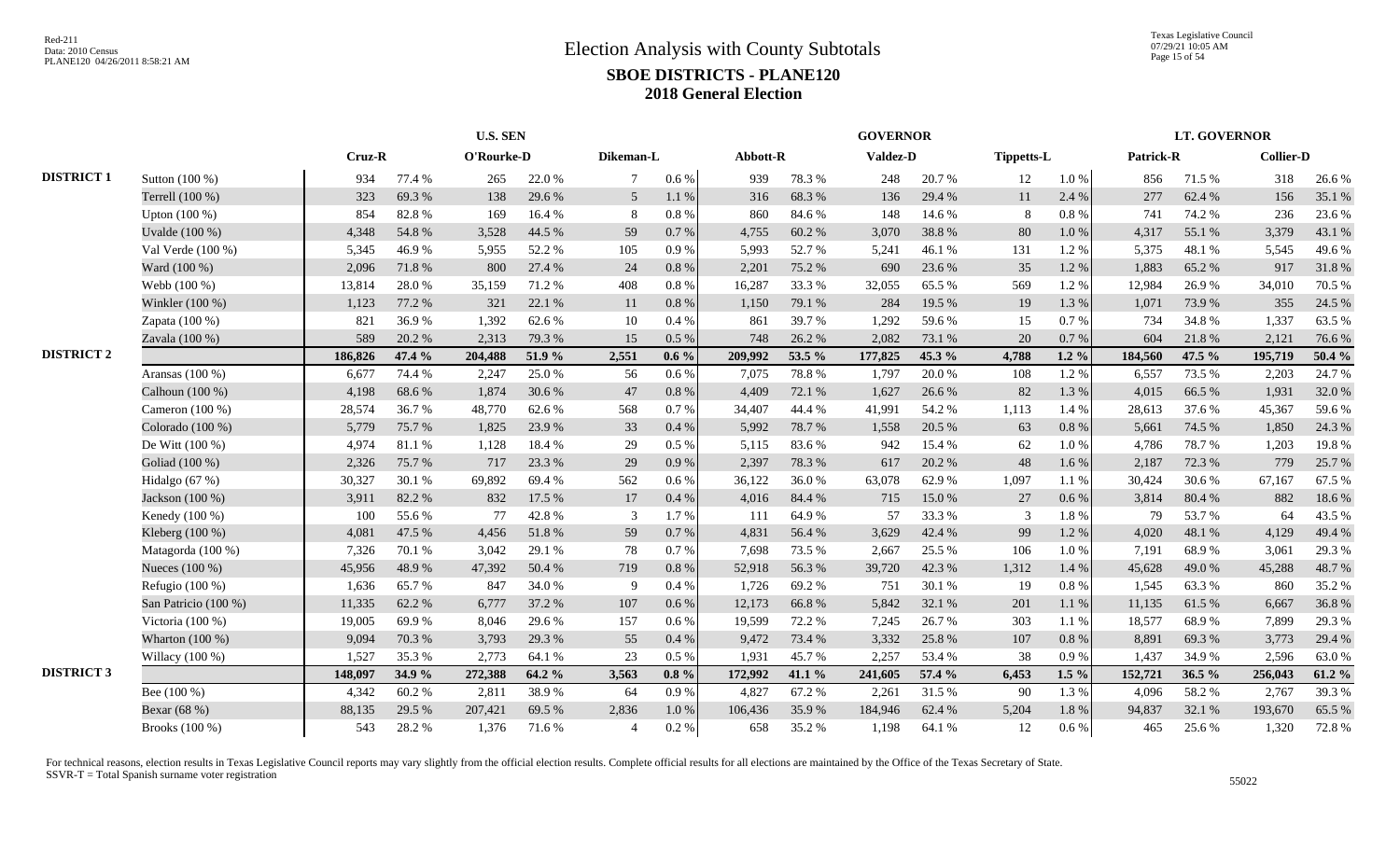|                   |                      | <b>LT. GOVERNOR</b> |         |                 |        | <b>ATTORNEY GEN</b> |        |                |           |                |        | <b>COMPTROLLER</b> |        |           |         | <b>LAND COMM</b> |           |
|-------------------|----------------------|---------------------|---------|-----------------|--------|---------------------|--------|----------------|-----------|----------------|--------|--------------------|--------|-----------|---------|------------------|-----------|
|                   |                      | McKennon-L          |         | <b>Paxton-R</b> |        | Nelson-D            |        | Harris-L       |           | <b>Hegar-R</b> |        | <b>Chevalier-D</b> |        | Sanders-L |         | <b>Bush-R</b>    |           |
| <b>DISTRICT 1</b> | Sutton (100 %)       | 23                  | 1.9%    | 893             | 74.7%  | 290                 | 24.3 % | 12             | $1.0\ \%$ | 922            | 77.3 % | 245                | 20.5 % | 26        | 2.2 %   | 909              | 76.1 %    |
|                   | Terrell (100 %)      | 11                  | 2.5 %   | 276             | 64.0%  | 147                 | 34.1 % | 8              | 1.9%      | 278            | 66.3%  | 127                | 30.3%  | 14        | 3.3 %   | 254              | 59.6%     |
|                   | Upton $(100\%)$      | 22                  | 2.2 %   | 800             | 80.4%  | 172                 | 17.3 % | 23             | 2.3%      | 797            | 82.8%  | 132                | 13.7%  | 34        | 3.5 %   | 797              | 81.5%     |
|                   | Uvalde (100 %)       | 141                 | 1.8%    | 4,150           | 53.2 % | 3,458               | 44.3 % | 198            | 2.5 %     | 4,180          | 54.3 % | 3,216              | 41.7%  | 307       | 4.0 %   | 4,288            | 55.1 %    |
|                   | Val Verde (100 %)    | 265                 | 2.4 %   | 5,137           | 46.0%  | 5.669               | 50.8%  | 352            | 3.2%      | 5,065          | 45.8%  | 5,313              | 48.1 % | 672       | 6.1 %   | 5,589            | 50.1 %    |
|                   | Ward (100 %)         | 86                  | 3.0%    | 2,017           | 70.2 % | 781                 | 27.2 % | 75             | 2.6%      | 2,015          | 71.0%  | 709                | 25.0%  | 114       | 4.0 %   | 2,057            | 71.6%     |
|                   | Webb (100 %)         | 1,252               | 2.6%    | 11,585          | 24.1 % | 34,913              | 72.5 % | 1,670          | 3.5%      | 12,016         | 25.1 % | 31,862             | 66.7%  | 3,917     | 8.2%    | 15,591           | 32.2 %    |
|                   | Winkler (100 %)      | 24                  | 1.7%    | 1,100           | 76.3%  | 318                 | 22.1 % | 23             | 1.6%      | 1,114          | 78.2%  | 276                | 19.4 % | 35        | 2.5 %   | 1,126            | 77.8%     |
|                   | Zapata (100 %)       | 36                  | 1.7%    | 673             | 31.9%  | 1,376               | 65.2%  | 60             | 2.8%      | 690            | 33.1 % | 1,295              | 62.2%  | 97        | 4.7%    | 850              | 40.1%     |
|                   | Zavala (100 %)       | 44                  | 1.6%    | 557             | 20.2 % | 2,160               | 78.2%  | 45             | 1.6 %     | 535            | 19.6 % | 2,079              | 76.3%  | 111       | 4.1 %   | 624              | 22.6 %    |
| <b>DISTRICT 2</b> |                      | 8,252               | 2.1%    | 180,129         | 46.4 % | 198,828             | 51.2%  | 9,296          | 2.4%      | 184,954        | 48.0%  | 184,346            | 47.8 % | 16,084    | 4.2 $%$ | 194,212          | $50.0 \%$ |
|                   | Aransas $(100\%)$    | 161                 | 1.8%    | 6,550           | 73.5 % | 2,181               | 24.5 % | 185            | 2.1%      | 6,800          | 76.6%  | 1,862              | 21.0%  | 220       | 2.5 %   | 6,720            | 75.4 %    |
|                   | Calhoun (100 %)      | 96                  | 1.6%    | 3,961           | 65.9%  | 1,914               | 31.8%  | 138            | 2.3 %     | 4,069          | 68.5%  | 1,696              | 28.5 % | 178       | 3.0%    | 4,181            | 69.6%     |
|                   | Cameron (100 %)      | 2,189               | 2.9%    | 26,834          | 35.2%  | 46,880              | 61.5%  | 2,513          | 3.3%      | 27,107         | 36.0%  | 43,370             | 57.6%  | 4,878     | 6.5 %   | 30,648           | 40.2%     |
|                   | Colorado (100 %)     | 88                  | 1.2%    | 5,587           | 73.8%  | 1,848               | 24.4 % | 133            | 1.8%      | 5,816          | 77.2 % | 1,565              | 20.8%  | 153       | 2.0%    | 5,714            | 75.7%     |
|                   | De Witt (100 %)      | 95                  | 1.6%    | 4,824           | 79.6%  | 1,157               | 19.1 % | 79             | 1.3%      | 4,986          | 82.4 % | 971                | 16.0%  | 96        | 1.6%    | 4,863            | 80.0%     |
|                   | Goliad (100 %)       | 60                  | 2.0 %   | 2,179           | 72.6%  | 773                 | 25.7 % | 50             | 1.7%      | 2,253          | 75.8%  | 648                | 21.8%  | 72        | 2.4 %   | 2,203            | 73.7 %    |
|                   | Hidalgo (67 %)       | 1,887               | 1.9%    | 29,032          | 29.2 % | 68,336              | 68.7%  | 2,037          | 2.0%      | 29,753         | 30.1%  | 64,935             | 65.6%  | 4,286     | 4.3 %   | 33,094           | 33.2 %    |
|                   | Jackson (100 %)      | 46                  | 1.0%    | 3,804           | 80.4%  | 871                 | 18.4 % | 59             | 1.2%      | 3,914          | 82.9%  | 745                | 15.8%  | 64        | $1.4\%$ | 3,889            | 82.3 %    |
|                   | Kenedy (100 %)       |                     | 2.7%    | 85              | 55.6%  | 64                  | 41.8%  | $\overline{4}$ | 2.6%      | 77             | 53.5%  | 57                 | 39.6%  | 10        | 6.9%    | 89               | 58.9%     |
|                   | Kleberg (100 %)      | 215                 | 2.6%    | 3,970           | 47.6%  | 4,132               | 49.5 % | 247            | 3.0%      | 3,878          | 47.2%  | 3,935              | 47.9%  | 400       | 4.9%    | 4,219            | 50.5 %    |
|                   | Matagorda (100 %)    | 182                 | 1.7%    | 7,118           | 68.6%  | 3,061               | 29.5 % | 204            | 2.0%      | 7,348          | 71.1 % | 2,702              | 26.1 % | 292       | 2.8%    | 7,291            | 70.1%     |
|                   | Nueces (100 %)       | 2,146               | 2.3 %   | 45,078          | 48.5 % | 45,493              | 48.9%  | 2,439          | 2.6 %     | 46,359         | 50.4%  | 41,881             | 45.5 % | 3,799     | 4.1 %   | 48,868           | 52.6%     |
|                   | Refugio $(100\%)$    | 35                  | 1.4 %   | 1,552           | 63.6%  | 856                 | 35.1 % | 31             | 1.3%      | 1,600          | 65.7%  | 782                | 32.1 % | 52        | 2.1 %   | 1,632            | 66.2%     |
|                   | San Patricio (100 %) | 316                 | 1.7%    | 11,082          | 61.2%  | 6,649               | 36.7%  | 374            | 2.1%      | 11,279         | 62.7%  | 6,239              | 34.7%  | 482       | 2.7%    | 11,267           | 62.3%     |
|                   | Victoria $(100\%)$   | 473                 | 1.8%    | 18,329          | 68.0%  | 8,105               | 30.1 % | 515            | 1.9%      | 19,135         | 71.2%  | 7,129              | 26.5 % | 629       | 2.3 %   | 18,938           | 70.2 %    |
|                   | Wharton (100 %)      | 173                 | 1.3%    | 8,810           | 68.7%  | 3,829               | 29.9%  | 183            | 1.4 %     | 9,246          | 72.2 % | 3,331              | 26.0%  | 237       | 1.8 %   | 9,017            | 70.5 %    |
|                   | Willacy (100 %)      | 86                  | 2.1%    | 1,334           | 32.4 % | 2,679               | 65.1 % | 105            | 2.5 %     | 1,334          | 32.8%  | 2,498              | 61.4%  | 236       | 5.8%    | 1,579            | 38.3%     |
| <b>DISTRICT 3</b> |                      | 9.371               | $2.2\%$ | 143,974         | 34.5 % | 262,785             | 62.9%  | 10,874         | $2.6\%$   | 147,998        | 35.7 % | 249,111            | 60.1%  | 17,576    | 4.2 %   | 157,130          | 37.7 %    |
|                   | Bee (100 %)          | 177                 | 2.5 %   | 4,090           | 58.0%  | 2,769               | 39.2%  | 198            | 2.8%      | 4,163          | 59.5 % | 2,575              | 36.8%  | 259       | 3.7%    | 4,390            | 61.9%     |
|                   | Bexar (68 %)         | 7,064               | 2.4 %   | 87,350          | 29.6%  | 199,682             | 67.6%  | 8,210          | 2.8%      | 90,461         | 30.9%  | 189,785            | 64.7%  | 12,944    | 4.4 %   | 97,094           | 33.0%     |
|                   | Brooks (100 %)       | 29                  | 1.6%    | 440             | 24.2 % | 1,350               | 74.2 % | 30             | 1.6 %     | 427            | 23.8%  | 1,308              | 73.0%  | 58        | 3.2 %   | 519              | 28.4%     |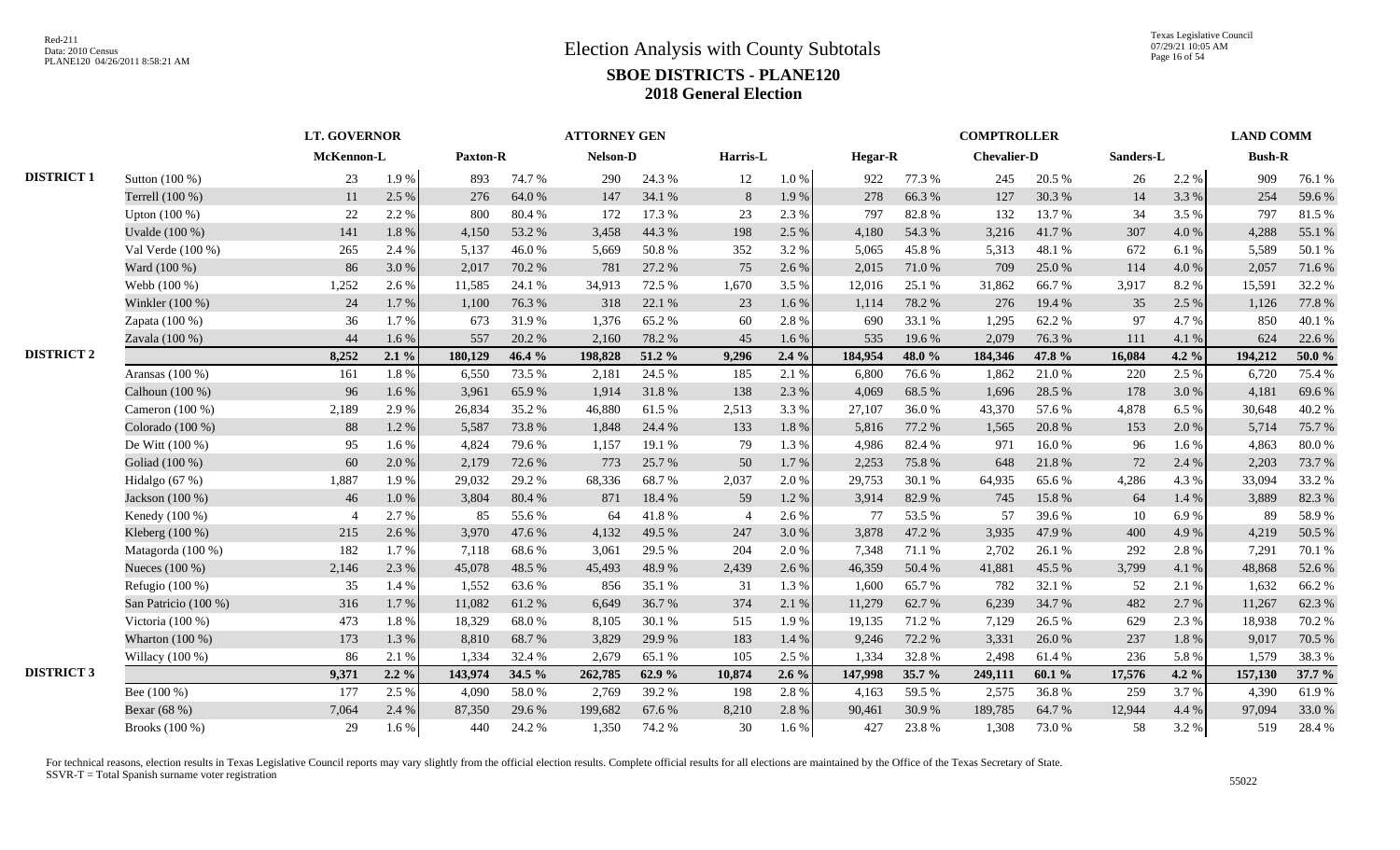|                   |                      | <b>LAND COMM</b> |        |        |         |                 |        | <b>AG COMM</b> |            |                |           |                   |        | <b>RR COMM1</b>  |        |          |       |
|-------------------|----------------------|------------------|--------|--------|---------|-----------------|--------|----------------|------------|----------------|-----------|-------------------|--------|------------------|--------|----------|-------|
|                   |                      | Suazo-D          |        | Pina-L |         | <b>Miller-R</b> |        | Olson-D        |            | Carpenter-L    |           | <b>Craddick-R</b> |        | <b>McAllen-D</b> |        | Wright-L |       |
| <b>DISTRICT 1</b> | Sutton (100 %)       | 251              | 21.0%  | 35     | 2.9%    | 911             | 76.5%  | 264            | 22.2 %     | 16             | 1.3 %     | 922               | 77.2 % | 260              | 21.8%  | 13       | 1.1 % |
|                   | Terrell (100 %)      | 155              | 36.4%  | 17     | 4.0%    | 267             | 62.4%  | 144            | 33.6%      | 17             | $4.0\ \%$ | 272               | 63.8%  | 142              | 33.3 % | 12       | 2.8%  |
|                   | Upton (100 %)        | 143              | 14.6 % | 38     | 3.9%    | 791             | 81.5%  | 157            | 16.2%      | 23             | 2.4 %     | 797               | 82.4 % | 141              | 14.6 % | 29       | 3.0%  |
|                   | Uvalde (100 %)       | 3,198            | 41.1%  | 292    | 3.8%    | 4,036           | 52.2%  | 3,470          | 44.9%      | 222            | 2.9%      | 4,167             | 54.1 % | 3,303            | 42.9%  | 227      | 2.9%  |
|                   | Val Verde (100 %)    | 5,201            | 46.6%  | 373    | 3.3 %   | 4,962           | 44.9%  | 5,722          | 51.8%      | 372            | 3.4 %     | 5,014             | 45.2 % | 5,519            | 49.8%  | 557      | 5.0%  |
|                   | Ward (100 %)         | 707              | 24.6 % | 109    | 3.8%    | 1,980           | 69.6%  | 763            | 26.8%      | 102            | 3.6%      | 2,048             | 71.4%  | 722              | 25.2 % | 99       | 3.5 % |
|                   | Webb (100 %)         | 31,328           | 64.7%  | 1,467  | 3.0 %   | 11.724          | 24.5 % | 33,867         | 70.8%      | 2,268          | 4.7%      | 11,777            | 24.6 % | 33,496           | 70.0%  | 2,604    | 5.4 % |
|                   | Winkler (100 %)      | 287              | 19.8%  | 35     | 2.4 %   | 1,088           | 75.8%  | 312            | 21.7%      | 35             | 2.4 %     | 1,124             | 77.8%  | 282              | 19.5 % | 38       | 2.6%  |
|                   | Zapata (100 %)       | 1,235            | 58.3%  | 35     | 1.7%    | 696             | 33.5 % | 1,328          | 63.9%      | 55             | 2.6 %     | 670               | 32.4 % | 1,350            | 65.2%  | 51       | 2.5 % |
|                   | Zavala (100 %)       | 2,086            | 75.5 % | 52     | 1.9%    | 515             | 18.8%  | 2,169          | 79.0%      | 62             | 2.3%      | 532               | 19.4 % | 2,133            | 77.8 % | 75       | 2.7 % |
| <b>DISTRICT 2</b> |                      | 182,719          | 47.1 % | 11,258 | 2.9%    | 178,706         | 46.3%  | 197,272        | 51.1 %     | 9,709          | $2.5\%$   | 181,872           | 47.2 % | 191,924          | 49.8 % | 11,623   | 3.0%  |
|                   | Aransas (100 %)      | 1,871            | 21.0%  | 319    | 3.6%    | 6,572           | 74.1 % | 2,112          | 23.8%      | 180            | 2.0%      | 6,729             | 75.9%  | 1,922            | 21.7%  | 215      | 2.4 % |
|                   | Calhoun (100 %)      | 1,658            | 27.6 % | 172    | 2.9%    | 3,934           | 66.3%  | 1,881          | 31.7%      | 122            | 2.1 %     | 3,981             | 67.0%  | 1,780            | 29.9%  | 185      | 3.1%  |
|                   | Cameron (100 %)      | 43,124           | 56.6%  | 2,402  | 3.2 %   | 26,679          | 35.3%  | 46,208         | 61.1%      | 2,797          | 3.7%      | 26,960            | 35.6%  | 45,403           | 59.9%  | 3,400    | 4.5 % |
|                   | Colorado (100 %)     | 1,645            | 21.8%  | 185    | 2.5 %   | 5,585           | 74.4 % | 1,802          | 24.0%      | 121            | 1.6 %     | 5,745             | 76.5 % | 1,619            | 21.6%  | 144      | 1.9%  |
|                   | De Witt $(100\%)$    | 1,026            | 16.9%  | 190    | 3.1 %   | 4,847           | 80.1%  | 1,117          | 18.5%      | 90             | 1.5 %     | 4,907             | 81.2%  | 1,032            | 17.1 % | 105      | 1.7%  |
|                   | Goliad (100 %)       | 670              | 22.4 % | 116    | 3.9%    | 2,175           | 73.2 % | 730            | 24.6 %     | 65             | 2.2 %     | 2,201             | 74.0 % | 684              | 23.0%  | 88       | 3.0%  |
|                   | Hidalgo (67 %)       | 64,397           | 64.7%  | 2,096  | 2.1 %   | 29,191          | 29.5 % | 67,525         | 68.2%      | 2,310          | 2.3 %     | 28,526            | 28.8%  | 68,201           | 68.9%  | 2,244    | 2.3 % |
|                   | Jackson (100 %)      | 729              | 15.4 % | 109    | 2.3 %   | 3,801           | 80.5 % | 851            | $18.0\ \%$ | 67             | 1.4%      | 3,864             | 82.1 % | 772              | 16.4 % | 68       | 1.4 % |
|                   | Kenedy (100 %)       | 56               | 37.1 % | 6      | 4.0%    | 74              | 50.3%  | 69             | 46.9%      | $\overline{4}$ | 2.7%      | 71                | 49.0 % | 68               | 46.9%  | 6        | 4.1%  |
|                   | Kleberg (100 %)      | 3,852            | 46.1 % | 282    | 3.4 %   | 3,786           | 45.9%  | 4,224          | 51.2%      | 243            | 2.9%      | 3,851             | 46.7%  | 4,045            | 49.1 % | 344      | 4.2%  |
|                   | Matagorda (100 %)    | 2,796            | 26.9%  | 314    | 3.0%    | 7,043           | 68.3%  | 3,065          | 29.7 %     | 210            | 2.0%      | 7,181             | 69.7%  | 2,848            | 27.6 % | 272      | 2.6%  |
|                   | Nueces (100 %)       | 40,875           | 44.0%  | 3,104  | 3.3%    | 43,883          | 47.7%  | 45,871         | 49.8%      | 2,295          | 2.5 %     | 46,045            | 50.1 % | 42,831           | 46.6%  | 3,025    | 3.3 % |
|                   | Refugio (100 %)      | 773              | 31.4%  | 59     | 2.4 %   | 1,547           | 63.5%  | 858            | 35.2%      | 30             | 1.2%      | 1,549             | 63.9%  | 816              | 33.7%  | 58       | 2.4 % |
|                   | San Patricio (100 %) | 6,154            | 34.1 % | 651    | 3.6%    | 11,025          | 61.2%  | 6,630          | 36.8%      | 372            | 2.1%      | 11,177            | 62.1 % | 6,354            | 35.3 % | 467      | 2.6%  |
|                   | Victoria (100 %)     | 7,175            | 26.6%  | 846    | 3.1 %   | 18,388          | 68.6%  | 7,945          | 29.6%      | 489            | 1.8%      | 18,713            | 69.8%  | 7,459            | 27.8%  | 634      | 2.4 % |
|                   | Wharton (100 %)      | 3,501            | 27.4 % | 278    | 2.2 %   | 8,828           | 69.0%  | 3,792          | 29.6 %     | 178            | 1.4 %     | 9,035             | 70.8%  | 3,518            | 27.6 % | 213      | 1.7%  |
|                   | Willacy $(100\%)$    | 2,417            | 58.6%  | 129    | 3.1%    | 1,348           | 33.1 % | 2,592          | 63.6%      | 136            | 3.3%      | 1,337             | 32.9%  | 2,572            | 63.3%  | 155      | 3.8%  |
| <b>DISTRICT 3</b> |                      | 244,514          | 58.6 % | 15,299 | $3.7\%$ | 143,110         | 34.5 % | 260,496        | 62.8%      | 11,487         | $2.8\%$   | 148,718           | 35.8%  | 253,272          | 61.0%  | 12,942   | 3.1%  |
|                   | Bee (100 %)          | 2,480            | 35.0%  | 224    | 3.2%    | 4,082           | 58.2%  | 2,767          | 39.4 %     | 167            | 2.4 %     | 4,082             | 58.4%  | 2,635            | 37.7 % | 272      | 3.9%  |
|                   | Bexar (68 %)         | 185,620          | 63.1%  | 11,608 | 3.9%    | 86,862          | 29.6%  | 198,004        | 67.5 %     | 8,534          | 2.9%      | 92,264            | 31.5 % | 191,210          | 65.2%  | 9,820    | 3.3 % |
|                   | Brooks (100 %)       | 1,271            | 69.5%  | 39     | 2.1 %   | 399             | 22.2 % | 1,363          | 76.0%      | 32             | $1.8\ \%$ | 416               | 23.2 % | 1,339            | 74.8%  | 35       | 2.0%  |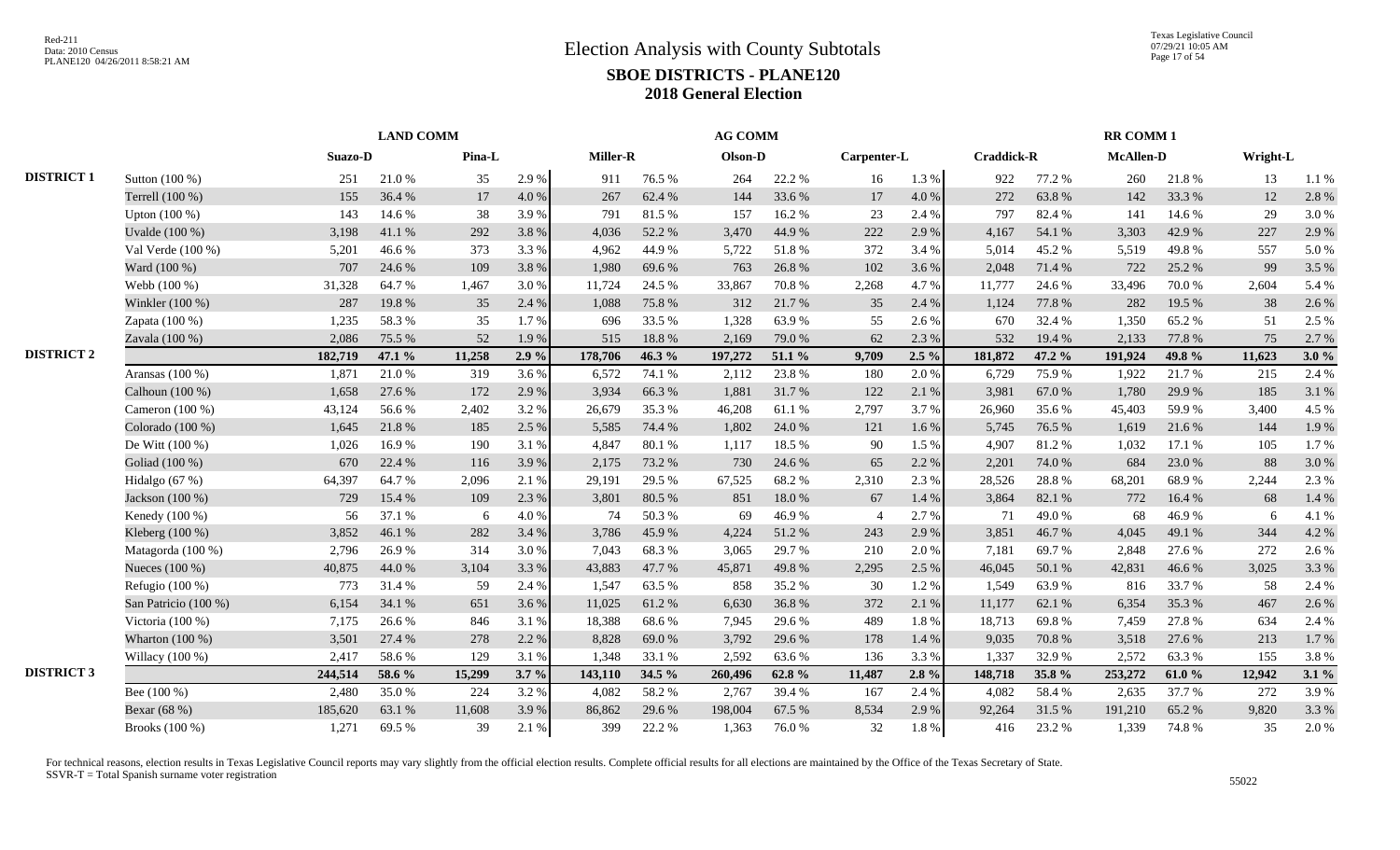|                   |                      | <b>SUP CT 2</b>    |        |                   |        | <b>SUP CT 4</b> |        |           |        | SUP CT 6       |        |                |        | <b>CCA PRES JUDGE</b> |        |                  |         |
|-------------------|----------------------|--------------------|--------|-------------------|--------|-----------------|--------|-----------|--------|----------------|--------|----------------|--------|-----------------------|--------|------------------|---------|
|                   |                      | <b>Blacklock-R</b> |        | <b>Kirkland-D</b> |        | <b>Devine-R</b> |        | Sandill-D |        | <b>Brown-R</b> |        | <b>Cheng-D</b> |        | <b>Keller-R</b>       |        | <b>Strange-L</b> |         |
| <b>DISTRICT 1</b> | Sutton (100 %)       | 927                | 78.1 % | 260               | 21.9%  | 925             | 78.2%  | 258       | 21.8%  | 921            | 78.0%  | 260            | 22.0 % | 920                   | 77.8%  | 11               | 0.9%    |
|                   | Terrell (100 %)      | 283                | 67.9%  | 134               | 32.1 % | 275             | 67.1 % | 135       | 32.9%  | 279            | 68.9%  | 126            | 31.1%  | 271                   | 65.3%  | 11               | 2.7 %   |
|                   | Upton $(100\%)$      | 799                | 82.8%  | 166               | 17.2 % | 807             | 84.1 % | 153       | 15.9%  | 806            | 83.8%  | 156            | 16.2 % | 795                   | 82.1 % | 20               | 2.1 %   |
|                   | Uvalde (100 %)       | 4,171              | 54.4 % | 3,500             | 45.6%  | 4,284           | 56.0%  | 3,368     | 44.0%  | 4,257          | 55.5 % | 3,412          | 44.5 % | 4,130                 | 53.6%  | 183              | 2.4 %   |
|                   | Val Verde (100 %)    | 5,172              | 46.9%  | 5,848             | 53.1 % | 5,355           | 48.8%  | 5,611     | 51.2%  | 5,206          | 47.5 % | 5,749          | 52.5 % | 5,022                 | 45.4 % | 320              | 2.9%    |
|                   | Ward (100 %)         | 2,030              | 71.9%  | 792               | 28.1 % | 2,033           | 72.5 % | 773       | 27.5 % | 2,030          | 72.1 % | 784            | 27.9%  | 1,990                 | 70.3%  | 77               | 2.7 %   |
|                   | Webb (100 %)         | 12,438             | 26.0%  | 35,382            | 74.0%  | 13,453          | 28.3%  | 34,123    | 71.7%  | 12,733         | 26.8%  | 34,836         | 73.2 % | 11,532                | 24.1 % | 1,306            | 2.7 %   |
|                   | Winkler (100 %)      | 1,115              | 77.3 % | 328               | 22.7 % | 1,120           | 77.9%  | 317       | 22.1 % | 1,121          | 77.8%  | 319            | 22.2 % | 1,099                 | 76.5 % | 28               | 1.9%    |
|                   | Zapata (100 %)       | 696                | 33.6 % | 1,373             | 66.4%  | 733             | 35.5 % | 1,331     | 64.5 % | 717            | 34.8%  | 1,346          | 65.2%  | 678                   | 32.6 % | 24               | 1.2%    |
|                   | Zavala (100 %)       | 542                | 20.3 % | 2,134             | 79.7%  | 585             | 21.6 % | 2,124     | 78.4 % | 567            | 20.8%  | 2,162          | 79.2 % | 529                   | 19.3%  | 42               | 1.5 %   |
| <b>DISTRICT 2</b> |                      | 184,962            | 48.1 % | 199,902           | 51.9 % | 187,400         | 48.8%  | 196,231   | 51.2 % | 185,777        | 48.4 % | 198,431        | 51.6 % | 180,879               | 46.9%  | 8,344            | $2.2\%$ |
|                   | Aransas (100 %)      | 6,743              | 76.2%  | 2,108             | 23.8%  | 6,755           | 76.4%  | 2,090     | 23.6 % | 6,736          | 76.1 % | 2,116          | 23.9%  | 6,633                 | 75.1 % | 192              | 2.2 %   |
|                   | Calhoun (100 %)      | 3,982              | 67.7%  | 1,900             | 32.3 % | 4,018           | 68.7%  | 1,829     | 31.3%  | 3,999          | 68.5%  | 1,836          | 31.5 % | 4,001                 | 67.8%  | 104              | 1.8%    |
|                   | Cameron $(100\%)$    | 28,366             | 37.6 % | 47,043            | 62.4%  | 28,855          | 38.4%  | 46,201    | 61.6%  | 28,372         | 37.7 % | 46,818         | 62.3%  | 27,057                | 35.7%  | 2,093            | 2.8%    |
|                   | Colorado (100 %)     | 5,660              | 76.0%  | 1,788             | 24.0%  | 5,697           | 76.9%  | 1,713     | 23.1 % | 5,705          | 76.8%  | 1,719          | 23.2 % | 5,652                 | 75.9%  | 108              | 1.5 %   |
|                   | De Witt $(100\%)$    | 4,921              | 81.5%  | 1,117             | 18.5 % | 4.970           | 82.5 % | 1,053     | 17.5 % | 4,946          | 82.1 % | 1,075          | 17.9 % | 4,905                 | 81.2%  | 82               | 1.4 %   |
|                   | Goliad (100 %)       | 2,217              | 75.2 % | 732               | 24.8%  | 2.221           | 75.9%  | 705       | 24.1 % | 2,208          | 75.7%  | 710            | 24.3 % | 2.185                 | 74.4 % | 65               | 2.2 %   |
|                   | Hidalgo (67 %)       | 29,976             | 30.3%  | 68,910            | 69.7%  | 30,809          | 31.2%  | 67,937    | 68.8%  | 30,436         | 30.8%  | 68,392         | 69.2%  | 28,992                | 29.3 % | 1,842            | 1.9%    |
|                   | Jackson (100 %)      | 3,890              | 82.7%  | 811               | 17.3 % | 3,898           | 83.1 % | 793       | 16.9%  | 3,902          | 83.1 % | 792            | 16.9%  | 3,856                 | 82.0%  | 57               | 1.2%    |
|                   | Kenedy (100 %)       | 78                 | 54.5 % | 65                | 45.5 % | 78              | 55.3%  | 63        | 44.7%  | 79             | 54.9%  | 65             | 45.1 % | 73                    | 49.7%  | 5                | 3.4 %   |
|                   | Kleberg $(100\%)$    | 3,900              | 47.3 % | 4,346             | 52.7%  | 4,005           | 49.0%  | 4,163     | 51.0%  | 3,903          | 47.8%  | 4,266          | 52.2 % | 3,825                 | 46.4%  | 207              | 2.5 %   |
|                   | Matagorda $(100\%)$  | 7,208              | 70.2%  | 3,065             | 29.8%  | 7,292           | 71.1 % | 2,968     | 28.9%  | 7,283          | 70.9%  | 2,985          | 29.1 % | 7,150                 | 69.4%  | 217              | 2.1 %   |
|                   | Nueces (100 %)       | 45,913             | 49.9%  | 46,186            | 50.1 % | 46,423          | 50.6%  | 45,284    | 49.4%  | 45,999         | 50.0%  | 45,966         | 50.0%  | 44.944                | 48.8%  | 2,236            | 2.4 %   |
|                   | Refugio $(100\%)$    | 1,557              | 64.3%  | 864               | 35.7%  | 1,555           | 64.6%  | 851       | 35.4 % | 1,577          | 65.3%  | 837            | 34.7 % | 1,552                 | 64.3 % | 30               | 1.2%    |
|                   | San Patricio (100 %) | 11,330             | 62.9%  | 6,683             | 37.1 % | 11,400          | 63.4%  | 6,582     | 36.6%  | 11,318         | 62.9%  | 6,676          | 37.1 % | 11,106                | 61.7%  | 390              | 2.2 %   |
|                   | Victoria (100 %)     | 18,802             | 70.3%  | 7,928             | 29.7%  | 18,933          | 70.9%  | 7,760     | 29.1 % | 18,831         | 70.5 % | 7,894          | 29.5 % | 18,653                | 69.7%  | 457              | 1.7%    |
|                   | Wharton (100 %)      | 8,980              | 70.6%  | 3,748             | 29.4 % | 9,016           | 71.0%  | 3,689     | 29.0%  | 9,024          | 71.0%  | 3,690          | 29.0%  | 8,926                 | 70.4%  | 163              | 1.3 %   |
|                   | Willacy $(100\%)$    | 1,439              | 35.6%  | 2,608             | 64.4 % | 1,475           | 36.6%  | 2,550     | 63.4 % | 1,459          | 36.0%  | 2,594          | 64.0%  | 1.369                 | 33.6%  | 96               | 2.4 %   |
| <b>DISTRICT 3</b> |                      | 148,070            | 35.8%  | 265,581           | 64.2 % | 152,814         | 37.0 % | 260,135   | 63.0%  | 150,686        | 36.5 % | 262,713        | 63.5 % | 145,057               | 35.0 % | 10,421           | $2.5\%$ |
|                   | Bee $(100\%)$        | 4,152              | 59.7%  | 2,803             | 40.3%  | 4.222           | 60.8%  | 2,721     | 39.2 % | 4,171          | 59.9%  | 2,787          | 40.1 % | 4.084                 | 58.4%  | 151              | 2.2 %   |
|                   | Bexar (68 %)         | 90,458             | 30.9%  | 202,016           | 69.1 % | 94,087          | 32.2 % | 197,957   | 67.8%  | 92,444         | 31.6%  | 199,973        | 68.4%  | 88,574                | 30.2%  | 8,172            | 2.8%    |
|                   | Brooks (100 %)       | 415                | 23.3 % | 1,363             | 76.7%  | 458             | 25.8%  | 1,317     | 74.2 % | 434            | 24.4 % | 1,343          | 75.6%  | 418                   | 23.3 % | 22               | 1.2%    |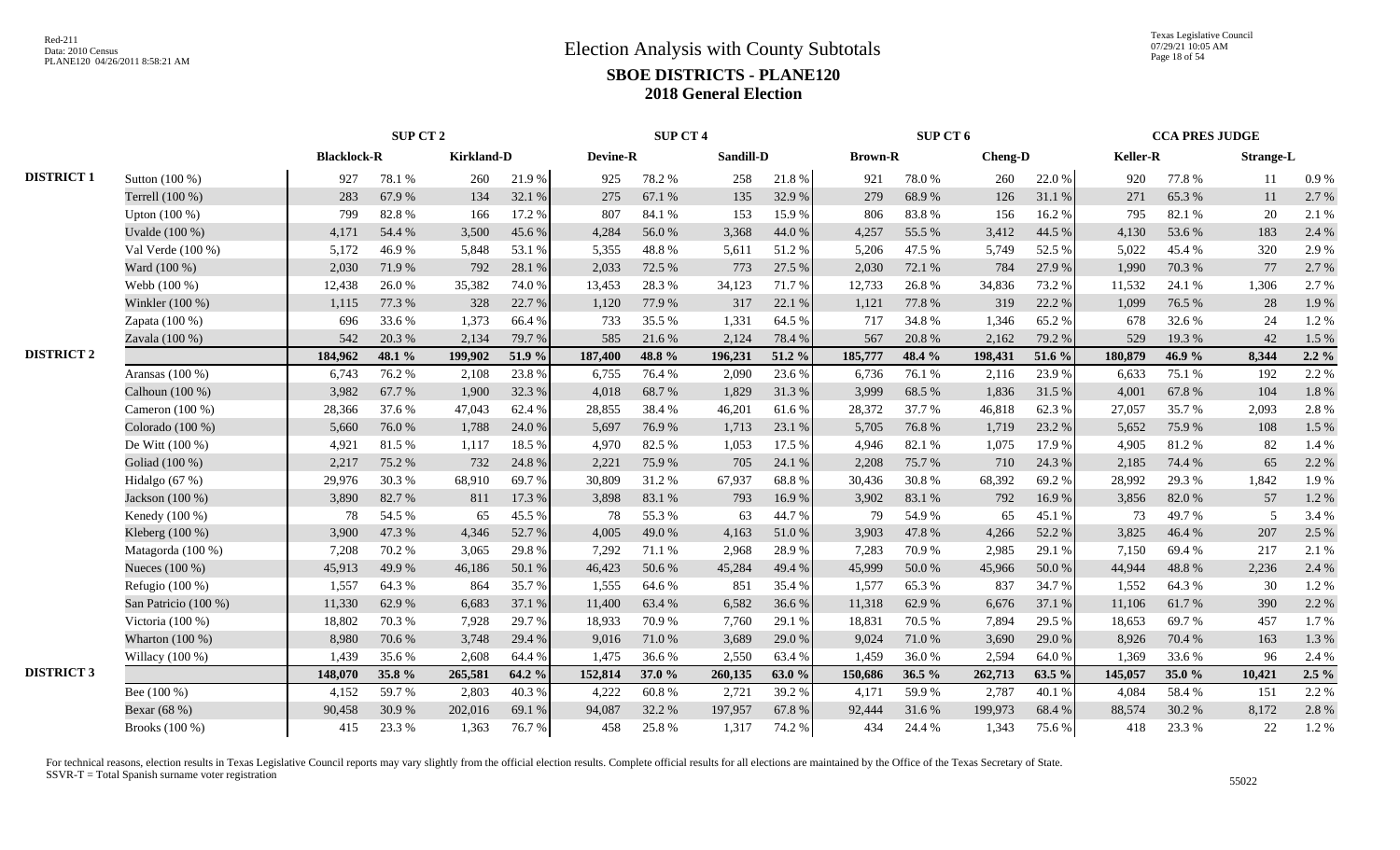|                   |                      | <b>CCA PRES JUDGE</b> |        | CCA <sub>7</sub> |        |                   |        | CCA <sub>8</sub> |            |         |        |
|-------------------|----------------------|-----------------------|--------|------------------|--------|-------------------|--------|------------------|------------|---------|--------|
|                   |                      | Jackson-D             |        | Hervey-R         |        | <b>Franklin-D</b> |        | Slaughter-R      |            | Ash-L   |        |
| <b>DISTRICT 1</b> | Sutton (100 %)       | 251                   | 21.2%  | 928              | 78.8%  | 250               | 21.2%  | 970              | 89.4%      | 115     | 10.6%  |
|                   | Terrell (100 %)      | 133                   | 32.0%  | 278              | 67.5 % | 134               | 32.5 % | 296              | 82.5 %     | 63      | 17.5 % |
|                   | Upton $(100\%)$      | 153                   | 15.8%  | 809              | 83.9%  | 155               | 16.1 % | 832              | 91.9%      | 73      | 8.1%   |
|                   | Uvalde $(100\%)$     | 3,397                 | 44.1 % | 4,234            | 55.1 % | 3,444             | 44.9%  | 4,695            | 77.1 %     | 1,396   | 22.9 % |
|                   | Val Verde (100 %)    | 5,727                 | 51.7%  | 5,301            | 47.9%  | 5,771             | 52.1 % | 6,283            | 69.4%      | 2,764   | 30.6%  |
|                   | Ward (100 %)         | 763                   | 27.0 % | 2,063            | 72.7%  | 773               | 27.3 % | 2,160            | 86.5%      | 338     | 13.5 % |
|                   | Webb (100 %)         | 35,032                | 73.2 % | 13,106           | 27.5 % | 34,633            | 72.5 % | 20,633           | 54.7%      | 17,113  | 45.3%  |
|                   | Winkler (100 %)      | 309                   | 21.5 % | 1,119            | 78.0 % | 315               | 22.0%  | 1,149            | 89.3%      | 138     | 10.7%  |
|                   | Zapata $(100\%)$     | 1,380                 | 66.3%  | 700              | 33.8%  | 1,372             | 66.2%  | 932              | 68.1%      | 436     | 31.9%  |
|                   | Zavala (100 %)       | 2,166                 | 79.1 % | 560              | 20.6%  | 2,165             | 79.4 % | 709              | 58.7%      | 499     | 41.3%  |
| <b>DISTRICT 2</b> |                      | 196,047               | 50.9%  | 187,389          | 48.8%  | 196,749           | 51.2 % | 215,927          | 70.0%      | 92,518  | 30.0 % |
|                   | Aransas (100 %)      | 2,009                 | 22.7 % | 6,802            | 77.2 % | 2,014             | 22.8%  | 7,040            | 86.6%      | 1,087   | 13.4 % |
|                   | Calhoun (100 %)      | 1,797                 | 30.4 % | 4,043            | 68.7%  | 1,838             | 31.3%  | 4,328            | $84.8\ \%$ | 773     | 15.2 % |
|                   | Cameron (100 %)      | 46,541                | 61.5%  | 28,445           | 37.6%  | 47,129            | 62.4 % | 35,408           | 59.9%      | 23,714  | 40.1%  |
|                   | Colorado (100 %)     | 1,685                 | 22.6 % | 5,757            | 77.6 % | 1,663             | 22.4 % | 5,906            | 89.7%      | 679     | 10.3 % |
|                   | De Witt $(100\%)$    | 1,052                 | 17.4 % | 4,947            | 82.3%  | 1,067             | 17.7 % | 5,104            | 91.1%      | 498     | 8.9%   |
|                   | Goliad (100 %)       | 687                   | 23.4 % | 2,232            | 76.2%  | 697               | 23.8%  | 2,320            | 87.5 %     | 330     | 12.5 % |
|                   | Hidalgo (67 %)       | 68,245                | 68.9%  | 30,373           | 30.7%  | 68,418            | 69.3%  | 40,916           | 56.9%      | 31,026  | 43.1 % |
|                   | Jackson (100 %)      | 791                   | 16.8%  | 3,896            | 83.1 % | 795               | 16.9%  | 4,025            | 91.7%      | 364     | 8.3%   |
|                   | Kenedy (100 %)       | 69                    | 46.9%  | 72               | 48.6%  | 76                | 51.4%  | 91               | 76.5 %     | 28      | 23.5 % |
|                   | Kleberg (100 %)      | 4,213                 | 51.1 % | 3,982            | 48.6%  | 4,217             | 51.4%  | 4,697            | 68.7%      | 2,137   | 31.3%  |
|                   | Matagorda (100 %)    | 2,938                 | 28.5%  | 7,282            | 71.1 % | 2,957             | 28.9%  | 7,511            | 86.6%      | 1,158   | 13.4 % |
|                   | Nueces (100 %)       | 44,838                | 48.7%  | 47,213           | 51.5%  | 44,483            | 48.5 % | 53,750           | 70.4 %     | 22,570  | 29.6%  |
|                   | Refugio (100 %)      | 832                   | 34.5 % | 1,572            | 65.2%  | 839               | 34.8 % | 1,705            | 85.9%      | 280     | 14.1 % |
|                   | San Patricio (100 %) | 6,506                 | 36.1 % | 11,432           | 63.7%  | 6,527             | 36.3 % | 12,124           | 80.8 %     | 2,888   | 19.2 % |
|                   | Victoria (100 %)     | 7,650                 | 28.6%  | 18,905           | 70.9%  | 7,755             | 29.1 % | 19,804           | 88.0%      | 2,698   | 12.0%  |
|                   | Wharton $(100\%)$    | 3,589                 | 28.3 % | 9,021            | 71.2%  | 3,641             | 28.8 % | 9,396            | 88.4%      | 1,227   | 11.6 % |
|                   | Willacy $(100\%)$    | 2,605                 | 64.0%  | 1,415            | 35.0%  | 2,633             | 65.0%  | 1,802            | 62.9%      | 1,061   | 37.1 % |
| <b>DISTRICT 3</b> |                      | 258,975               | 62.5 % | 151,812          | 36.8%  | 261,058           | 63.2 % | 182,331          | 62.8%      | 108,022 | 37.2 % |
|                   | Bee (100 %)          | 2,755                 | 39.4 % | 4,194            | 60.3%  | 2,761             | 39.7%  | 4,621            | 83.1 %     | 942     | 16.9%  |
|                   | Bexar (68 %)         | 196,181               | 67.0%  | 93,608           | 32.1 % | 198,159           | 67.9%  | 114,542          | 58.5 %     | 81,421  | 41.5%  |
|                   | Brooks (100 %)       | 1,355                 | 75.5 % | 430              | 24.1 % | 1,355             | 75.9%  | 646              | 57.0 %     | 488     | 43.0%  |
|                   |                      |                       |        |                  |        |                   |        |                  |            |         |        |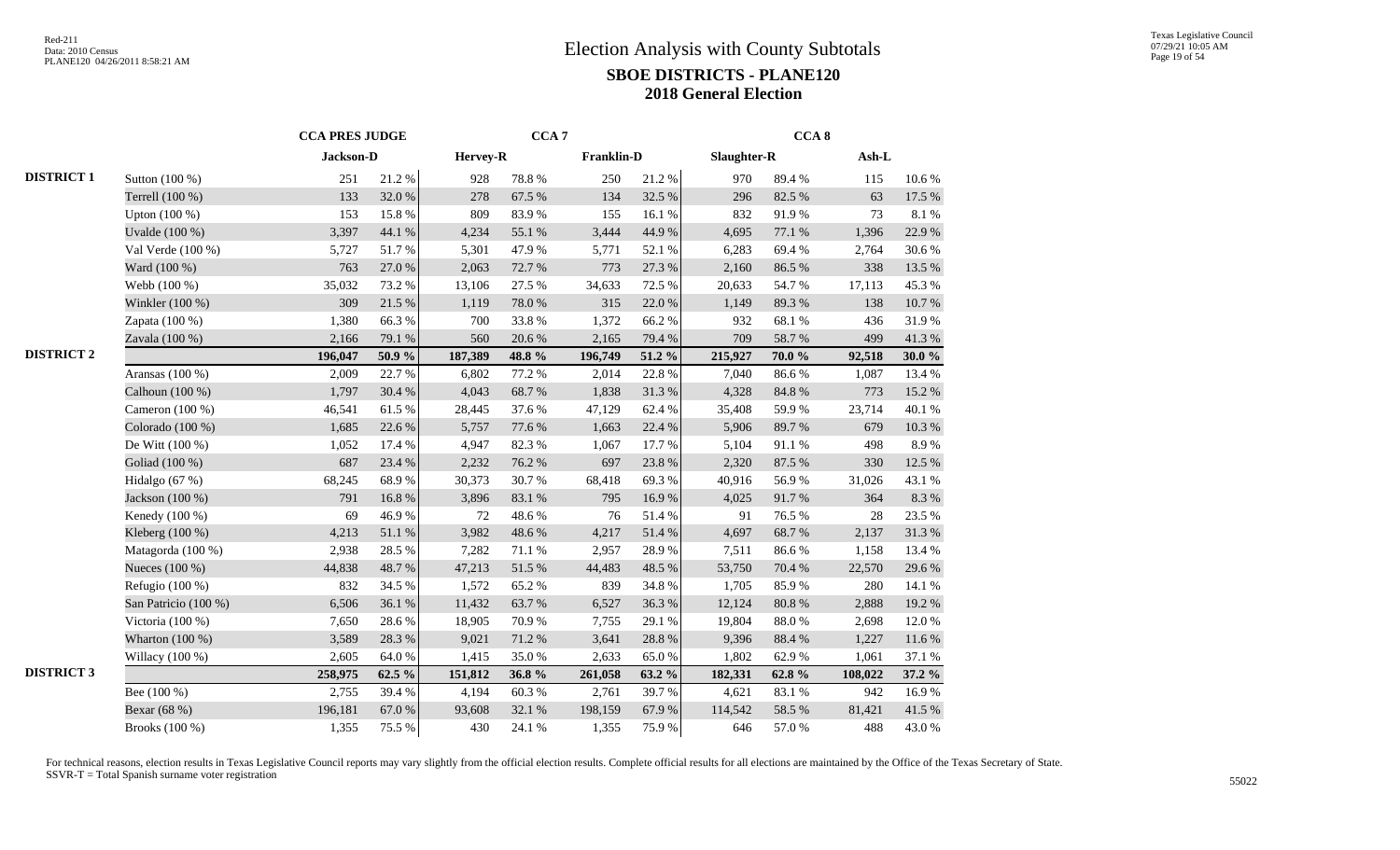Texas Legislative Council 07/29/21 10:05 AM Page 20 of 54

|                   |                    | <b>U.S. SEN</b> |        |            |        |           |          |          | <b>GOVERNOR</b> |                 |        |                   |           | <b>LT. GOVERNOR</b> |        |                  |        |
|-------------------|--------------------|-----------------|--------|------------|--------|-----------|----------|----------|-----------------|-----------------|--------|-------------------|-----------|---------------------|--------|------------------|--------|
|                   |                    | Cruz-R          |        | O'Rourke-D |        | Dikeman-L |          | Abbott-R |                 | <b>Valdez-D</b> |        | <b>Tippetts-L</b> |           | Patrick-R           |        | <b>Collier-D</b> |        |
| <b>DISTRICT 3</b> | Duval (100 %)      | 1,328           | 32.3 % | 2,765      | 67.3 % | 18        | 0.4 %    | 1,477    | 37.3 %          | 2,456           | 62.1 % | 22                | 0.6 %     | 1,074               | 28.2 % | 2,686            | 70.5 % |
|                   | Gonzales $(100\%)$ | 4,174           | 74.2 % | 1,422      | 25.3 % | 31        | 0.6 %    | 4,394    | 78.2 %          | 1,170           | 20.8%  | 52                | $0.9\ \%$ | 4,140               | 74.0%  | 1,364            | 24.4 % |
|                   | Hidalgo (33 %)     | 16,178          | 31.7%  | 34,524     | 67.7%  | 272       | 0.5 %    | 19,299   | 38.0%           | 30,857          | 60.8%  | 573               | 1.1%      | 15,925              | 31.7%  | 33,290           | 66.3%  |
|                   | Jim Hogg $(100\%)$ | 409             | 27.7 % | 1,060      | 71.8%  | 8         | 0.5%     | 508      | 34.9%           | 938             | 64.5 % | 8                 | 0.6 %     | 359                 | 25.4 % | 1,033            | 73.2 % |
|                   | Jim Wells (100 %)  | 4,520           | 45.7%  | 5,331      | 53.8%  | 49        | 0.5%     | 5,088    | 52.0%           | 4,616           | 47.2%  | $77\,$            | $0.8\ \%$ | 4,307               | 44.9%  | 5,146            | 53.6%  |
|                   | Karnes (100 %)     | 2,900           | 70.1%  | 1,203      | 29.1 % | 33        | 0.8 %    | 3,023    | 73.3 %          | 1,054           | 25.6%  | 46                | 1.1 %     | 2,737               | 67.5 % | 1,236            | 30.5 % |
|                   | Lavaca (100 %)     | 6,688           | 86.4%  | 1,019      | 13.2 % | 30        | 0.4%     | 6,856    | 88.7%           | 830             | 10.7%  | 45                | 0.6%      | 6,440               | 83.9%  | 1,137            | 14.8 % |
|                   | Live Oak (100 %)   | 3,032           | 83.0%  | 602        | 16.5 % | 21        | 0.6 %    | 3,117    | 85.4%           | 505             | 13.8%  | 29                | 0.8 %     | 2,914               | 80.4%  | 658              | 18.2%  |
|                   | McMullen (100 %)   | 387             | 90.0%  | 41         | 9.5%   | 2         | 0.5 %    | 395      | 92.1 %          | 33              | 7.7%   | $\overline{1}$    | 0.2 %     | 361                 | 84.9%  | 55               | 12.9 % |
|                   | Starr (100 %)      | 2,436           | 22.7 % | 8,246      | 76.7%  | 68        | 0.6 %    | 3,210    | 31.3%           | 6,941           | 67.7%  | 95                | 0.9%      | 2,227               | 23.0%  | 7,246            | 74.9%  |
|                   | Wilson (100 %)     | 13,025          | 73.5 % | 4,567      | 25.8%  | 127       | 0.7%     | 13,704   | 77.4 %          | 3,800           | 21.5 % | 199               | 1.1 %     | 12,839              | 72.8%  | 4,435            | 25.2 % |
| <b>DISTRICT 4</b> |                    | 69,687          | 18.5 % | 304,464    | 80.9%  | 2,150     | $0.6\%$  | 86,935   | 23.1 %          | 284,991         | 75.7 % | 4,744             | $1.3\%$   | 74,639              | 19.8%  | 296,477          | 78.8%  |
|                   | Fort Bend (16 %)   | 4,502           | 13.0%  | 30,046     | 86.6%  | 143       | 0.4%     | 6,291    | 18.2%           | 27,841          | 80.4%  | 489               | 1.4 %     | 4,922               | 14.2 % | 29,215           | 84.4 % |
|                   | Harris (39 %)      | 65,185          | 19.1 % | 274,418    | 80.3%  | 2,007     | 0.6%     | 80,644   | 23.6 %          | 257,150         | 75.2 % | 4,255             | 1.2%      | 69,717              | 20.4 % | 267,262          | 78.2%  |
| <b>DISTRICT 5</b> |                    | 353,634         | 44.3 % | 437,652    | 54.8 % | 7,461     | $0.9\%$  | 395,940  | 49.8 %          | 381,428         | 48.0%  | 17,299            | $2.2\%$   | 360,004             | 45.5 % | 410,351          | 51.8 % |
|                   | Bexar (32 %)       | 129,069         | 51.6%  | 118,700    | 47.5 % | 2,182     | 0.9 %    | 144,223  | 57.9%           | 100,080         | 40.2%  | 4,630             | 1.9%      | 132,037             | 53.2%  | 110,514          | 44.5 % |
|                   | Blanco (100 %)     | 4,180           | 72.0%  | 1,567      | 27.0 % | 57        | 1.0%     | 4,327    | 74.7%           | 1,349           | 23.3 % | 115               | 2.0%      | 4,066               | 70.2 % | 1,579            | 27.3 % |
|                   | Caldwell (100 %)   | 6,147           | 53.5%  | 5,227      | 45.5 % | 107       | 0.9%     | 6,723    | 58.7%           | 4,509           | 39.4%  | 225               | 2.0%      | 6,180               | 54.2 % | 4,963            | 43.5 % |
|                   | Comal (100 %)      | 44,079          | 71.7%  | 16,830     | 27.4 % | 586       | 1.0%     | 46,635   | 75.5 %          | 14,145          | 22.9 % | 1,015             | 1.6%      | 44,397              | 72.0%  | 15,896           | 25.8%  |
|                   | Gillespie (100 %)  | 9,890           | 78.8%  | 2,572      | 20.5 % | 81        | 0.6 %    | 10,351   | 82.5 %          | 2,030           | 16.2%  | 164               | 1.3%      | 9,638               | 77.1 % | 2,625            | 21.0%  |
|                   | Guadalupe (100 %)  | 33,938          | 62.2%  | 20,079     | 36.8%  | 554       | 1.0%     | 36,284   | 66.7%           | 17,265          | 31.7%  | 854               | 1.6%      | 34,191              | 63.2%  | 18,670           | 34.5 % |
|                   | Hays (100 %)       | 33,098          | 41.8%  | 45,290     | 57.2 % | 852       | 1.1%     | 37,652   | 47.6%           | 39,243          | 49.7%  | 2,123             | 2.7%      | 33,799              | 43.0%  | 42,127           | 53.6%  |
|                   | Kendall (100 %)    | 15,292          | 77.2 % | 4,340      | 21.9%  | 164       | 0.8%     | 16,076   | 81.4%           | 3,382           | 17.1 % | 286               | 1.4 %     | 15,246              | 77.5 % | 4,033            | 20.5 % |
|                   | Kerr (100 %)       | 16,822          | 75.8%  | 5,198      | 23.4 % | 185       | 0.8 %    | 17,566   | 79.4 %          | 4,268           | 19.3%  | 298               | 1.3%      | 16,722              | 75.7%  | 5,022            | 22.7 % |
|                   | Llano $(100\%)$    | 7,954           | 78.3%  | 2,124      | 20.9%  | 76        | 0.7%     | 8,287    | 81.4%           | 1,751           | 17.2 % | 138               | 1.4 %     | 7,675               | 75.6%  | 2,238            | 22.1 % |
|                   | Mason (100 %)      | 1,560           | 79.3 % | 402        | 20.4 % | 5         | 0.3%     | 1,605    | 81.9%           | 333             | 17.0%  | 21                | 1.1 %     | 1,468               | 75.6%  | 444              | 22.9%  |
|                   | San Saba (100 %)   | 1,811           | 87.5 % | 247        | 11.9%  | 11        | 0.5 %    | 1,835    | 89.1 %          | 211             | 10.2%  | 13                | 0.6 %     | 1,680               | 82.0%  | 342              | 16.7%  |
|                   | Travis $(54%)$     | 49,794          | 18.6%  | 215,076    | 80.4%  | 2,601     | 1.0%     | 64,376   | 24.3 %          | 192,862         | 72.9 % | 7,417             | 2.8%      | 52,905              | 20.1 % | 201,898          | 76.6%  |
| <b>DISTRICT 6</b> |                    | 278,865         | 47.7 % | 300,641    | 51.5 % | 4,615     | $0.8 \%$ | 312,066  | 53.6 %          | 260,516         | 44.7 % | 9,983             | $1.7\%$   | 282,998             | 48.6 % | 287,944          | 49.5 % |
|                   | Harris (41 %)      | 278,865         | 47.7%  | 300,641    | 51.5%  | 4,615     | 0.8 %    | 312,066  | 53.6%           | 260,516         | 44.7%  | 9,983             | 1.7%      | 282,998             | 48.6%  | 287,944          | 49.5 % |
| <b>DISTRICT 7</b> |                    | 368,458         | 58.2 % | 260,404    | 41.1 % | 4,148     | $0.7\%$  | 394,610  | 62.4 %          | 228,748         | 36.2%  | 8,526             | $1.3\%$   | 367,679             | 58.4 % | 250,822          | 39.8%  |
|                   | Brazoria (100 %)   | 65,693          | 58.8%  | 45,228     | 40.5 % | 832       | 0.7%     | 70,373   | 63.1 %          | 39,536          | 35.4 % | 1,637             | 1.5 %     | 65,497              | 58.8%  | 43,505           | 39.1 % |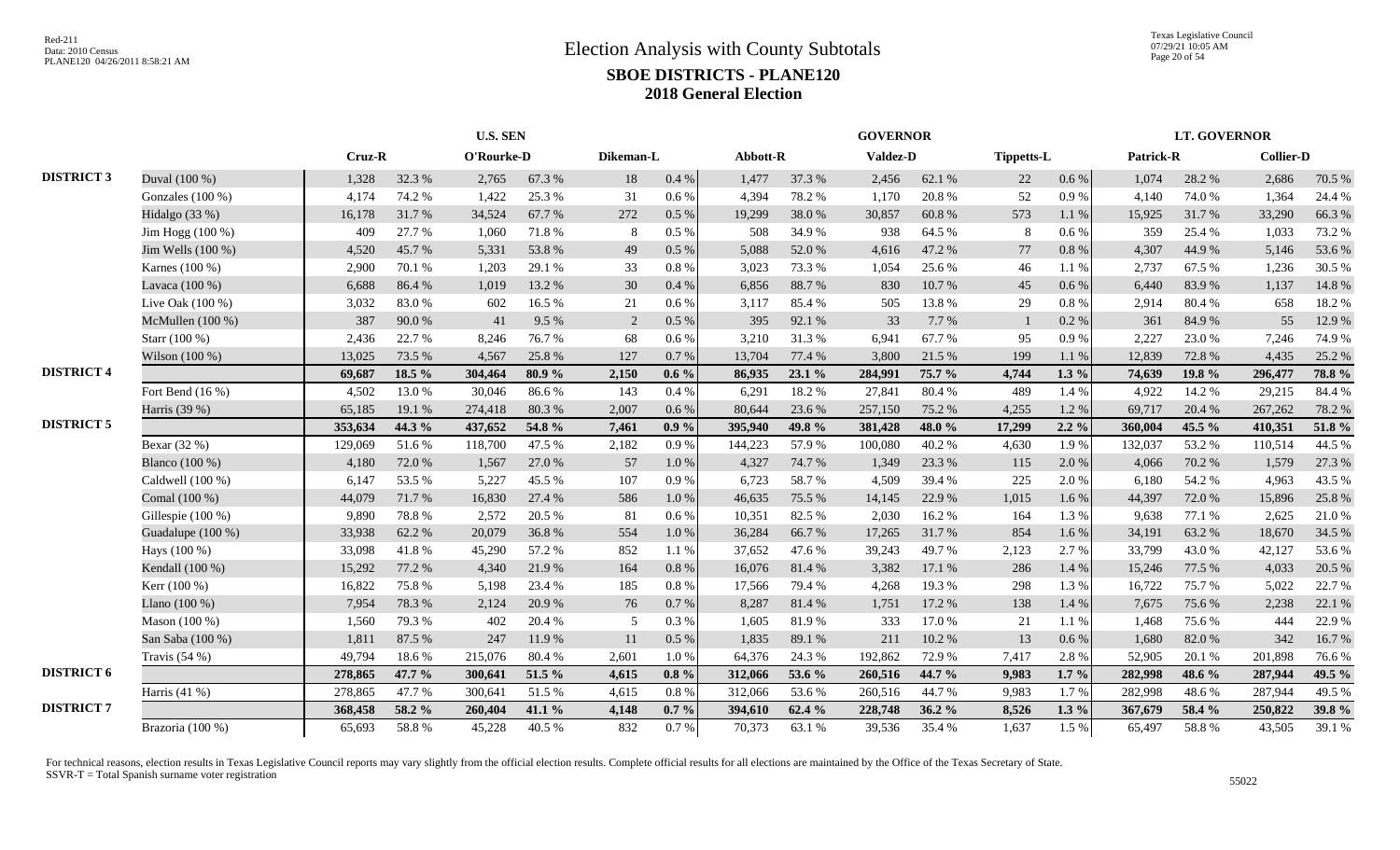|                   |                    | <b>LT. GOVERNOR</b> |          |                 |        | <b>ATTORNEY GEN</b> |        |          |          |         |        | <b>COMPTROLLER</b> |        |                |          | <b>LAND COMM</b> |        |
|-------------------|--------------------|---------------------|----------|-----------------|--------|---------------------|--------|----------|----------|---------|--------|--------------------|--------|----------------|----------|------------------|--------|
|                   |                    | McKennon-L          |          | <b>Paxton-R</b> |        | Nelson-D            |        | Harris-L |          | Hegar-R |        | <b>Chevalier-D</b> |        | Sanders-L      |          | <b>Bush-R</b>    |        |
| <b>DISTRICT 3</b> | Duval (100 %)      | 48                  | 1.3 %    | 1,040           | 27.3 % | 2,688               | 70.6%  | 79       | 2.1 %    | 973     | 25.8%  | 2,639              | 70.0%  | 157            | 4.2 %    | 1,123            | 29.3 % |
|                   | Gonzales $(100\%)$ | 87                  | 1.6%     | 4,045           | 72.6%  | 1,414               | 25.4 % | 113      | 2.0%     | 4,149   | 75.1 % | 1,259              | 22.8%  | 119            | 2.2 %    | 4,104            | 73.8%  |
|                   | Hidalgo (33 %)     | 995                 | 2.0%     | 15,267          | 30.5 % | 33,747              | 67.3%  | 1,101    | 2.2 %    | 15,677  | 31.4 % | 32,020             | 64.1%  | 2,222          | 4.5 %    | 17,299           | 34.4 % |
|                   | Jim Hogg (100 %)   | 19                  | 1.3%     | 349             | 24.8%  | 1.031               | 73.2 % | 28       | 2.0%     | 329     | 23.8%  | 996                | 72.1 % | 57             | 4.1 %    | 416              | 29.5 % |
|                   | Jim Wells (100 %)  | 142                 | 1.5 %    | 4,278           | 44.6 % | 5,116               | 53.3 % | 197      | 2.1 %    | 4,195   | 44.2 % | 4,937              | 52.0%  | 356            | 3.8%     | 4,501            | 46.9%  |
|                   | Karnes (100 %)     | 84                  | 2.1%     | 2,715           | 67.3%  | 1,229               | 30.5 % | 89       | 2.2 %    | 2,711   | 68.1%  | 1,144              | 28.8%  | 123            | 3.1 %    | 2,800            | 68.9%  |
|                   | Lavaca (100 %)     | 103                 | 1.3%     | 6,460           | 84.3%  | 1.093               | 14.3 % | 108      | 1.4 %    | 6,671   | 87.4%  | 855                | 11.2 % | 107            | 1.4 %    | 6,566            | 85.9%  |
|                   | Live Oak (100 %)   | 53                  | 1.5 %    | 2,929           | 80.9%  | 645                 | 17.8%  | 45       | 1.2%     | 2,962   | 82.4 % | 567                | 15.8%  | 67             | 1.9%     | 2,862            | 79.3 % |
|                   | McMullen (100 %)   | 9                   | 2.1 %    | 375             | 89.1%  | 43                  | 10.2 % | 3        | 0.7%     | 377     | 91.1 % | 33                 | 8.0%   | $\overline{4}$ | 1.0%     | 376              | 77.2 % |
|                   | Starr (100 %)      | 205                 | 2.1 %    | 2,067           | 21.3%  | 7.347               | 75.8%  | 277      | 2.9%     | 2,108   | 22.1 % | 6,917              | 72.4 % | 533            | 5.6%     | 2,536            | 26.1%  |
|                   | Wilson (100 %)     | 356                 | 2.0 %    | 12,569          | 71.4%  | 4,631               | 26.3%  | 396      | 2.3 %    | 12,795  | 73.4 % | 4,076              | 23.4 % | 570            | 3.3 %    | 12,544           | 71.7%  |
| <b>DISTRICT 4</b> |                    | 5,087               | $1.4\%$  | 69,857          | 18.6 % | 299,769             | 79.8%  | 6,192    | 1.6 $%$  | 74,005  | 19.7 % | 290,496            | 77.5 % | 10,287         | $2.7\%$  | 76,504           | 20.4%  |
|                   | Fort Bend $(16\%)$ | 484                 | 1.4 %    | 4,467           | 12.9%  | 29,530              | 85.3%  | 604      | 1.7%     | 4.669   | 13.5 % | 28,962             | 83.9%  | 901            | 2.6 %    | 5,040            | 14.6 % |
|                   | Harris (39 %)      | 4,603               | 1.3%     | 65,390          | 19.2%  | 270,239             | 79.2 % | 5,588    | 1.6 %    | 69,336  | 20.4 % | 261,534            | 76.9%  | 9,386          | 2.8 %    | 71,464           | 21.0%  |
| <b>DISTRICT 5</b> |                    | 21,332              | $2.7\%$  | 349,160         | 44.2 % | 418,049             | 53.0%  | 22,301   | $2.8\%$  | 373,973 | 47.7 % | 379,538            | 48.5 % | 29,802         | $3.8 \%$ | 378,474          | 48.1 % |
|                   | Bexar $(32%)$      | 5,607               | 2.3 %    | 127,211         | 51.4%  | 114,082             | 46.1 % | 6,321    | 2.6 %    | 136,237 | 55.5 % | 100,759            | 41.0%  | 8,606          | 3.5 %    | 139,152          | 56.4%  |
|                   | Blanco (100 %)     | 144                 | 2.5 %    | 4,062           | 70.2%  | 1,566               | 27.1 % | 155      | 2.7%     | 4,216   | 73.3 % | 1,326              | 23.1 % | 208            | 3.6%     | 4,112            | 71.5 % |
|                   | Caldwell (100 %)   | 266                 | 2.3 %    | 5,959           | 52.3%  | 5,064               | 44.4 % | 371      | 3.3 %    | 6,273   | 55.4%  | 4,584              | 40.5 % | 462            | 4.1 %    | 6,259            | 55.1 % |
|                   | Comal (100 %)      | 1,410               | 2.3 %    | 43,682          | 71.0%  | 16,372              | 26.6 % | 1,505    | 2.4 %    | 45,011  | 73.5 % | 14,304             | 23.3 % | 1,946          | 3.2 %    | 44,955           | 73.1 % |
|                   | Gillespie (100 %)  | 241                 | 1.9%     | 9,055           | 76.2%  | 2,545               | 21.4%  | 276      | 2.3 %    | 10,007  | 81.1 % | 2,020              | 16.4%  | 315            | 2.6 %    | 9,793            | 79.0%  |
|                   | Guadalupe (100 %)  | 1,275               | 2.4 %    | 33,186          | 61.4%  | 19,268              | 35.7%  | 1,556    | 2.9%     | 34,212  | 63.7%  | 17,562             | 32.7 % | 1,935          | 3.6 %    | 34,407           | 63.8%  |
|                   | Hays (100 %)       | 2,640               | 3.4 %    | 32,823          | 41.9%  | 42,701              | 54.5 % | 2,786    | 3.6 %    | 35,079  | 45.2%  | 38,650             | 49.8%  | 3,836          | 4.9%     | 35,574           | 45.6%  |
|                   | Kendall (100 %)    | 384                 | 2.0%     | 15,053          | 76.7%  | 4,126               | 21.0%  | 442      | 2.3 %    | 15,543  | 79.8%  | 3,389              | 17.4 % | 540            | 2.8%     | 15,296           | 78.3%  |
|                   | Kerr (100 %)       | 359                 | 1.6%     | 16,537          | 75.0%  | 5,051               | 22.9%  | 465      | 2.1 %    | 16,925  | 77.4 % | 4,302              | 19.7%  | 636            | 2.9 %    | 16,662           | 76.0%  |
|                   | Llano (100 %)      | 234                 | 2.3 %    | 7,748           | 76.4%  | 2,170               | 21.4%  | 223      | 2.2 %    | 8,053   | 79.9%  | 1,785              | 17.7 % | 246            | 2.4 %    | 7,866            | 78.0%  |
|                   | Mason (100 %)      | 30                  | 1.5 %    | 1,502           | 77.3 % | 409                 | 21.0%  | 33       | 1.7%     | 1,544   | 80.2%  | 339                | 17.6 % | 41             | 2.1 %    | 1,520            | 78.6%  |
|                   | San Saba (100 %)   | 28                  | 1.4 %    | 1,748           | 85.7%  | 264                 | 12.9%  | 27       | 1.3%     | 1,794   | 88.6%  | 205                | 10.1 % | 26             | 1.3%     | 1,760            | 86.7%  |
|                   | Travis $(54%)$     | 8,714               | 3.3 %    | 50,594          | 19.2%  | 204,431             | 77.7 % | 8,141    | 3.1 %    | 59,079  | 22.7 % | 190,313            | 73.1 % | 11,005         | 4.2%     | 61,118           | 23.4 % |
| <b>DISTRICT 6</b> |                    | 10,958              | 1.9%     | 276,449         | 47.6 % | 291,862             | 50.3 % | 12,413   | $2.1\%$  | 303,755 | 52.6 % | 257,817            | 44.6 % | 16,264         | $2.8\%$  | 297,782          | 51.5 % |
|                   | Harris (41 %)      | 10,958              | 1.9%     | 276,449         | 47.6%  | 291,862             | 50.3%  | 12,413   | 2.1 %    | 303,755 | 52.6%  | 257,817            | 44.6%  | 16,264         | 2.8%     | 297,782          | 51.5%  |
| <b>DISTRICT 7</b> |                    | 11,107              | $1.8 \%$ | 361,949         | 57.6 % | 253,992             | 40.4 % | 12,413   | $2.0 \%$ | 374,238 | 59.9%  | 234,248            | 37.5 % | 16,548         | $2.6\%$  | 374,238          | 59.7 % |
|                   | Brazoria (100 %)   | 2,313               | 2.1 %    | 64,446          | 58.0%  | 44,030              | 39.7%  | 2,549    | 2.3 %    | 66,763  | 60.4%  | 40,498             | 36.7%  | 3,218          | 2.9%     | 66,510           | 60.0%  |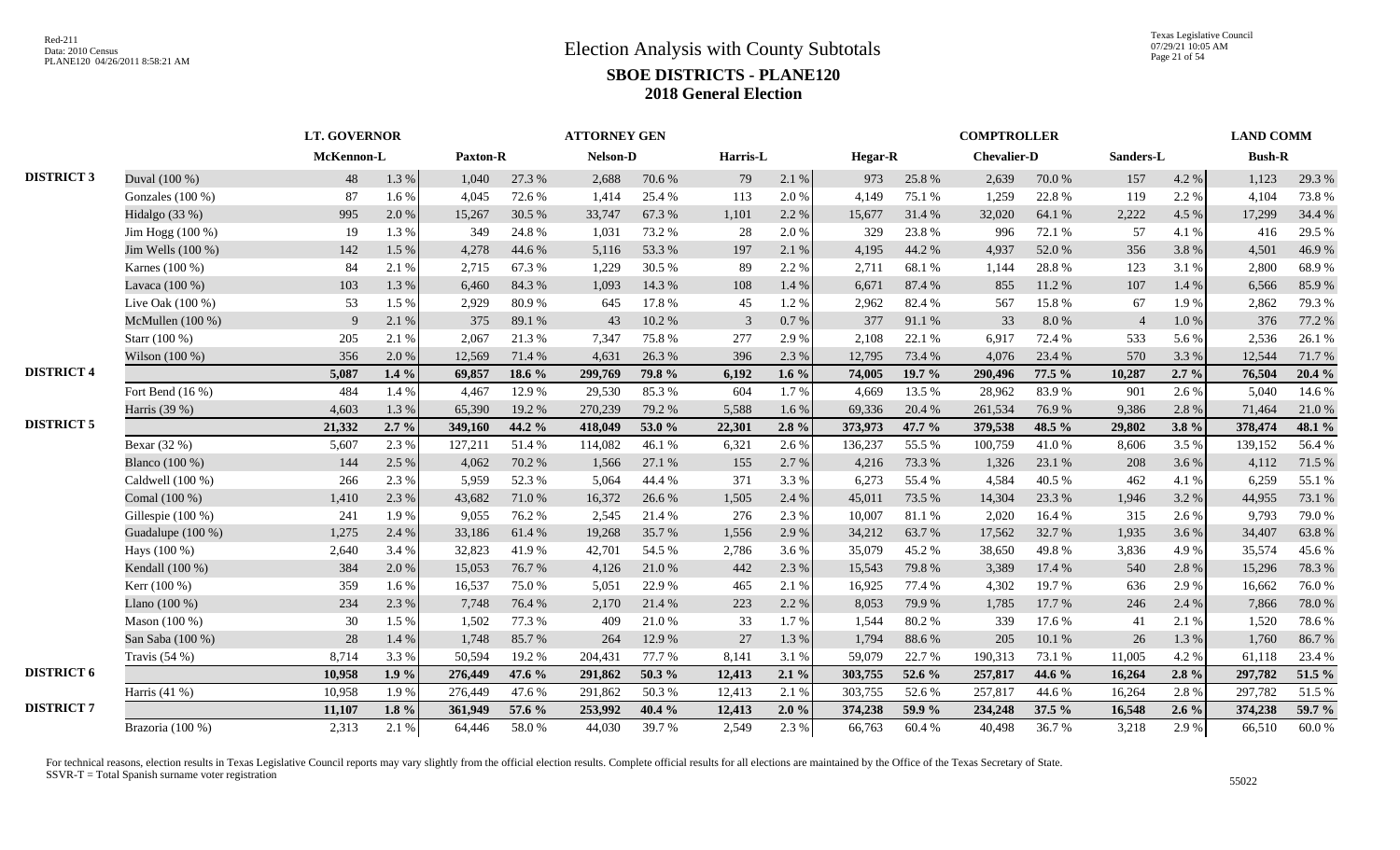|                   |                    | <b>LAND COMM</b> |        |        |         |                 |        | <b>AG COMM</b> |        |                 |           |                   |        | <b>RR COMM1</b>  |        |          |          |
|-------------------|--------------------|------------------|--------|--------|---------|-----------------|--------|----------------|--------|-----------------|-----------|-------------------|--------|------------------|--------|----------|----------|
|                   |                    | Suazo-D          |        | Pina-L |         | <b>Miller-R</b> |        | Olson-D        |        | Carpenter-L     |           | <b>Craddick-R</b> |        | <b>McAllen-D</b> |        | Wright-L |          |
| <b>DISTRICT 3</b> | Duval (100 %)      | 2,609            | 68.0%  | 107    | 2.8 %   | 935             | 24.8%  | 2,733          | 72.5 % | 103             | 2.7 %     | 949               | 25.1 % | 2,724            | 72.1 % | 106      | 2.8%     |
|                   | Gonzales (100 %)   | 1,274            | 22.9%  | 181    | 3.3%    | 4,089           | 73.8%  | 1,360          | 24.5 % | 93              | 1.7%      | 4,119             | 74.2 % | 1,303            | 23.5 % | 127      | 2.3 %    |
|                   | Hidalgo (33 %)     | 31,727           | 63.1 % | 1,239  | 2.5 %   | 15,236          | 30.5 % | 33,425         | 67.0%  | 1,247           | 2.5 %     | 14,956            | 30.0%  | 33,773           | 67.7%  | 1,180    | 2.4 %    |
|                   | Jim Hogg $(100\%)$ | 963              | 68.4%  | 29     | 2.1 %   | 321             | 23.0%  | 1,031          | 73.9%  | 43              | 3.1 %     | 316               | 22.7 % | 1,035            | 74.5 % | 39       | 2.8%     |
|                   | Jim Wells (100 %)  | 4,863            | 50.6%  | 239    | 2.5 %   | 4,146           | 43.5 % | 5,178          | 54.4 % | 200             | 2.1%      | 4,203             | 44.2 % | 5,057            | 53.2 % | 242      | 2.5 %    |
|                   | Karnes (100 %)     | 1,095            | 27.0%  | 167    | 4.1 %   | 2.698           | 67.1 % | 1,244          | 30.9%  | 80              | 2.0%      | 2,725             | 68.0%  | 1,183            | 29.5 % | 101      | 2.5 %    |
|                   | Lavaca (100 %)     | 871              | 11.4 % | 207    | 2.7%    | 6,475           | 85.1 % | 1,027          | 13.5 % | 106             | 1.4 %     | 6,561             | 86.2%  | 925              | 12.1 % | 128      | 1.7%     |
|                   | Live Oak (100 %)   | 601              | 16.6%  | 147    | 4.1 %   | 2,922           | 81.1%  | 626            | 17.4 % | 55              | 1.5 %     | 2,944             | 81.8%  | 569              | 15.8%  | 86       | 2.4 %    |
|                   | McMullen $(100\%)$ | 96               | 19.7%  | 15     | 3.1 %   | 368             | 88.2%  | 42             | 10.1%  | $7\phantom{.0}$ | 1.7%      | 374               | 89.7%  | 34               | 8.2%   | 9        | 2.2 %    |
|                   | Starr (100 %)      | 6,989            | 71.8%  | 208    | 2.1 %   | 2,030           | 21.1 % | 7,262          | 75.6%  | 317             | 3.3 %     | 1,943             | 20.2 % | 7,375            | 76.7%  | 295      | 3.1%     |
|                   | Wilson (100 %)     | 4,055            | 23.2 % | 889    | 5.1 %   | 12,547          | 71.8%  | 4,434          | 25.4 % | 503             | 2.9 %     | 12,866            | 73.6%  | 4,110            | 23.5 % | 502      | 2.9 %    |
| <b>DISTRICT 4</b> |                    | 292,115          | 77.9 % | 6,265  | $1.7\%$ | 68.682          | 18.3 % | 300,959        | 80.3%  | 5,043           | $1.3\%$   | 74,488            | 19.9 % | 293,248          | 78.3 % | 6,586    | $1.8\%$  |
|                   | Fort Bend (16 %)   | 28,865           | 83.6%  | 605    | 1.8%    | 4,362           | 12.6 % | 29,732         | 86.1%  | 426             | 1.2%      | 4,746             | 13.7%  | 29,100           | 84.3%  | 680      | 2.0%     |
|                   | Harris (39 %)      | 263,250          | 77.3 % | 5,660  | 1.7%    | 64,320          | 18.9%  | 271,227        | 79.7%  | 4,617           | 1.4 %     | 69,742            | 20.5 % | 264,148          | 77.7 % | 5,906    | 1.7%     |
| <b>DISTRICT 5</b> |                    | 376,611          | 47.9 % | 31,108 | 4.0 $%$ | 352,595         | 45.0 % | 409,268        | 52.2 % | 22,059          | 2.8%      | 372,672           | 47.6 % | 382,707          | 48.9%  | 27,069   | $3.5 \%$ |
|                   | Bexar (32 %)       | 97,480           | 39.5 % | 10,043 | 4.1 %   | 127,627         | 51.9%  | 111,703        | 45.4%  | 6,464           | 2.6 %     | 137,544           | 56.0%  | 100,855          | 41.1 % | 7,243    | 2.9%     |
|                   | Blanco (100 %)     | 1,382            | 24.0 % | 259    | 4.5 %   | 4.072           | 70.7%  | 1,532          | 26.6%  | 153             | 2.7 %     | 4,132             | 71.8%  | 1,398            | 24.3 % | 226      | 3.9%     |
|                   | Caldwell (100 %)   | 4,633            | 40.8%  | 469    | 4.1 %   | 5,929           | 52.4 % | 5,013          | 44.3 % | 368             | 3.3 %     | 6,003             | 53.2 % | 4,785            | 42.4 % | 504      | 4.5 %    |
|                   | Comal (100 %)      | 14,110           | 22.9%  | 2,429  | 3.9%    | 43,994          | 71.8%  | 15,844         | 25.9%  | 1,425           | 2.3 %     | 45,100            | 73.7 % | 14,346           | 23.4 % | 1,763    | 2.9%     |
|                   | Gillespie (100 %)  | 2,081            | 16.8%  | 516    | 4.2%    | 9.706           | 78.3%  | 2,418          | 19.5 % | 269             | 2.2 %     | 9.903             | 80.1 % | 2,100            | 17.0%  | 364      | 2.9%     |
|                   | Guadalupe (100 %)  | 17,382           | 32.3 % | 2,102  | 3.9%    | 33,375          | 62.0%  | 18,887         | 35.1 % | 1,537           | 2.9%      | 34,467            | 64.2 % | 17,549           | 32.7 % | 1,642    | 3.1%     |
|                   | Hays (100 %)       | 38,911           | 49.9%  | 3,514  | 4.5 %   | 33,009          | 42.6%  | 41,963         | 54.1 % | 2,604           | 3.4 %     | 34,303            | 44.4 % | 39,539           | 51.2%  | 3,450    | 4.5 %    |
|                   | Kendall (100 %)    | 3,387            | 17.3 % | 848    | 4.3 %   | 15,070          | 77.2 % | 3,995          | 20.5 % | 453             | 2.3 %     | 15,604            | 80.1 % | 3,378            | 17.3 % | 497      | 2.6%     |
|                   | Kerr (100 %)       | 4,408            | 20.1 % | 844    | 3.9%    | 16,510          | 75.5 % | 4,859          | 22.2 % | 513             | 2.3 %     | 16,952            | 77.5 % | 4,305            | 19.7%  | 606      | 2.8 %    |
|                   | Llano $(100\%)$    | 1,819            | 18.0%  | 402    | 4.0%    | 7,818           | 77.6 % | 2,029          | 20.2 % | 222             | 2.2 %     | 7,821             | 77.7 % | 1,905            | 18.9%  | 339      | 3.4 %    |
|                   | Mason $(100\%)$    | 343              | 17.7 % | 71     | 3.7%    | 1,526           | 78.8%  | 382            | 19.7%  | 28              | 1.4 %     | 1,502             | 78.1 % | 362              | 18.8%  | 58       | 3.0%     |
|                   | San Saba (100 %)   | 223              | 11.0%  | 48     | 2.4 %   | 1,786           | 87.6%  | 232            | 11.4 % | 20              | $1.0\ \%$ | 1,774             | 87.5 % | 220              | 10.9%  | 33       | 1.6%     |
|                   | Travis $(54%$      | 190,452          | 72.9 % | 9,563  | 3.7 %   | 52,173          | 20.0%  | 200,411        | 76.9%  | 8,003           | 3.1 %     | 57,567            | 22.2 % | 191,965          | 73.9%  | 10,344   | 4.0%     |
| <b>DISTRICT 6</b> |                    | 266,390          | 46.0%  | 14,575 | $2.5\%$ | 280,809         | 48.7 % | 285,862        | 49.5 % | 10,339          | $1.8 \%$  | 304,576           | 52.8%  | 259,290          | 45.0 % | 12,871   | $2.2\%$  |
|                   | Harris (41 %)      | 266,390          | 46.0%  | 14,575 | 2.5 %   | 280,809         | 48.7%  | 285,862        | 49.5%  | 10,339          | 1.8%      | 304,576           | 52.8%  | 259,290          | 45.0%  | 12,871   | 2.2%     |
| <b>DISTRICT 7</b> |                    | 235,095          | 37.5 % | 17,819 | $2.8\%$ | 361.996         | 57.9 % | 252,317        | 40.3%  | 11,299          | 1.8%      | 374,176           | 59.9 % | 236,374          | 37.8%  | 14,543   | $2.3\%$  |
|                   | Brazoria (100 %)   | 40,611           | 36.6%  | 3,696  | 3.3 %   | 64,615          | 58.4%  | 43,744         | 39.6%  | 2,213           | 2.0%      | 66,860            | 60.6%  | 40,882           | 37.0%  | 2,643    | 2.4 %    |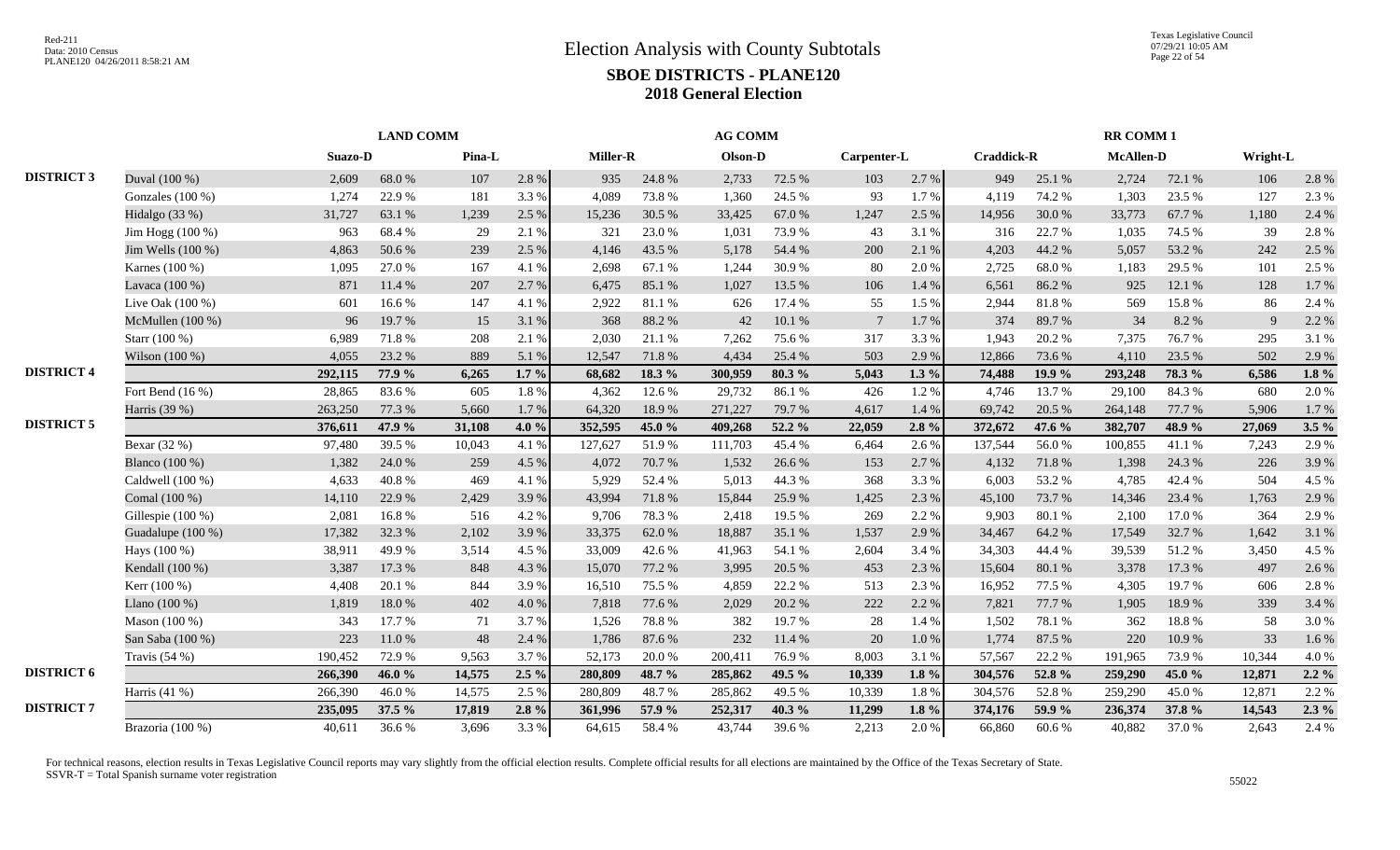|                   |                    | SUP CT 2           |        |                   |        | <b>SUP CT 4</b> |        |                  |            | SUP CT 6       |           |                |        | <b>CCA PRES JUDGE</b> |        |                  |         |
|-------------------|--------------------|--------------------|--------|-------------------|--------|-----------------|--------|------------------|------------|----------------|-----------|----------------|--------|-----------------------|--------|------------------|---------|
|                   |                    | <b>Blacklock-R</b> |        | <b>Kirkland-D</b> |        | <b>Devine-R</b> |        | <b>Sandill-D</b> |            | <b>Brown-R</b> |           | <b>Cheng-D</b> |        | <b>Keller-R</b>       |        | <b>Strange-L</b> |         |
| <b>DISTRICT 3</b> | Duval (100 %)      | 1,004              | 26.9%  | 2,731             | 73.1 % | 1,062           | 28.4 % | 2,671            | 71.6%      | 1,031          | 27.6 %    | 2,710          | 72.4 % | 979                   | 26.0%  | 51               | 1.4 %   |
|                   | Gonzales $(100\%)$ | 4,089              | 74.1 % | 1,427             | 25.9%  | 4,139           | 75.4 % | 1,353            | 24.6 %     | 4,126          | 75.2 %    | 1,364          | 24.8%  | 4,075                 | 73.9%  | 97               | 1.8%    |
|                   | Hidalgo (33 %)     | 15,643             | 31.4 % | 34,238            | 68.6%  | 16,105          | 32.4 % | 33,669           | 67.6%      | 15,923         | 32.0 %    | 33,877         | 68.0%  | 15,107                | 30.3%  | 932              | 1.9%    |
|                   | Jim Hogg (100 %)   | 332                | 24.1 % | 1,048             | 75.9%  | 355             | 25.7%  | 1,029            | 74.3 %     | 345            | 24.8%     | 1,045          | 75.2 % | 317                   | 22.7 % | 26               | 1.9%    |
|                   | Jim Wells (100 %)  | 4,257              | 45.1 % | 5,184             | 54.9%  | 4,364           | 46.2%  | 5,080            | 53.8%      | 4,295          | 45.4 %    | 5,157          | 54.6%  | 4,177                 | 43.9%  | 146              | 1.5 %   |
|                   | Karnes (100 %)     | 2,723              | 68.5%  | 1,250             | 31.5 % | 2.756           | 69.8%  | 1,194            | 30.2 %     | 2,753          | 69.6%     | 1,204          | 30.4 % | 2.717                 | 68.0%  | 70               | 1.8%    |
|                   | Lavaca (100 %)     | 6,538              | 86.3%  | 1,038             | 13.7%  | 6,594           | 87.3 % | 963              | 12.7 %     | 6,600          | 87.3%     | 957            | 12.7%  | 6,553                 | 86.5%  | 83               | 1.1%    |
|                   | Live Oak (100 %)   | 2,973              | 82.6%  | 627               | 17.4 % | 2,996           | 83.5%  | 590              | 16.5%      | 2,974          | 83.2%     | 600            | 16.8%  | 2,954                 | 82.1 % | 55               | 1.5 %   |
|                   | McMullen $(100\%)$ | 372                | 90.5 % | 39                | 9.5 %  | 374             | 91.7%  | 34               | 8.3%       | 377            | 92.4 %    | 31             | 7.6 %  | 369                   | 89.8%  | $\overline{5}$   | 1.2%    |
|                   | Starr (100 %)      | 2,220              | 23.3 % | 7,317             | 76.7%  | 2,281           | 24.0%  | 7,213            | 76.0%      | 2,236          | 23.5 %    | 7,268          | 76.5 % | 1,973                 | 20.5 % | 192              | 2.0%    |
|                   | Wilson (100 %)     | 12,894             | 74.1 % | 4,500             | 25.9%  | 13,021          | 75.0%  | 4,344            | 25.0%      | 12,977         | 74.7%     | 4,397          | 25.3 % | 12,760                | 73.2 % | 419              | 2.4 %   |
| <b>DISTRICT 4</b> |                    | 71.976             | 19.3 % | 301,717           | 80.7 % | 72,890          | 19.5 % | 300,397          | 80.5 %     | 74,926         | 20.1%     | 298,614        | 79.9%  | 70,039                | 18.7 % | 4,869            | $1.3\%$ |
|                   | Fort Bend (16 %)   | 4,618              | 13.4 % | 29,852            | 86.6%  | 4,694           | 13.6 % | 29,741           | 86.4%      | 4,782          | 13.9%     | 29,693         | 86.1%  | 4,459                 | 12.9%  | 396              | 1.1%    |
|                   | Harris (39 %)      | 67,358             | 19.9%  | 271,865           | 80.1 % | 68,196          | 20.1 % | 270,656          | 79.9%      | 70,144         | 20.7 %    | 268,921        | 79.3%  | 65,580                | 19.3 % | 4,473            | 1.3%    |
| <b>DISTRICT 5</b> |                    | 368,515            | 47.2 % | 411,959           | 52.8 % | 374,539         | 48.1 % | 404,396          | 51.9 %     | 374,293        | 48.0%     | 405,869        | 52.0 % | 361,026               | 46.2 % | 22,693           | $2.9\%$ |
|                   | Bexar (32 %)       | 133,601            | 54.6%  | 111,197           | 45.4%  | 137,841         | 56.4%  | 106,621          | 43.6%      | 136,636        | 55.8%     | 108,090        | 44.2%  | 131,554               | 53.8%  | 6,390            | 2.6%    |
|                   | Blanco (100 %)     | 4,242              | 73.7 % | 1,510             | 26.3 % | 4,264           | 74.4 % | 1,470            | 25.6%      | 4,244          | 73.9%     | 1,497          | 26.1 % | 4,123                 | 71.7%  | 216              | 3.8%    |
|                   | Caldwell (100 %)   | 6,175              | 54.8%  | 5,094             | 45.2%  | 6,275           | 55.8%  | 4,964            | 44.2 %     | 6,223          | 55.4 %    | 5,017          | 44.6 % | 6,055                 | 53.7%  | 377              | 3.3 %   |
|                   | Comal (100 %)      | 45,025             | 74.1 % | 15,740            | 25.9%  | 45,309          | 74.7%  | 15,371           | 25.3 %     | 45,196         | 74.4 %    | 15,540         | 25.6 % | 44,399                | 72.9 % | 1,469            | 2.4 %   |
|                   | Gillespie (100 %)  | 9,970              | 81.1%  | 2,317             | 18.9%  | 10,033          | 82.0%  | 2,197            | 18.0%      | 9,985          | 81.5%     | 2,263          | 18.5 % | 9.824                 | 80.0%  | 252              | 2.1%    |
|                   | Guadalupe (100 %)  | 34,428             | 64.3%  | 19,082            | 35.7%  | 34,791          | 65.1 % | 18,620           | 34.9%      | 34,577         | 64.7%     | 18,899         | 35.3%  | 33,818                | 63.1 % | 1,467            | 2.7%    |
|                   | Hays (100 %)       | 34,852             | 45.1 % | 42,365            | 54.9%  | 35,170          | 45.7%  | 41,814           | 54.3 %     | 35,287         | 45.7%     | 41,855         | 54.3%  | 33,745                | 43.6%  | 2,980            | 3.9%    |
|                   | Kendall (100 %)    | 15,585             | 80.1%  | 3,862             | 19.9%  | 15,682          | 80.8%  | 3,736            | 19.2 %     | 15,689         | 80.7%     | 3,752          | 19.3%  | 15,383                | 79.2%  | 454              | 2.3 %   |
|                   | Kerr (100 %)       | 16,928             | 78.0%  | 4,782             | 22.0 % | 17,068          | 78.6%  | 4,641            | 21.4%      | 16,989         | 78.2%     | 4,749          | 21.8%  | 16,800                | 77.0%  | 513              | 2.4 %   |
|                   | Llano $(100\%)$    | 8,010              | 80.3%  | 1,967             | 19.7%  | 8,027           | 80.6%  | 1,929            | 19.4 %     | 8,009          | 80.5 %    | 1,943          | 19.5 % | 7,935                 | 79.4 % | 194              | 1.9%    |
|                   | Mason (100 %)      | 1,542              | 80.3 % | 378               | 19.7%  | 1,549           | 81.3%  | 357              | 18.7%      | 1,547          | 81.0%     | 364            | 19.0%  | 1,524                 | 79.6%  | 30               | 1.6%    |
|                   | San Saba (100 %)   | 1,798              | 88.7%  | 228               | 11.3 % | 1,795           | 89.0%  | 222              | $11.0\ \%$ | 1,793          | 88.9%     | 224            | 11.1 % | 1,775                 | 88.0%  | 21               | 1.0%    |
|                   | Travis $(54\%)$    | 56,359             | 21.7%  | 203,437           | 78.3%  | 56,735          | 21.9%  | 202,454          | 78.1 %     | 58,118         | 22.4 %    | 201,676        | 77.6%  | 54,091                | 20.8%  | 8,330            | 3.2%    |
| <b>DISTRICT 6</b> |                    | 291,008            | 50.6 % | 283,931           | 49.4 % | 291,671         | 50.8%  | 282,784          | 49.2 %     | 303,959        | 52.9 %    | 271,171        | 47.1 % | 287,486               | 50.1 % | 10,637           | $1.9\%$ |
|                   | Harris (41 %)      | 291,008            | 50.6%  | 283,931           | 49.4%  | 291,671         | 50.8%  | 282,784          | 49.2%      | 303,959        | 52.9%     | 271,171        | 47.1 % | 287,486               | 50.1%  | 10,637           | 1.9%    |
| <b>DISTRICT 7</b> |                    | 373,697            | 59.9%  | 250,426           | 40.1%  | 374,849         | 60.1%  | 248,410          | 39.9%      | 375,731        | $60.2 \%$ | 248,144        | 39.8%  | 368,790               | 59.1 % | 11,234           | $1.8\%$ |
|                   | Brazoria (100 %)   | 66,994             | 60.7%  | 43,359            | 39.3%  | 67,183          | 60.9%  | 43,056           | 39.1 %     | 67,380         | 61.1%     | 42,945         | 38.9%  | 65,895                | 59.7%  | 2,264            | 2.1%    |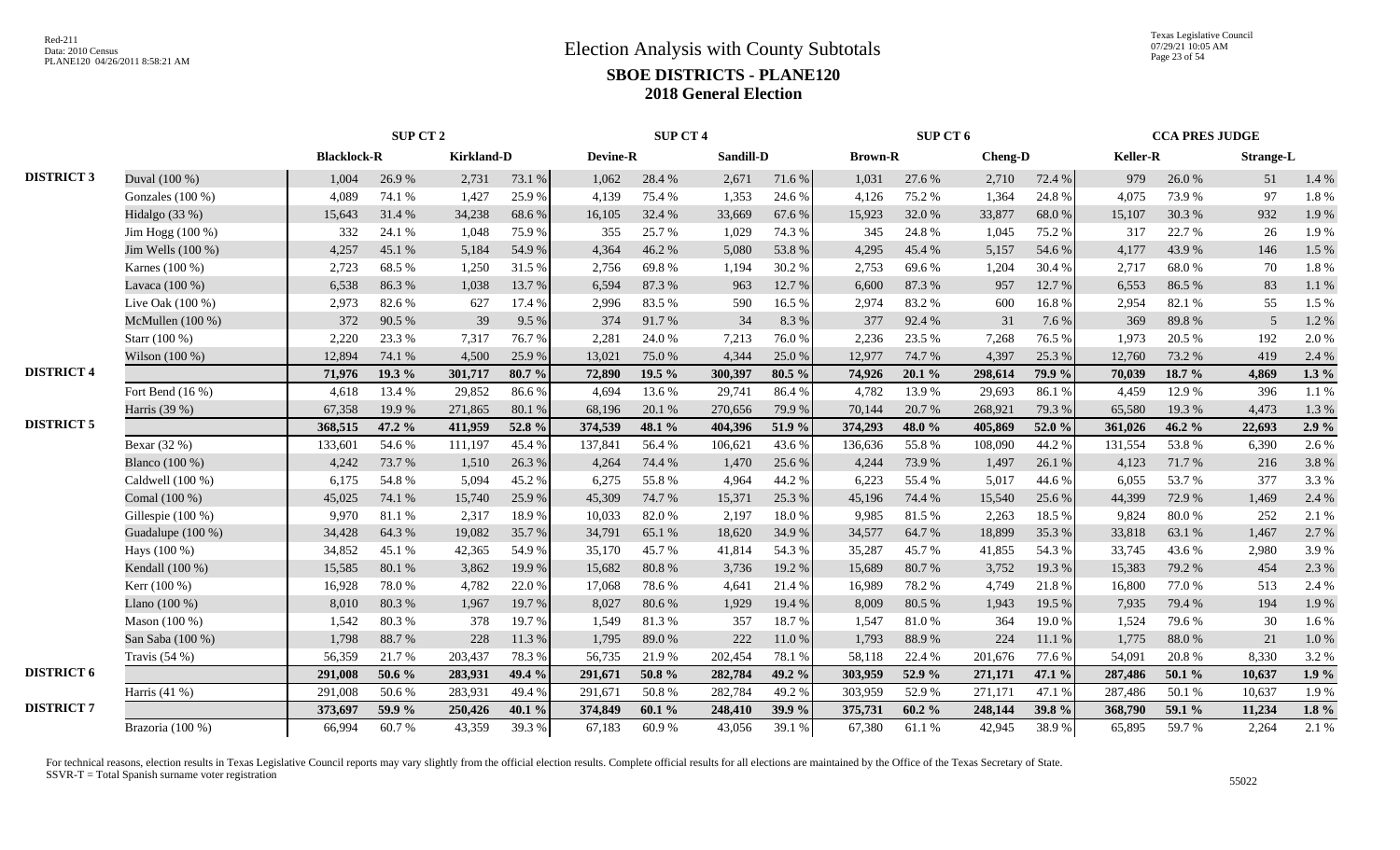|                   |                    |           | <b>CCA PRES JUDGE</b> |          |            | CCA <sub>7</sub>  |        |             | CCA <sub>8</sub> |         |        |
|-------------------|--------------------|-----------|-----------------------|----------|------------|-------------------|--------|-------------|------------------|---------|--------|
|                   |                    | Jackson-D |                       | Hervey-R |            | <b>Franklin-D</b> |        | Slaughter-R |                  | Ash-L   |        |
| <b>DISTRICT 3</b> | Duval (100 %)      | 2,738     | 72.7 %                | 1,021    | 27.2 %     | 2,731             | 72.8%  | 1,281       | 62.5%            | 769     | 37.5 % |
|                   | Gonzales $(100\%)$ | 1,345     | 24.4 %                | 4,145    | 75.1 %     | 1,371             | 24.9%  | 4,267       | 87.9%            | 585     | 12.1 % |
|                   | Hidalgo (33 %)     | 33,886    | 67.9%                 | 15,817   | 31.8%      | 33,986            | 68.2%  | 21,890      | 58.1 %           | 15,815  | 41.9%  |
|                   | Jim Hogg (100 %)   | 1,053     | 75.4 %                | 340      | 24.6 %     | 1,041             | 75.4 % | 465         | 60.8%            | 300     | 39.2 % |
|                   | Jim Wells (100 %)  | 5,189     | 54.6 %                | 4,298    | 45.4 %     | 5,168             | 54.6 % | 4,836       | 70.6 %           | 2,010   | 29.4 % |
|                   | Karnes (100 %)     | 1,211     | 30.3%                 | 2,741    | 69.5%      | 1,201             | 30.5 % | 2,925       | 87.2%            | 431     | 12.8%  |
|                   | Lavaca (100 %)     | 937       | 12.4 %                | 6,605    | 87.4 %     | 948               | 12.6 % | 6,678       | 94.2 %           | 412     | 5.8%   |
|                   | Live Oak (100 %)   | 590       | 16.4%                 | 2,992    | 83.4%      | 597               | 16.6%  | 3,043       | 91.1%            | 296     | 8.9%   |
|                   | McMullen (100 %)   | 37        | 9.0%                  | 369      | 90.0%      | 41                | 10.0%  | 371         | 95.6%            | 17      | 4.4 %  |
|                   | Starr (100 %)      | 7,445     | 77.5 %                | 2,209    | 23.1 %     | 7,374             | 76.9%  | 3,259       | 57.7 %           | 2,387   | 42.3 % |
|                   | Wilson (100 %)     | 4,253     | 24.4 %                | 13,043   | 75.1 %     | 4,325             | 24.9%  | 13,507      | 86.3%            | 2,149   | 13.7%  |
| <b>DISTRICT 4</b> |                    | 298,862   | 80.0%                 | 74,696   | $20.0 \%$  | 298,322           | 80.0%  | 93,741      | 51.1 %           | 89,814  | 48.9 % |
|                   | Fort Bend $(16\%)$ | 29,660    | 85.9%                 | 4,710    | 13.7 %     | 29,749            | 86.3%  | 6,727       | 37.9%            | 11,023  | 62.1 % |
|                   | Harris (39 %)      | 269,202   | 79.4 %                | 69,986   | 20.7%      | 268,573           | 79.3 % | 87,014      | 52.5 %           | 78,791  | 47.5 % |
| <b>DISTRICT 5</b> |                    | 396,898   | $50.8~\%$             | 377,329  | 48.6 %     | 399,663           | 51.4 % | 417,792     | 68.5 %           | 191,835 | 31.5 % |
|                   | Bexar (32 %)       | 106,743   | 43.6%                 | 138,696  | 56.8%      | 105,322           | 43.2%  | 152,094     | 74.3 %           | 52,730  | 25.7%  |
|                   | Blanco (100 %)     | 1,408     | 24.5 %                | 4,288    | 75.0%      | 1,429             | 25.0%  | 4,360       | 83.1 %           | 887     | 16.9%  |
|                   | Caldwell (100 %)   | 4,834     | 42.9%                 | 6,260    | 55.8%      | 4,962             | 44.2 % | 6,983       | 70.5 %           | 2,917   | 29.5 % |
|                   | Comal (100 %)      | 15,068    | 24.7%                 | 45,464   | $75.0\;\%$ | 15,170            | 25.0%  | 46,633      | 87.5 %           | 6,666   | 12.5 % |
|                   | Gillespie (100 %)  | 2,198     | 17.9%                 | 10,064   | 82.2%      | 2,182             | 17.8 % | 10,223      | $90.0\;\%$       | 1,140   | 10.0%  |
|                   | Guadalupe (100 %)  | 18,288    | 34.1 %                | 34,883   | 65.4 %     | 18,488            | 34.6 % | 36,623      | 81.9%            | 8,070   | 18.1%  |
|                   | Hays (100 %)       | 40,675    | 52.6%                 | 35,397   | 46.1%      | 41,409            | 53.9%  | 39,169      | 65.1%            | 20,987  | 34.9%  |
|                   | Kendall (100 %)    | 3,595     | 18.5 %                | 15,759   | $81.4\ \%$ | 3,611             | 18.6%  | 16,134      | 89.8%            | 1,833   | 10.2%  |
|                   | Kerr (100 %)       | 4,496     | 20.6%                 | 17,134   | 78.8 %     | 4,606             | 21.2%  | 17,450      | 89.2%            | 2,118   | 10.8%  |
|                   | Llano $(100\%)$    | 1,860     | 18.6%                 | 8,060    | 81.1 %     | 1,874             | 18.9%  | 8,181       | 91.5 %           | 757     | 8.5 %  |
|                   | Mason $(100\%)$    | 360       | 18.8%                 | 1,553    | 81.4%      | 356               | 18.6%  | 1,586       | 91.3%            | 151     | 8.7%   |
|                   | San Saba (100 %)   | 222       | $11.0\ \%$            | 1,789    | 88.8 %     | 226               | 11.2%  | 1,814       | 95.3%            | 89      | 4.7%   |
|                   | Travis $(54%)$     | 197,151   | 76.0%                 | 57,982   | 22.5 %     | 200,028           | 77.5 % | 76,542      | 45.0%            | 93,490  | 55.0%  |
| <b>DISTRICT 6</b> |                    | 275,960   | 48.1 %                | 304,843  | 53.3 %     | 267,304           | 46.7 % | 325,813     | 76.5 %           | 100,262 | 23.5 % |
|                   | Harris (41 %)      | 275,960   | 48.1 %                | 304,843  | 53.3%      | 267,304           | 46.7%  | 325,813     | 76.5%            | 100,262 | 23.5 % |
| <b>DISTRICT 7</b> |                    | 244,251   | 39.1 %                | 378,255  | 60.7%      | 244,529           | 39.3 % | 401,511     | 79.5 %           | 103,733 | 20.5 % |
|                   | Brazoria (100 %)   | 42,265    | 38.3%                 | 67,676   | 61.5%      | 42,448            | 38.5%  | 72,362      | 75.5 %           | 23,419  | 24.5 % |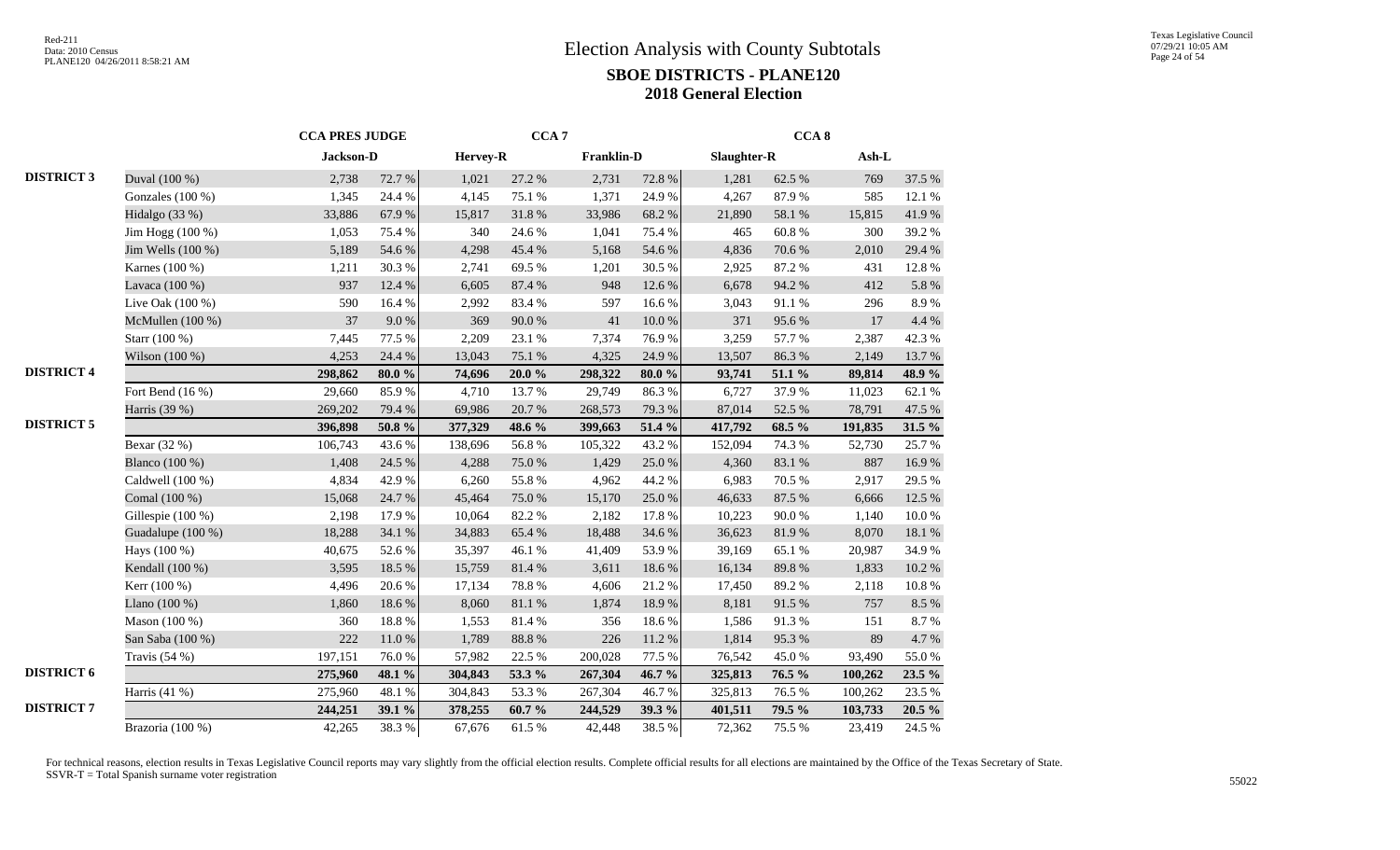Texas Legislative Council 07/29/21 10:05 AM Page 25 of 54

|                   |                       |         | <b>U.S. SEN</b> |            |        |           |           |          |        | <b>GOVERNOR</b> |        |                   |           |           | <b>LT. GOVERNOR</b> |                  |        |
|-------------------|-----------------------|---------|-----------------|------------|--------|-----------|-----------|----------|--------|-----------------|--------|-------------------|-----------|-----------|---------------------|------------------|--------|
|                   |                       | Cruz-R  |                 | O'Rourke-D |        | Dikeman-L |           | Abbott-R |        | Valdez-D        |        | <b>Tippetts-L</b> |           | Patrick-R |                     | <b>Collier-D</b> |        |
| <b>DISTRICT 7</b> | Chambers (100 %)      | 12,146  | $80.0%$         | 2,926      | 19.3 % | 109       | $0.7\,\%$ | 12,505   | 82.4 % | 2,460           | 16.2%  | 203               | 1.3 %     | 11,806    | 78.2%               | 3,012            | 19.9%  |
|                   | Fort Bend (84 %)      | 106,921 | 48.4%           | 112,353    | 50.9%  | 1,473     | 0.7%      | 119,576  | 54.3 % | 97,533          | 44.3 % | 3,124             | 1.4 %     | 109,512   | 49.9%               | 106,172          | 48.4%  |
|                   | Galveston (100 %)     | 67,641  | 59.5 %          | 45,065     | 39.7%  | 916       | 0.8 %     | 72,104   | 63.6%  | 39,314          | 34.7%  | 2,017             | 1.8%      | 67,527    | 59.7%               | 43,074           | 38.1 % |
|                   | Hardin (100 %)        | 17,391  | 86.5%           | 2,636      | 13.1 % | 71        | 0.4%      | 17,528   | 87.6 % | 2,327           | 11.6 % | 155               | 0.8%      | 16,871    | 84.6%               | 2,800            | 14.0%  |
|                   | Jasper (100 %)        | 9,504   | 80.3%           | 2,282      | 19.3%  | 47        | 0.4%      | 9,732    | 82.4 % | 1,990           | 16.9%  | 86                | 0.7%      | 9,162     | 78.0%               | 2,446            | 20.8%  |
|                   | Jefferson $(100\%)$   | 36,656  | 49.5 %          | 37,035     | 50.0%  | 379       | $0.5\%$   | 38,916   | 52.5 % | 34,438          | 46.5%  | 748               | 1.0%      | 36,110    | 49.0%               | 36,596           | 49.7%  |
|                   | Liberty (100 %)       | 16,041  | 78.0%           | 4,421      | 21.5 % | 114       | 0.6 %     | 16,527   | 80.4%  | 3,816           | 18.6%  | 203               | 1.0%      | 15,845    | 77.2 %              | 4,351            | 21.2%  |
|                   | Newton $(100\%)$      | 3,660   | 78.3%           | 993        | 21.2%  | 23        | $0.5\%$   | 3,771    | 80.7%  | 870             | 18.6%  | 29                | 0.6 %     | 3.545     | 76.8%               | 1,038            | 22.5 % |
|                   | Orange (100 %)        | 21,164  | 80.4 %          | 5,050      | 19.2 % | 118       | 0.4%      | 21,724   | 82.6%  | 4,348           | 16.5 % | 214               | $0.8\ \%$ | 20,590    | 78.7%               | 5,219            | 19.9%  |
|                   | Sabine (100 %)        | 3,456   | 87.1 %          | 496        | 12.5 % | 15        | 0.4%      | 3,477    | 87.8%  | 458             | 11.6 % | 23                | $0.6\,\%$ | 3,390     | 85.8%               | 534              | 13.5 % |
|                   | San Augustine (100 %) | 2,266   | 75.1 %          | 734        | 24.3 % | 16        | 0.5%      | 2,296    | 76.5 % | 684             | 22.8%  | 20                | 0.7%      | 2,202     | 73.5 %              | 765              | 25.5 % |
|                   | Tyler (100 %)         | 5,919   | 82.9%           | 1,185      | 16.6%  | 35        | 0.5%      | 6,081    | 85.4 % | 974             | 13.7%  | 67                | 0.9%      | 5,622     | 79.8%               | 1,310            | 18.6%  |
| <b>DISTRICT 8</b> |                       | 376,234 | 62.5 %          | 220,910    | 36.7%  | 4,533     | $0.8 \%$  | 400,874  | 66.6 % | 192,112         | 31.9%  | 8,604             | $1.4\%$   | 376,484   | 62.7%               | 211,934          | 35.3 % |
|                   | Brazos $(100\%)$      | 35,971  | 55.8%           | 27,876     | 43.2 % | 640       | 1.0%      | 39,424   | 61.4%  | 23,361          | 36.4%  | 1,383             | 2.2 %     | 35,707    | 56.1 %              | 25,932           | 40.7%  |
|                   | Grimes (100 %)        | 6,490   | 75.5 %          | 2,034      | 23.7 % | 70        | $0.8\ \%$ | 6,674    | 77.3 % | 1,855           | 21.5 % | 102               | 1.2%      | 6,259     | 72.6 %              | 2,194            | 25.5 % |
|                   | Harris $(20\%)$       | 154,852 | 54.9%           | 125,141    | 44.4 % | 2,030     | 0.7%      | 167,109  | 59.2 % | 111,138         | 39.4 % | 3,856             | 1.4 %     | 156,310   | 55.5 %              | 120,507          | 42.8%  |
|                   | Houston $(100\%)$     | 5,552   | 75.4 %          | 1,772      | 24.1 % | 36        | 0.5%      | 5,659    | 77.0 % | 1,641           | 22.3 % | 50                | 0.7%      | 5,404     | 73.7 %              | 1,854            | 25.3 % |
|                   | Montgomery (100 %)    | 137,395 | 72.3 %          | 51,268     | 27.0 % | 1,433     | 0.8%      | 144,664  | 76.0%  | 43,044          | 22.6 % | 2,602             | 1.4 %     | 137,614   | 72.5 %              | 48,628           | 25.6 % |
|                   | Polk (100 %)          | 12,794  | 76.4%           | 3,850      | 23.0 % | 106       | $0.6\%$   | 13,130   | 78.5 % | 3,378           | 20.2 % | 220               | 1.3 %     | 12,416    | 74.3 %              | 3,990            | 23.9%  |
|                   | San Jacinto (100 %)   | 7,499   | 80.3%           | 1,785      | 19.1 % | 55        | 0.6 %     | 7,722    | 82.7%  | 1,529           | 16.4 % | 84                | 0.9%      | 7,368     | 79.3%               | 1,795            | 19.3 % |
|                   | Trinity (100 %)       | 4,146   | $80.1~\%$       | 998        | 19.3 % | 31        | 0.6 %     | 4,293    | 83.1 % | 835             | 16.2%  | $41\,$            | $0.8\ \%$ | 4,042     | 78.5 %              | 1,033            | 20.1 % |
|                   | Walker (100 %)        | 11,535  | 64.6%           | 6,186      | 34.6 % | 132       | 0.7%      | 12,199   | 68.5 % | 5,331           | 30.0%  | 266               | 1.5 %     | 11,364    | 64.0%               | 6,001            | 33.8%  |
| <b>DISTRICT 9</b> |                       | 427,908 | 73.5 %          | 150,385    | 25.8 % | 3,813     | $0.7 \%$  | 442,994  | 76.1 % | 131,981         | 22.7%  | 6,824             | $1.2\%$   | 414,041   | 71.5 %              | 155,322          | 26.8%  |
|                   | Anderson $(100\%)$    | 11,335  | 76.9%           | 3,307      | 22.4 % | 94        | 0.6%      | 11,732   | 79.5 % | 2,868           | 19.4 % | 151               | $1.0\ \%$ | 11,113    | 75.7%               | 3,350            | 22.8%  |
|                   | Angelina (100 %)      | 19,166  | 72.5 %          | 7,130      | 27.0 % | 153       | 0.6 %     | 19,701   | 74.8%  | 6,406           | 24.3 % | 244               | 0.9%      | 18,125    | 69.1 %              | 7,697            | 29.3 % |
|                   | Bowie (100 %)         | 20,131  | 71.2%           | 7,960      | 28.2 % | 182       | 0.6%      | 20,625   | 73.0%  | 7,336           | 26.0%  | 281               | 1.0%      | 19,158    | 68.0%               | 8,543            | 30.3%  |
|                   | Camp (100 %)          | 2,749   | 70.6%           | 1,119      | 28.8%  | 24        | 0.6 %     | 2,816    | 72.5 % | 1,028           | 26.5 % | 41                | 1.1 %     | 2.544     | 65.4%               | 1,289            | 33.2 % |
|                   | Cass $(100\%)$        | 8,148   | 79.7 %          | 2,024      | 19.8%  | 45        | 0.4%      | 8,323    | 80.9%  | 1,890           | 18.4%  | 76                | 0.7%      | 7.698     | 75.1 %              | 2,440            | 23.8%  |
|                   | Cherokee (100 %)      | 11,621  | 77.9%           | 3,200      | 21.4%  | 103       | 0.7%      | 11,933   | 79.5 % | 2,932           | 19.5 % | 153               | 1.0%      | 11,294    | 75.6%               | 3,443            | 23.0 % |
|                   | Delta (100 %)         | 1,562   | $80.8~\%$       | 354        | 18.3 % | 16        | 0.8%      | 1,606    | 83.0%  | 301             | 15.5 % | 29                | 1.5 %     | 1,477     | 76.3%               | 430              | 22.2 % |
|                   | Fannin (100 %)        | 8,569   | 79.7%           | 2,107      | 19.6%  | 74        | 0.7%      | 8,856    | 82.4 % | 1,767           | 16.4 % | 131               | 1.2%      | 8,292     | 77.5 %              | 2,234            | 20.9%  |
|                   | Franklin (100 %)      | 3,300   | 83.0%           | 639        | 16.1 % | 35        | 0.9 %     | 3,359    | 84.9%  | 537             | 13.6 % | 59                | 1.5%      | 3,116     | 79.4 %              | 739              | 18.8%  |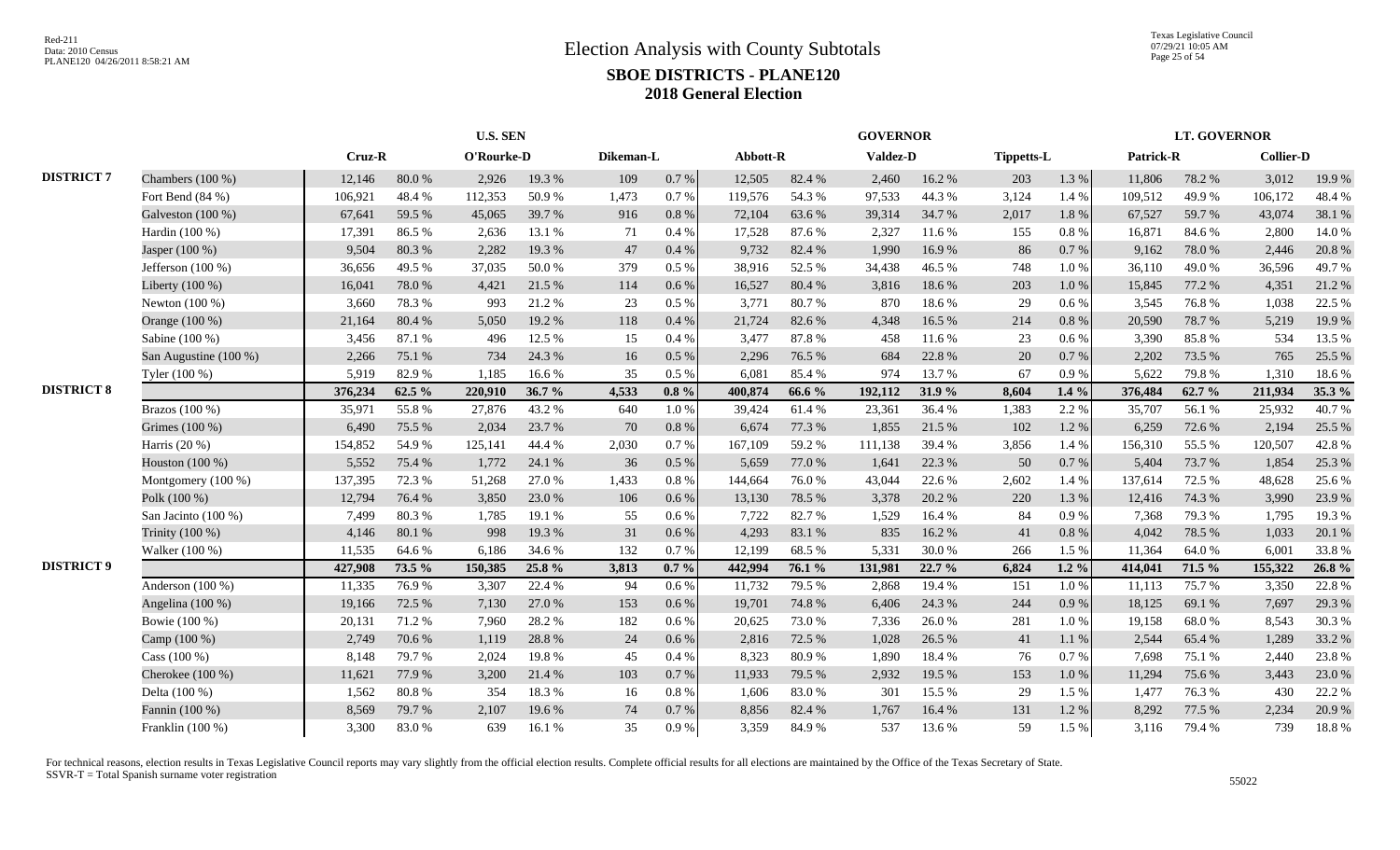|                   |                       | <b>LT. GOVERNOR</b> |          |          |        | <b>ATTORNEY GEN</b> |          |          |           |                |        | <b>COMPTROLLER</b> |        |           |       | <b>LAND COMM</b> |        |
|-------------------|-----------------------|---------------------|----------|----------|--------|---------------------|----------|----------|-----------|----------------|--------|--------------------|--------|-----------|-------|------------------|--------|
|                   |                       | McKennon-L          |          | Paxton-R |        | <b>Nelson-D</b>     |          | Harris-L |           | <b>Hegar-R</b> |        | <b>Chevalier-D</b> |        | Sanders-L |       | <b>Bush-R</b>    |        |
| <b>DISTRICT 7</b> | Chambers $(100\%)$    | 285                 | 1.9%     | 11,912   | 79.0%  | 2,901               | 19.3 %   | 256      | 1.7%      | 12,097         | 80.9%  | 2,524              | 16.9%  | 337       | 2.3 % | 12,082           | 80.4%  |
|                   | Fort Bend (84 %)      | 3,806               | 1.7%     | 106,490  | 48.6%  | 108,224             | 49.4 %   | 4,366    | 2.0 %     | 113,208        | 51.9%  | 99,399             | 45.5 % | 5.638     | 2.6 % | 113,210          | 51.8%  |
|                   | Galveston (100 %)     | 2,471               | 2.2 %    | 65,948   | 58.5%  | 43,998              | 39.0%    | 2,827    | 2.5 %     | 68,397         | 61.1 % | 39,800             | 35.5 % | 3,795     | 3.4 % | 68,747           | 61.1%  |
|                   | Hardin (100 %)        | 274                 | 1.4 %    | 16,899   | 85.4%  | 2,631               | 13.3 %   | 268      | 1.4 %     | 17,017         | 85.9%  | 2,431              | 12.3 % | 358       | 1.8%  | 16,779           | 84.5 % |
|                   | Jasper (100 %)        | 138                 | 1.2%     | 9,301    | 79.1 % | 2,325               | 19.8%    | 126      | 1.1 %     | 9,312          | 79.9%  | 2,131              | 18.3%  | 212       | 1.8%  | 9,233            | 78.9%  |
|                   | Jefferson (100 %)     | 946                 | 1.3%     | 35,876   | 48.7%  | 36,827              | 50.0%    | 1,010    | 1.4 %     | 36,211         | 49.4%  | 35,613             | 48.6%  | 1,484     | 2.0%  | 36,617           | 49.8%  |
|                   | Liberty (100 %)       | 320                 | 1.6%     | 15,597   | 76.3%  | 4,456               | 21.8%    | 384      | 1.9%      | 15,729         | 77.7 % | 3,985              | 19.7%  | 524       | 2.6 % | 15,562           | 76.5 % |
|                   | Newton $(100\%)$      | 35                  | 0.8%     | 3,532    | 76.5 % | 1,036               | 22.4 %   | 51       | 1.1%      | 3,479          | 76.3%  | 978                | 21.5 % | 102       | 2.2 % | 3,534            | 76.8%  |
|                   | Orange (100 %)        | 352                 | 1.3%     | 20,655   | 79.1 % | 5,072               | 19.4 %   | 397      | 1.5 %     | 20,761         | 80.0%  | 4,604              | 17.7 % | 591       | 2.3 % | 20,795           | 79.8%  |
|                   | Sabine (100 %)        | 29                  | 0.7%     | 3,393    | 86.1%  | 516                 | 13.1 %   | 34       | 0.9%      | 3,402          | 86.7%  | 467                | 11.9%  | 56        | 1.4 % | 3,316            | 84.7%  |
|                   | San Augustine (100 %) | 29                  | 1.0%     | 2,191    | 73.5 % | 756                 | 25.4 %   | 34       | 1.1%      | 2,204          | 74.4 % | 714                | 24.1 % | 46        | 1.6%  | 2,174            | 73.0%  |
|                   | Tyler (100 %)         | 109                 | 1.5 %    | 5,709    | 81.1%  | 1,220               | 17.3 %   | 111      | 1.6 %     | 5,658          | 81.4%  | 1,104              | 15.9%  | 187       | 2.7%  | 5,679            | 80.9%  |
| <b>DISTRICT 8</b> |                       | 11,653              | 1.9%     | 371,673  | 62.1 % | 214,002             | 35.7 $%$ | 13,119   | $2.2\%$   | 385,351        | 64.7 % | 193,126            | 32.4 % | 17,035    | 2.9%  | 382,660          | 64.1 % |
|                   | Brazos (100 %)        | 2,056               | 3.2 %    | 35,843   | 56.5%  | 25,555              | 40.3%    | 2,078    | 3.3%      | 37,341         | 59.3%  | 22,812             | 36.3%  | 2,773     | 4.4 % | 37,966           | 60.0%  |
|                   | Grimes (100 %)        | 163                 | 1.9%     | 6,352    | 74.0%  | 2,056               | 24.0%    | 170      | 2.0 %     | 6,492          | 75.9%  | 1,853              | 21.7%  | 206       | 2.4 % | 6,414            | 74.7%  |
|                   | Harris $(20\%)$       | 4,836               | 1.7%     | 152,997  | 54.4 % | 122,570             | 43.6 %   | 5,692    | 2.0%      | 159,936        | 57.1 % | 112,613            | 40.2%  | 7,661     | 2.7%  | 158,539          | 56.5 % |
|                   | Houston (100 %)       | 78                  | 1.1%     | 5,438    | 74.3 % | 1,804               | 24.7 %   | 74       | $1.0\ \%$ | 5,442          | 75.0%  | 1,695              | 23.4 % | 117       | 1.6 % | 5,410            | 74.4 % |
|                   | Montgomery (100 %)    | 3,628               | 1.9%     | 136,116  | 71.8%  | 49,230              | 26.0%    | 4,120    | 2.2 %     | 140,525        | 74.6%  | 42,878             | 22.8%  | 4,924     | 2.6%  | 138,832          | 73.4 % |
|                   | Polk (100 %)          | 297                 | 1.8%     | 12,426   | 74.8 % | 3,916               | 23.6 %   | 281      | 1.7 %     | 12,666         | 76.8%  | 3,438              | 20.8%  | 390       | 2.4 % | 12,645           | 76.3%  |
|                   | San Jacinto (100 %)   | 134                 | 1.4 %    | 7.223    | 77.9%  | 1.874               | 20.2 %   | 174      | 1.9%      | 7,353          | 80.0%  | 1,627              | 17.7 % | 214       | 2.3%  | 7,300            | 78.9%  |
|                   | Trinity (100 %)       | 75                  | 1.5 %    | 4,028    | 78.5 % | 1,022               | 19.9%    | 81       | 1.6 %     | 4,065          | 80.0%  | 892                | 17.6 % | 124       | 2.4 % | 4,060            | 79.5 % |
|                   | Walker (100 %)        | 386                 | 2.2 %    | 11,250   | 63.7%  | 5,975               | 33.8%    | 449      | 2.5 %     | 11,531         | 66.0%  | 5,318              | 30.4 % | 626       | 3.6%  | 11,494           | 65.4%  |
| <b>DISTRICT 9</b> |                       | 10,105              | $1.7\%$  | 418,331  | 72.3 % | 149,259             | 25.8 %   | 10,795   | 1.9%      | 426,644        | 74.3 % | 133,443            | 23.2 % | 14,021    | 2.4%  | 426,450          | 74.0 % |
|                   | Anderson $(100\%)$    | 216                 | 1.5 %    | 11,044   | 75.4 % | 3,314               | 22.6 %   | 293      | 2.0%      | 11,194         | 77.1 % | 2,994              | 20.6%  | 335       | 2.3 % | 11,080           | 75.8%  |
|                   | Angelina (100 %)      | 426                 | 1.6%     | 18,762   | 71.5 % | 7,073               | 27.0 %   | 388      | 1.5 %     | 19,038         | 73.1 % | 6,492              | 24.9%  | 525       | 2.0 % | 18,979           | 72.5 % |
|                   | Bowie (100 %)         | 459                 | 1.6%     | 19,706   | 70.1 % | 7,969               | 28.3%    | 451      | 1.6 %     | 19,919         | 71.2%  | 7,403              | 26.5 % | 659       | 2.4 % | 19,842           | 70.7%  |
|                   | Camp (100 %)          | 54                  | 1.4 %    | 2,667    | 68.8%  | 1,139               | 29.4 %   | 68       | 1.8%      | 2,703          | 70.4 % | 1,057              | 27.5 % | 77        | 2.0%  | 2,702            | 70.0%  |
|                   | Cass $(100\%)$        | 119                 | 1.2%     | 8,029    | 78.3%  | 2,113               | 20.6%    | 106      | $1.0\ \%$ | 8,123          | 79.5 % | 1,932              | 18.9%  | 158       | 1.5 % | 7,997            | 78.0%  |
|                   | Cherokee (100 %)      | 208                 | 1.4 %    | 11,419   | 76.5 % | 3,279               | 22.0%    | 222      | 1.5 %     | 11,483         | 77.6 % | 3,011              | 20.3 % | 305       | 2.1 % | 11,400           | 76.7%  |
|                   | Delta (100 %)         | 30                  | 1.5 %    | 1,501    | 77.9%  | 386                 | 20.0%    | 40       | 2.1 %     | 1,543          | 81.4%  | 293                | 15.5 % | 59        | 3.1%  | 1,580            | 82.2%  |
|                   | Fannin (100 %)        | 179                 | 1.7%     | 8,322    | 77.9 % | 2,148               | 20.1 %   | 213      | 2.0%      | 8,480          | 80.0%  | 1,817              | 17.1 % | 303       | 2.9%  | 8,548            | 80.3%  |
|                   | Franklin (100 %)      | 70                  | $1.8~\%$ | 3,200    | 81.7%  | 652                 | 16.6%    | 66       | 1.7%      | 3,249          | 83.6%  | 543                | 14.0%  | 96        | 2.5 % | 3,251            | 83.1%  |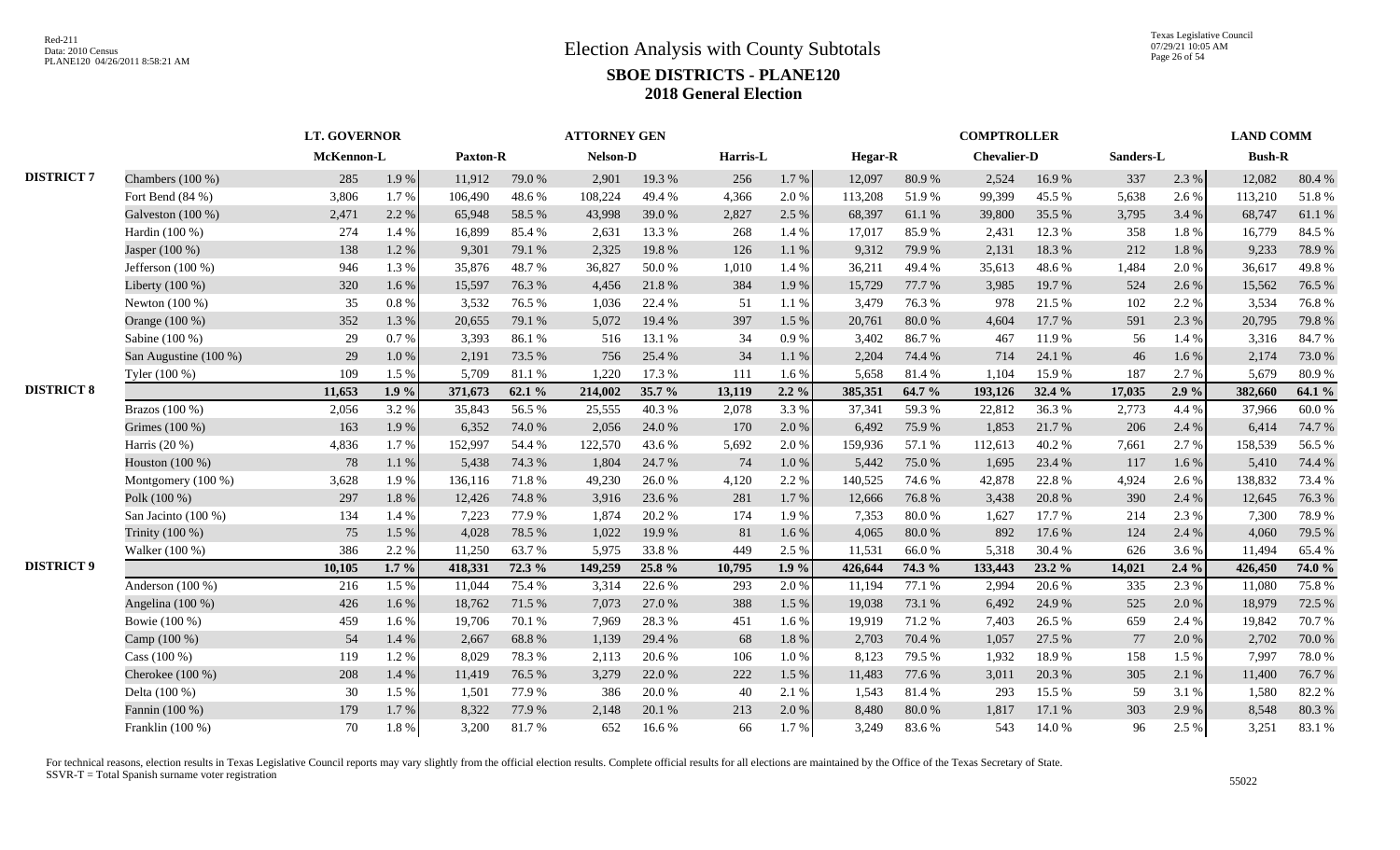|                   |                       |         |        |        | <b>AG COMM</b> |          |        |         |        |             | <b>RR COMM1</b> |                   |        |                  |        |          |         |
|-------------------|-----------------------|---------|--------|--------|----------------|----------|--------|---------|--------|-------------|-----------------|-------------------|--------|------------------|--------|----------|---------|
|                   |                       | Suazo-D |        | Pina-L |                | Miller-R |        | Olson-D |        | Carpenter-L |                 | <b>Craddick-R</b> |        | <b>McAllen-D</b> |        | Wright-L |         |
| <b>DISTRICT 7</b> | Chambers (100 %)      | 2,534   | 16.9%  | 414    | 2.8%           | 11,976   | 79.8%  | 2,805   | 18.7%  | 220         | 1.5 %           | 12,109            | 80.9%  | 2,560            | 17.1 % | 292      | 2.0%    |
|                   | Fort Bend $(84\% )$   | 100,124 | 45.8%  | 5,365  | 2.5 %          | 106,944  | 49.0%  | 107,518 | 49.3%  | 3,783       | 1.7%            | 113,034           | 51.8%  | 100,204          | 45.9%  | 4,958    | 2.3%    |
|                   | Galveston (100 %)     | 39,954  | 35.5 % | 3,874  | 3.4 %          | 66,035   | 58.9%  | 43,517  | 38.8%  | 2,604       | 2.3 %           | 68,563            | 61.2%  | 40,178           | 35.8%  | 3,340    | 3.0%    |
|                   | Hardin (100 %)        | 2,472   | 12.5 % | 597    | 3.0%           | 16,968   | 85.2%  | 2,658   | 13.3 % | 298         | 1.5 %           | 17,115            | 86.2%  | 2,396            | 12.1 % | 339      | 1.7%    |
|                   | Jasper (100 %)        | 2,147   | 18.3%  | 321    | 2.7 %          | 9,251    | 79.1 % | 2,294   | 19.6%  | 154         | 1.3%            | 9,262             | 79.3%  | 2.208            | 18.9%  | 211      | 1.8%    |
|                   | Jefferson (100 %)     | 35,330  | 48.0%  | 1,622  | 2.2 %          | 35,483   | 48.4%  | 36,827  | 50.2%  | 1,009       | 1.4 %           | 36,092            | 49.2%  | 35,849           | 48.9%  | 1,372    | 1.9%    |
|                   | Liberty (100 %)       | 4,085   | 20.1%  | 683    | 3.4 %          | 15,521   | 76.5 % | 4,420   | 21.8%  | 351         | 1.7%            | 15,722            | 77.6%  | 4,060            | 20.0%  | 472      | 2.3 %   |
|                   | Newton $(100\%)$      | 964     | 21.0%  | 101    | 2.2 %          | 3,457    | 75.7%  | 1,054   | 23.1 % | 56          | 1.2%            | 3,440             | 75.2 % | 1.034            | 22.6 % | 98       | 2.1 %   |
|                   | Orange (100 %)        | 4,589   | 17.6 % | 690    | 2.6 %          | 20,529   | 79.1 % | 5,027   | 19.4 % | 397         | 1.5 %           | 20,729            | 79.9%  | 4,683            | 18.1 % | 516      | 2.0 %   |
|                   | Sabine (100 %)        | 478     | 12.2 % | 123    | 3.1 %          | 3,388    | 86.3%  | 502     | 12.8%  | 37          | 0.9%            | 3,394             | 86.3%  | 467              | 11.9%  | 71       | 1.8%    |
|                   | San Augustine (100 %) | 715     | 24.0%  | 88     | 3.0%           | 2,183    | 73.7%  | 746     | 25.2%  | 35          | 1.2%            | 2,192             | 73.8%  | 727              | 24.5 % | 53       | 1.8%    |
|                   | Tyler (100 %)         | 1,092   | 15.6 % | 245    | 3.5 %          | 5,646    | 80.7%  | 1,205   | 17.2 % | 142         | 2.0%            | 5,664             | 81.3%  | 1,126            | 16.2%  | 178      | 2.6%    |
| <b>DISTRICT 8</b> |                       | 196,082 | 32.8%  | 18,422 | 3.1%           | 373,404  | 62.7 % | 210,859 | 35.4 % | 11,416      | 1.9%            | 385,693           | 64.8%  | 194,985          | 32.8%  | 14,432   | 2.4%    |
|                   | Brazos $(100\%)$      | 22,701  | 35.9%  | 2,580  | 4.1 %          | 36,049   | 57.1 % | 25,125  | 39.8%  | 1,911       | 3.0%            | 37,147            | 59.2%  | 22,875           | 36.4 % | 2,754    | 4.4 %   |
|                   | Grimes (100 %)        | 1,891   | 22.0%  | 276    | 3.2 %          | 6,362    | 74.3 % | 2,036   | 23.8%  | 160         | 1.9%            | 6,466             | 75.8%  | 1,885            | 22.1 % | 182      | 2.1 %   |
|                   | Harris (20 %)         | 114,667 | 40.9%  | 7,321  | 2.6 %          | 153,875  | 54.9%  | 121,518 | 43.4 % | 4,702       | 1.7%            | 160,425           | 57.3 % | 113,746          | 40.6%  | 5,825    | 2.1 %   |
|                   | Houston (100 %)       | 1,696   | 23.3 % | 165    | 2.3 %          | 5,364    | 73.8%  | 1,818   | 25.0%  | 87          | 1.2%            | 5,427             | 74.9%  | 1,716            | 23.7 % | 104      | 1.4%    |
|                   | Montgomery $(100\%)$  | 43,627  | 23.1 % | 6,563  | 3.5 %          | 136.900  | 72.7 % | 47,778  | 25.4 % | 3,626       | 1.9%            | 140,652           | 74.7 % | 43,250           | 23.0%  | 4,382    | 2.3%    |
|                   | Polk (100 %)          | 3,499   | 21.1 % | 438    | 2.6%           | 12,464   | 75.4 % | 3,778   | 22.9 % | 279         | 1.7%            | 12,634            | 76.7%  | 3,498            | 21.2%  | 344      | 2.1 %   |
|                   | San Jacinto (100 %)   | 1,648   | 17.8%  | 299    | 3.2 %          | 7,230    | 78.3%  | 1,822   | 19.7%  | 177         | 1.9%            | 7,315             | 79.4%  | 1,688            | 18.3%  | 208      | 2.3 %   |
|                   | Trinity (100 %)       | 904     | 17.7 % | 143    | 2.8%           | 4,018    | 78.9%  | 1,007   | 19.8%  | 67          | 1.3 %           | 4,069             | 80.0%  | 913              | 18.0%  | 102      | 2.0%    |
|                   | Walker (100 %)        | 5,449   | 31.0%  | 637    | 3.6%           | 11,142   | 63.6%  | 5,977   | 34.1 % | 407         | 2.3 %           | 11,558            | 66.0%  | 5,414            | 30.9%  | 531      | 3.0%    |
| <b>DISTRICT 9</b> |                       | 133,294 | 23.1 % | 16,647 | 2.9%           | 420,997  | 73.2 % | 143,612 | 25.0 % | 10,365      | 1.8 $%$         | 426,612           | 74.2 % | 134,811          | 23.5 % | 13,154   | $2.3\%$ |
|                   | Anderson $(100\%)$    | 3,037   | 20.8%  | 497    | 3.4 %          | 11,073   | 76.0%  | 3,238   | 22.2 % | 258         | 1.8%            | 11,199            | 76.8%  | 3.054            | 20.9%  | 329      | 2.3 %   |
|                   | Angelina (100 %)      | 6,549   | 25.0%  | 632    | 2.4 %          | 18,858   | 72.2 % | 6,860   | 26.3%  | 397         | 1.5 %           | 18,995            | 72.8%  | 6,557            | 25.1 % | 526      | 2.0%    |
|                   | Bowie (100 %)         | 7,429   | 26.5%  | 776    | 2.8%           | 19,689   | 70.3%  | 7,837   | 28.0%  | 486         | 1.7%            | 19,848            | 70.9%  | 7,472            | 26.7%  | 671      | 2.4 %   |
|                   | Camp (100 %)          | 1,066   | 27.6 % | 92     | 2.4 %          | 2,673    | 69.5 % | 1,105   | 28.7%  | 66          | 1.7%            | 2,690             | 70.0%  | 1,081            | 28.1 % | 74       | 1.9%    |
|                   | Cass $(100\%)$        | 2,007   | 19.6%  | 251    | 2.4 %          | 8,008    | 78.4%  | 2,076   | 20.3%  | 130         | 1.3%            | 8,099             | 79.2 % | 1,986            | 19.4 % | 135      | 1.3%    |
|                   | Cherokee $(100\%)$    | 3,024   | 20.4 % | 434    | 2.9%           | 11,367   | 76.7%  | 3,196   | 21.6%  | 258         | 1.7%            | 11,433            | 77.3 % | 3,015            | 20.4 % | 347      | 2.3 %   |
|                   | Delta (100 %)         | 282     | 14.7%  | 59     | 3.1%           | 1,527    | 79.6%  | 352     | 18.3%  | 40          | 2.1%            | 1,544             | 81.3%  | 308              | 16.2%  | 48       | 2.5 %   |
|                   | Fannin (100 %)        | 1,750   | 16.4 % | 349    | 3.3 %          | 8,397    | 79.0%  | 2,006   | 18.9%  | 221         | 2.1 %           | 8,505             | 80.0%  | 1,864            | 17.5 % | 258      | 2.4 %   |
|                   | Franklin (100 %)      | 532     | 13.6%  | 127    | 3.2 %          | 3,203    | 82.0%  | 614     | 15.7%  | 90          | 2.3 %           | 3,237             | 83.1 % | 554              | 14.2 % | 104      | 2.7 %   |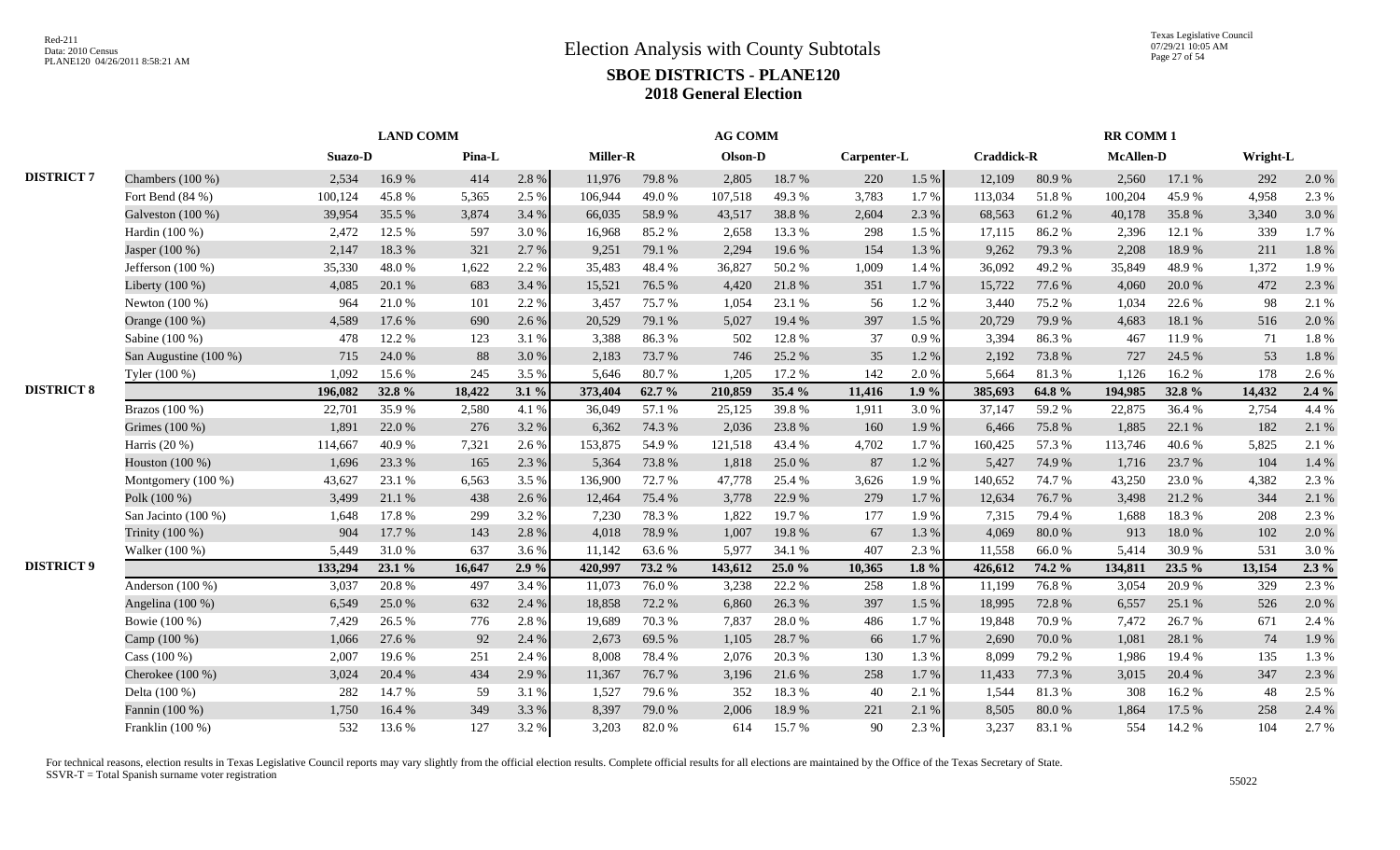|                   |                       |                    | <b>SUP CT 2</b> |                   |        |          | <b>SUP CT 4</b>  |           |        |                | SUP CT 6   |         |        |                 | <b>CCA PRES JUDGE</b> |                  |           |
|-------------------|-----------------------|--------------------|-----------------|-------------------|--------|----------|------------------|-----------|--------|----------------|------------|---------|--------|-----------------|-----------------------|------------------|-----------|
|                   |                       | <b>Blacklock-R</b> |                 | <b>Kirkland-D</b> |        | Devine-R |                  | Sandill-D |        | <b>Brown-R</b> |            | Cheng-D |        | <b>Keller-R</b> |                       | <b>Strange-L</b> |           |
| <b>DISTRICT 7</b> | Chambers (100 %)      | 12,187             | 81.5%           | 2,768             | 18.5 % | 12,184   | 81.7%            | 2,737     | 18.3 % | 12,200         | 81.7%      | 2,729   | 18.3%  | 12,031          | 80.5%                 | 245              | 1.6 %     |
|                   | Fort Bend $(84\%)$    | 111,514            | 51.3%           | 106,036           | 48.7%  | 111,741  | 51.4 %           | 105,626   | 48.6%  | 112,089        | 51.5 %     | 105,587 | 48.5%  | 109,918         | 50.5 %                | 3,679            | 1.7%      |
|                   | Galveston $(100\%)$   | 68,515             | 61.2%           | 43,347            | 38.8%  | 68,846   | 61.6%            | 42,851    | 38.4 % | 68,998         | 61.7%      | 42,772  | 38.3%  | 67,531          | 60.4%                 | 2,562            | 2.3 %     |
|                   | Hardin (100 %)        | 17,238             | 86.7%           | 2,649             | 13.3 % | 17,295   | 87.0%            | 2,583     | 13.0%  | 17,301         | 86.9%      | 2,607   | 13.1 % | 17,031          | 85.9%                 | 282              | 1.4 %     |
|                   | Jasper (100 %)        | 9,388              | 80.4%           | 2,282             | 19.6%  | 9,408    | 80.7%            | 2,246     | 19.3%  | 9,386          | 80.6%      | 2,261   | 19.4 % | 9,267           | 79.4 %                | 154              | 1.3%      |
|                   | Jefferson $(100\%)$   | 36,286             | 49.5 %          | 37,011            | 50.5%  | 36,450   | 49.8%            | 36,746    | 50.2%  | 36,614         | 50.0%      | 36,650  | 50.0%  | 35,946          | 49.0%                 | 1,002            | 1.4 %     |
|                   | Liberty (100 %)       | 15,784             | 78.3%           | 4,382             | 21.7%  | 15,914   | 79.0%            | 4,243     | 21.0%  | 15,941         | 79.0%      | 4,242   | 21.0%  | 15,693          | 77.6 %                | 360              | 1.8%      |
|                   | Newton $(100\%)$      | 3,504              | 76.9%           | 1,053             | 23.1 % | 3,515    | 77.5 %           | 1,023     | 22.5 % | 3,524          | 77.7 %     | 1,009   | 22.3 % | 3,463           | 76.0%                 | 79               | 1.7%      |
|                   | Orange (100 %)        | 20,936             | 80.6%           | 5,044             | 19.4 % | 20,998   | 81.0%            | 4,915     | 19.0%  | 20,962         | 80.9%      | 4,939   | 19.1 % | 20,726          | 79.9%                 | 410              | 1.6%      |
|                   | Sabine (100 %)        | 3,414              | 86.9%           | 515               | 13.1 % | 3,418    | 87.2%            | 501       | 12.8%  | 3,408          | 87.2%      | 501     | 12.8 % | 3,401           | 86.6%                 | 42               | 1.1 %     |
|                   | San Augustine (100 %) | 2,210              | 74.6 %          | 753               | 25.4 % | 2,206    | 75.1 %           | 731       | 24.9%  | 2,211          | 75.2 %     | 731     | 24.8 % | 2,191           | 74.2 %                | 36               | 1.2%      |
|                   | Tyler (100 %)         | 5,727              | 82.4 %          | 1,227             | 17.6 % | 5,691    | 83.2%            | 1,152     | 16.8%  | 5,717          | 83.0%      | 1,171   | 17.0%  | 5,697           | 81.8%                 | 119              | 1.7%      |
| <b>DISTRICT 8</b> |                       | 384,145            | 64.7 %          | 209,688           | 35.3 % | 385,257  | 65.0%            | 207,840   | 35.0 % | 387,182        | 65.2 %     | 206,297 | 34.8%  | 378,620         | 63.7 %                | 11,878           | 2.0%      |
|                   | Brazos (100 %)        | 37,323             | 59.5 %          | 25,357            | 40.5%  | 37,621   | 60.1%            | 24,948    | 39.9%  | 37,627         | 60.1%      | 25,016  | 39.9%  | 36,275          | 57.9%                 | 2,159            | 3.4 %     |
|                   | Grimes (100 %)        | 6,495              | 76.4%           | 2,002             | 23.6 % | 6,508    | 76.7%            | 1,972     | 23.3 % | 6,508          | 76.7%      | 1,974   | 23.3 % | 6,405           | 75.3 %                | 169              | 2.0%      |
|                   | Harris (20 %)         | 158,567            | 56.8%           | 120,629           | 43.2 % | 159,054  | 57.0%            | 119,914   | 43.0%  | 160,778        | 57.6%      | 118,315 | 42.4 % | 156,303         | 56.0%                 | 4,759            | 1.7%      |
|                   | Houston (100 %)       | 5,478              | 75.5 %          | 1,774             | 24.5 % | 5,470    | 75.7%            | 1,753     | 24.3 % | 5,467          | 75.8%      | 1,749   | 24.2 % | 5,439           | 75.1 %                | 78               | 1.1%      |
|                   | Montgomery $(100\%)$  | 140,494            | 74.7 %          | 47,477            | 25.3 % | 140,708  | 74.9%            | 47,073    | 25.1 % | 140,968        | 75.0%      | 47,003  | 25.0%  | 138,911         | 73.8%                 | 3,735            | 2.0 %     |
|                   | Polk (100 %)          | 12,715             | 77.2 %          | 3,760             | 22.8%  | 12,745   | 77.5 %           | 3,707     | 22.5 % | 12,782         | 77.7 %     | 3,679   | 22.3 % | 12,507          | 75.9%                 | 309              | 1.9%      |
|                   | San Jacinto $(100\%)$ | 7,389              | 80.3%           | 1,814             | 19.7%  | 7.437    | 81.0%            | 1,742     | 19.0%  | 7,420          | 80.7%      | 1,770   | 19.3 % | 7.313           | 79.4 %                | 168              | 1.8%      |
|                   | Trinity (100 %)       | 4,108              | 80.8%           | 977               | 19.2 % | 4,106    | 81.2%            | 949       | 18.8 % | 4,098          | 81.3%      | 945     | 18.7%  | 4,068           | 80.2%                 | 76               | 1.5 %     |
|                   | Walker (100 %)        | 11,576             | 66.2%           | 5,898             | 33.8%  | 11,608   | 66.8%            | 5,782     | 33.2 % | 11,534         | 66.4%      | 5,846   | 33.6%  | 11,399          | 65.2%                 | 425              | 2.4 %     |
| <b>DISTRICT 9</b> |                       | 429,633            | 74.9 %          | 143,815           | 25.1 % | 430,764  | 75.2 %           | 141,695   | 24.8 % | 430,442        | 75.2 %     | 142,278 | 24.8 % | 424,594         | 74.0 %                | 10,394           | $1.8 \%$  |
|                   | Anderson $(100\%)$    | 11,298             | 77.8%           | 3,216             | 22.2 % | 11,317   | 78.1 %           | 3,173     | 21.9%  | 11,317         | 78.2%      | 3,161   | 21.8%  | 11,176          | 76.9%                 | 244              | 1.7%      |
|                   | Angelina $(100\%)$    | 19,171             | 73.6%           | 6,863             | 26.4 % | 19,231   | 74.0%            | 6,751     | 26.0%  | 19,207         | 73.9%      | 6,801   | 26.1%  | 19.041          | 73.1 %                | 362              | 1.4 %     |
|                   | Bowie (100 %)         | 20,123             | 71.8%           | 7,892             | 28.2%  | 20,175   | 72.1 %           | 7,810     | 27.9%  | 20,206         | 72.2 %     | 7,776   | 27.8%  | 19,878          | 71.0%                 | 475              | 1.7%      |
|                   | Camp (100 %)          | 2,751              | 71.3%           | 1,107             | 28.7%  | 2,752    | 71.7%            | 1,088     | 28.3 % | 2,719          | 71.1 %     | 1,107   | 28.9%  | 2,703           | 70.4 %                | 57               | 1.5 %     |
|                   | Cass $(100\%)$        | 8,117              | 79.6%           | 2,085             | 20.4 % | 8,151    | 79.9%            | 2,046     | 20.1 % | 8,164          | $80.0\ \%$ | 2,046   | 20.0%  | 8,088           | 79.1 %                | 111              | 1.1 %     |
|                   | Cherokee $(100\%)$    | 11,561             | 78.5 %          | 3,158             | 21.5 % | 11,585   | 78.8%            | 3,124     | 21.2%  | 11,568         | 78.5 %     | 3,166   | 21.5 % | 11,429          | 77.3 %                | 258              | 1.7%      |
|                   | Delta (100 %)         | 1,550              | 82.1 %          | 337               | 17.9%  | 1,554    | 82.6%            | 327       | 17.4 % | 1,555          | 83.0%      | 318     | 17.0%  | 1.542           | 81.6%                 | 32               | 1.7%      |
|                   | Fannin (100 %)        | 8,542              | 80.7%           | 2,045             | 19.3%  | 8,572    | $81.1\text{ }\%$ | 2,001     | 18.9%  | 8,604          | 81.3%      | 1,980   | 18.7%  | 8,460           | 79.9%                 | 191              | $1.8\ \%$ |
|                   | Franklin (100 %)      | 3,252              | 83.8%           | 627               | 16.2%  | 3,266    | 84.3%            | 608       | 15.7%  | 3,274          | 84.5 %     | 601     | 15.5 % | 3,227           | 83.2%                 | 75               | 1.9%      |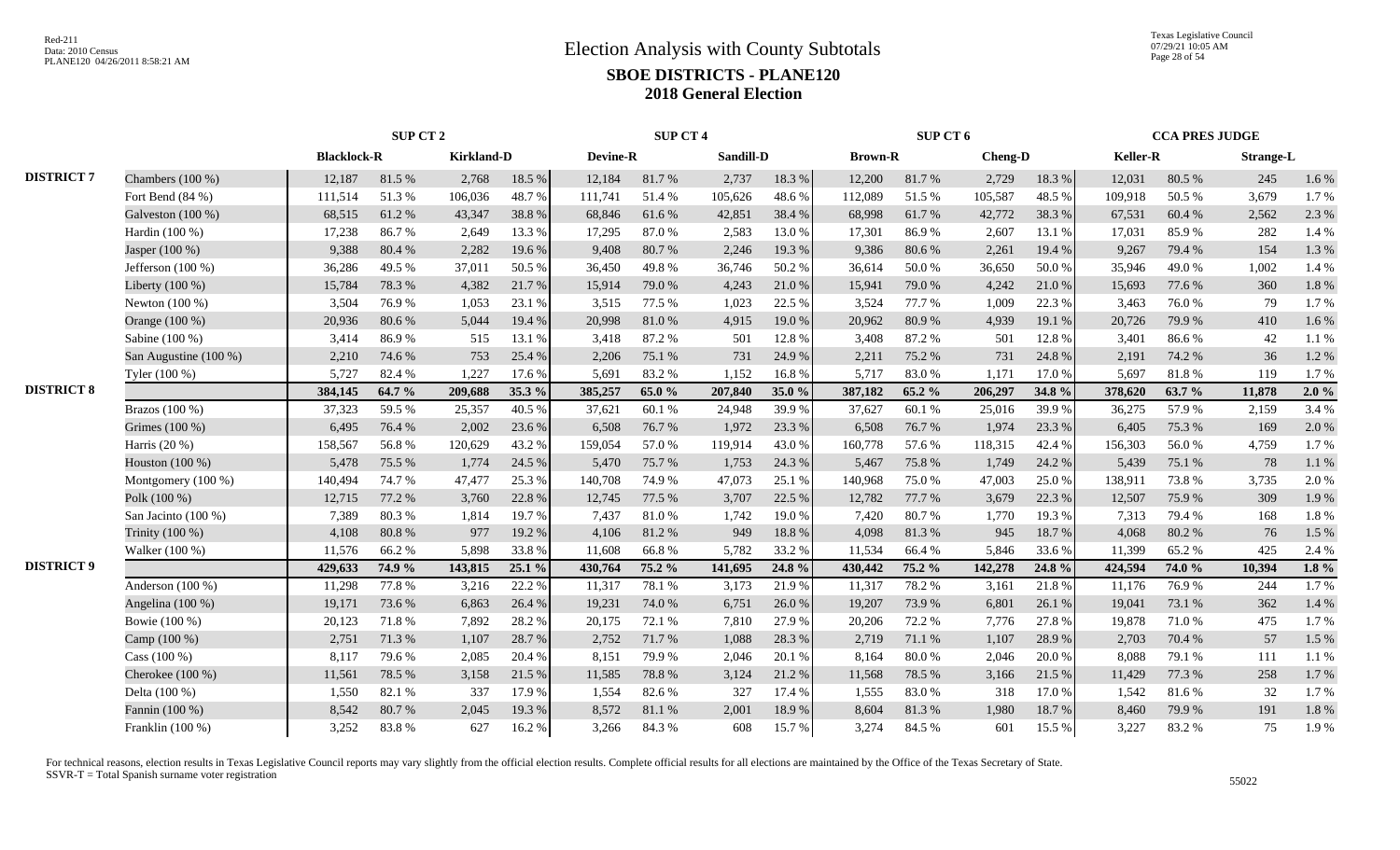|                   |                       | <b>CCA PRES JUDGE</b> |           |          | CCA <sub>7</sub> |                   |            |             | CCA <sub>8</sub> |        |           |
|-------------------|-----------------------|-----------------------|-----------|----------|------------------|-------------------|------------|-------------|------------------|--------|-----------|
|                   |                       | Jackson-D             |           | Hervey-R |                  | <b>Franklin-D</b> |            | Slaughter-R |                  | Ash-L  |           |
| <b>DISTRICT 7</b> | Chambers (100 %)      | 2,669                 | 17.9%     | 12,232   | 82.0%            | 2,681             | $18.0\ \%$ | 12,484      | 89.5%            | 1,464  | 10.5 %    |
|                   | Fort Bend (84 %)      | 104,047               | 47.8 %    | 113,532  | 52.3 %           | 103,613           | 47.7%      | 123,750     | 74.8%            | 41,789 | 25.2 %    |
|                   | Galveston (100 %)     | 41,767                | 37.3 %    | 69,583   | 62.4 %           | 41,926            | 37.6 %     | 73,837      | 79.8%            | 18,706 | 20.2 %    |
|                   | Hardin (100 %)        | 2,520                 | 12.7%     | 17,298   | 87.1 %           | 2,566             | 12.9%      | 17,460      | 93.5%            | 1,215  | 6.5%      |
|                   | Jasper (100 %)        | 2,253                 | 19.3%     | 9,418    | 80.6%            | 2,261             | 19.4 %     | 9,572       | 89.8%            | 1,085  | 10.2%     |
|                   | Jefferson $(100\%)$   | 36,356                | 49.6%     | 36,646   | 50.1 %           | 36,504            | 49.9%      | 39,157      | 79.2 %           | 10,288 | 20.8%     |
|                   | Liberty (100 %)       | 4,180                 | $20.7~\%$ | 15,955   | 79.1 %           | 4,222             | 20.9%      | 16,153      | 89.1 %           | 1,977  | 10.9%     |
|                   | Newton (100 %)        | 1,015                 | 22.3 %    | 3,519    | 77.5 %           | 1,024             | 22.5 %     | 3,620       | 89.6%            | 421    | 10.4 %    |
|                   | Orange (100 %)        | 4,820                 | 18.6%     | 21,013   | 81.2%            | 4,881             | 18.8%      | 21,509      | 90.8%            | 2,175  | 9.2%      |
|                   | Sabine (100 %)        | 484                   | 12.3 %    | 3,421    | 87.4%            | 492               | 12.6 %     | 3,460       | 93.6%            | 237    | 6.4%      |
|                   | San Augustine (100 %) | 726                   | 24.6 %    | 2,205    | 74.7%            | 746               | 25.3 %     | 2,243       | 86.8%            | 341    | 13.2 %    |
|                   | Tyler (100 %)         | 1,149                 | 16.5 %    | 5,757    | 83.2%            | 1,165             | 16.8%      | 5,904       | 90.6%            | 616    | 9.4%      |
| <b>DISTRICT 8</b> |                       | 203,649               | 34.3 %    | 389,457  | 65.8%            | 202,624           | 34.2 %     | 406,064     | 82.9%            | 83,988 | 17.1 %    |
|                   | Brazos (100 %)        | 24,247                | 38.7%     | 37,917   | 60.7%            | 24,540            | 39.3%      | 41,070      | 75.5 %           | 13,360 | 24.5 %    |
|                   | Grimes (100 %)        | 1,936                 | 22.7 %    | 6,510    | 76.9%            | 1,954             | 23.1 %     | 6,621       | 90.3 %           | 715    | 9.7%      |
|                   | Harris (20 %)         | 118,099               | 42.3 %    | 161,513  | 58.0%            | 116,911           | 42.0%      | 170,027     | 80.1 %           | 42,281 | 19.9%     |
|                   | Houston (100 %)       | 1,723                 | 23.8%     | 5,470    | 75.8%            | 1,742             | 24.2 %     | 5,573       | 89.3%            | 671    | 10.7%     |
|                   | Montgomery (100 %)    | 45,694                | 24.3 %    | 141,988  | 75.7%            | 45,464            | 24.3 %     | 145,573     | 87.6%            | 20,575 | 12.4 %    |
|                   | Polk $(100\%)$        | 3,652                 | 22.2 %    | 12,768   | 77.7 %           | 3,657             | 22.3 %     | 13,059      | 88.3%            | 1,737  | 11.7%     |
|                   | San Jacinto (100 %)   | 1,724                 | 18.7%     | 7,437    | 81.0%            | 1,742             | 19.0%      | 7,606       | 88.9%            | 952    | 11.1 %    |
|                   | Trinity (100 %)       | 926                   | 18.3 %    | 4,142    | 81.8%            | 922               | 18.2%      | 4,184       | 90.5 %           | 441    | 9.5%      |
|                   | Walker (100 %)        | 5,648                 | 32.3 %    | 11,712   | 67.3%            | 5,692             | 32.7%      | 12,351      | 79.1 %           | 3,256  | 20.9%     |
| <b>DISTRICT 9</b> |                       | 138,470               | 24.1 %    | 431,513  | 75.5 %           | 140,074           | 24.5 %     | 441,358     | 87.4 %           | 63,892 | 12.6 %    |
|                   | Anderson (100 %)      | 3,117                 | 21.4%     | 11,354   | 78.2%            | 3,161             | 21.8%      | 11,533      | 88.2%            | 1,538  | $11.8~\%$ |
|                   | Angelina (100 %)      | 6,631                 | 25.5 %    | 19,227   | 74.1 %           | 6,706             | 25.9%      | 19,649      | 90.0 %           | 2,192  | $10.0~\%$ |
|                   | Bowie (100 %)         | 7,656                 | 27.3 %    | 20,191   | 72.2 %           | 7,767             | 27.8%      | 20,696      | 84.2 %           | 3,874  | 15.8%     |
|                   | Camp (100 %)          | 1,082                 | 28.2 %    | 2,749    | 71.7%            | 1,084             | 28.3%      | 2,823       | 85.4%            | 481    | 14.6 %    |
|                   | Cass $(100\%)$        | 2,025                 | 19.8%     | 8,180    | 80.3%            | 2,006             | 19.7%      | 8,298       | 92.6%            | 662    | 7.4 %     |
|                   | Cherokee (100 %)      | 3,093                 | 20.9%     | 11,573   | 78.8%            | 3,118             | 21.2%      | 11,697      | 90.7%            | 1,205  | 9.3%      |
|                   | Delta (100 %)         | 316                   | 16.7%     | 1,565    | 83.8%            | 303               | 16.2%      | 1,586       | 92.2%            | 134    | 7.8 %     |
|                   | Fannin (100 %)        | 1,941                 | 18.3 %    | 8,615    | 81.6 %           | 1,941             | 18.4%      | 8,769       | 91.3%            | 838    | 8.7 %     |
|                   | Franklin (100 %)      | 577                   | 14.9%     | 3,279    | 84.8 %           | 586               | 15.2%      | 3,325       | 91.8%            | 297    | 8.2%      |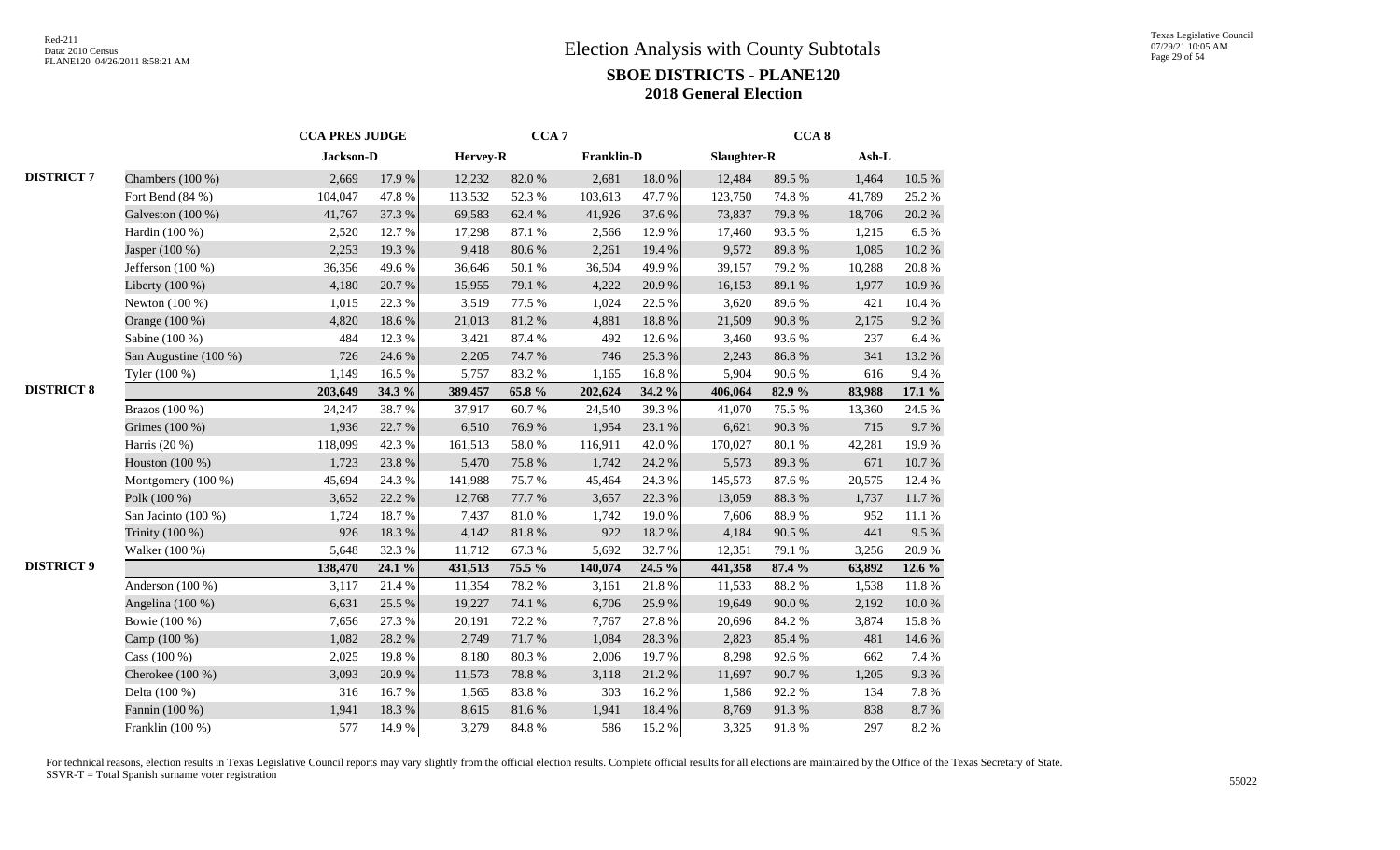|                    |                     |         |        | <b>U.S. SEN</b> |          |           |           |          |        | <b>GOVERNOR</b> |        |            |           |                  | <b>LT. GOVERNOR</b> |                  |        |
|--------------------|---------------------|---------|--------|-----------------|----------|-----------|-----------|----------|--------|-----------------|--------|------------|-----------|------------------|---------------------|------------------|--------|
|                    |                     | Cruz-R  |        | O'Rourke-D      |          | Dikeman-L |           | Abbott-R |        | <b>Valdez-D</b> |        | Tippetts-L |           | <b>Patrick-R</b> |                     | <b>Collier-D</b> |        |
| <b>DISTRICT 9</b>  | Grayson (100 %)     | 31,655  | 73.4 % | 11,157          | 25.9%    | 332       | $0.8\ \%$ | 32,562   | 75.7%  | 9,857           | 22.9%  | 608        | 1.4 %     | 30,792           | 71.9%               | 11,137           | 26.0%  |
|                    | Gregg (100 %)       | 24,569  | 68.4%  | 11,133          | 31.0%    | 234       | 0.7 %     | 25,558   | 71.0%  | 10,015          | 27.8%  | 408        | 1.1%      | 23,625           | 65.9%               | 11,571           | 32.3 % |
|                    | Harrison (100 %)    | 16,226  | 71.8%  | 6,245           | 27.6 %   | 122       | 0.5 %     | 16,747   | 74.2 % | 5,562           | 24.6 % | 257        | 1.1%      | 15,590           | 69.3%               | 6,572            | 29.2 % |
|                    | Henderson (100 %)   | 20,891  | 78.8%  | 5,415           | 20.4 %   | 205       | 0.8%      | 21,775   | 81.5%  | 4,622           | 17.3 % | 306        | 1.1 %     | 20,637           | 77.5 %              | 5,530            | 20.8%  |
|                    | Hopkins (100 %)     | 9,306   | 78.1 % | 2,545           | 21.4%    | 69        | $0.6\%$   | 9,533    | 80.2%  | 2,218           | 18.7%  | 129        | 1.1 %     | 8,914            | 75.2 %              | 2,780            | 23.5 % |
|                    | Hunt (100 %)        | 21,115  | 74.1 % | 7,151           | 25.1 %   | 222       | 0.8 %     | 22,078   | 77.7 % | 5,946           | 20.9%  | 389        | 1.4%      | 20,740           | 73.4 %              | 6,992            | 24.7%  |
|                    | Kaufman (100 %)     | 26,118  | 68.1%  | 12,002          | 31.3%    | 252       | 0.7%      | 27,491   | 71.7%  | 10,294          | 26.8%  | 559        | 1.5 %     | 25,799           | 67.4 %              | 11,744           | 30.7%  |
|                    | Lamar (100 %)       | 12,688  | 76.8%  | 3,715           | 22.5 %   | 126       | $0.8\%$   | 13,079   | 79.3%  | 3,216           | 19.5 % | 200        | 1.2%      | 12,075           | 73.5 %              | 4,119            | 25.1 % |
|                    | Marion (100 %)      | 2,448   | 70.0%  | 1,018           | 29.1 %   | 31        | 0.9%      | 2,553    | 72.4 % | 939             | 26.6 % | 33         | 0.9%      | 2,419            | 69.0%               | 1,044            | 29.8%  |
|                    | Morris $(100\%)$    | 2,951   | 69.8%  | 1,257           | 29.7 %   | 21        | $0.5\%$   | 3,016    | 71.5 % | 1,157           | 27.4 % | 44         | 1.0%      | 2,721            | 64.8%               | 1,418            | 33.8%  |
|                    | Nacogdoches (100 %) | 13,775  | 63.7%  | 7,732           | 35.7%    | 126       | $0.6\%$   | 14,411   | 67.0%  | 6,843           | 31.8%  | 264        | 1.2%      | 13,237           | 62.1 %              | 7,668            | 36.0%  |
|                    | Panola (100 %)      | 7,120   | 81.4%  | 1,598           | 18.3%    | 31        | 0.4%      | 7,182    | 82.2%  | 1,494           | 17.1 % | 61         | 0.7%      | 6,545            | 75.2 %              | 2,043            | 23.5 % |
|                    | Rains (100 %)       | 3,702   | 84.0%  | 681             | 15.5 %   | 23        | 0.5%      | 3,810    | 86.5%  | 566             | 12.8 % | 31         | $0.7\ \%$ | 3,638            | 82.8%               | 697              | 15.9%  |
|                    | Red River (100 %)   | 3,427   | 77.6 % | 973             | 22.0 %   | 18        | 0.4%      | 3,476    | 78.9%  | 904             | 20.5 % | 26         | 0.6%      | 3,276            | 74.7%               | 1,062            | 24.2 % |
|                    | Rockwall (100 %)    | 26,590  | 68.8%  | 11,713          | 30.3%    | 329       | 0.9%      | 28,556   | 74.0%  | 9,393           | 24.4 % | 622        | 1.6 %     | 26,346           | 68.5%               | 11,260           | 29.3 % |
|                    | Rusk (100 %)        | 12,595  | 77.4 % | 3,609           | 22.2 %   | 76        | $0.5\%$   | 12,862   | 79.2 % | 3,233           | 19.9%  | 147        | 0.9%      | 11,948           | 74.1 %              | 3,943            | 24.4 % |
|                    | Shelby (100 %)      | 6,008   | 79.5 % | 1,521           | 20.1 %   | 32        | 0.4%      | 6,132    | 81.3%  | 1,366           | 18.1 % | 44         | $0.6\,\%$ | 5,728            | 76.6%               | 1,655            | 22.1 % |
|                    | Smith (100 %)       | 53,760  | 69.5%  | 23,182          | 30.0%    | 458       | $0.6\%$   | 55,708   | 72.1 % | 20,623          | 26.7%  | 898        | 1.2%      | 52,845           | 68.7%               | 22,676           | 29.5 % |
|                    | Titus $(100\%)$     | 5,685   | 71.0%  | 2,265           | 28.3 %   | 55        | 0.7%      | 5,861    | 73.5 % | 2,017           | 25.3 % | 98         | 1.2%      | 5,295            | 67.0%               | 2,457            | 31.1 % |
|                    | Upshur (100 %)      | 11,529  | 82.4 % | 2,364           | 16.9%    | 91        | 0.7%      | 11,638   | 83.1 % | 2,177           | 15.5 % | 194        | 1.4 %     | 10,780           | 77.2 %              | 2,890            | 20.7%  |
|                    | Van Zandt $(100\%)$ | 15,182  | 84.7%  | 2,634           | 14.7 %   | 116       | $0.6\%$   | 15,609   | 87.0%  | 2,150           | 12.0%  | 190        | 1.1 %     | 14,549           | 81.4%               | 3,030            | 17.0%  |
|                    | Wood (100 %)        | 13,987  | 83.6%  | 2,635           | 15.7%    | 118       | 0.7%      | 14,406   | 85.3%  | 2,324           | 13.8%  | 151        | 0.9%      | 13,725           | 81.5%               | 2,869            | 17.0%  |
| <b>DISTRICT 10</b> |                     | 325,147 | 48.9%  | 332,245         | 50.0 $%$ | 6,938     | $1.0\%$   | 357,809  | 54.1 % | 289,198         | 43.7 % | 14,790     | $2.2\%$   | 325,324          | 49.3 %              | 315,390          | 47.8 % |
|                    | Austin (100 %)      | 8,722   | 79.0%  | 2,241           | 20.3 %   | 84        | $0.8\%$   | 9,009    | 81.7%  | 1,897           | 17.2 % | 123        | 1.1 %     | 8,445            | 76.9%               | 2,357            | 21.5 % |
|                    | Bastrop (100 %)     | 15,067  | 54.9%  | 12,082          | 44.0%    | 312       | 1.1%      | 16,351   | 59.7%  | 10,407          | 38.0%  | 640        | 2.3 %     | 14,892           | 54.6%               | 11,505           | 42.2 % |
|                    | Bell (100 %)        | 47,437  | 54.8%  | 38,417          | 44.4 %   | 723       | 0.8%      | 51,157   | 59.2%  | 33,803          | 39.1 % | 1,438      | 1.7%      | 47,640           | 55.3%               | 36,342           | 42.2 % |
|                    | Burleson (100 %)    | 5,079   | 77.5 % | 1,427           | 21.8%    | 45        | 0.7%      | 5,254    | 79.6%  | 1,277           | 19.4 % | 68         | $1.0\ \%$ | 4,938            | 75.1 %              | 1,528            | 23.2 % |
|                    | Burnet (100 %)      | 13,859  | 75.0%  | 4,444           | 24.0%    | 187       | 1.0%      | 14,497   | 78.2 % | 3,712           | 20.0%  | 340        | 1.8%      | 13,540           | 73.1 %              | 4,531            | 24.4 % |
|                    | Falls (100 %)       | 3,215   | 68.7%  | 1,445           | 30.9%    | 20        | 0.4%      | 3,344    | 71.6%  | 1,286           | 27.5 % | 39         | $0.8\ \%$ | 3,128            | 67.1 %              | 1,465            | 31.4 % |
|                    | Fayette (100 %)     | 8,227   | 78.5 % | 2,198           | 21.0%    | 53        | $0.5\%$   | 8,575    | 82.0%  | 1,777           | 17.0%  | 108        | 1.0%      | 8,015            | 77.0%               | 2,247            | 21.6 % |
|                    | Freestone $(100\%)$ | 5,243   | 79.9%  | 1,279           | 19.5 %   | 40        | $0.6\%$   | 5,336    | 81.6%  | 1,143           | 17.5 % | 60         | 0.9 %     | 4,892            | 75.1 %              | 1,515            | 23.3 % |
|                    | Lee $(100\%)$       | 4,487   | 76.7%  | 1,322           | 22.6 %   | 38        | $0.6\%$   | 4,650    | 79.7%  | 1,129           | 19.3%  | 57         | $1.0%$    | 4,306            | 74.1 %              | 1,413            | 24.3 % |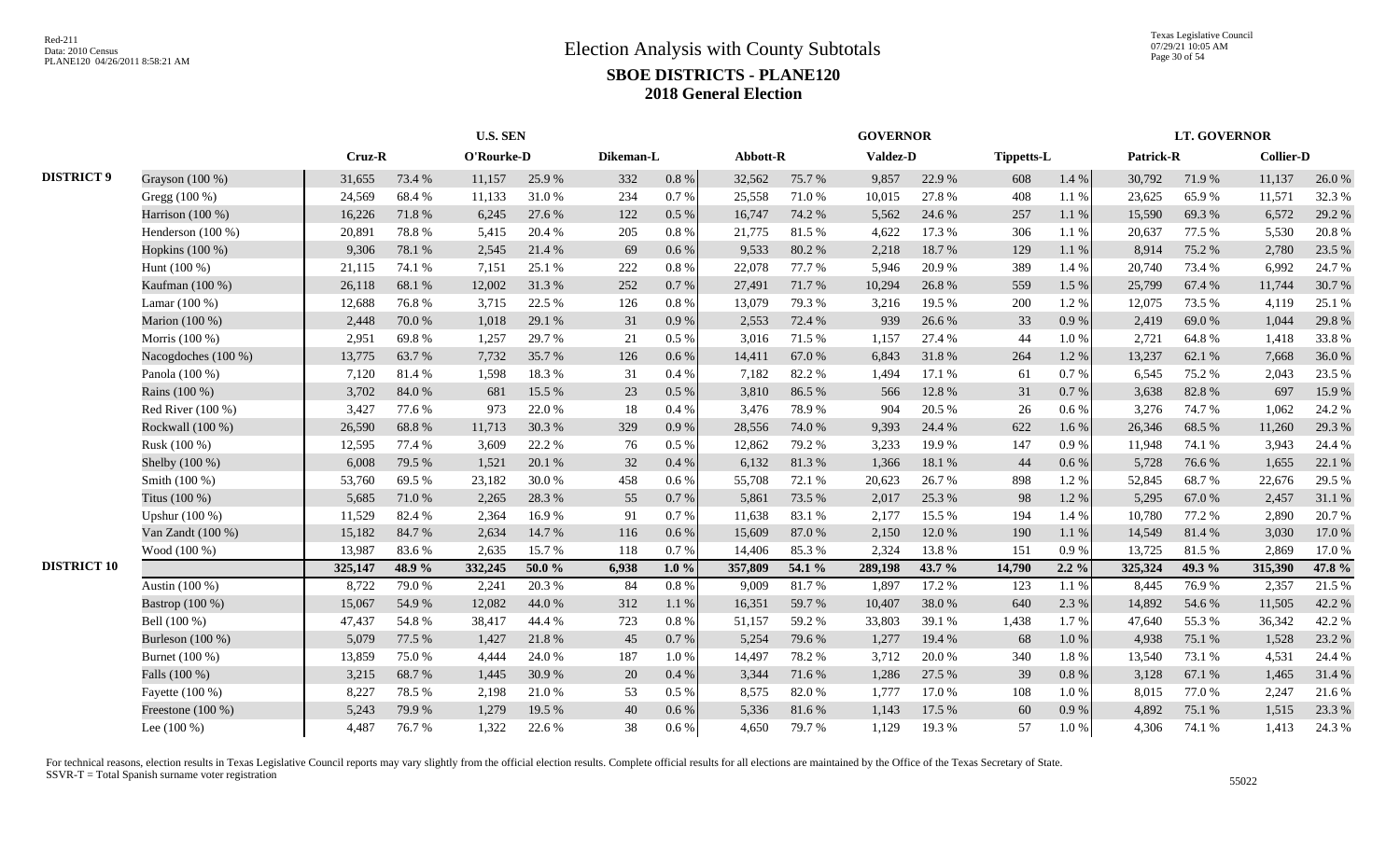|                    |                     | <b>LT. GOVERNOR</b> |         |                 |        | <b>ATTORNEY GEN</b> |        |          |           |                |        | <b>COMPTROLLER</b> |        |           |       | <b>LAND COMM</b> |        |
|--------------------|---------------------|---------------------|---------|-----------------|--------|---------------------|--------|----------|-----------|----------------|--------|--------------------|--------|-----------|-------|------------------|--------|
|                    |                     | McKennon-L          |         | <b>Paxton-R</b> |        | <b>Nelson-D</b>     |        | Harris-L |           | <b>Hegar-R</b> |        | <b>Chevalier-D</b> |        | Sanders-L |       | <b>Bush-R</b>    |        |
| <b>DISTRICT 9</b>  | Grayson (100 %)     | 910                 | 2.1 %   | 30,884          | 72.1 % | 10,959              | 25.6 % | 965      | 2.3 %     | 31,445         | 74.0%  | 9,808              | 23.1 % | 1,225     | 2.9 % | 31,598           | 74.1 % |
|                    | Gregg (100 %)       | 671                 | 1.9%    | 24,048          | 67.1 % | 11,094              | 31.0%  | 674      | 1.9%      | 24,755         | 69.4%  | 10,112             | 28.3%  | 805       | 2.3 % | 24,644           | 68.9%  |
|                    | Harrison (100 %)    | 338                 | 1.5 %   | 15,866          | 70.6 % | 6,232               | 27.7 % | 362      | 1.6 %     | 16,048         | 72.1 % | 5,682              | 25.5 % | 518       | 2.3 % | 16,073           | 71.9%  |
|                    | Henderson (100 %)   | 476                 | 1.8%    | 20,677          | 77.7 % | 5,454               | 20.5 % | 480      | 1.8 %     | 21,134         | 79.9%  | 4,727              | 17.9%  | 598       | 2.3 % | 21,139           | 79.5 % |
|                    | Hopkins (100 %)     | 152                 | 1.3 %   | 9,003           | 76.2 % | 2,645               | 22.4 % | 168      | 1.4%      | 9,279          | 79.2 % | 2,199              | 18.8 % | 232       | 2.0%  | 9,377            | 79.5 % |
|                    | Hunt (100 %)        | 543                 | 1.9%    | 20,418          | 72.6%  | 7,054               | 25.1 % | 670      | 2.4 %     | 20,937         | 75.4 % | 5,908              | 21.3%  | 907       | 3.3%  | 21,253           | 76.0%  |
|                    | Kaufman (100 %)     | 724                 | 1.9%    | 25,516          | 66.8%  | 11,844              | 31.0%  | 811      | 2.1 %     | 26,306         | 69.4%  | 10,596             | 27.9%  | 1,012     | 2.7%  | 26,534           | 69.7%  |
|                    | Lamar (100 %)       | 239                 | 1.5 %   | 12,258          | 74.9%  | 3,802               | 23.2 % | 301      | 1.8%      | 12,443         | 77.1 % | 3,262              | 20.2 % | 443       | 2.7%  | 12,654           | 77.7 % |
|                    | Marion (100 %)      | 44                  | 1.3 %   | 2,445           | 69.7%  | 1,026               | 29.2 % | 38       | 1.1%      | 2,463          | 70.5 % | 968                | 27.7 % | 65        | 1.9%  | 2,441            | 69.5%  |
|                    | Morris (100 %)      | 61                  | 1.5 %   | 2,836           | 67.6%  | 1,302               | 31.1 % | 55       | 1.3 %     | 2,855          | 68.8%  | 1,197              | 28.8%  | 99        | 2.4 % | 2,873            | 69.2%  |
|                    | Nacogdoches (100 %) | 421                 | 2.0%    | 13,527          | 63.8%  | 7,241               | 34.1 % | 450      | 2.1%      | 13,582         | 64.8%  | 6,646              | 31.7%  | 744       | 3.5 % | 13,636           | 64.5 % |
|                    | Panola (100 %)      | 117                 | 1.3 %   | 6,947           | 79.9%  | 1.646               | 18.9%  | 101      | 1.2%      | 7,020          | 81.1%  | 1,501              | 17.3 % | 137       | 1.6 % | 6,891            | 79.6%  |
|                    | Rains (100 %)       | 58                  | 1.3%    | 3,598           | 82.0%  | 714                 | 16.3%  | 75       | 1.7 %     | 3,679          | 84.2 % | 605                | 13.8%  | 86        | 2.0%  | 3,690            | 84.2%  |
|                    | Red River $(100\%)$ | 46                  | 1.0%    | 3,312           | 75.6%  | 1,017               | 23.2 % | 54       | 1.2%      | 3,340          | 76.9%  | 925                | 21.3%  | 76        | 1.8%  | 3,363            | 77.1 % |
|                    | Rockwall (100 %)    | 857                 | 2.2 %   | 25,981          | 67.7%  | 11,459              | 29.8%  | 954      | 2.5 %     | 27,359         | 71.8%  | 9,686              | 25.4 % | 1,075     | 2.8 % | 27,776           | 72.5 % |
|                    | Rusk (100 %)        | 240                 | 1.5 %   | 12,320          | 76.2 % | 3,610               | 22.3 % | 232      | 1.4 %     | 12,489         | 77.9%  | 3,274              | 20.4 % | 270       | 1.7%  | 12,413           | 77.1 % |
|                    | Shelby (100 %)      | 91                  | 1.2%    | 5,891           | 78.7%  | 1,533               | 20.5 % | 58       | 0.8%      | 5,897          | 79.4%  | 1,413              | 19.0%  | 113       | 1.5 % | 5,813            | 78.0%  |
|                    | Smith (100 %)       | 1,364               | 1.8%    | 52,900          | 68.9%  | 22,386              | 29.2 % | 1,505    | 2.0%      | 53,854         | 70.6%  | 20,623             | 27.0%  | 1,804     | 2.4 % | 53,254           | 69.7%  |
|                    | Titus (100 %)       | 153                 | 1.9%    | 5,484           | 69.9%  | 2,217               | 28.2 % | 147      | 1.9%      | 5,550          | 71.4 % | 1,987              | 25.5 % | 240       | 3.1 % | 5,551            | 70.8%  |
|                    | Upshur $(100\%)$    | 286                 | 2.0 %   | 11,243          | 80.6%  | 2,449               | 17.6 % | 251      | 1.8%      | 11,382         | 82.0%  | 2,164              | 15.6 % | 333       | 2.4 % | 11,155           | 80.2%  |
|                    | Van Zandt (100 %)   | 297                 | 1.7%    | 14,671          | 82.4%  | 2,812               | 15.8%  | 328      | $1.8\ \%$ | 15,039         | 85.1%  | 2,222              | 12.6 % | 407       | 2.3 % | 14,969           | 84.3%  |
|                    | Wood (100 %)        | 256                 | 1.5 %   | 13,856          | 82.4 % | 2,690               | 16.0%  | 269      | 1.6%      | 14,056         | 83.8%  | 2,396              | 14.3 % | 315       | 1.9%  | 13,974           | 83.2%  |
| <b>DISTRICT 10</b> |                     | 18,681              | $2.8\%$ | 318,795         | 48.5 % | 318,635             | 48.4 % | 20,435   | 3.1%      | 340,156        | 52.1 % | 288,247            | 44.2 % | 24,270    | 3.7%  | 339,820          | 52.0%  |
|                    | Austin (100 %)      | 185                 | 1.7%    | 8,418           | 76.9%  | 2,324               | 21.2%  | 203      | 1.9%      | 8,875          | 81.1%  | 1,856              | 17.0%  | 206       | 1.9%  | 8,499            | 78.0%  |
|                    | Bastrop (100 %)     | 887                 | 3.3 %   | 14,411          | 53.0%  | 11,732              | 43.2 % | 1,035    | 3.8%      | 15,370         | 57.0%  | 10,378             | 38.5 % | 1,239     | 4.6 % | 15,174           | 56.0%  |
|                    | Bell (100 %)        | 2,119               | 2.5 %   | 47,066          | 54.7%  | 36,684              | 42.7%  | 2,238    | 2.6 %     | 48,325         | 56.5 % | 34,116             | 39.9%  | 3,083     | 3.6%  | 48,451           | 56.5%  |
|                    | Burleson (100 %)    | 111                 | 1.7%    | 4,980           | 75.7%  | 1,480               | 22.5 % | 115      | 1.7%      | 5,067          | 77.4 % | 1,333              | 20.4 % | 148       | 2.3 % | 5,050            | 76.9%  |
|                    | Burnet (100 %)      | 463                 | 2.5 %   | 13,419          | 72.6 % | 4,533               | 24.5 % | 533      | 2.9%      | 14,110         | 76.6%  | 3,773              | 20.5 % | 535       | 2.9%  | 13,870           | 75.3 % |
|                    | Falls (100 %)       | 67                  | 1.4 %   | 3,083           | 66.5%  | 1,479               | 31.9%  | 77       | 1.7%      | 3,127          | 68.0%  | 1,357              | 29.5 % | 114       | 2.5 % | 3,155            | 68.2%  |
|                    | Fayette (100 %)     | 153                 | 1.5 %   | 7,899           | 76.3%  | 2,250               | 21.7%  | 200      | 1.9%      | 8,382          | 81.2%  | 1,738              | 16.8%  | 205       | 2.0%  | 8,207            | 79.4%  |
|                    | Freestone $(100\%)$ | 105                 | 1.6 %   | 5,036           | 77.3 % | 1,376               | 21.1 % | 106      | 1.6 %     | 5,204          | 80.7%  | 1,140              | 17.7 % | 106       | 1.6 % | 5,073            | 78.6%  |
|                    | Lee $(100\%)$       | 93                  | 1.6 %   | 4,304           | 74.4 % | 1,357               | 23.5 % | 125      | 2.2 %     | 4,453          | 77.4 % | 1,162              | 20.2 % | 140       | 2.4 % | 4,475            | 77.5 % |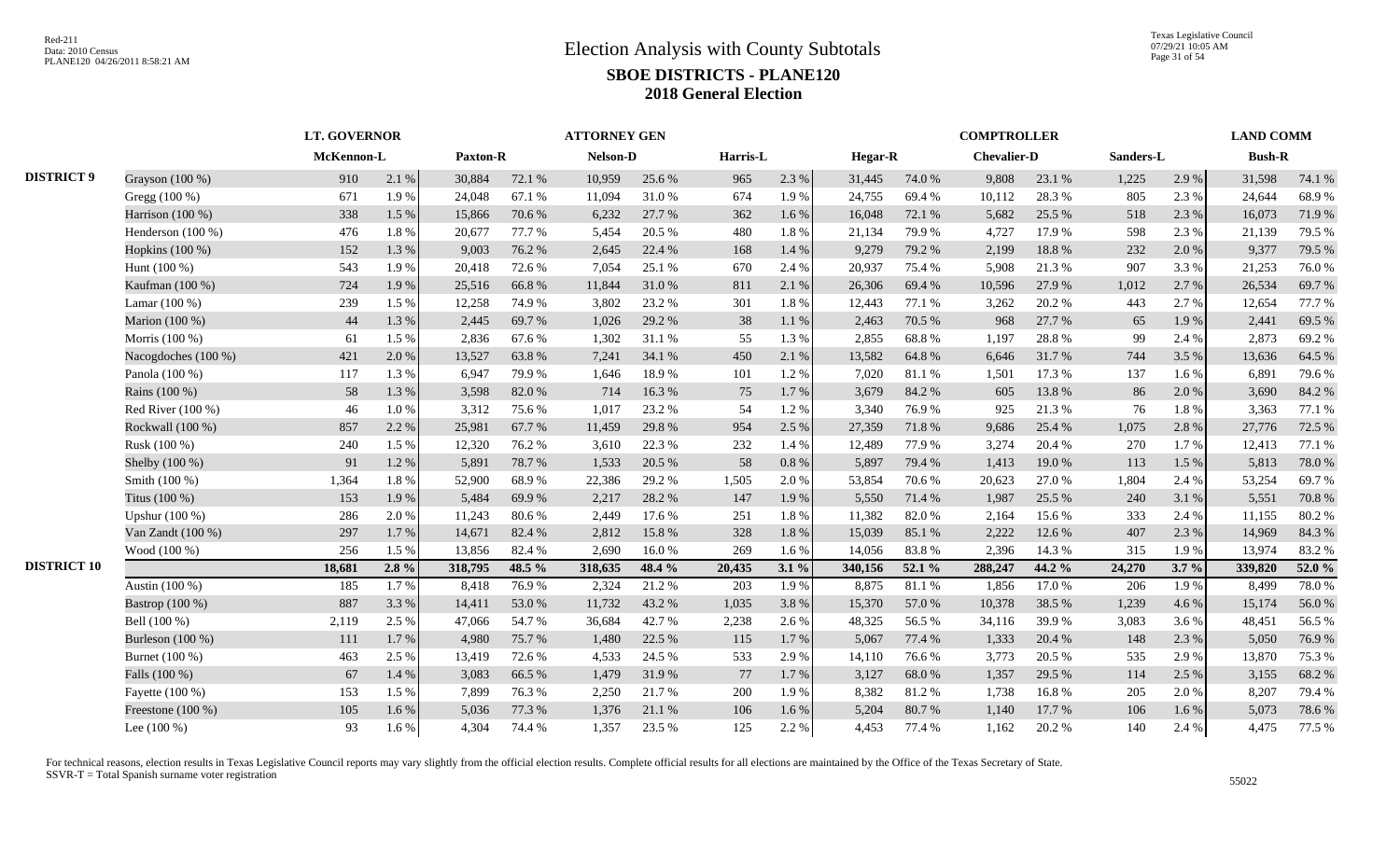|                    |                     |         | <b>LAND COMM</b> |        |         |                 |        | <b>AG COMM</b> |        |             |       |                   |        | <b>RR COMM1</b>  |        |          |         |
|--------------------|---------------------|---------|------------------|--------|---------|-----------------|--------|----------------|--------|-------------|-------|-------------------|--------|------------------|--------|----------|---------|
|                    |                     | Suazo-D |                  | Pina-L |         | <b>Miller-R</b> |        | Olson-D        |        | Carpenter-L |       | <b>Craddick-R</b> |        | <b>McAllen-D</b> |        | Wright-L |         |
| <b>DISTRICT 9</b>  | Grayson (100 %)     | 9,644   | 22.6 %           | 1,386  | 3.3 %   | 31,101          | 73.1 % | 10,535         | 24.8%  | 927         | 2.2 % | 31,518            | 74.1 % | 9,795            | 23.0%  | 1,203    | 2.8%    |
|                    | Gregg (100 %)       | 10,096  | 28.2%            | 1,009  | 2.8%    | 24,338          | 68.2%  | 10,761         | 30.2%  | 587         | 1.6%  | 24,760            | 69.4%  | 10,215           | 28.6%  | 712      | 2.0%    |
|                    | Harrison (100 %)    | 5,686   | 25.4 %           | 593    | 2.7 %   | 15,841          | 71.0%  | 6,089          | 27.3 % | 382         | 1.7%  | 16,068            | 72.2 % | 5,690            | 25.6 % | 502      | 2.3 %   |
|                    | Henderson $(100\%)$ | 4,696   | 17.7 %           | 741    | 2.8%    | 20,894          | 78.9%  | 5,167          | 19.5 % | 412         | 1.6 % | 21,085            | 79.7%  | 4,822            | 18.2%  | 540      | 2.0%    |
|                    | Hopkins (100 %)     | 2,190   | 18.6%            | 225    | 1.9%    | 9,127           | 77.7 % | 2,448          | 20.9%  | 164         | 1.4 % | 9,255             | 79.1 % | 2,256            | 19.3%  | 192      | 1.6%    |
|                    | Hunt (100 %)        | 5,855   | 20.9%            | 858    | 3.1%    | 20,593          | 74.1 % | 6,551          | 23.6 % | 630         | 2.3 % | 20,922            | 75.5 % | 5,958            | 21.5 % | 830      | 3.0%    |
|                    | Kaufman (100 %)     | 10,421  | 27.4 %           | 1,118  | 2.9 %   | 25,928          | 68.3%  | 11,333         | 29.9%  | 703         | 1.9%  | 26,373            | 69.5%  | 10,737           | 28.3%  | 835      | 2.2 %   |
|                    | Lamar (100 %)       | 3,187   | 19.6%            | 441    | 2.7 %   | 12,379          | 76.3%  | 3,538          | 21.8%  | 305         | 1.9%  | 12,502            | 77.3 % | 3,243            | 20.0%  | 431      | 2.7%    |
|                    | Marion (100 %)      | 973     | 27.7 %           | 99     | 2.8%    | 2,418           | 69.1 % | 1,026          | 29.3 % | 56          | 1.6%  | 2,453             | 70.0%  | 985              | 28.1 % | 65       | 1.9%    |
|                    | Morris (100 %)      | 1,201   | 28.9%            | 79     | 1.9%    | 2,831           | 68.1 % | 1,266          | 30.5 % | 59          | 1.4 % | 2,846             | 68.6%  | 1,220            | 29.4 % | 82       | 2.0%    |
|                    | Nacogdoches (100 %) | 6,815   | 32.3 %           | 675    | 3.2%    | 13,454          | 63.9%  | 7,153          | 34.0%  | 449         | 2.1 % | 13,679            | 65.0%  | 6,662            | 31.7%  | 688      | 3.3 %   |
|                    | Panola (100 %)      | 1,542   | 17.8%            | 221    | 2.6 %   | 6,971           | 80.5 % | 1,582          | 18.3%  | 102         | 1.2%  | 7,000             | 80.8%  | 1,527            | 17.6 % | 133      | 1.5 %   |
|                    | Rains (100 %)       | 601     | 13.7 %           | 93     | 2.1 %   | 3,648           | 83.3%  | 664            | 15.2 % | 66          | 1.5 % | 3,691             | 84.4 % | 603              | 13.8%  | 79       | 1.8%    |
|                    | Red River (100 %)   | 912     | 20.9%            | 87     | 2.0 %   | 3,311           | 76.1 % | 986            | 22.7 % | 55          | 1.3%  | 3,340             | 76.9%  | 940              | 21.6%  | 63       | 1.5 %   |
|                    | Rockwall (100 %)    | 9,442   | 24.6 %           | 1,087  | 2.8%    | 26,582          | 69.6%  | 10,756         | 28.2 % | 840         | 2.2 % | 27,417            | 71.9%  | 9,742            | 25.5 % | 975      | 2.6%    |
|                    | Rusk (100 %)        | 3,271   | 20.3 %           | 413    | 2.6 %   | 12,384          | 77.0%  | 3,476          | 21.6 % | 218         | 1.4 % | 12,449            | 77.6 % | 3,319            | 20.7 % | 276      | 1.7 %   |
|                    | Shelby (100 %)      | 1,470   | 19.7%            | 173    | 2.3 %   | 5,870           | 78.7%  | 1,512          | 20.3 % | 80          | 1.1 % | 5,907             | 79.3 % | 1,441            | 19.3%  | 105      | 1.4 %   |
|                    | Smith (100 %)       | 20,723  | 27.1 %           | 2,377  | 3.1%    | 52,909          | 69.4%  | 21,870         | 28.7%  | 1,460       | 1.9%  | 53,819            | 70.5 % | 20,822           | 27.3 % | 1,739    | 2.3 %   |
|                    | Titus $(100\%)$     | 2,053   | 26.2 %           | 237    | 3.0 %   | 5,426           | 69.5 % | 2,190          | 28.1 % | 189         | 2.4 % | 5,494             | 70.7%  | 2.085            | 26.8%  | 195      | 2.5 %   |
|                    | Upshur (100 %)      | 2,225   | 16.0%            | 531    | 3.8%    | 11,332          | 81.5%  | 2,340          | 16.8%  | 232         | 1.7%  | 11,365            | 81.8%  | 2,206            | 15.9%  | 328      | 2.4 %   |
|                    | Van Zandt (100 %)   | 2,227   | 12.5 %           | 553    | 3.1 %   | 14,902          | 84.2 % | 2,511          | 14.2 % | 283         | 1.6%  | 15,074            | 85.1%  | 2,251            | 12.7 % | 384      | 2.2 %   |
|                    | Wood (100 %)        | 2,388   | 14.2 %           | 434    | 2.6 %   | 13,963          | 83.3%  | 2,574          | 15.4 % | 220         | 1.3 % | 14,045            | 83.8%  | 2,401            | 14.3 % | 305      | 1.8%    |
| <b>DISTRICT 10</b> |                     | 289,186 | 44.2 %           | 25,095 | $3.8\%$ | 323,459         | 49.5 % | 310,212        | 47.5 % | 19,157      | 2.9%  | 333,473           | 51.2 % | 293,074          | 45.0%  | 24,883   | $3.8\%$ |
|                    | Austin (100 %)      | 2,030   | 18.6%            | 369    | 3.4 %   | 8,509           | 78.0%  | 2,228          | 20.4 % | 167         | 1.5 % | 8,710             | 80.0%  | 1,975            | 18.1 % | 208      | 1.9%    |
|                    | Bastrop (100 %)     | 10,488  | 38.7%            | 1,425  | 5.3 %   | 14,462          | 53.5 % | 11,604         | 43.0%  | 951         | 3.5 % | 14,857            | 55.0%  | 10,713           | 39.7%  | 1,429    | 5.3 %   |
|                    | Bell (100 %)        | 34,241  | 40.0%            | 3,016  | 3.5 %   | 47,324          | 55.3%  | 36,106         | 42.2 % | 2,200       | 2.6%  | 48,355            | 56.6%  | 34,493           | 40.3%  | 2,651    | 3.1 %   |
|                    | Burleson (100 %)    | 1,338   | 20.4 %           | 179    | 2.7 %   | 4,979           | 76.1 % | 1,466          | 22.4 % | 102         | 1.6%  | 5,012             | 76.6%  | 1,369            | 20.9%  | 161      | 2.5 %   |
|                    | Burnet (100 %)      | 3,812   | 20.7%            | 748    | 4.1 %   | 13,698          | 74.3 % | 4,250          | 23.1 % | 484         | 2.6 % | 13,788            | 74.9%  | 3,937            | 21.4 % | 683      | 3.7 %   |
|                    | Falls (100 %)       | 1,349   | 29.2 %           | 120    | 2.6 %   | 3,067           | 66.3%  | 1,486          | 32.1 % | 72          | 1.6%  | 3,133             | 68.0%  | 1,356            | 29.4 % | 116      | 2.5 %   |
|                    | Fayette (100 %)     | 1,854   | 17.9%            | 275    | 2.7%    | 7,971           | 77.5 % | 2,143          | 20.8%  | 177         | 1.7%  | 8,082             | 78.8%  | 1,944            | 19.0%  | 230      | 2.2 %   |
|                    | Freestone $(100\%)$ | 1,204   | 18.6%            | 179    | 2.8%    | 5,130           | 79.1 % | 1,278          | 19.7%  | 80          | 1.2%  | 5,211             | 80.4%  | 1,165            | 18.0%  | 105      | 1.6%    |
|                    | Lee $(100\%)$       | 1,141   | 19.8%            | 157    | 2.7 %   | 4,331           | 75.4 % | 1,308          | 22.8%  | 106         | 1.8%  | 4,339             | 75.8%  | 1,211            | 21.2%  | 175      | 3.1%    |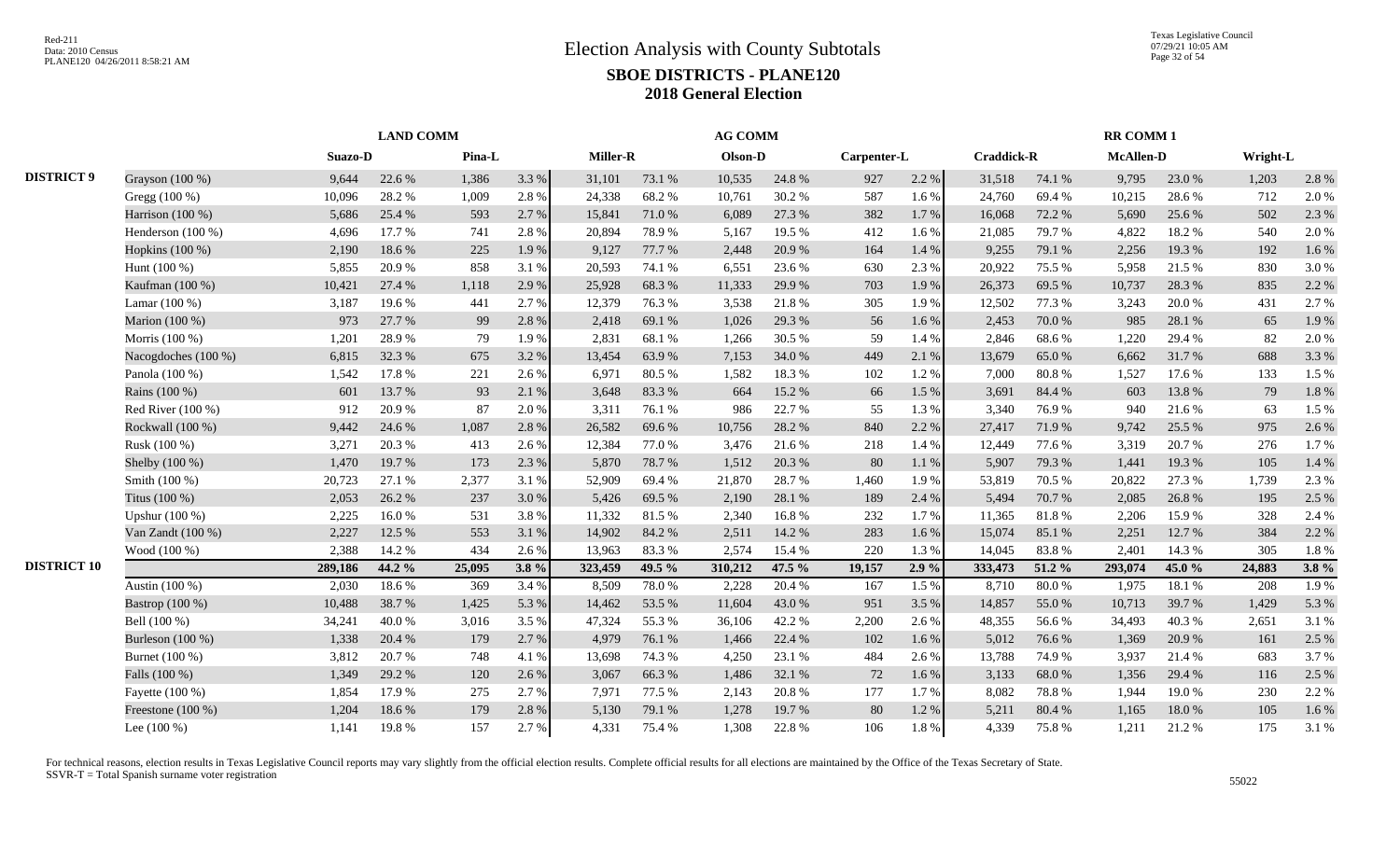|                    |                     |                    | SUP CT 2 |                   |        |          | <b>SUP CT 4</b> |           |        |                | SUP CT 6 |                |        |                 | <b>CCA PRES JUDGE</b> |                  |       |
|--------------------|---------------------|--------------------|----------|-------------------|--------|----------|-----------------|-----------|--------|----------------|----------|----------------|--------|-----------------|-----------------------|------------------|-------|
|                    |                     | <b>Blacklock-R</b> |          | <b>Kirkland-D</b> |        | Devine-R |                 | Sandill-D |        | <b>Brown-R</b> |          | <b>Cheng-D</b> |        | <b>Keller-R</b> |                       | <b>Strange-L</b> |       |
| <b>DISTRICT 9</b>  | Grayson (100 %)     | 31,848             | 75.0%    | 10,609            | 25.0%  | 31,946   | 75.3 %          | 10,472    | 24.7 % | 32,021         | 75.4 %   | 10,466         | 24.6 % | 31,364          | 73.8%                 | 902              | 2.1 % |
|                    | Gregg (100 %)       | 24,979             | 70.1%    | 10,651            | 29.9%  | 24,996   | 70.3%           | 10,540    | 29.7%  | 24,925         | 70.1%    | 10,613         | 29.9%  | 24,644          | 69.2%                 | 604              | 1.7%  |
|                    | Harrison $(100\%)$  | 16,101             | 72.7 %   | 6,046             | 27.3 % | 16,162   | 73.0 %          | 5,969     | 27.0 % | 16,183         | 73.0%    | 5,988          | 27.0%  | 15,951          | 71.8%                 | 405              | 1.8%  |
|                    | Henderson (100 %)   | 21,234             | 80.4%    | 5,177             | 19.6%  | 21,257   | 80.6%           | 5,125     | 19.4 % | 21,292         | 80.7%    | 5,108          | 19.3%  | 21,037          | 79.5 %                | 477              | 1.8%  |
|                    | Hopkins (100 %)     | 9,264              | 79.3%    | 2,417             | 20.7 % | 9,270    | 79.6%           | 2,377     | 20.4 % | 9,282          | 79.7%    | 2,365          | 20.3%  | 9,188           | 78.8%                 | 159              | 1.4 % |
|                    | Hunt (100 %)        | 21,045             | 76.2%    | 6,591             | 23.8%  | 21,131   | 76.7%           | 6,425     | 23.3 % | 21,097         | 76.5 %   | 6,487          | 23.5 % | 20,775          | 75.1 %                | 652              | 2.4 % |
|                    | Kaufman (100 %)     | 26,506             | 69.8%    | 11,448            | 30.2 % | 26,628   | 70.3 %          | 11,253    | 29.7%  | 26,572         | 70.1 %   | 11,317         | 29.9%  | 26,125          | 68.9%                 | 781              | 2.1 % |
|                    | Lamar (100 %)       | 12,589             | 78.1 %   | 3,529             | 21.9%  | 12,558   | 78.3%           | 3,490     | 21.7%  | 12,592         | 78.6%    | 3,435          | 21.4%  | 12,406          | 77.1 %                | 314              | 2.0%  |
|                    | Marion (100 %)      | 2,467              | 70.7%    | 1,020             | 29.3 % | 2,482    | 71.2 %          | 1,002     | 28.8%  | 2,477          | 71.0%    | 1,012          | 29.0%  | 2,459           | 70.1 %                | 51               | 1.5 % |
|                    | Morris (100 %)      | 2,892              | 69.8%    | 1,254             | 30.2%  | 2,883    | 70.0%           | 1,234     | 30.0%  | 2,883          | 70.0%    | 1,235          | 30.0%  | 2,849           | 68.8%                 | 53               | 1.3%  |
|                    | Nacogdoches (100 %) | 13,707             | 65.4 %   | 7,244             | 34.6 % | 13,774   | 65.8%           | 7,172     | 34.2 % | 13,706         | 65.3%    | 7,291          | 34.7 % | 13,596          | 64.7 %                | 471              | 2.2 % |
|                    | Panola (100 %)      | 7,055              | 81.5%    | 1,602             | 18.5%  | 7.080    | 82.0%           | 1,555     | 18.0%  | 7,072          | 81.9%    | 1,559          | 18.1%  | 7.007           | 80.9%                 | 110              | 1.3%  |
|                    | Rains (100 %)       | 3,713              | 85.2%    | 647               | 14.8%  | 3,720    | 85.3%           | 639       | 14.7 % | 3,710          | 85.2%    | 643            | 14.8%  | 3,668           | 84.1 %                | 75               | 1.7%  |
|                    | Red River $(100\%)$ | 3,363              | 77.5 %   | 979               | 22.5 % | 3,370    | 77.9 %          | 958       | 22.1 % | 3,360          | 77.5 %   | 978            | 22.5 % | 3,313           | 76.4 %                | 62               | 1.4 % |
|                    | Rockwall (100 %)    | 27,473             | 71.9%    | 10,727            | 28.1 % | 27,675   | 72.5 %          | 10,477    | 27.5 % | 27,592         | 72.3 %   | 10,548         | 27.7 % | 27,013          | 70.8 %                | 880              | 2.3 % |
|                    | Rusk (100 %)        | 12,537             | 78.3%    | 3,469             | 21.7%  | 12,567   | 78.7%           | 3,405     | 21.3%  | 12,555         | 78.5%    | 3,445          | 21.5 % | 12,445          | 77.8 %                | 217              | 1.4 % |
|                    | Shelby (100 %)      | 5,864              | 79.8%    | 1,482             | 20.2 % | 5,891    | 80.1 %          | 1,468     | 19.9%  | 5,918          | 79.9%    | 1,486          | 20.1 % | 5,909           | 79.6 %                | 65               | 0.9%  |
|                    | Smith (100 %)       | 54,222             | 71.2%    | 21,970            | 28.8%  | 54,311   | 71.4 %          | 21,772    | 28.6%  | 54,141         | 71.2%    | 21,915         | 28.8%  | 53,394          | 70.3%                 | 1,397            | 1.8%  |
|                    | Titus (100 %)       | 5,580              | 71.7%    | 2,206             | 28.3 % | 5,601    | 72.3 %          | 2,146     | 27.7 % | 5,595          | 72.4 %   | 2,128          | 27.6%  | 5,466           | 70.4 %                | 138              | 1.8 % |
|                    | Upshur $(100\%)$    | 11,514             | 83.0%    | 2,355             | 17.0%  | 11,512   | 83.1 %          | 2,341     | 16.9%  | 11,529         | 83.2%    | 2,323          | 16.8%  | 11,357          | 81.9%                 | 240              | 1.7%  |
|                    | Van Zandt (100 %)   | 15,155             | 85.8%    | 2,502             | 14.2 % | 15,164   | 86.2%           | 2,425     | 13.8%  | 15,145         | 86.1%    | 2,448          | 13.9%  | 15,018          | 85.1 %                | 288              | 1.6%  |
|                    | Wood (100 %)        | 14,160             | 84.7%    | 2,560             | 15.3%  | 14,183   | 84.9%           | 2,522     | 15.1 % | 14,181         | 84.9%    | 2,532          | 15.1 % | 14,066          | 83.8%                 | 248              | 1.5 % |
| <b>DISTRICT 10</b> |                     | 337,658            | 51.9 %   | 312,561           | 48.1 % | 339,503  | 52.3 %          | 309,243   | 47.7 % | 339,791        | 52.3 %   | 309,803        | 47.7 % | 330,230         | 50.8 $%$              | 18,795           | 2.9%  |
|                    | Austin (100 %)      | 8,719              | 80.4%    | 2,129             | 19.6%  | 8,728    | 80.6%           | 2,098     | 19.4 % | 8,741          | 80.8%    | 2,081          | 19.2%  | 8,608           | 79.3%                 | 187              | 1.7%  |
|                    | Bastrop (100 %)     | 15,247             | 56.7%    | 11,625            | 43.3%  | 15,425   | 57.7 %          | 11,315    | 42.3 % | 15,298         | 57.2 %   | 11,449         | 42.8%  | 14,964          | 55.6 %                | 967              | 3.6%  |
|                    | Bell (100 %)        | 48,646             | 56.9%    | 36,794            | 43.1 % | 48,854   | 57.3 %          | 36,450    | 42.7 % | 48,551         | 57.0%    | 36,645         | 43.0 % | 47,640          | 55.7%                 | 2,226            | 2.6%  |
|                    | Burleson (100 %)    | 5,056              | 77.6%    | 1,460             | 22.4 % | 5,080    | 78.3%           | 1,411     | 21.7%  | 5,086          | 78.1 %   | 1,424          | 21.9%  | 5,018           | 76.8%                 | 117              | 1.8%  |
|                    | Burnet (100 %)      | 14,211             | 77.4 %   | 4,155             | 22.6 % | 14,251   | 77.7 %          | 4,100     | 22.3 % | 14,219         | 77.6 %   | 4,107          | 22.4 % | 13,979          | 76.2 %                | 437              | 2.4 % |
|                    | Falls (100 %)       | 3,102              | 67.9%    | 1,465             | 32.1 % | 3,139    | 68.8%           | 1,425     | 31.2%  | 3,125          | 68.4%    | 1,441          | 31.6%  | 3,087           | 67.4 %                | 79               | 1.7%  |
|                    | Fayette (100 %)     | 8,081              | 79.4%    | 2,098             | 20.6%  | 8,132    | 80.2%           | 2,002     | 19.8%  | 8,100          | 79.9%    | 2,033          | 20.1 % | 8,065           | 79.3%                 | 170              | 1.7%  |
|                    | Freestone (100 %)   | 5,180              | 80.7%    | 1,239             | 19.3%  | 5,190    | 81.0%           | 1,220     | 19.0%  | 5,188          | 80.8 %   | 1,231          | 19.2 % | 5,150           | 80.2%                 | 80               | 1.2%  |
|                    | Lee $(100\%)$       | 4,411              | 77.6 %   | 1,275             | 22.4 % | 4,441    | 78.2%           | 1,238     | 21.8%  | 4,444          | 78.2%    | 1,240          | 21.8%  | 4,377           | 76.8%                 | 113              | 2.0%  |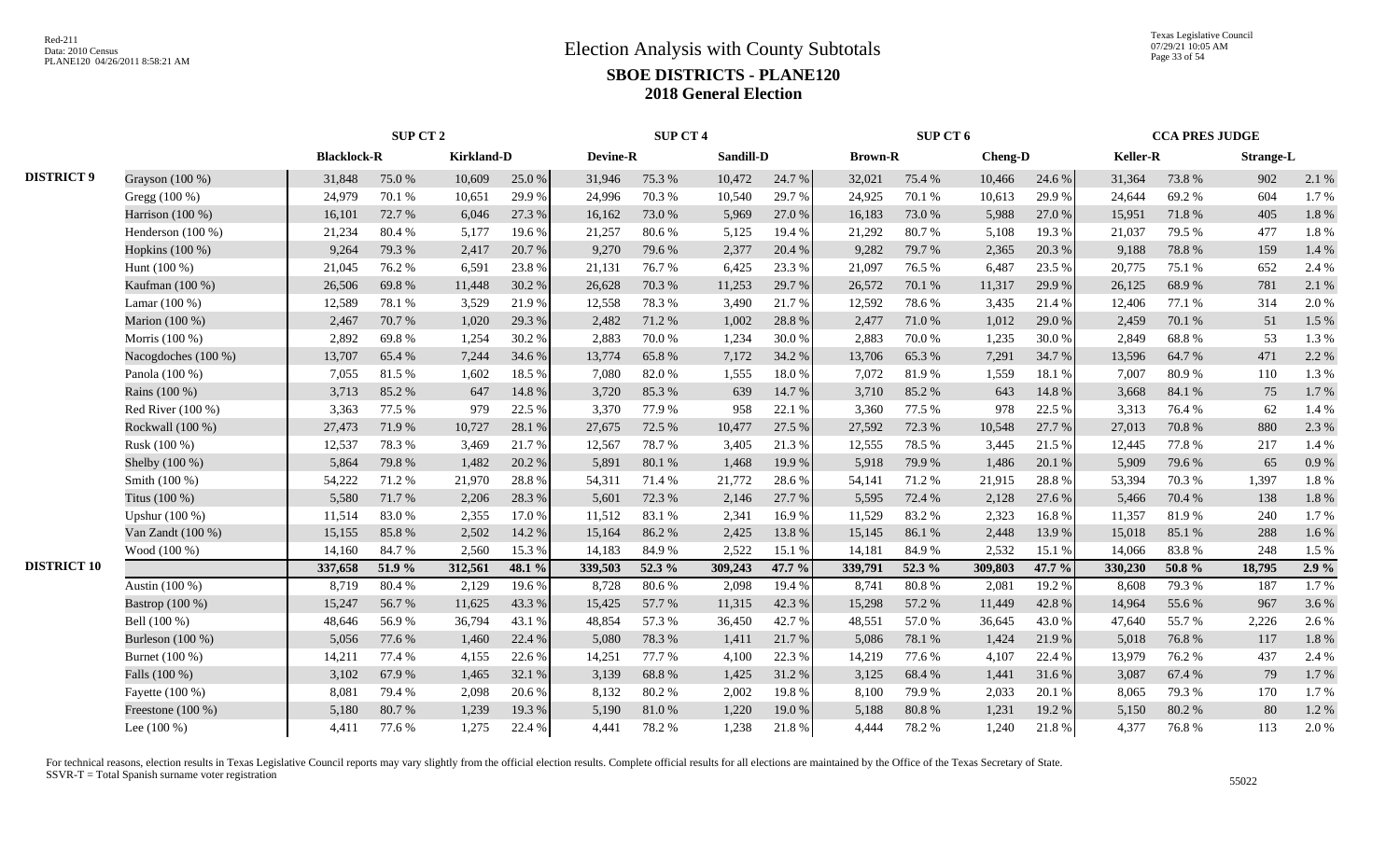|                    |                     |           | <b>CCA PRES JUDGE</b> |          | CCA <sub>7</sub> |                   |        |             | CCA <sub>8</sub> |         |        |
|--------------------|---------------------|-----------|-----------------------|----------|------------------|-------------------|--------|-------------|------------------|---------|--------|
|                    |                     | Jackson-D |                       | Hervey-R |                  | <b>Franklin-D</b> |        | Slaughter-R |                  | Ash-L   |        |
| <b>DISTRICT 9</b>  | Grayson (100 %)     | 10,208    | 24.0 %                | 32,024   | 75.6%            | 10,339            | 24.4 % | 32,664      | 87.4 %           | 4,717   | 12.6%  |
|                    | Gregg (100 %)       | 10,378    | 29.1 %                | 25,012   | 70.4 %           | 10,497            | 29.6%  | 25,736      | 87.5 %           | 3,691   | 12.5 % |
|                    | Harrison (100 %)    | 5,861     | 26.4 %                | 16,205   | 73.2 %           | 5,938             | 26.8%  | 16,558      | 86.3%            | 2,624   | 13.7%  |
|                    | Henderson (100 %)   | 4,959     | 18.7%                 | 21,331   | 81.0%            | 5,010             | 19.0%  | 21,625      | 91.9%            | 1,903   | 8.1%   |
|                    | Hopkins (100 %)     | 2,309     | 19.8%                 | 9,280    | 79.9%            | 2,339             | 20.1 % | 9,558       | 89.4%            | 1,130   | 10.6%  |
|                    | Hunt $(100\%)$      | 6,225     | 22.5 %                | 21,144   | 76.9%            | 6,334             | 23.1 % | 21,500      | 87.0%            | 3,216   | 13.0%  |
|                    | Kaufman (100 %)     | 11,018    | 29.1 %                | 26,685   | 70.5 %           | 11,158            | 29.5 % | 28,031      | 81.0%            | 6,584   | 19.0%  |
|                    | Lamar $(100\%)$     | 3,367     | 20.9%                 | 12,629   | 78.8%            | 3,397             | 21.2%  | 12,796      | 88.5%            | 1,664   | 11.5 % |
|                    | Marion (100 %)      | 996       | 28.4 %                | 2,477    | 71.0 %           | 1,013             | 29.0%  | 2,526       | 89.1 %           | 309     | 10.9%  |
|                    | Morris (100 %)      | 1,241     | $30.0\;\%$            | 2,893    | 70.1 %           | 1,232             | 29.9%  | 2,980       | 85.6%            | 500     | 14.4 % |
|                    | Nacogdoches (100 %) | 6,937     | 33.0%                 | 13,822   | 66.1%            | 7,104             | 33.9%  | 14,221      | 80.3 %           | 3,480   | 19.7%  |
|                    | Panola (100 %)      | 1,540     | 17.8%                 | 7,101    | 82.2%            | 1,533             | 17.8%  | 7,148       | 91.6%            | 659     | 8.4%   |
|                    | Rains (100 %)       | 617       | 14.2 %                | 3,722    | 85.5%            | 633               | 14.5 % | 3,749       | 91.9%            | 330     | 8.1%   |
|                    | Red River $(100\%)$ | 959       | 22.1 %                | 3,348    | 77.7 %           | 959               | 22.3 % | 3,396       | 89.7%            | 388     | 10.3 % |
|                    | Rockwall (100 %)    | 10,247    | 26.9%                 | 27,808   | 73.1 %           | 10,259            | 26.9%  | 29,127      | 81.1 %           | 6,768   | 18.9%  |
|                    | Rusk (100 %)        | 3,336     | 20.9%                 | 12,595   | 78.9%            | 3,362             | 21.1%  | 12,721      | 91.7%            | 1,150   | 8.3%   |
|                    | Shelby (100 %)      | 1,454     | 19.6%                 | 5,947    | 80.2%            | 1,464             | 19.8%  | 6,084       | $91.1\text{ }\%$ | 593     | 8.9%   |
|                    | Smith (100 %)       | 21,155    | 27.9%                 | 54,153   | 71.6%            | 21,508            | 28.4 % | 55,523      | 86.5%            | 8,686   | 13.5 % |
|                    | Titus (100 %)       | 2,155     | 27.8 %                | 5,628    | 72.4 %           | 2,149             | 27.6 % | 5,838       | 85.4%            | 1,001   | 14.6 % |
|                    | Upshur (100 %)      | 2,269     | 16.4%                 | 11,543   | 83.4%            | 2,299             | 16.6%  | 11,634      | 92.4 %           | 952     | 7.6 %  |
|                    | Van Zandt (100 %)   | 2,336     | 13.2 %                | 15,238   | 86.5%            | 2,386             | 13.5 % | 15,267      | 91.6%            | 1,403   | 8.4 %  |
|                    | Wood (100 %)        | 2,465     | 14.7 %                | 14,195   | 85.1 %           | 2,489             | 14.9 % | 14,300      | 93.9%            | 923     | 6.1%   |
| <b>DISTRICT 10</b> |                     | 301,078   | 46.3 %                | 341,887  | 52.8 %           | 305,211           | 47.2 % | 369,822     | 71.3 %           | 148,862 | 28.7 % |
|                    | Austin (100 %)      | 2,054     | 18.9%                 | 8,760    | 81.2%            | 2,033             | 18.8%  | 8,958       | 89.4%            | 1,063   | 10.6%  |
|                    | Bastrop (100 %)     | 10,987    | 40.8%                 | 15,542   | 57.9%            | 11,296            | 42.1 % | 16,415      | 72.9%            | 6,090   | 27.1 % |
|                    | Bell (100 %)        | 35,640    | 41.7%                 | 49,052   | 57.5 %           | 36,323            | 42.5 % | 52,540      | 71.7%            | 20,736  | 28.3%  |
|                    | Burleson (100 %)    | 1,399     | 21.4 %                | 5,101    | 78.7%            | 1,383             | 21.3%  | 5,175       | 92.3%            | 432     | 7.7 %  |
|                    | Burnet (100 %)      | 3,941     | 21.5 %                | 14,277   | 78.1 %           | 3,998             | 21.9%  | 14,539      | 88.8%            | 1,841   | 11.2%  |
|                    | Falls (100 %)       | 1,412     | 30.8%                 | 3,142    | 69.1 %           | 1,404             | 30.9%  | 3,201       | 86.6%            | 496     | 13.4 % |
|                    | Fayette (100 %)     | 1,937     | 19.0%                 | 8,180    | 80.7%            | 1,954             | 19.3%  | 8,393       | 90.4%            | 890     | 9.6%   |
|                    | Freestone (100 %)   | 1,193     | 18.6%                 | 5,193    | 81.2 %           | 1,201             | 18.8%  | 5,320       | 92.4 %           | 439     | 7.6 %  |
|                    | Lee $(100\%)$       | 1,211     | 21.2%                 | 4,449    | 78.6%            | 1,214             | 21.4%  | 4,554       | 89.7%            | 521     | 10.3 % |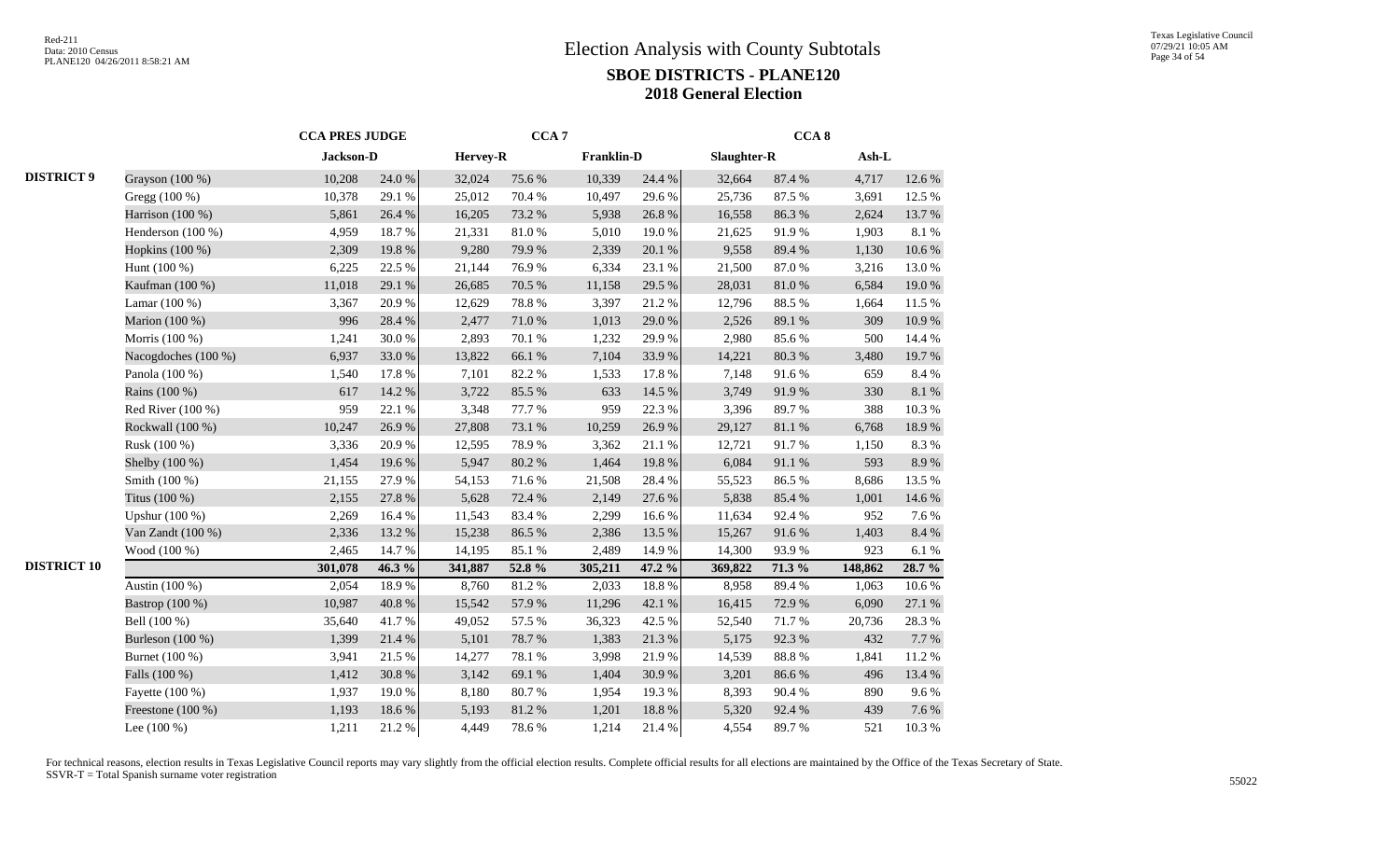Texas Legislative Council 07/29/21 10:05 AM Page 35 of 54

|                    |                      | <b>U.S. SEN</b> |        |            |        |           |           | <b>GOVERNOR</b> |        |          |        |                   | <b>LT. GOVERNOR</b> |           |        |                  |        |
|--------------------|----------------------|-----------------|--------|------------|--------|-----------|-----------|-----------------|--------|----------|--------|-------------------|---------------------|-----------|--------|------------------|--------|
|                    |                      | Cruz-R          |        | O'Rourke-D |        | Dikeman-L |           | Abbott-R        |        | Valdez-D |        | <b>Tippetts-L</b> |                     | Patrick-R |        | <b>Collier-D</b> |        |
| <b>DISTRICT 10</b> | Leon $(100\%)$       | 5,711           | 86.7%  | 855        | 13.0 % | 23        | $0.3\ \%$ | 5,781           | 87.8%  | 751      | 11.4 % | 51                | $0.8~\%$            | 5,420     | 82.7%  | 1,065            | 16.2%  |
|                    | Limestone $(100\%)$  | 5,211           | 75.3 % | 1,672      | 24.2 % | 33        | $0.5\%$   | 5,330           | 77.1 % | 1,535    | 22.2 % | 52                | $0.8~\%$            | 4,846     | 70.6%  | 1,907            | 27.8%  |
|                    | Madison (100 %)      | 3,033           | 79.2 % | 780        | 20.4 % | 18        | 0.5 %     | 3,081           | 80.4%  | 722      | 18.8%  | 29                | 0.8%                | 2,768     | 72.4 % | 993              | 26.0%  |
|                    | Milam (100 %)        | 5,922           | 74.1 % | 1,997      | 25.0%  | 68        | 0.9%      | 6,080           | 76.1 % | 1,795    | 22.5 % | 115               | 1.4 %               | 5,638     | 70.9%  | 2,143            | 26.9%  |
|                    | Robertson (100 %)    | 4,292           | 68.5%  | 1,942      | 31.0%  | 31        | 0.5 %     | 4,445           | 71.1 % | 1,753    | 28.0%  | 52                | $0.8~\%$            | 4,122     | 66.3%  | 2,003            | 32.2 % |
|                    | Travis $(46\%)$      | 69,484          | 32.1 % | 144,696    | 66.8%  | 2,553     | 1.2%      | 81,534          | 37.9 % | 127,688  | 59.3%  | 5,943             | 2.8 %               | 71,343    | 33.3 % | 136,340          | 63.5 % |
|                    | Waller (100 %)       | 10,167          | 61.2%  | 6,335      | 38.2%  | 101       | 0.6 %     | 10,639          | 64.1 % | 5,791    | 34.9%  | 170               | 1.0%                | 10,085    | 60.8%  | 6,233            | 37.6 % |
|                    | Washington (100 %)   | 10,134          | 75.1 % | 3,263      | 24.2 % | 95        | 0.7%      | 10,532          | 78.2 % | 2,730    | 20.3 % | 208               | 1.5 %               | 9,761     | 72.8%  | 3,428            | 25.6 % |
|                    | Williamson $(100\%)$ | 99,857          | 48.0%  | 105,850    | 50.8%  | 2,514     | 1.2%      | 112,214         | 54.1 % | 90,002   | 43.4 % | 5,297             | 2.6 %               | 101.545   | 49.2%  | 98,375           | 47.6%  |
| <b>DISTRICT 11</b> |                      | 358,444         | 54.8 % | 289,760    | 44.3 % | 5,547     | $0.8 \%$  | 392,739         | 60.2%  | 247,026  | 37.9 % | 12,194            | 1.9%                | 362,820   | 55.9%  | 270,973          | 41.7 % |
|                    | Dallas $(14%)$       | 43,105          | 40.4 % | 62,683     | 58.8%  | 865       | 0.8 %     | 50,059          | 47.2%  | 53,744   | 50.7%  | 2,205             | 2.1 %               | 44,401    | 42.1 % | 58,405           | 55.4 % |
|                    | Parker (100 %)       | 44,071          | 80.9%  | 9,956      | 18.3%  | 468       | 0.9%      | 45,981          | 83.9%  | 8,099    | 14.8 % | 745               | 1.4 %               | 43,745    | 80.0%  | 9,818            | 18.0%  |
|                    | Tarrant $(69%)$      | 271,268         | 55.1 % | 217,121    | 44.1 % | 4,214     | 0.9%      | 296,699         | 60.4%  | 185,183  | 37.7 % | 9,244             | 1.9%                | 274,674   | 56.1%  | 202,750          | 41.4%  |
| <b>DISTRICT 12</b> |                      | 332,260         | 47.6 % | 359,432    | 51.5 % | 5,781     | $0.8 \%$  | 376,528         | 54.3 % | 302,867  | 43.7 % | 13,942            | 2.0%                | 339,325   | 49.2 % | 334,407          | 48.5 % |
|                    | Collin (100 %)       | 187,425         | 52.7%  | 165,614    | 46.5%  | 2,927     | $0.8~\%$  | 208,075         | 58.8%  | 139,175  | 39.3%  | 6,444             | 1.8%                | 190,405   | 54.2 % | 153,433          | 43.6%  |
|                    | Dallas (39 %)        | 144,835         | 42.4 % | 193,818    | 56.8%  | 2,854     | 0.8%      | 168,453         | 49.6%  | 163,692  | 48.2%  | 7,498             | 2.2 %               | 148,920   | 44.1 % | 180,974          | 53.6%  |
| <b>DISTRICT 13</b> |                      | 91,107          | 22.0%  | 321,270    | 77.4 % | 2,643     | $0.6\%$   | 108,852         | 26.4 % | 296,403  | 71.8%  | 7,759             | 1.9%                | 95,647    | 23.3 % | 307,175          | 74.7 % |
|                    | Dallas (47 %)        | 53,186          | 19.0%  | 224,894    | 80.4%  | 1,649     | 0.6 %     | 65,147          | 23.4 % | 207,772  | 74.7%  | 5,327             | 1.9%                | 56,391    | 20.4 % | 215,194          | 77.7 % |
|                    | Tarrant (31 %)       | 37,921          | 28.0%  | 96,376     | 71.2%  | 994       | 0.7%      | 43,705          | 32.4 % | 88,631   | 65.8%  | 2,432             | 1.8%                | 39,256    | 29.2 % | 91,981           | 68.5%  |
| <b>DISTRICT 14</b> |                      | 415,689         | 64.2 % | 226,988    | 35.0%  | 5,089     | $0.8 \%$  | 443,850         | 68.6 % | 191,849  | 29.7 % | 11,041            | $1.7\%$             | 411,786   | 63.9%  | 217,337          | 33.7 % |
|                    | Bosque $(100\%)$     | 5,718           | 79.9%  | 1,374      | 19.2 % | 63        | 0.9%      | 5,948           | 83.1 % | 1,104    | 15.4 % | 106               | 1.5 %               | 5,511     | 77.4 % | 1,457            | 20.5 % |
|                    | Brown (100 %)        | 10,391          | 85.6%  | 1,671      | 13.8%  | 71        | 0.6%      | 10,640          | 86.9%  | 1,458    | 11.9%  | 142               | 1.2%                | 10,066    | 82.7%  | 1,874            | 15.4 % |
|                    | Comanche (100 %)     | 3,800           | 82.4 % | 781        | 16.9%  | 30        | 0.7%      | 3,907           | 84.7%  | 657      | 14.2 % | 50                | 1.1 %               | 3,592     | 77.8%  | 937              | 20.3%  |
|                    | Coryell (100 %)      | 10,626          | 67.0%  | 5,067      | 31.9%  | 170       | 1.1%      | 11,281          | 70.8%  | 4,392    | 27.6%  | 258               | 1.6%                | 10,587    | 66.6%  | 4,911            | 30.9%  |
|                    | Denton $(100\%)$     | 158,744         | 53.7%  | 134,649    | 45.5 % | 2,409     | 0.8%      | 174,472         | 59.2 % | 113,808  | 38.6%  | 6,194             | 2.1 %               | 160,659   | 54.8%  | 124,807          | 42.6%  |
|                    | Eastland (100 %)     | 5,377           | 86.7%  | 800        | 12.9 % | 28        | 0.5%      | 5,434           | 87.7%  | 708      | 11.4 % | 57                | 0.9%                | 5,162     | 83.5%  | 941              | 15.2 % |
|                    | Ellis $(100\%)$      | 41,022          | 67.7%  | 19,106     | 31.5 % | 461       | 0.8%      | 43,647          | 72.1 % | 15,879   | 26.2%  | 975               | 1.6 %               | 40,204    | 66.8%  | 18,647           | 31.0%  |
|                    | Erath (100 %)        | 10,055          | 79.6%  | 2,486      | 19.7 % | 84        | 0.7%      | 10,356          | 82.2 % | 2,073    | 16.5 % | 167               | 1.3%                | 9,714     | 77.3 % | 2,572            | 20.5 % |
|                    | Hamilton (100 %)     | 2,795           | 83.9%  | 507        | 15.2 % | 28        | 0.8%      | 2,903           | 87.0%  | 405      | 12.1 % | 30                | 0.9%                | 2,652     | 79.7%  | 620              | 18.6%  |
|                    | Hill (100 %)         | 8,927           | 78.1 % | 2,443      | 21.4%  | 63        | 0.6 %     | 9,262           | 81.0%  | 2,052    | 18.0%  | 116               | $1.0\ \%$           | 8,645     | 76.0%  | 2,544            | 22.4 % |
|                    | Hood (100 %)         | 20,090          | 80.3%  | 4,720      | 18.9%  | 195       | 0.8%      | 20,865          | 83.7%  | 3,765    | 15.1 % | 310               | 1.2%                | 19,714    | 79.2 % | 4,681            | 18.8%  |
|                    | Jack (100 %)         | 2,498           | 88.8%  | 296        | 10.5 % | 19        | 0.7 %     | 2,539           | 90.3%  | 246      | 8.8%   | 26                | 0.9 %               | 2,381     | 84.9%  | 386              | 13.8%  |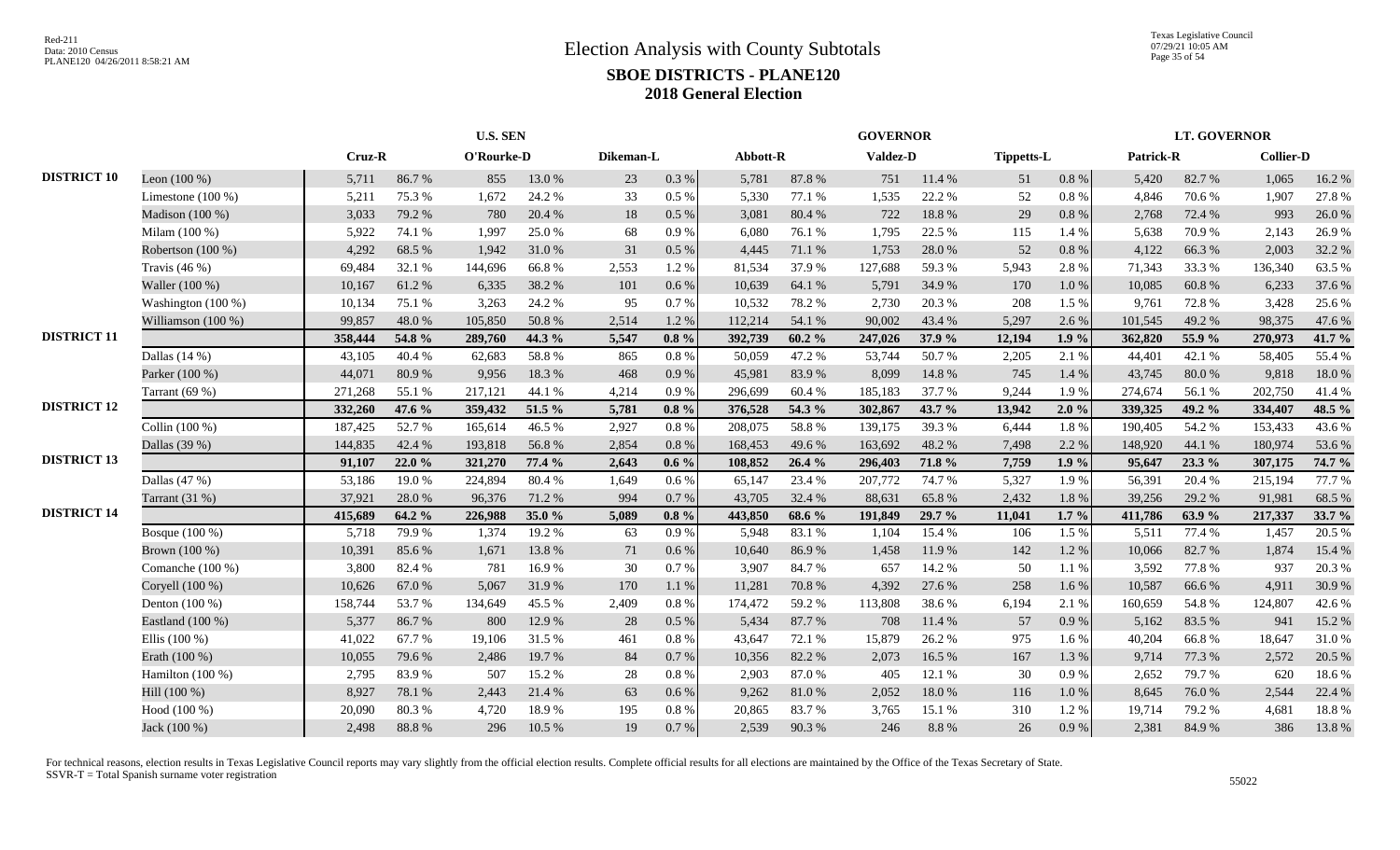|                    |                     |            | <b>LT. GOVERNOR</b> |                 |        | <b>ATTORNEY GEN</b> |        |          |         |         |        | <b>COMPTROLLER</b> |        |           |         | <b>LAND COMM</b> |        |
|--------------------|---------------------|------------|---------------------|-----------------|--------|---------------------|--------|----------|---------|---------|--------|--------------------|--------|-----------|---------|------------------|--------|
|                    |                     | McKennon-L |                     | <b>Paxton-R</b> |        | <b>Nelson-D</b>     |        | Harris-L |         | Hegar-R |        | <b>Chevalier-D</b> |        | Sanders-L |         | <b>Bush-R</b>    |        |
| <b>DISTRICT 10</b> | Leon $(100\%)$      | 72         | 1.1%                | 5,587           | 85.3%  | 875                 | 13.4 % | 85       | 1.3 %   | 5,689   | 87.0%  | 753                | 11.5 % | 95        | 1.5 %   | 5,539            | 84.8%  |
|                    | Limestone $(100\%)$ | 113        | 1.6%                | 5,062           | 73.7%  | 1,708               | 24.9%  | 97       | 1.4 %   | 5,172   | 75.6%  | 1,533              | 22.4 % | 133       | 1.9%    | 5,093            | 74.5 % |
|                    | Madison (100 %)     | 60         | 1.6 %               | 2,921           | 76.8%  | 829                 | 21.8%  | 54       | 1.4 %   | 2,993   | 79.0%  | 719                | 19.0%  | 77        | 2.0%    | 2,928            | 77.3 % |
|                    | Milam (100 %)       | 172        | 2.2 %               | 5,686           | 71.7%  | 2,082               | 26.3%  | 161      | 2.0 %   | 5,874   | 74.5 % | 1,807              | 22.9%  | 206       | 2.6%    | 5,785            | 73.1 % |
|                    | Robertson (100 %)   | 94         | 1.5 %               | 4,111           | 66.5%  | 1,969               | 31.9%  | 102      | 1.6 %   | 4,143   | 67.5 % | 1,835              | 29.9%  | 161       | 2.6%    | 4,200            | 67.9%  |
|                    | Travis $(46%)$      | 6,869      | 3.2%                | 68,815          | 32.1 % | 138,129             | 64.5 % | 7,275    | 3.4 %   | 76,624  | 36.1%  | 126,836            | 59.8%  | 8,685     | 4.1 %   | 77,828           | 36.6%  |
|                    | Waller (100 %)      | 258        | 1.6%                | 9,991           | 60.4%  | 6,230               | 37.6 % | 333      | 2.0%    | 10,477  | 63.4 % | 5,703              | 34.5 % | 352       | 2.1 %   | 10,164           | 61.6%  |
|                    | Washington (100 %)  | 223        | 1.7%                | 9,831           | 73.5 % | 3,253               | 24.3 % | 285      | 2.1 %   | 10,344  | 77.7 % | 2,673              | 20.1 % | 304       | 2.3%    | 10,131           | 76.0%  |
|                    | Williamson (100 %)  | 6,637      | 3.2 %               | 98,175          | 47.7%  | 100,345             | 48.7%  | 7,411    | 3.6 %   | 105,927 | 51.9%  | 89,535             | 43.9%  | 8,481     | 4.2%    | 106,198          | 52.0%  |
| <b>DISTRICT 11</b> |                     | 15,802     | $2.4\%$             | 355,771         | 54.9 % | 275,887             | 42.6 % | 16,560   | $2.6\%$ | 370,859 | 57.7 % | 249,250            | 38.8%  | 22,449    | $3.5\%$ | 380,747          | 58.9%  |
|                    | Dallas $(14%)$      | 2,606      | 2.5 %               | 42,852          | 40.7%  | 59,769              | 56.7%  | 2,737    | 2.6%    | 46,279  | 44.4 % | 54,146             | 51.9%  | 3,852     | 3.7%    | 48,570           | 46.3%  |
|                    | Parker (100 %)      | 1,104      | 2.0%                | 43,367          | 79.5 % | 9,803               | 18.0%  | 1,363    | 2.5 %   | 44,553  | 82.2 % | 8,139              | 15.0%  | 1,522     | 2.8 %   | 44,724           | 82.1 % |
|                    | Tarrant $(69%)$     | 12,092     | 2.5 %               | 269,552         | 55.2%  | 206,315             | 42.2 % | 12,460   | 2.6 %   | 280,027 | 57.8%  | 186,965            | 38.6%  | 17,075    | 3.5 %   | 287,453          | 59.1 % |
| <b>DISTRICT 12</b> |                     | 15,552     | $2.3\%$             | 329,293         | 47.8 % | 341,590             | 49.6 % | 17,855   | $2.6\%$ | 352,421 | 51.9%  | 304,320            | 44.8%  | 22,422    | $3.3\%$ | 365,099          | 53.4 % |
|                    | Collin (100 %)      | 7,678      | 2.2 %               | 185,267         | 52.7%  | 156,849             | 44.7%  | 9,119    | 2.6%    | 195,252 | 56.5 % | 140,180            | 40.5 % | 10,415    | 3.0%    | 199,969          | 57.5 % |
|                    | Dallas (39 %)       | 7,874      | 2.3 %               | 144,026         | 42.7%  | 184,741             | 54.7%  | 8,736    | 2.6 %   | 157,169 | 47.2 % | 164,140            | 49.2%  | 12,007    | 3.6%    | 165,130          | 49.1 % |
| <b>DISTRICT 13</b> |                     | 8,209      | 2.0%                | 91,436          | 22.3 % | 310,186             | 75.5 % | 9,224    | $2.2\%$ | 94,864  | 23.2%  | 297,914            | 72.9 % | 15,686    | 3.8%    | 101,112          | 24.7 % |
|                    | Dallas (47 %)       | 5,211      | 1.9%                | 53,551          | 19.3 % | 217,064             | 78.4%  | 6,196    | 2.2 %   | 55,671  | 20.2%  | 208,952            | 75.9%  | 10,682    | 3.9%    | 60,030           | 21.7%  |
|                    | Tarrant $(31%)$     | 2,998      | 2.2 %               | 37,885          | 28.3%  | 93,122              | 69.5 % | 3,028    | 2.3 %   | 39,193  | 29.4 % | 88,962             | 66.8%  | 5,004     | 3.8%    | 41,082           | 30.7%  |
| <b>DISTRICT 14</b> |                     | 14,995     | $2.3\%$             | 407,723         | 63.4 % | 218,514             | 34.0 % | 16,456   | $2.6\%$ | 422,772 | 66.4 % | 192,678            | 30.3 % | 21,443    | 3.4%    | 427,522          | 66.8%  |
|                    | Bosque (100 %)      | 150        | 2.1 %               | 5,505           | 77.7 % | 1,402               | 19.8%  | 182      | 2.6 %   | 5,662   | 81.0%  | 1,112              | 15.9%  | 218       | 3.1%    | 5,647            | 80.1%  |
|                    | Brown (100 %)       | 239        | 2.0 %               | 10,276          | 84.4 % | 1,695               | 13.9%  | 205      | 1.7%    | 10,422  | 86.0%  | 1,437              | 11.9%  | 254       | 2.1%    | 10,180           | 83.8%  |
|                    | Comanche (100 %)    | 86         | 1.9%                | 3,677           | 80.1%  | 827                 | 18.0%  | 89       | 1.9%    | 3,802   | 83.6%  | 647                | 14.2 % | 100       | 2.2 %   | 3,758            | 82.1 % |
|                    | Coryell (100 %)     | 391        | 2.5 %               | 10,491          | 66.1%  | 4,947               | 31.2%  | 441      | 2.8%    | 10,704  | 67.8%  | 4,531              | 28.7%  | 542       | 3.4 %   | 10,771           | 68.0%  |
|                    | Denton $(100\%)$    | 7,775      | 2.7%                | 157,588         | 53.8%  | 126,721             | 43.3 % | 8,371    | 2.9 %   | 164,574 | 56.9%  | 113,968            | 39.4 % | 10,919    | 3.8%    | 169,202          | 58.2%  |
|                    | Eastland (100 %)    | 78         | 1.3%                | 5,261           | 85.3%  | 822                 | 13.3 % | 88       | 1.4 %   | 5,344   | 86.7%  | 713                | 11.6 % | 106       | 1.7%    | 5,119            | 83.4%  |
|                    | Ellis $(100\%)$     | 1,336      | 2.2 %               | 39,882          | 66.4%  | 18,586              | 31.0%  | 1,551    | 2.6 %   | 41,213  | 69.3%  | 16,114             | 27.1 % | 2,142     | 3.6%    | 41,958           | 70.1%  |
|                    | Erath (100 %)       | 276        | 2.2 %               | 9,781           | 78.1 % | 2,476               | 19.8%  | 267      | 2.1 %   | 10,095  | 81.0%  | 2,044              | 16.4 % | 318       | 2.6%    | 9,963            | 79.7%  |
|                    | Hamilton (100 %)    | 55         | 1.7%                | 2,672           | 80.6%  | 575                 | 17.3 % | 69       | 2.1 %   | 2,757   | 84.1 % | 442                | 13.5 % | 79        | 2.4 %   | 2,762            | 83.7%  |
|                    | Hill (100 %)        | 180        | 1.6%                | 8,629           | 75.9%  | 2,507               | 22.1 % | 229      | 2.0%    | 8,906   | 79.0%  | 2,101              | 18.6%  | 266       | 2.4 %   | 8,809            | 77.9%  |
|                    | Hood (100 %)        | 503        | 2.0%                | 19,518          | 78.7%  | 4,709               | 19.0%  | 572      | 2.3 %   | 20,129  | 82.0%  | 3,825              | 15.6%  | 603       | 2.5 %   | 20,189           | 81.7%  |
|                    | Jack (100 %)        | 37         | 1.3 %               | 2,426           | 86.7%  | 335                 | 12.0 % | 37       | 1.3 %   | 2,477   | 89.0%  | 260                | 9.3%   | 47        | 1.7 %   | 2,473            | 88.5%  |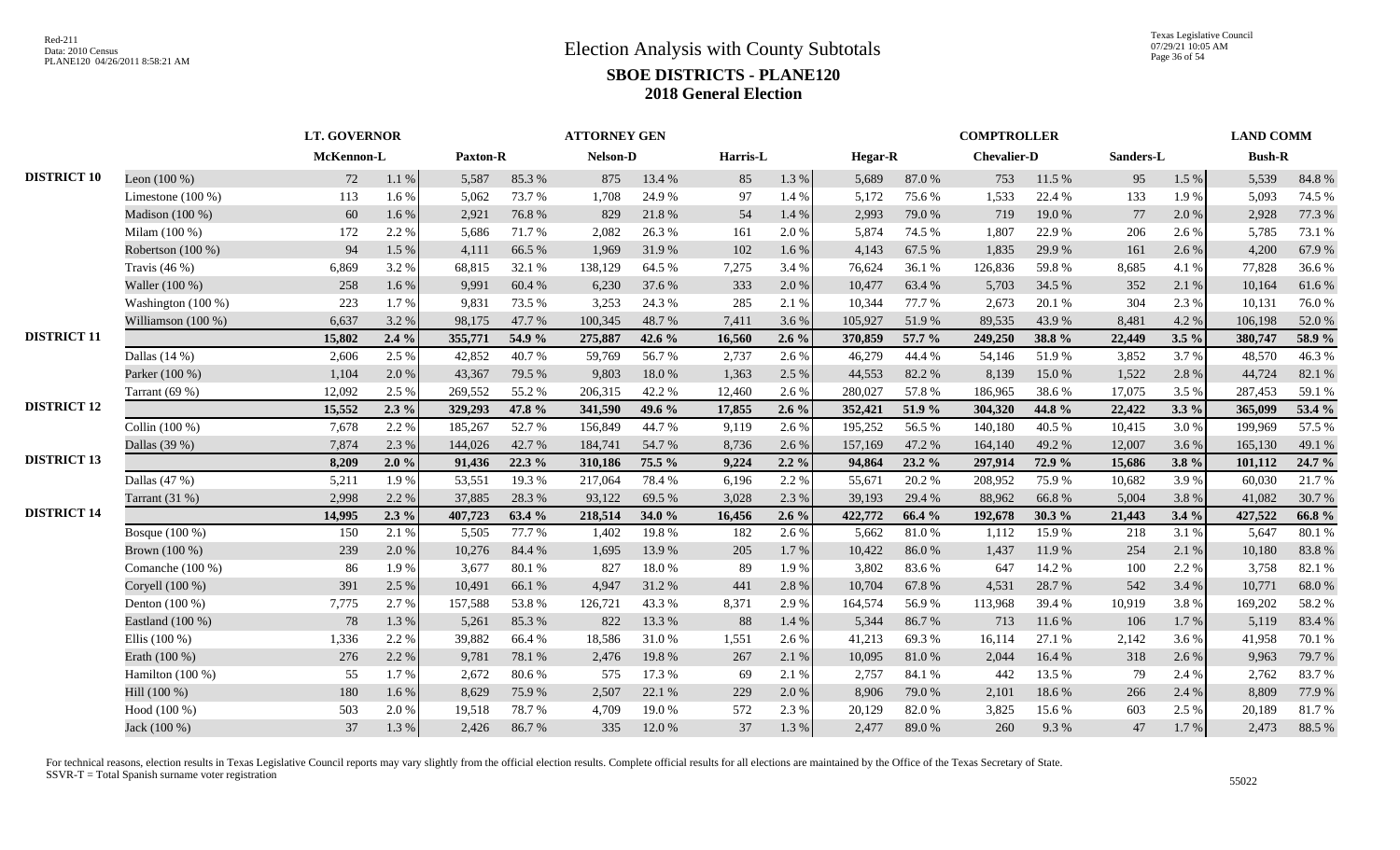|                    |                     |         | <b>LAND COMM</b> |        |         |                 |        | <b>AG COMM</b> |        |             |         |                   |        | <b>RR COMM1</b>  |        |          |         |
|--------------------|---------------------|---------|------------------|--------|---------|-----------------|--------|----------------|--------|-------------|---------|-------------------|--------|------------------|--------|----------|---------|
|                    |                     | Suazo-D |                  | Pina-L |         | <b>Miller-R</b> |        | Olson-D        |        | Carpenter-L |         | <b>Craddick-R</b> |        | <b>McAllen-D</b> |        | Wright-L |         |
| <b>DISTRICT 10</b> | Leon $(100\%)$      | 783     | 12.0 %           | 208    | 3.2 %   | 5,631           | 86.0%  | 839            | 12.8 % | 81          | 1.2%    | 5,671             | 86.7%  | 765              | 11.7 % | 104      | 1.6%    |
|                    | Limestone $(100\%)$ | 1,572   | 23.0%            | 175    | 2.6%    | 5,104           | 74.4 % | 1,653          | 24.1 % | 101         | 1.5 %   | 5,130             | 75.0%  | 1,567            | 22.9%  | 141      | 2.1 %   |
|                    | Madison (100 %)     | 763     | 20.2 %           | 95     | 2.5 %   | 2.948           | 77.7 % | 801            | 21.1 % | 46          | 1.2%    | 2,996             | 78.9%  | 728              | 19.2 % | 74       | 1.9%    |
|                    | Milam (100 %)       | 1,840   | 23.2 %           | 289    | 3.7 %   | 5,731           | 72.5 % | 2,025          | 25.6 % | 154         | 1.9%    | 5,796             | 73.6%  | 1,879            | 23.9%  | 202      | 2.6 %   |
|                    | Robertson (100 %)   | 1,821   | 29.5 %           | 162    | 2.6%    | 4,063           | 66.2%  | 1,993          | 32.4 % | 86          | 1.4 %   | 4,116             | 66.9%  | 1,868            | 30.4 % | 165      | 2.7 %   |
|                    | Travis $(46\%)$     | 126,705 | 59.6%            | 8,205  | 3.9%    | 70,525          | 33.2 % | 134,892        | 63.6%  | 6,828       | 3.2 %   | 74,532            | 35.2 % | 128,382          | 60.6%  | 8,846    | 4.2 %   |
|                    | Waller (100 %)      | 5,909   | 35.8%            | 427    | 2.6 %   | 10,041          | 60.8%  | 6,203          | 37.6 % | 264         | 1.6%    | 10,284            | 62.5 % | 5,857            | 35.6%  | 326      | 2.0%    |
|                    | Washington (100 %)  | 2,823   | 21.2%            | 377    | 2.8%    | 9,888           | 74.5 % | 3,124          | 23.5 % | 259         | 2.0%    | 10,173            | 76.7%  | 2.776            | 20.9%  | 314      | 2.4 %   |
|                    | Williamson (100 %)  | 89,513  | 43.8%            | 8,689  | 4.3 %   | 100,057         | 49.1 % | 96,813         | 47.5 % | 6,999       | 3.4 %   | 103,288           | 50.8%  | 91,089           | 44.8%  | 8,953    | 4.4 %   |
| <b>DISTRICT 11</b> |                     | 245,179 | 37.9 %           | 20,285 | 3.1%    | 360,391         | 56.0%  | 267,804        | 41.6 % | 15,238      | $2.4\%$ | 372,364           | 57.9 % | 249,831          | 38.9%  | 20,753   | $3.2\%$ |
|                    | Dallas $(14%)$      | 53,232  | 50.7%            | 3,143  | 3.0%    | 43,552          | 41.7%  | 58,090         | 55.7%  | 2,740       | 2.6 %   | 46,806            | 44.9%  | 54,203           | 52.0%  | 3,299    | 3.2 %   |
|                    | Parker (100 %)      | 8,004   | 14.7%            | 1,745  | 3.2%    | 43,803          | 80.6%  | 9,416          | 17.3 % | 1,119       | 2.1 %   | 44,458            | 82.0%  | 8,282            | 15.3%  | 1,455    | 2.7 %   |
|                    | Tarrant (69 %)      | 183,943 | 37.8%            | 15,397 | 3.2 %   | 273,036         | 56.3%  | 200,298        | 41.3%  | 11,379      | 2.3 %   | 281,100           | 58.0%  | 187,346          | 38.7%  | 15,999   | 3.3 %   |
| <b>DISTRICT 12</b> |                     | 299,583 | 43.8%            | 19,249 | 2.8%    | 336,224         | 49.4 % | 327,373        | 48.1 % | 16,492      | 2.4%    | 354,818           | 52.2 % | 304,996          | 44.9 % | 19,523   | 2.9%    |
|                    | Collin (100 %)      | 137,817 | 39.6%            | 10,164 | 2.9%    | 188,723         | 54.5 % | 149,291        | 43.1 % | 8,121       | 2.3 %   | 196,179           | 56.7%  | 140,142          | 40.5 % | 9,483    | 2.7%    |
|                    | Dallas (39 %)       | 161,766 | 48.1 %           | 9,085  | 2.7 %   | 147,501         | 44.2 % | 178,082        | 53.3%  | 8,371       | 2.5 %   | 158,639           | 47.6%  | 164,854          | 49.4 % | 10,040   | 3.0%    |
| <b>DISTRICT 13</b> |                     | 298,680 | 72.9 %           | 10,160 | $2.5\%$ | 91,242          | 22.3 % | 308,801        | 75.5 % | 8,817       | $2.2\%$ | 96,094            | 23.5 % | 300,701          | 73.6 % | 11,794   | 2.9%    |
|                    | Dallas $(47%)$      | 209,676 | 75.9%            | 6,558  | 2.4 %   | 53,188          | 19.3 % | 216,327        | 78.5%  | 6,015       | 2.2 %   | 56,601            | 20.6 % | 211,017          | 76.6%  | 7,685    | 2.8%    |
|                    | Tarrant (31 %)      | 89,004  | 66.6%            | 3,602  | 2.7%    | 38,054          | 28.5 % | 92,474         | 69.4%  | 2,802       | 2.1 %   | 39,493            | 29.6%  | 89,684           | 67.3%  | 4,109    | 3.1 %   |
| <b>DISTRICT 14</b> |                     | 191,320 | 29.9 %           | 21,117 | $3.3\%$ | 412,593         | 64.7 % | 210,463        | 33.0%  | 15,071      | 2.4%    | 424,459           | 66.6 % | 193,573          | 30.4 % | 19,054   | 3.0%    |
|                    | Bosque (100 %)      | 1,130   | 16.0%            | 271    | 3.8%    | 5,616           | 79.4%  | 1,309          | 18.5 % | 148         | 2.1 %   | 5,705             | 81.1%  | 1,128            | 16.0%  | 200      | 2.8%    |
|                    | Brown (100 %)       | 1,501   | 12.4 %           | 464    | 3.8%    | 10,360          | 85.3%  | 1,586          | 13.1 % | 203         | 1.7%    | 10,411            | 85.9%  | 1,464            | 12.1 % | 247      | 2.0 %   |
|                    | Comanche $(100\%)$  | 690     | 15.1 %           | 132    | 2.9 %   | 3,699           | 80.2%  | 805            | 17.5 % | 109         | 2.4 %   | 3,793             | 83.1 % | 676              | 14.8%  | 95       | 2.1 %   |
|                    | Coryell (100 %)     | 4,508   | 28.4%            | 572    | 3.6%    | 10,429          | 65.9%  | 4,947          | 31.3%  | 447         | 2.8 %   | 10,728            | 68.1%  | 4,544            | 28.8%  | 492      | 3.1 %   |
|                    | Denton $(100\%)$    | 112,537 | 38.7%            | 9,193  | 3.2 %   | 159,654         | 55.1 % | 122,300        | 42.2 % | 7,685       | 2.7%    | 166,394           | 57.5 % | 113,747          | 39.3%  | 9,278    | 3.2 %   |
|                    | Eastland (100 %)    | 745     | 12.1 %           | 271    | 4.4 %   | 5,282           | 85.8%  | 793            | 12.9 % | 84          | 1.4 %   | 5,326             | 86.3%  | 728              | 11.8 % | 114      | 1.8%    |
|                    | Ellis $(100\%)$     | 15,958  | 26.7%            | 1,937  | 3.2%    | 40,575          | 68.0%  | 17,716         | 29.7%  | 1,393       | 2.3 %   | 41,359            | 69.4%  | 16,166           | 27.1 % | 2,043    | 3.4 %   |
|                    | Erath (100 %)       | 2,100   | 16.8%            | 438    | 3.5 %   | 9,760           | 77.8%  | 2,462          | 19.6 % | 316         | 2.5 %   | 10,093            | 81.0%  | 2,066            | 16.6 % | 304      | 2.4 %   |
|                    | Hamilton (100 %)    | 431     | 13.1 %           | 108    | 3.3%    | 2,641           | 79.6%  | 597            | 18.0%  | 81          | 2.4 %   | 2,796             | 84.8%  | 437              | 13.3 % | 65       | 2.0%    |
|                    | Hill (100 %)        | 2,104   | 18.6%            | 391    | 3.5 %   | 8,793           | 77.8%  | 2,328          | 20.6 % | 179         | 1.6%    | 8,891             | 78.7%  | 2,144            | 19.0%  | 269      | 2.4 %   |
|                    | Hood $(100\%)$      | 3,722   | 15.1 %           | 796    | 3.2 %   | 19,854          | 80.6%  | 4,295          | 17.4 % | 483         | 2.0%    | 20,090            | 81.7%  | 3,869            | 15.7%  | 622      | 2.5 %   |
|                    | Jack (100 %)        | 273     | 9.8%             | 48     | 1.7 %   | 2,434           | 87.2 % | 322            | 11.5 % | 35          | 1.3 %   | 2,467             | 88.8%  | 271              | 9.8%   | 41       | 1.5 %   |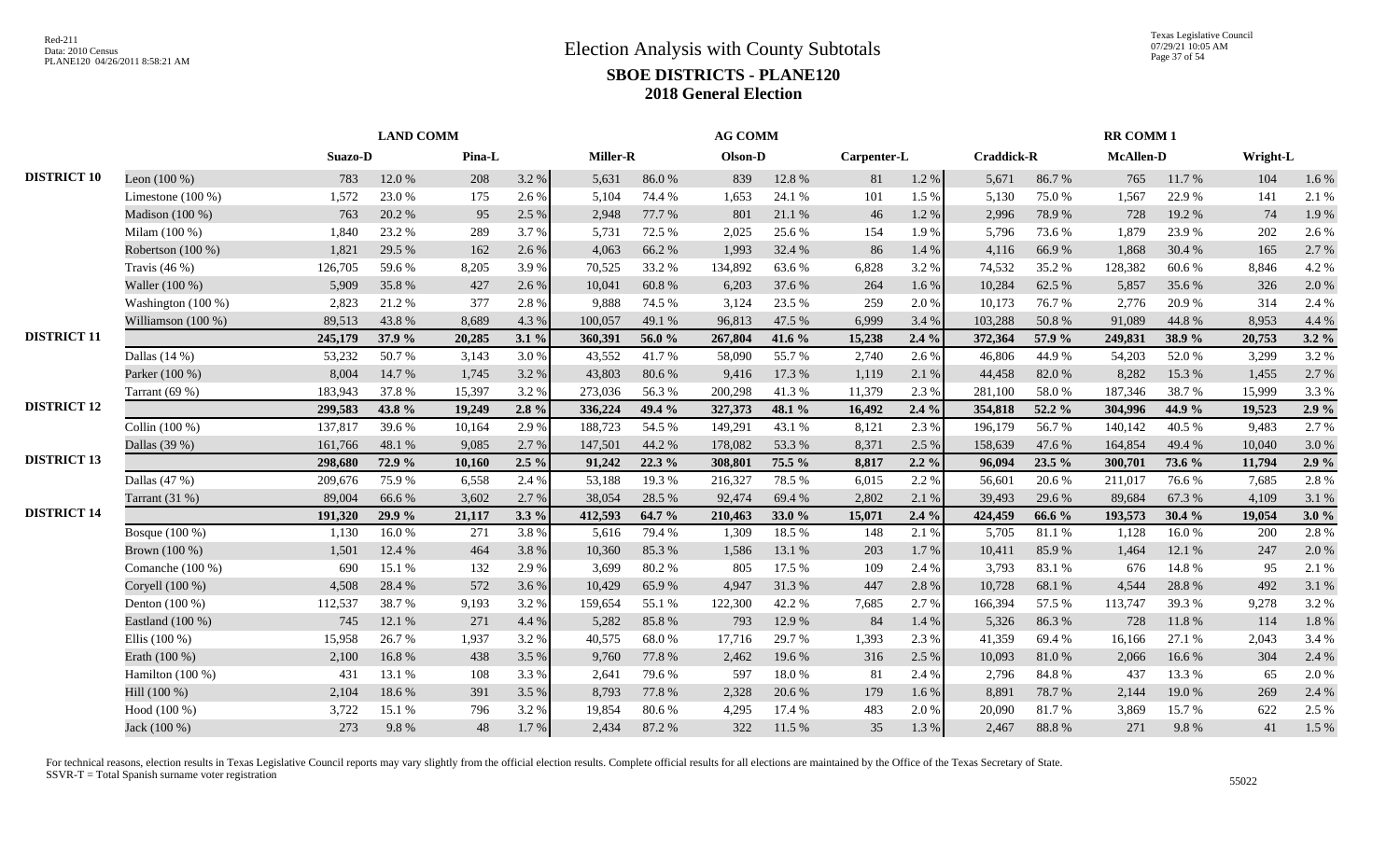Texas Legislative Council 07/29/21 10:05 AM Page 38 of 54

|                    |                     | SUP CT 2           |        |                   | <b>SUP CT 4</b> |                 |        |           | SUP CT 6 |                |        |                | <b>CCA PRES JUDGE</b> |                 |        |                  |         |
|--------------------|---------------------|--------------------|--------|-------------------|-----------------|-----------------|--------|-----------|----------|----------------|--------|----------------|-----------------------|-----------------|--------|------------------|---------|
|                    |                     | <b>Blacklock-R</b> |        | <b>Kirkland-D</b> |                 | <b>Devine-R</b> |        | Sandill-D |          | <b>Brown-R</b> |        | <b>Cheng-D</b> |                       | <b>Keller-R</b> |        | <b>Strange-L</b> |         |
| <b>DISTRICT 10</b> | Leon $(100\%)$      | 5,687              | 87.2 % | 834               | 12.8 %          | 5,706           | 87.6%  | 810       | 12.4 %   | 5,692          | 87.3%  | 826            | 12.7 %                | 5,647           | 86.6%  | 79               | 1.2%    |
|                    | Limestone $(100\%)$ | 5,157              | 75.6%  | 1,663             | 24.4 %          | 5,180           | 76.0%  | 1,634     | 24.0%    | 5,180          | 76.0%  | 1,637          | 24.0%                 | 5,116           | 74.9%  | 97               | 1.4 %   |
|                    | Madison (100 %)     | 2,995              | 79.4 % | 778               | 20.6 %          | 3,003           | 79.7%  | 767       | 20.3 %   | 3,010          | 79.8%  | 760            | 20.2 %                | 2,984           | 79.0%  | 58               | 1.5 %   |
|                    | Milam (100 %)       | 5,854              | 74.3 % | 2,021             | 25.7 %          | 5,884           | 75.1 % | 1,951     | 24.9%    | 5,904          | 75.3 % | 1,940          | 24.7 %                | 5,773           | 73.4 % | 165              | 2.1%    |
|                    | Robertson (100 %)   | 4,131              | 67.7%  | 1,971             | 32.3 %          | 4,148           | 68.6%  | 1,898     | 31.4 %   | 4,108          | 68.0%  | 1,932          | 32.0%                 | 4,077           | 66.9%  | 115              | 1.9%    |
|                    | Travis $(46\%)$     | 75,328             | 35.6%  | 136,122           | 64.4 %          | 75,660          | 35.9%  | 135,335   | 64.1 %   | 76,540         | 36.2%  | 134,847        | 63.8%                 | 72,960          | 34.5 % | 6,687            | 3.2%    |
|                    | Waller (100 %)      | 10,252             | 62.3%  | 6,198             | 37.7 %          | 10,293          | 62.7%  | 6,129     | 37.3 %   | 10,329         | 62.8%  | 6,109          | 37.2 %                | 10,137          | 61.6%  | 252              | 1.5 %   |
|                    | Washington (100 %)  | 10,140             | 76.9%  | 3,043             | 23.1 %          | 10,137          | 77.3 % | 2,985     | 22.7 %   | 10,107         | 77.1 % | 3,005          | 22.9%                 | 10,019          | 76.0%  | 251              | 1.9%    |
|                    | Williamson (100 %)  | 105,461            | 51.9%  | 97,691            | 48.1%           | 106,252         | 52.4 % | 96,475    | 47.6%    | 106,169        | 52.2 % | 97,096         | 47.8%                 | 102,629         | 50.6%  | 6,715            | 3.3 %   |
| <b>DISTRICT 11</b> |                     | 372,270            | 58.1 % | 268,928           | 41.9 %          | 374,974         | 58.6 % | 264,809   | 41.4 %   | 373,351        | 58.3 % | 266,929        | 41.7 %                | 366,982         | 57.2 % | 15,906           | $2.5\%$ |
|                    | Dallas $(14%)$      | 45,573             | 43.9%  | 58,315            | 56.1%           | 46,755          | 45.1 % | 56,986    | 54.9%    | 46,391         | 44.6 % | 57,564         | 55.4 %                | 44,946          | 43.2 % | 2,545            | 2.4 %   |
|                    | Parker (100 %)      | 44,974             | 83.1 % | 9,161             | 16.9%           | 45,057          | 83.3%  | 9,050     | 16.7%    | 45,021         | 83.2%  | 9,078          | 16.8%                 | 44,434          | 81.9%  | 1,126            | 2.1 %   |
|                    | Tarrant (69 %)      | 281,723            | 58.3%  | 201,452           | 41.7%           | 283,162         | 58.8%  | 198,773   | 41.2%    | 281,939        | 58.5%  | 200,287        | 41.5%                 | 277,602         | 57.4 % | 12,235           | 2.5 %   |
| <b>DISTRICT 12</b> |                     | 348,546            | 51.5 % | 328,775           | 48.5 %          | 354,455         | 52.4 % | 321,387   | 47.6 %   | 353,580        | 52.2 % | 323,244        | 47.8%                 | 343,357         | 50.7 % | 15,861           | $2.3\%$ |
|                    | Collin (100 %)      | 195,082            | 56.5%  | 150,216           | 43.5 %          | 196,782         | 57.1 % | 147,668   | 42.9%    | 196,264        | 56.9%  | 148,453        | 43.1 %                | 192,175         | 55.6%  | 7,811            | 2.3 %   |
|                    | Dallas (39 %)       | 153,464            | 46.2%  | 178,559           | 53.8%           | 157,673         | 47.6 % | 173,719   | 52.4 %   | 157,316        | 47.4 % | 174,791        | 52.6%                 | 151,182         | 45.5 % | 8,050            | 2.4 %   |
| <b>DISTRICT 13</b> |                     | 95,145             | 23.3 % | 312,434           | 76.7 %          | 97.201          | 23.9%  | 309,742   | 76.1 %   | 96,636         | 23.7 % | 310,676        | 76.3 %                | 92,453          | 22.6 % | 8,555            | $2.1\%$ |
|                    | Dallas $(47%)$      | 55,556             | 20.2 % | 218,980           | 79.8%           | 57,282          | 20.9%  | 216,947   | 79.1 %   | 56,786         | 20.7%  | 217,682        | 79.3%                 | 53,883          | 19.6%  | 5,606            | 2.0%    |
|                    | Tarrant $(31%)$     | 39,589             | 29.8%  | 93,454            | 70.2 %          | 39,919          | 30.1 % | 92,795    | 69.9%    | 39,850         | 30.0%  | 92,994         | 70.0%                 | 38,570          | 29.0 % | 2,949            | 2.2 %   |
| <b>DISTRICT 14</b> |                     | 424,257            | 66.8%  | 211,123           | 33.2 %          | 426,930         | 67.3 % | 207,047   | 32.7 %   | 425,538        | 67.1%  | 209,109        | 32.9 %                | 418,533         | 65.8%  | 15,503           | 2.4%    |
|                    | Bosque (100 %)      | 5,688              | 81.4%  | 1,304             | 18.6%           | 5,697           | 81.9%  | 1,262     | 18.1%    | 5,698          | 82.0%  | 1,255          | 18.0%                 | 5,619           | 80.3%  | 162              | 2.3 %   |
|                    | Brown (100 %)       | 10,467             | 86.6%  | 1,615             | 13.4 %          | 10.517          | 87.1 % | 1,556     | 12.9%    | 10,478         | 86.8%  | 1,600          | 13.2 %                | 10,372          | 85.6%  | 221              | 1.8%    |
|                    | Comanche (100 %)    | 3,778              | 83.4%  | 752               | 16.6%           | 3.808           | 84.3%  | 708       | 15.7 %   | 3,816          | 84.4 % | 704            | 15.6%                 | 3.757           | 82.9%  | 84               | 1.9%    |
|                    | Coryell (100 %)     | 10,816             | 68.8%  | 4,905             | 31.2%           | 10,898          | 69.5%  | 4,793     | 30.5 %   | 10,838         | 69.1%  | 4,857          | 30.9%                 | 10.603          | 67.3%  | 423              | 2.7%    |
|                    | Denton $(100\%)$    | 164,816            | 57.1 % | 123,788           | 42.9%           | 166,384         | 57.8%  | 121,661   | 42.2 %   | 165,497        | 57.4 % | 122,979        | 42.6%                 | 162,254         | 56.1 % | 8,061            | 2.8%    |
|                    | Eastland (100 %)    | 5,363              | 87.2 % | 786               | 12.8 %          | 5,375           | 87.5 % | 771       | 12.5 %   | 5,368          | 87.4 % | 776            | 12.6 %                | 5,317           | 86.6%  | 78               | 1.3%    |
|                    | Ellis $(100\%)$     | 41,646             | 70.1 % | 17,787            | 29.9%           | 41,846          | 70.7%  | 17,379    | 29.3%    | 41,705         | 70.3%  | 17,588         | 29.7%                 | 41,103          | 69.0%  | 1,381            | 2.3 %   |
|                    | Erath (100 %)       | 10,115             | 81.3%  | 2,324             | 18.7%           | 10,148          | 81.7%  | 2,268     | 18.3%    | 10,181         | 82.0%  | 2,234          | 18.0%                 | 10,040          | 80.7%  | 248              | 2.0%    |
|                    | Hamilton (100 %)    | 2,762              | 84.5 % | 507               | 15.5 %          | 2,773           | 85.1%  | 485       | 14.9%    | 2,754          | 84.5 % | 505            | 15.5 %                | 2,730           | 83.5 % | 70               | 2.1 %   |
|                    | Hill (100 %)        | 8,885              | 79.1 % | 2,341             | 20.9%           | 8,958           | 80.0%  | 2,239     | 20.0%    | 8,920          | 79.6%  | 2,280          | 20.4 %                | 8,831           | 78.7%  | 181              | 1.6%    |
|                    | Hood (100 %)        | 20,244             | 82.6%  | 4,279             | 17.4 %          | 20,254          | 82.7%  | 4,229     | 17.3 %   | 20,206         | 82.4%  | 4,304          | 17.6%                 | 20,004          | 81.7%  | 465              | 1.9%    |
|                    | Jack (100 %)        | 2,477              | 89.3%  | 296               | 10.7%           | 2,476           | 89.7%  | 283       | 10.3%    | 2,491          | 90.2%  | 272            | 9.8%                  | 2,458           | 88.7%  | 32               | 1.2%    |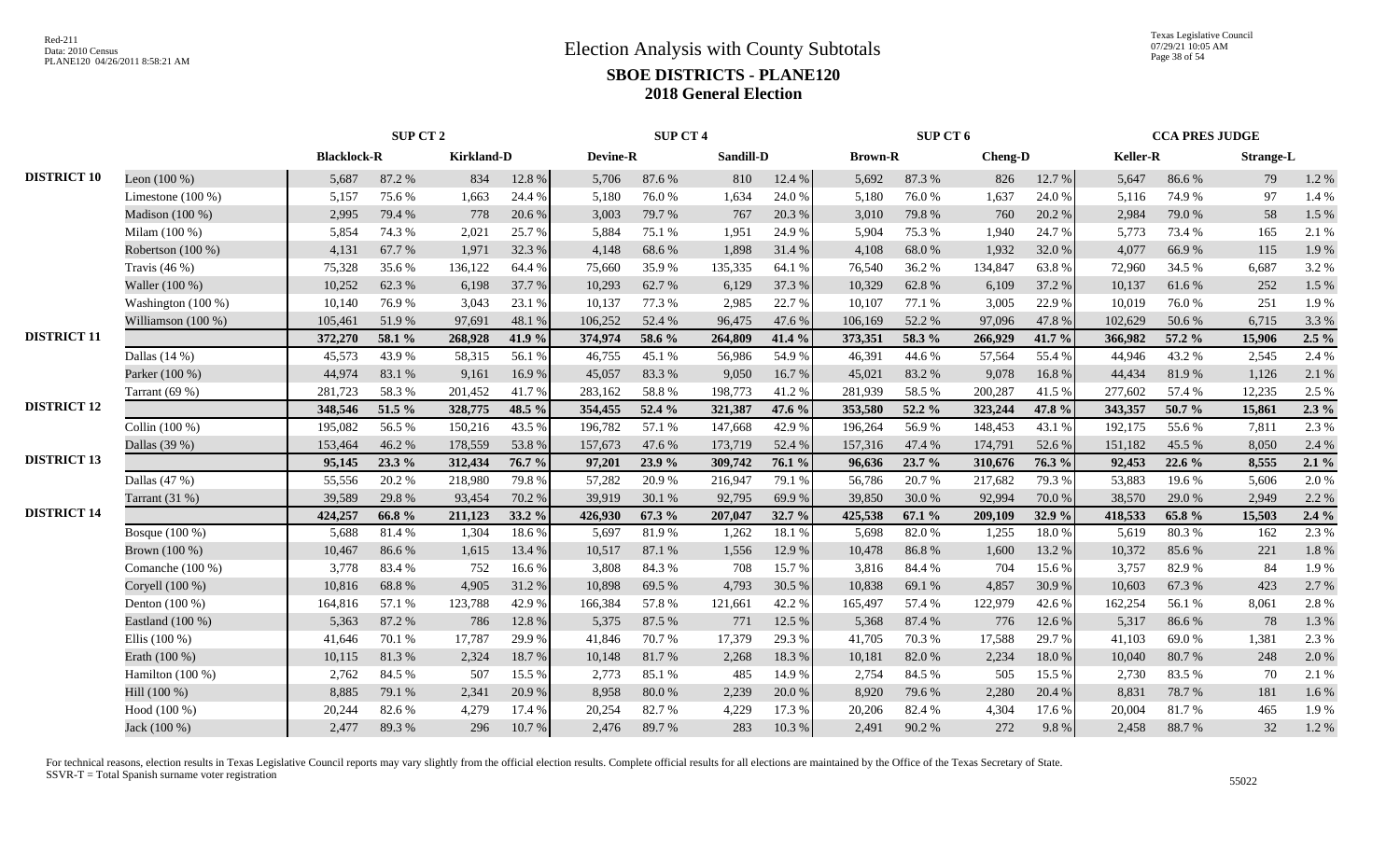|                    |                     | <b>CCA PRES JUDGE</b> |        |                 | CCA <sub>7</sub> |            |        |             | CCA <sub>8</sub> |         |        |
|--------------------|---------------------|-----------------------|--------|-----------------|------------------|------------|--------|-------------|------------------|---------|--------|
|                    |                     | Jackson-D             |        | <b>Hervey-R</b> |                  | Franklin-D |        | Slaughter-R |                  | Ash-L   |        |
| <b>DISTRICT 10</b> | Leon $(100\%)$      | 795                   | 12.2 % | 5,711           | 87.7%            | 798        | 12.3 % | 5,752       | 94.8%            | 316     | 5.2 %  |
|                    | Limestone $(100\%)$ | 1,619                 | 23.7%  | 5,194           | 76.2%            | 1,619      | 23.8%  | 5,368       | 91.0%            | 529     | 9.0%   |
|                    | Madison (100 %)     | 735                   | 19.5 % | 3,019           | 79.9%            | 759        | 20.1 % | 3,083       | 90.0 %           | 344     | 10.0%  |
|                    | Milam (100 %)       | 1,922                 | 24.5 % | 5,889           | 75.1 %           | 1,948      | 24.9%  | 6,099       | 85.8%            | 1,013   | 14.2 % |
|                    | Robertson (100 %)   | 1,903                 | 31.2%  | 4,165           | 68.5%            | 1,913      | 31.5 % | 4,344       | 84.2 %           | 818     | 15.8%  |
|                    | Travis $(46\%)$     | 131,715               | 62.3%  | 76,762          | 36.5 %           | 133,364    | 63.5%  | 89,349      | 58.6%            | 63,199  | 41.4%  |
|                    | Waller (100 %)      | 6,078                 | 36.9%  | 10,350          | 63.0%            | 6,078      | 37.0%  | 10,946      | 78.3%            | 3,031   | 21.7%  |
|                    | Washington (100 %)  | 2,909                 | 22.1 % | 10,198          | 77.8 %           | 2,905      | 22.2 % | 10,368      | 88.5%            | 1,344   | 11.5 % |
|                    | Williamson (100 %)  | 93,628                | 46.1%  | 106,903         | 52.9%            | 95,021     | 47.1 % | 115,418     | 71.6%            | 45,760  | 28.4 % |
| <b>DISTRICT 11</b> |                     | 258,537               | 40.3%  | 376,180         | 58.9%            | 262,075    | 41.1 % | 395,576     | 77.7 %           | 113,485 | 22.3 % |
|                    | Dallas $(14%)$      | 56,443                | 54.3 % | 46,633          | 45.1 %           | 56,694     | 54.9%  | 51,413      | 66.0%            | 26,544  | 34.0%  |
|                    | Parker (100 %)      | 8,681                 | 16.0%  | 45,178          | 83.8%            | 8,760      | 16.2 % | 45,708      | $91.1\text{ }\%$ | 4,487   | 8.9%   |
|                    | Tarrant (69 %)      | 193,413               | 40.0%  | 284,369         | 59.1 %           | 196,621    | 40.9%  | 298,455     | 78.4%            | 82,454  | 21.6%  |
| <b>DISTRICT 12</b> |                     | 318,349               | 47.0 % | 354,832         | 52.7 %           | 319,099    | 47.3 % | 381,415     | 72.0 %           | 148,351 | 28.0 % |
|                    | Collin (100 %)      | 145,507               | 42.1 % | 197,592         | 57.4 %           | 146,528    | 42.6 % | 208,892     | 74.7%            | 70,568  | 25.3 % |
|                    | Dallas (39 %)       | 172,842               | 52.0%  | 157,240         | 47.7%            | 172,571    | 52.3 % | 172,523     | 68.9%            | 77,783  | 31.1 % |
| <b>DISTRICT 13</b> |                     | 307,174               | 75.3 % | 96,872          | 23.8 %           | 309,986    | 76.2 % | 116,215     | 49.4 %           | 118,948 | 50.6 % |
|                    | Dallas $(47%)$      | 215,546               | 78.4%  | 56,865          | 20.7%            | 217,351    | 79.3 % | 71,002      | 44.9%            | 87,180  | 55.1 % |
|                    | Tarrant (31 %)      | 91,628                | 68.8%  | 40,007          | 30.2 %           | 92,635     | 69.8%  | 45,213      | 58.7%            | 31,768  | 41.3%  |
| <b>DISTRICT 14</b> |                     | 202,009               | 31.8%  | 428,358         | 67.6 %           | 204,862    | 32.4 % | 443,916     | 82.5 %           | 93,922  | 17.5 % |
|                    | Bosque (100 %)      | 1,213                 | 17.3 % | 5,751           | 82.4%            | 1,230      | 17.6%  | 5,873       | 89.7%            | 676     | 10.3%  |
|                    | Brown (100 %)       | 1,519                 | 12.5 % | 10,514          | 87.3 %           | 1,528      | 12.7 % | 10,618      | 93.1 %           | 785     | 6.9%   |
|                    | Comanche (100 %)    | 693                   | 15.3 % | 3,815           | 84.5 %           | 702        | 15.5 % | 3,855       | 92.3%            | 320     | 7.7%   |
|                    | Coryell (100 %)     | 4,731                 | 30.0%  | 10,902          | 69.6%            | 4,763      | 30.4 % | 11,319      | 82.5 %           | 2,402   | 17.5 % |
|                    | Denton $(100\%)$    | 118,665               | 41.1%  | 166,701         | 58.0%            | 120,845    | 42.0%  | 175,177     | 76.8%            | 53,025  | 23.2 % |
|                    | Eastland (100 %)    | 748                   | 12.2 % | 5,388           | 87.8 %           | 749        | 12.2 % | 5,419       | 92.8%            | 419     | 7.2 %  |
|                    | Ellis (100 %)       | 17,043                | 28.6%  | 42,012          | 70.9%            | 17,262     | 29.1 % | 43,223      | 82.5 %           | 9,200   | 17.5 % |
|                    | Erath (100 %)       | 2,150                 | 17.3 % | 10,204          | 82.4 %           | 2,184      | 17.6 % | 10,521      | 88.7%            | 1,340   | 11.3 % |
|                    | Hamilton (100 %)    | 468                   | 14.3 % | 2,801           | 85.8%            | 463        | 14.2 % | 2,837       | 92.6%            | 226     | 7.4 %  |
|                    | Hill (100 %)        | 2,213                 | 19.7%  | 8,965           | $80.0\ \%$       | 2,235      | 20.0 % | 9,138       | 89.8%            | 1,036   | 10.2%  |
|                    | Hood (100 %)        | 4,030                 | 16.4%  | 20,323          | 83.2%            | 4,100      | 16.8%  | 20,592      | 90.7%            | 2,117   | 9.3%   |
|                    | Jack (100 %)        | 280                   | 10.1 % | 2,475           | 89.7%            | 284        | 10.3%  | 2,506       | 94.4 %           | 148     | 5.6%   |
|                    |                     |                       |        |                 |                  |            |        |             |                  |         |        |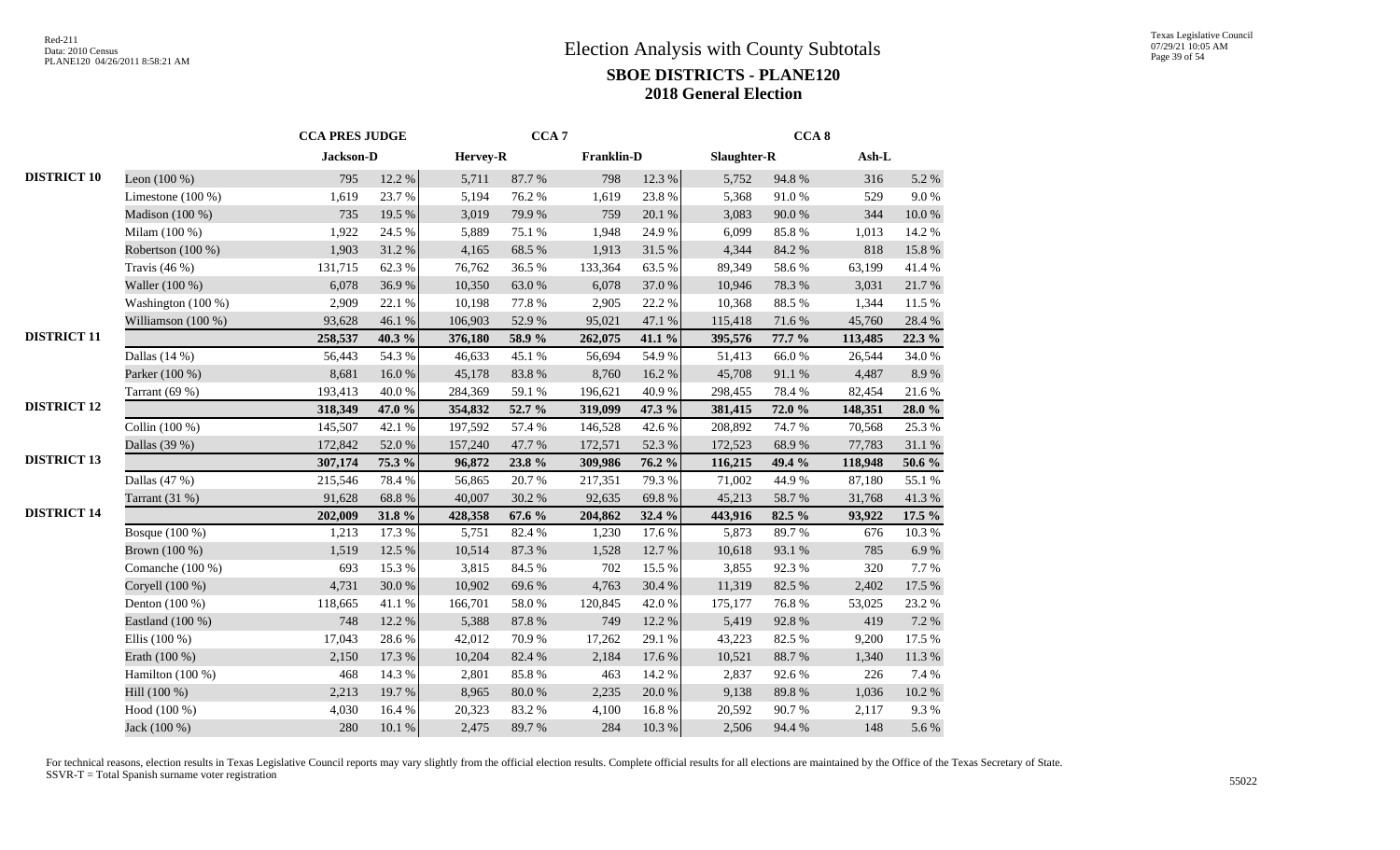Texas Legislative Council 07/29/21 10:05 AM Page 40 of 54

|                    |                         |         |        | <b>U.S. SEN</b> |        |                |           |          |        | <b>GOVERNOR</b> |        |                   |          |           | <b>LT. GOVERNOR</b> |                  |        |
|--------------------|-------------------------|---------|--------|-----------------|--------|----------------|-----------|----------|--------|-----------------|--------|-------------------|----------|-----------|---------------------|------------------|--------|
|                    |                         | Cruz-R  |        | O'Rourke-D      |        | Dikeman-L      |           | Abbott-R |        | <b>Valdez-D</b> |        | <b>Tippetts-L</b> |          | Patrick-R |                     | <b>Collier-D</b> |        |
| <b>DISTRICT 14</b> | Johnson $(100\%)$       | 39,571  | 75.8%  | 12,211          | 23.4 % | 454            | $0.9\,\%$ | 41,485   | 79.2 % | 10,105          | 19.3%  | 774               | 1.5 %    | 39,023    | 74.8%               | 12,045           | 23.1 % |
|                    | Lampasas $(100\%)$      | 5,836   | 78.1 % | 1,569           | 21.0%  | 65             | 0.9%      | 6,073    | 80.8%  | 1,343           | 17.9%  | 101               | 1.3%     | 5,772     | 77.0%               | 1,552            | 20.7 % |
|                    | McLennan $(100\%)$      | 45,855  | 61.2%  | 28,452          | 38.0%  | 568            | 0.8%      | 49,195   | 65.6%  | 24,734          | 33.0%  | 1,079             | 1.4 %    | 44,880    | 60.1%               | 28,155           | 37.7 % |
|                    | Mills (100 %)           | 1,764   | 88.0%  | 229             | 11.4 % | 11             | $0.5\ \%$ | 1,790    | 88.9%  | 206             | 10.2%  | $18\,$            | 0.9 %    | 1,604     | 80.4 %              | 357              | 17.9 % |
|                    | Navarro $(100\%)$       | 10,391  | 72.1 % | 3,918           | 27.2 % | 107            | 0.7%      | 10,818   | 75.1 % | 3,411           | 23.7%  | 179               | 1.2%     | 10,110    | 70.3%               | 4,007            | 27.9 % |
|                    | Palo Pinto (100 %)      | 7,547   | 80.0%  | 1,837           | 19.5 % | 46             | $0.5\%$   | 7,811    | 82.8%  | 1,529           | 16.2%  | 90                | 1.0%     | 7,348     | 78.2%               | 1,892            | 20.1 % |
|                    | Somervell (100 %)       | 3,032   | 82.2%  | 633             | 17.2 % | 25             | 0.7%      | 3,142    | 85.3%  | 499             | 13.5 % | 42                | 1.1%     | 2,934     | 80.1%               | 655              | 17.9 % |
|                    | Stephens (100 %)        | 2,627   | 88.6%  | 324             | 10.9%  | 13             | 0.4%      | 2,649    | 89.4%  | 291             | 9.8%   | 24                | 0.8%     | 2,565     | 86.7%               | 363              | 12.3 % |
|                    | Wise $(100\%)$          | 19,023  | 82.3%  | 3,915           | 16.9%  | 179            | 0.8%      | 19,633   | 84.9%  | 3,184           | 13.8%  | 303               | 1.3%     | 18,663    | 81.1%               | 3,934            | 17.1 % |
| <b>DISTRICT 15</b> |                         | 372,764 | 75.2 % | 118,842         | 24.0 % | 3,813          | $0.8 \%$  | 384,839  | 77.8 % | 102,160         | 20.7%  | 7,580             | $1.5\%$  | 354,947   | 72.2 %              | 124,897          | 25.4 % |
|                    | Andrews $(100\%)$       | 3,338   | 80.8%  | 776             | 18.8%  | 17             | 0.4%      | 3,400    | 82.4%  | 687             | 16.7%  | 38                | 0.9%     | 3,126     | 76.1%               | 908              | 22.1 % |
|                    | Archer (100 %)          | 3,208   | 89.1%  | 376             | 10.4 % | 18             | 0.5 %     | 3,259    | 90.3%  | 323             | 8.9%   | $28\,$            | $0.8~\%$ | 3,058     | 85.0%               | 485              | 13.5 % |
|                    | Armstrong $(100\%)$     | 819     | 91.1%  | 74              | 8.2%   | 6              | 0.7%      | 822      | 91.8%  | 59              | 6.6%   | 14                | 1.6 %    | 744       | 84.8%               | 115              | 13.1 % |
|                    | Bailey (100 %)          | 1,202   | 74.5 % | 405             | 25.1 % |                | 0.4%      | 1,239    | 77.2 % | 348             | 21.7%  | 17                | 1.1 %    | 1,146     | 72.5 %              | 407              | 25.7 % |
|                    | Baylor (100 %)          | 1,072   | 86.7%  | 156             | 12.6 % | 9              | 0.7%      | 1,092    | 88.3%  | 129             | 10.4%  | 15                | 1.2%     | 988       | 81.4%               | 203              | 16.7%  |
|                    | Borden (100 %)          | 320     | 93.3%  | 22              | 6.4 %  |                | 0.3 %     | 321      | 94.7%  | 17              | 5.0%   | $\mathbf{1}$      | 0.3%     | 290       | 86.3%               | 44               | 13.1 % |
|                    | Briscoe $(100\%)$       | 553     | 88.6%  | 69              | 11.1 % | 2              | 0.3%      | 556      | 89.2%  | 58              | 9.3%   | 9                 | 1.4 %    | 518       | 83.7%               | 86               | 13.9 % |
|                    | Callahan (100 %)        | 4,373   | 87.1 % | 610             | 12.1 % | 40             | 0.8 %     | 4,475    | 89.2%  | 486             | 9.7%   | 54                | 1.1 %    | 4,212     | 84.4 %              | 679              | 13.6 % |
|                    | Carson $(100\%)$        | 2,185   | 89.1 % | 244             | 10.0%  | 22             | 0.9%      | 2.202    | 90.1 % | 207             | 8.5%   | 36                | 1.5 %    | 1.822     | 75.2 %              | 507              | 20.9%  |
|                    | Castro (100 %)          | 1,219   | 75.1 % | 394             | 24.3 % | 10             | 0.6 %     | 1,226    | 75.9%  | 371             | 23.0%  | 18                | 1.1%     | 1,010     | 63.1 %              | 547              | 34.2 % |
|                    | Childress $(100\%)$     | 1,525   | 86.3%  | 234             | 13.2 % | 8              | 0.5%      | 1,545    | 87.7%  | 204             | 11.6 % | 13                | 0.7%     | 1.433     | 81.6%               | 293              | 16.7%  |
|                    | Clay $(100\%)$          | 3,710   | 86.5%  | 547             | 12.8 % | 31             | 0.7%      | 3,807    | 88.8%  | 449             | 10.5 % | 30                | 0.7%     | 3,490     | 82.1 %              | 698              | 16.4 % |
|                    | Cochran $(100\%)$       | 541     | 78.9%  | 140             | 20.4 % | 5              | 0.7%      | 550      | 81.0%  | 122             | 18.0%  | $\tau$            | 1.0%     | 495       | 73.1 %              | 169              | 25.0%  |
|                    | Coke (100 %)            | 1,150   | 88.7%  | 137             | 10.6 % | 10             | 0.8%      | 1,187    | 89.9%  | 118             | 8.9%   | 15                | 1.1 %    | 1.048     | 80.7%               | 222              | 17.1 % |
|                    | Coleman $(100\%)$       | 2,759   | 88.3%  | 351             | 11.2 % | 16             | $0.5\%$   | 2,774    | 88.6%  | 328             | 10.5 % | 28                | 0.9%     | 2.622     | 84.3%               | 423              | 13.6 % |
|                    | Collingsworth $(100\%)$ | 814     | 87.3%  | 113             | 12.1 % | 5              | 0.5%      | 831      | 88.1%  | 101             | 10.7%  | 11                | 1.2%     | 739       | 79.6%               | 172              | 18.5 % |
|                    | Cooke (100 %)           | 11,868  | 81.7%  | 2,545           | 17.5 % | 111            | 0.8%      | 12,284   | 84.7%  | 2,049           | 14.1 % | 163               | 1.1%     | 11,590    | 80.3%               | 2,597            | 18.0%  |
|                    | Cottle (100 %)          | 458     | 82.2%  | 97              | 17.4 % | 2              | 0.4%      | 465      | 83.6%  | 88              | 15.8%  | $\mathfrak{Z}$    | 0.5 %    | 434       | 79.2 %              | 104              | 19.0%  |
|                    | Crosby (100 %)          | 978     | 68.8%  | 437             | 30.7%  | $\overline{7}$ | $0.5\%$   | 1,005    | 70.9%  | 392             | 27.7 % | 20                | 1.4 %    | 904       | 64.1 %              | 482              | 34.2 % |
|                    | Dallam (100 %)          | 970     | 87.0%  | 139             | 12.5 % | 6              | 0.5 %     | 985      | 87.8%  | 129             | 11.5 % | 8                 | 0.7 %    | 924       | 83.2%               | 162              | 14.6 % |
|                    | Dawson (100 %)          | 2,192   | 72.7%  | 811             | 26.9%  | 12             | 0.4%      | 2,240    | 74.4 % | 739             | 24.6 % | 30                | 1.0%     | 1,990     | 67.0%               | 933              | 31.4%  |
|                    | Deaf Smith (100 %)      | 2,680   | 71.0%  | 1,067           | 28.3 % | 28             | 0.7 %     | 2,788    | 73.9%  | 957             | 25.4 % | 28                | 0.7 %    | 2,550     | 68.1%               | 1,119            | 29.9%  |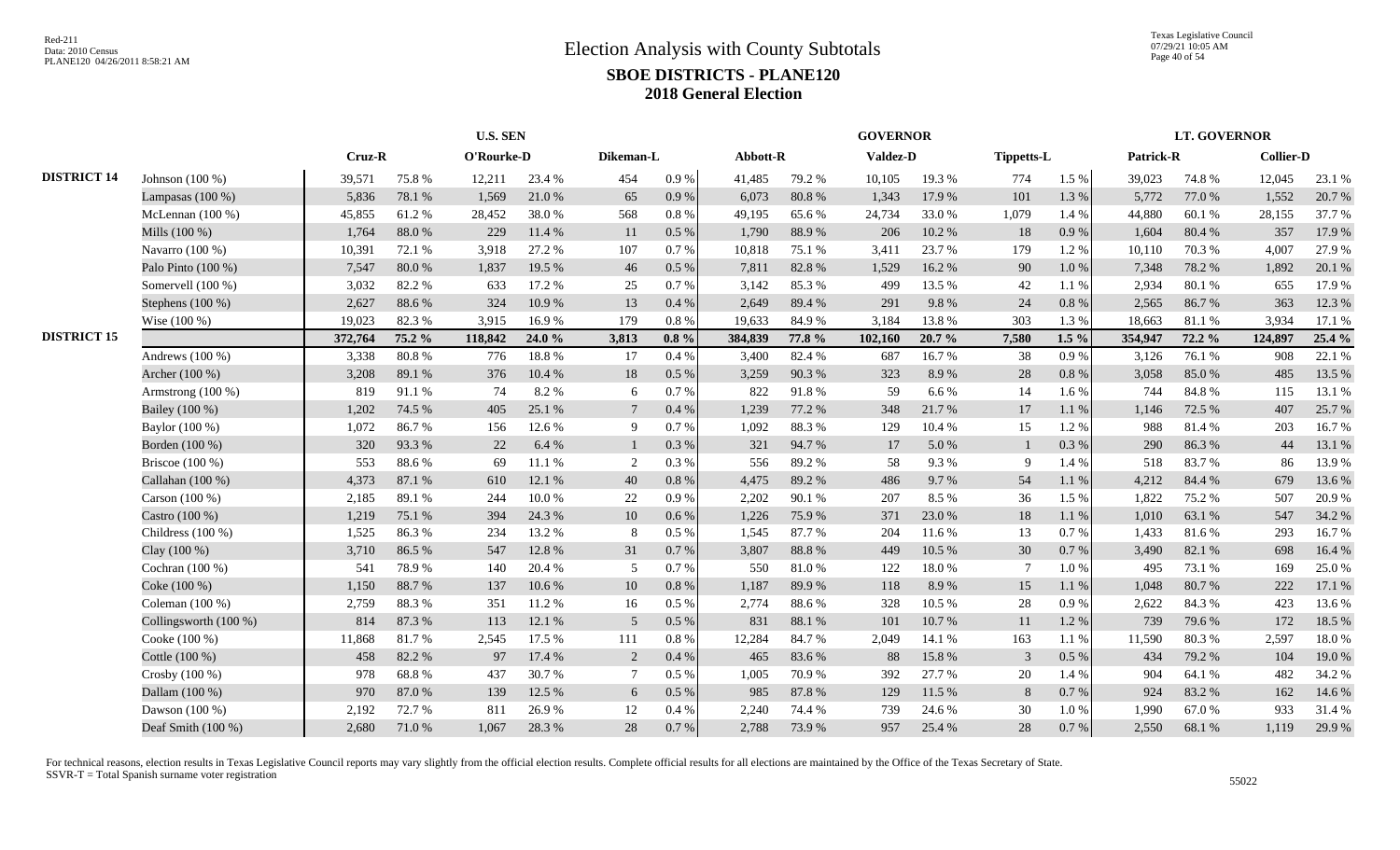|                    |                       |            | <b>LT. GOVERNOR</b> |                 |        | <b>ATTORNEY GEN</b> |        |          |         |         |        | <b>COMPTROLLER</b> |        |           |       | <b>LAND COMM</b> |        |
|--------------------|-----------------------|------------|---------------------|-----------------|--------|---------------------|--------|----------|---------|---------|--------|--------------------|--------|-----------|-------|------------------|--------|
|                    |                       | McKennon-L |                     | <b>Paxton-R</b> |        | Nelson-D            |        | Harris-L |         | Hegar-R |        | <b>Chevalier-D</b> |        | Sanders-L |       | <b>Bush-R</b>    |        |
| <b>DISTRICT 14</b> | Johnson $(100\%)$     | 1,104      | 2.1 %               | 38,385          | 73.8%  | 12,295              | 23.6 % | 1,334    | 2.6 %   | 39,429  | 76.4 % | 10,402             | 20.2%  | 1,758     | 3.4 % | 39,430           | 76.1%  |
|                    | Lampasas (100 %)      | 169        | 2.3 %               | 5,759           | 77.0 % | 1,546               | 20.7 % | 177      | 2.4 %   | 5,875   | 78.8%  | 1,361              | 18.3 % | 215       | 2.9%  | 5,856            | 78.3%  |
|                    | McLennan $(100\%)$    | 1,648      | 2.2 %               | 44,718          | 60.0%  | 28,026              | 37.6 % | 1,749    | 2.3 %   | 47,085  | 63.6%  | 24,522             | 33.1 % | 2,446     | 3.3 % | 47,288           | 63.6%  |
|                    | Mills $(100\%)$       | 35         | 1.8%                | 1,699           | 85.7%  | 257                 | 13.0 % | 26       | 1.3%    | 1,742   | 87.9%  | 211                | 10.6%  | 29        | 1.5 % | 1,711            | 86.1%  |
|                    | Navarro (100 %)       | 256        | $1.8~\%$            | 10,073          | 70.2 % | 3,991               | 27.8%  | 286      | 2.0%    | 10,494  | 73.5 % | 3,405              | 23.9%  | 377       | 2.6%  | 10,397           | 72.6 % |
|                    | Palo Pinto (100 %)    | 158        | 1.7%                | 7,334           | 78.2 % | 1.882               | 20.1 % | 162      | 1.7%    | 7,552   | 80.9%  | 1,559              | 16.7%  | 222       | 2.4 % | 7,590            | 81.0%  |
|                    | Somervell (100 %)     | 75         | 2.0%                | 2,937           | 80.5%  | 636                 | 17.4 % | 74       | 2.0%    | 2,962   | 82.7%  | 501                | 14.0%  | 120       | 3.3 % | 2,961            | 81.4%  |
|                    | Stephens (100 %)      | 30         | $1.0\ \%$           | 2,578           | 87.2%  | 344                 | 11.6 % | 35       | 1.2%    | 2,595   | 88.5%  | 283                | 9.7%   | 53        | 1.8%  | 2,549            | 86.8%  |
|                    | Wise (100 %)          | 414        | 1.8%                | 18,534          | 80.6%  | 3,935               | 17.1 % | 512      | 2.2 %   | 18,953  | 83.0%  | 3,240              | 14.2 % | 629       | 2.8%  | 18,909           | 82.6%  |
| <b>DISTRICT 15</b> |                       | 11,977     | 2.4%                | 363,805         | 74.1 % | 116,217             | 23.7 % | 11,172   | $2.3\%$ | 371,583 | 76.2 % | 101,046            | 20.7 % | 14,839    | 3.0%  | 369,269          | 75.6 % |
|                    | Andrews $(100\%)$     | 73         | 1.8%                | 3,256           | 79.4 % | 752                 | 18.3%  | 92       | 2.2 %   | 3,287   | 80.7%  | 668                | 16.4%  | 118       | 2.9 % | 3,291            | 80.7%  |
|                    | Archer (100 %)        | 54         | 1.5 %               | 3,143           | 87.6%  | 393                 | 11.0%  | 51       | 1.4 %   | 3,161   | 88.8%  | 333                | 9.4 %  | 66        | 1.9%  | 3,117            | 87.3%  |
|                    | Armstrong (100 %)     | $18\,$     | 2.1 %               | 784             | 88.7%  | 78                  | 8.8%   | 22       | 2.5 %   | 785     | 90.5 % | 58                 | 6.7%   | 24        | 2.8%  | 779              | 88.8%  |
|                    | Bailey (100 %)        | 28         | 1.8%                | 1,161           | 73.9%  | 385                 | 24.5 % | 24       | 1.5 %   | 1,161   | 74.7%  | 339                | 21.8%  | 54        | 3.5 % | 1,199            | 76.4%  |
|                    | Baylor (100 %)        | 23         | 1.9%                | 1,020           | 83.7%  | 170                 | 14.0 % | 28       | 2.3 %   | 1,034   | 86.0%  | 134                | 11.1 % | 35        | 2.9 % | 1,010            | 83.9%  |
|                    | Borden (100 %)        | 2          | 0.6 %               | 301             | 88.5 % | 31                  | 9.1 %  | 8        | 2.4 %   | 305     | 93.0%  | 14                 | 4.3 %  | 9         | 2.7 % | 300              | 90.9%  |
|                    | Briscoe (100 %)       | 15         | 2.4 %               | 538             | 87.1 % | 70                  | 11.3 % | 10       | 1.6%    | 541     | 89.1%  | 59                 | 9.7%   |           | 1.2%  | 516              | 84.9%  |
|                    | Callahan (100 %)      | 102        | 2.0%                | 4,283           | 85.9%  | 611                 | 12.2 % | 94       | 1.9%    | 4,355   | 87.6%  | 488                | 9.8%   | 128       | 2.6%  | 4,241            | 85.4 % |
|                    | Carson (100 %)        | 95         | 3.9%                | 2,071           | 85.4%  | 303                 | 12.5 % | 52       | 2.1%    | 2,145   | 88.8%  | 221                | 9.1%   | 50        | 2.1 % | 2,119            | 87.7%  |
|                    | Castro (100 %)        | 43         | 2.7%                | 1,131           | 70.5 % | 455                 | 28.3%  | 19       | 1.2 %   | 1,157   | 72.6 % | 389                | 24.4 % | 48        | 3.0 % | 1,151            | 72.6 % |
|                    | Childress $(100\%)$   | 31         | 1.8%                | 1,475           | 84.3%  | 243                 | 13.9%  | 32       | 1.8%    | 1,517   | 86.5%  | 206                | 11.7%  | 31        | 1.8%  | 1,504            | 85.8%  |
|                    | Clay (100 %)          | 65         | 1.5 %               | 3,607           | 84.8 % | 579                 | 13.6 % | 66       | 1.6%    | 3,618   | 86.5%  | 470                | 11.2%  | 97        | 2.3 % | 3,572            | 84.9%  |
|                    | Cochran (100 %)       | 13         | 1.9%                | 529             | 78.3%  | 135                 | 20.0%  | 12       | 1.8%    | 524     | 78.8%  | 126                | 18.9%  | 15        | 2.3 % | 526              | 78.0%  |
|                    | Coke (100 %)          | 28         | 2.2%                | 1,112           | 85.3%  | 165                 | 12.7 % | 27       | 2.1%    | 1,145   | 89.0%  | 115                | 8.9%   | 26        | 2.0%  | 1,077            | 84.4 % |
|                    | Coleman $(100\%)$     | 65         | 2.1 %               | 2,667           | 85.5 % | 388                 | 12.4 % | 63       | 2.0 %   | 2,719   | 87.6%  | 327                | 10.5 % | 59        | 1.9 % | 2,653            | 85.5%  |
|                    | Collingsworth (100 %) | $17\,$     | 1.8%                | 792             | 85.5 % | 121                 | 13.1 % | 13       | 1.4 %   | 763     | 85.3%  | 109                | 12.2 % | 22        | 2.5 % | 770              | 85.0%  |
|                    | Cooke (100 %)         | 248        | 1.7%                | 11,538          | 80.2%  | 2,569               | 17.8%  | 287      | 2.0%    | 11,812  | 82.7%  | 2,104              | 14.7%  | 364       | 2.5 % | 11,879           | 82.9%  |
|                    | Cottle (100 %)        | 10         | 1.8%                | 449             | 81.6%  | 92                  | 16.7%  | 9        | 1.6 %   | 443     | 82.8%  | 82                 | 15.3%  | 10        | 1.9%  | 438              | 80.1%  |
|                    | Crosby (100 %)        | 24         | 1.7%                | 928             | 65.9%  | 441                 | 31.3%  | 40       | 2.8%    | 979     | 70.1 % | 378                | 27.1 % | 39        | 2.8%  | 978              | 69.9%  |
|                    | Dallam (100 %)        | 25         | 2.3 %               | 943             | 84.8 % | 146                 | 13.1 % | 23       | 2.1%    | 940     | 85.1%  | 133                | 12.0%  | 31        | 2.8%  | 936              | 84.7%  |
|                    | Dawson (100 %)        | 45         | 1.5 %               | 2,130           | 71.8%  | 796                 | 26.8%  | 42       | 1.4 %   | 2,171   | 73.8%  | 705                | 24.0%  | 64        | 2.2 % | 2,175            | 73.3 % |
|                    | Deaf Smith (100 %)    | 75         | 2.0 %               | 2,620           | 70.1 % | 1,060               | 28.3%  | 60       | 1.6 %   | 2,653   | 71.5 % | 952                | 25.7%  | 103       | 2.8%  | 2,648            | 71.2%  |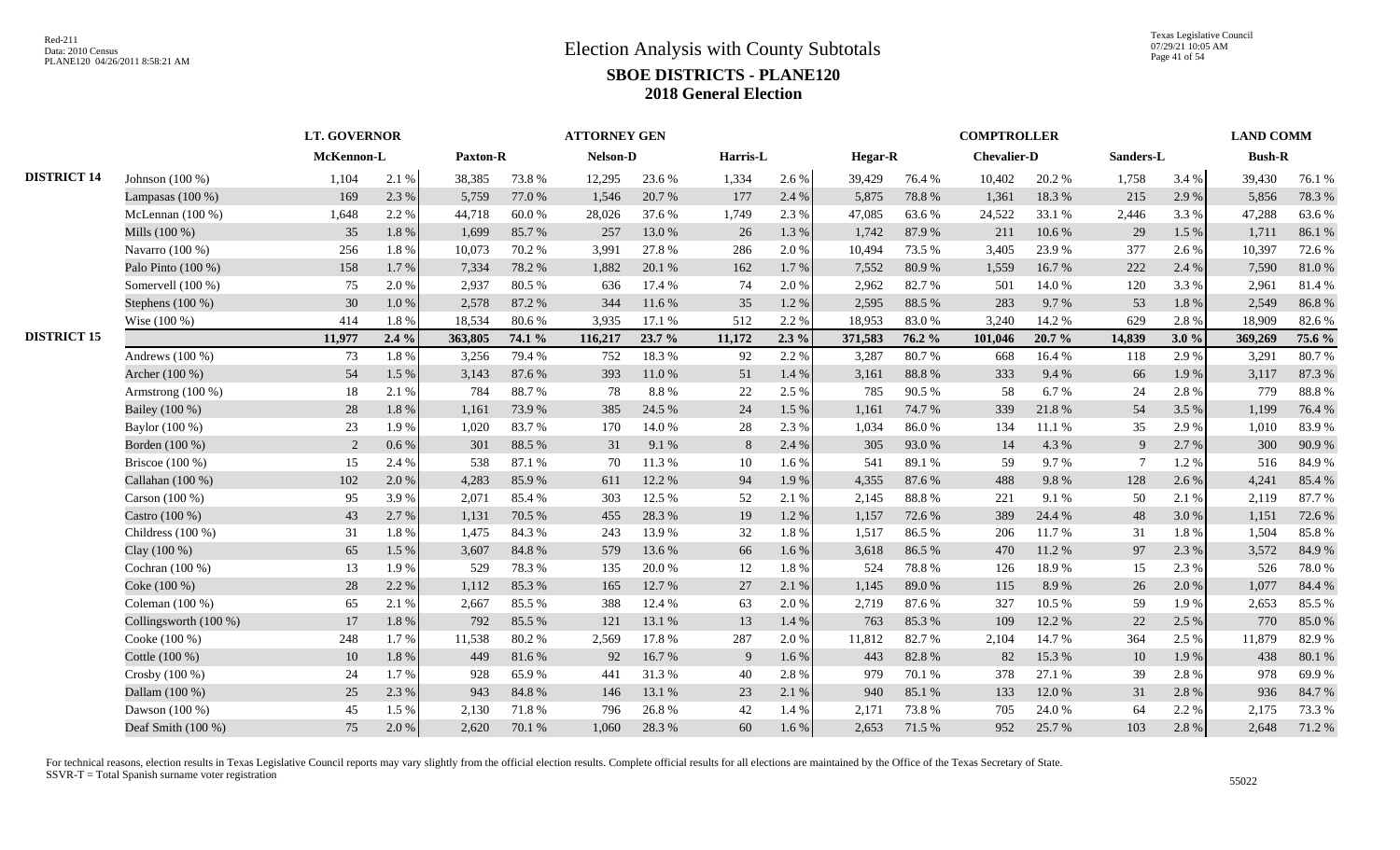|                    |                         |         | <b>LAND COMM</b> |        |         |                 |        | <b>AG COMM</b> |        |                |           |                   |        | <b>RR COMM1</b>  |        |                 |           |
|--------------------|-------------------------|---------|------------------|--------|---------|-----------------|--------|----------------|--------|----------------|-----------|-------------------|--------|------------------|--------|-----------------|-----------|
|                    |                         | Suazo-D |                  | Pina-L |         | <b>Miller-R</b> |        | Olson-D        |        | Carpenter-L    |           | <b>Craddick-R</b> |        | <b>McAllen-D</b> |        | Wright-L        |           |
| <b>DISTRICT 14</b> | Johnson (100 %)         | 10,241  | 19.8%            | 2,145  | 4.1 %   | 38,979          | 75.4 % | 11,517         | 22.3 % | 1,208          | 2.3 %     | 39,534            | 76.6%  | 10,430           | 20.2 % | 1,679           | 3.3 %     |
|                    | Lampasas $(100\%)$      | 1,364   | 18.2%            | 255    | 3.4 %   | 5,801           | 77.7 % | 1,484          | 19.9%  | 180            | 2.4 %     | 5,862             | 78.6%  | 1,373            | 18.4%  | 219             | 2.9%      |
|                    | McLennan $(100\%)$      | 24,663  | 33.2 %           | 2,428  | 3.3 %   | 45.190          | 61.0%  | 27,412         | 37.0 % | 1,533          | 2.1 %     | 46,810            | 63.3%  | 25,091           | 33.9%  | 2,036           | 2.8%      |
|                    | Mills (100 %)           | 220     | 11.1 %           | 57     | 2.9 %   | 1,710           | 85.1 % | 257            | 12.8 % | 42             | 2.1%      | 1,705             | 85.9%  | 213              | 10.7%  | 66              | 3.3 %     |
|                    | Navarro (100 %)         | 3,481   | 24.3 %           | 440    | 3.1 %   | 10,240          | 71.6%  | 3,809          | 26.6%  | 246            | 1.7%      | 10,399            | 72.8%  | 3,545            | 24.8%  | 342             | 2.4 %     |
|                    | Palo Pinto $(100\%)$    | 1,561   | 16.7%            | 224    | 2.4 %   | 7.240           | 77.2 % | 2,009          | 21.4 % | 128            | 1.4 %     | 7,561             | 80.9%  | 1.587            | 17.0 % | 200             | 2.1%      |
|                    | Somervell (100 %)       | 537     | 14.8%            | 139    | 3.8%    | 2,981           | 81.6%  | 590            | 16.2%  | 82             | 2.2 %     | 2,977             | 82.8%  | 517              | 14.4 % | 100             | 2.8%      |
|                    | Stephens $(100\%)$      | 317     | 10.8%            | 71     | 2.4 %   | 2,591           | 88.2%  | 312            | 10.6%  | 36             | 1.2%      | 2,598             | 88.4%  | 282              | 9.6 %  | 59              | 2.0%      |
|                    | Wise (100 %)            | 3,237   | 14.1 %           | 737    | 3.2 %   | 18,764          | 82.2%  | 3,613          | 15.8%  | 453            | 2.0%      | 18,960            | 83.0%  | 3,295            | 14.4 % | 583             | 2.6 %     |
| <b>DISTRICT 15</b> |                         | 101,754 | 20.8%            | 17,284 | $3.5\%$ | 367,271         | 75.2 % | 110,557        | 22.6%  | 10,600         | $2.2\%$   | 373,040           | 76.4 % | 101,630          | 20.8%  | 13,325          | $2.7\%$   |
|                    | Andrews $(100\%)$       | 679     | 16.6%            | 110    | 2.7%    | 3,253           | 80.0%  | 720            | 17.7 % | 91             | 2.2 %     | 3,304             | 81.0%  | 654              | 16.0%  | 120             | 2.9%      |
|                    | Archer (100 %)          | 344     | 9.6%             | 110    | 3.1%    | 3,147           | 88.1%  | 380            | 10.6 % | 44             | 1.2%      | 3,183             | 89.3%  | 322              | 9.0%   | 60              | 1.7%      |
|                    | Armstrong $(100\%)$     | 59      | 6.7%             | 39     | 4.4 %   | 780             | 89.0%  | 77             | 8.8%   | 19             | 2.2 %     | 785               | 89.7%  | 61               | 7.0 %  | 29              | 3.3 %     |
|                    | Bailey (100 %)          | 336     | 21.4%            | 35     | 2.2%    | 1,173           | 75.4 % | 353            | 22.7 % | 30             | 1.9%      | 1,176             | 75.8%  | 348              | 22.4 % | 28              | $1.8\ \%$ |
|                    | Baylor (100 %)          | 146     | 12.1 %           | $48\,$ | 4.0%    | 1,036           | 85.3%  | 154            | 12.7 % | 24             | $2.0\ \%$ | 1,024             | 85.6%  | 138              | 11.5 % | 34              | 2.8%      |
|                    | Borden (100 %)          | 23      | 7.0 %            | 7      | 2.1 %   | 308             | 91.9%  | 24             | 7.2 %  | 3              | 0.9%      | 308               | 92.8%  | 20               | 6.0%   | $\overline{4}$  | 1.2%      |
|                    | Briscoe (100 %)         | 69      | 11.3 %           | 23     | 3.8%    | 534             | 86.7%  | 72             | 11.7%  | $10\,$         | 1.6%      | 546               | 88.8%  | 62               | 10.1 % | $7\phantom{.0}$ | 1.1 %     |
|                    | Callahan (100 %)        | 520     | 10.5 %           | 204    | 4.1%    | 4.329           | 87.0%  | 574            | 11.5 % | 75             | 1.5 %     | 4,342             | 87.5 % | 497              | 10.0%  | 126             | 2.5 %     |
|                    | Carson (100 %)          | 226     | 9.4 %            | 72     | 3.0%    | 2,109           | 87.1 % | 258            | 10.7%  | 54             | 2.2 %     | 2,134             | 88.2%  | 225              | 9.3%   | 60              | 2.5 %     |
|                    | Castro (100 %)          | 401     | 25.3 %           | 33     | 2.1 %   | 1,150           | 71.8%  | 420            | 26.2%  | 31             | 1.9%      | 1,170             | 73.4 % | 397              | 24.9%  | 26              | 1.6%      |
|                    | Childress $(100\%)$     | 213     | 12.2 %           | 35     | 2.0%    | 1.493           | 85.2%  | 234            | 13.3 % | 26             | 1.5 %     | 1,516             | 86.3%  | 209              | 11.9 % | 32              | 1.8%      |
|                    | Clay (100 %)            | 503     | 12.0 %           | 133    | 3.2%    | 3,582           | 85.1 % | 562            | 13.3 % | 67             | 1.6%      | 3,625             | 86.4%  | 471              | 11.2 % | 100             | 2.4 %     |
|                    | Cochran (100 %)         | 123     | 18.2%            | 25     | 3.7%    | 512             | 76.8%  | 139            | 20.8%  | 16             | 2.4 %     | 524               | 78.2%  | 133              | 19.9%  | 13              | 1.9%      |
|                    | Coke (100 %)            | 138     | 10.8%            | 61     | 4.8 %   | 1,140           | 88.1 % | 136            | 10.5 % | 18             | 1.4 %     | 1,136             | 87.8 % | 123              | 9.5 %  | 35              | 2.7%      |
|                    | Coleman $(100\%)$       | 343     | 11.1 %           | 106    | 3.4 %   | 2,699           | 86.9%  | 349            | 11.2%  | 59             | 1.9%      | 2,695             | 86.7%  | 334              | 10.7%  | 78              | 2.5 %     |
|                    | Collingsworth $(100\%)$ | 109     | 12.0%            | 27     | 3.0%    | 766             | 84.3%  | 120            | 13.2 % | 23             | 2.5 %     | 772               | 86.1%  | 105              | 11.7 % | 20              | 2.2 %     |
|                    | Cooke (100 %)           | 2,069   | 14.4 %           | 387    | 2.7%    | 11,707          | 81.8%  | 2,359          | 16.5 % | 252            | 1.8%      | 11,843            | 82.8%  | 2,118            | 14.8%  | 339             | 2.4 %     |
|                    | Cottle (100 %)          | 89      | 16.3%            | 20     | 3.7 %   | 449             | 82.4 % | 89             | 16.3%  | $\overline{7}$ | 1.3%      | 456               | 83.8%  | 80               | 14.7 % | 8               | 1.5 %     |
|                    | Crosby (100 %)          | 382     | 27.3 %           | 40     | 2.9%    | 956             | 67.8%  | 433            | 30.7%  | 22             | $1.6\%$   | 965               | 68.8%  | 403              | 28.7%  | 35              | 2.5 %     |
|                    | Dallam (100 %)          | 125     | 11.3%            | 44     | 4.0%    | 930             | 84.6%  | 142            | 12.9%  | 27             | 2.5 %     | 943               | 85.2%  | 132              | 11.9%  | 32              | 2.9%      |
|                    | Dawson (100 %)          | 708     | 23.9%            | 85     | 2.9 %   | 2,145           | 72.8%  | 751            | 25.5 % | 50             | 1.7%      | 2,185             | 74.3 % | 695              | 23.6 % | 61              | 2.1 %     |
|                    | Deaf Smith (100 %)      | 972     | 26.1%            | 100    | 2.7 %   | 2,605           | 69.9%  | 1,047          | 28.1 % | 75             | 2.0%      | 2,640             | 71.3 % | 988              | 26.7%  | 77              | 2.1 %     |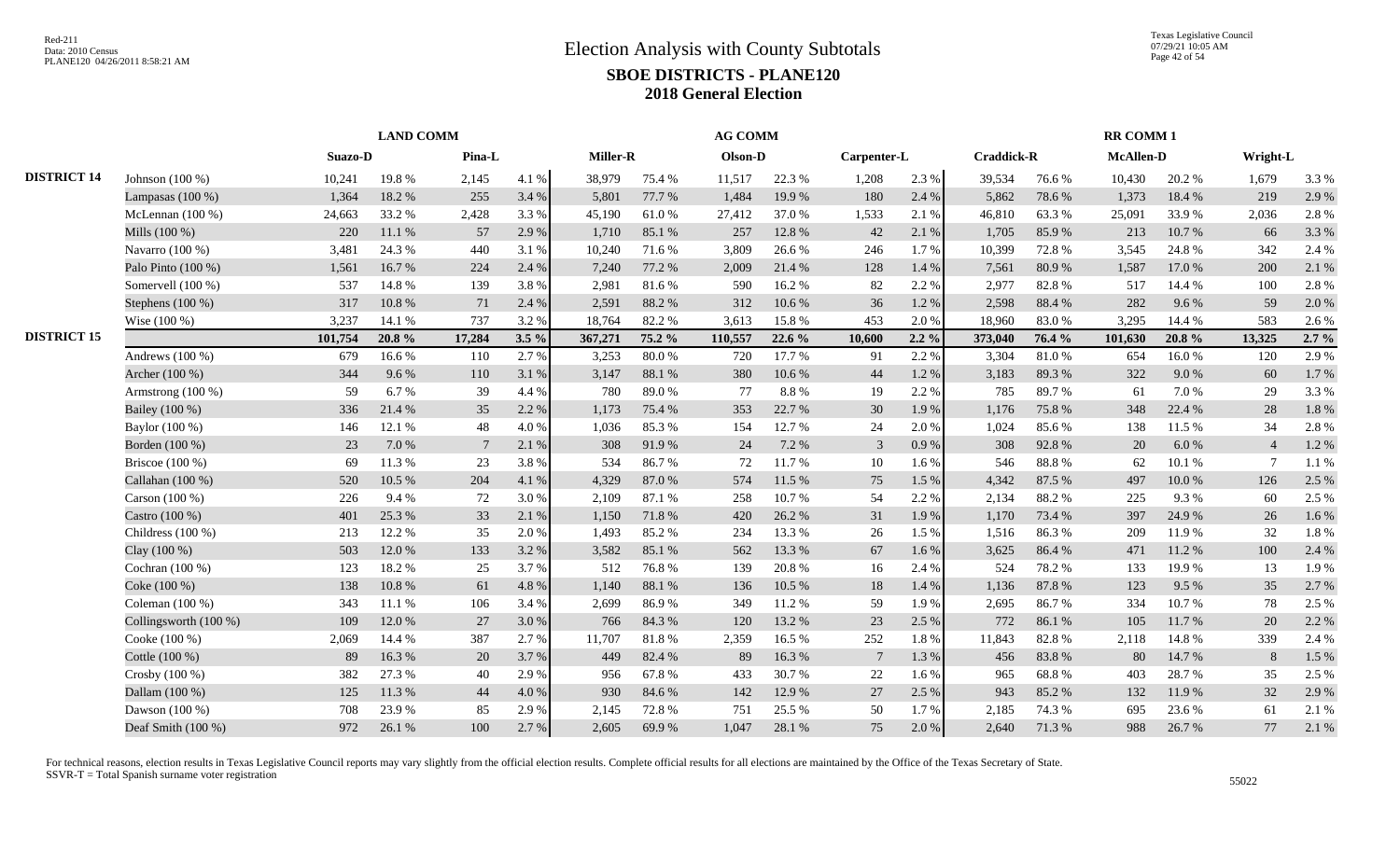|                    |                       |                    | SUP CT 2 |                   |        |          | <b>SUP CT 4</b> |           |        |                | SUP CT 6 |         |        |                 | <b>CCA PRES JUDGE</b> |                  |         |
|--------------------|-----------------------|--------------------|----------|-------------------|--------|----------|-----------------|-----------|--------|----------------|----------|---------|--------|-----------------|-----------------------|------------------|---------|
|                    |                       | <b>Blacklock-R</b> |          | <b>Kirkland-D</b> |        | Devine-R |                 | Sandill-D |        | <b>Brown-R</b> |          | Cheng-D |        | <b>Keller-R</b> |                       | <b>Strange-L</b> |         |
| <b>DISTRICT 14</b> | Johnson (100 %)       | 39,904             | 77.4 %   | 11,644            | 22.6 % | 39,994   | 77.8%           | 11,383    | 22.2 % | 39,882         | 77.6%    | 11,494  | 22.4 % | 39,374          | 76.3%                 | 1,317            | 2.6%    |
|                    | Lampasas $(100\%)$    | 5,947              | 80.0%    | 1,484             | 20.0%  | 5,956    | 80.3%           | 1,457     | 19.7%  | 5,936          | 79.9%    | 1,491   | 20.1 % | 5,853           | 78.5 %                | 173              | 2.3 %   |
|                    | McLennan $(100\%)$    | 46,861             | 63.4 %   | 26,997            | 36.6%  | 47,235   | 64.0%           | 26,519    | 36.0%  | 47,172         | 63.9%    | 26,694  | 36.1 % | 46,230          | 62.5%                 | 1,593            | 2.2 %   |
|                    | Mills $(100\%)$       | 1,737              | 88.1%    | 234               | 11.9%  | 1,741    | 88.6%           | 223       | 11.4 % | 1,744          | 88.7%    | 222     | 11.3 % | 1,708           | 87.2 %                | 31               | 1.6%    |
|                    | Navarro (100 %)       | 10,453             | 73.3 %   | 3,815             | 26.7%  | 10,510   | 73.8%           | 3,728     | 26.2%  | 10,523         | 73.9%    | 3,716   | 26.1%  | 10,343          | 72.6%                 | 277              | 1.9%    |
|                    | Palo Pinto (100 %)    | 7,572              | 81.4%    | 1,734             | 18.6%  | 7,588    | 81.8 %          | 1,689     | 18.2 % | 7,584          | 81.7%    | 1,700   | 18.3 % | 7,505           | 80.6%                 | 146              | 1.6%    |
|                    | Somervell (100 %)     | 3,001              | 84.1 %   | 568               | 15.9%  | 3,001    | 84.3%           | 557       | 15.7%  | 3,000          | 84.7%    | 540     | 15.3 % | 2,965           | 82.9%                 | 77               | 2.2 %   |
|                    | Stephens $(100\%)$    | 2,602              | 88.9%    | 324               | 11.1 % | 2,603    | 89.4 %          | 308       | 10.6%  | 2,603          | 89.2%    | 315     | 10.8%  | 2,579           | 88.1 %                | 51               | 1.7%    |
|                    | Wise $(100\%)$        | 19,123             | 84.0%    | 3,639             | 16.0%  | 19.168   | 84.4 %          | 3,549     | 15.6%  | 19,142         | 84.2 %   | 3,583   | 15.8%  | 18,888          | 83.1 %                | 432              | 1.9%    |
| <b>DISTRICT 15</b> |                       | 374,912            | 77.0 %   | 112,024           | 23.0%  | 376,309  | 77.5 %          | 109,500   | 22.5 % | 375,629        | 77.3 %   | 110,521 | 22.7 % | 369,242         | 75.9 %                | 10,928           | $2.2\%$ |
|                    | Andrews $(100\%)$     | 3,323              | 81.7%    | 746               | 18.3 % | 3,330    | 82.2%           | 720       | 17.8 % | 3,305          | 81.7%    | 738     | 18.3%  | 3,265           | 80.3%                 | 78               | 1.9%    |
|                    | Archer (100 %)        | 3,192              | 89.6%    | 370               | 10.4 % | 3,189    | 90.1 %          | 349       | 9.9%   | 3,182          | 89.9%    | 357     | 10.1%  | 3,155           | 89.1%                 | 46               | 1.3%    |
|                    | Armstrong $(100\%)$   | 788                | 91.5%    | 73                | 8.5 %  | 790      | 92.0%           | 69        | 8.0%   | 787            | 91.6%    | 72      | 8.4%   | 777             | 90.6%                 | 19               | 2.2 %   |
|                    | Bailey (100 %)        | 1,170              | 75.6%    | 378               | 24.4 % | 1.184    | 76.7%           | 359       | 23.3 % | 1,184          | 78.3%    | 329     | 21.7%  | 1.168           | 75.5 %                | 23               | 1.5 %   |
|                    | Baylor (100 %)        | 1,036              | 86.8%    | 157               | 13.2 % | 1,031    | 87.1 %          | 153       | 12.9%  | 1,036          | 87.4 %   | 149     | 12.6 % | 1,013           | 85.2%                 | 29               | 2.4 %   |
|                    | Borden (100 %)        | 310                | 93.9%    | 20                | 6.1%   | 305      | 93.3%           | 22        | 6.7%   | 302            | 93.2%    | $22\,$  | 6.8%   | 304             | 93.5%                 | $\overline{3}$   | 0.9%    |
|                    | Briscoe (100 %)       | 547                | 89.7%    | 63                | 10.3%  | 547      | 89.8%           | 62        | 10.2 % | 544            | 89.6%    | 63      | 10.4 % | 537             | 87.9%                 | 10               | 1.6%    |
|                    | Callahan (100 %)      | 4,401              | 88.9%    | 549               | 11.1%  | 4,407    | 89.1 %          | 538       | 10.9%  | 4,411          | 89.1 %   | 542     | 10.9%  | 4,331           | 87.4 %                | 113              | 2.3 %   |
|                    | Carson $(100\%)$      | 2,159              | 89.8%    | 245               | 10.2%  | 2.159    | 90.0%           | 240       | 10.0%  | 2,166          | 90.4 %   | 231     | 9.6%   | 2,123           | 88.2%                 | 48               | 2.0%    |
|                    | Castro (100 %)        | 1,158              | 73.1 %   | 427               | 26.9%  | 1,165    | 74.1 %          | 408       | 25.9%  | 1,170          | 74.1 %   | 408     | 25.9%  | 1,160           | 73.2 %                | 15               | 0.9%    |
|                    | Childress $(100\%)$   | 1,527              | 87.4 %   | 221               | 12.6 % | 1,530    | 87.5 %          | 218       | 12.5 % | 1,525          | 87.5 %   | 217     | 12.5 % | 1,507           | 86.3%                 | 26               | 1.5 %   |
|                    | Clay (100 %)          | 3,654              | 87.3%    | 533               | 12.7 % | 3,658    | 87.7%           | 515       | 12.3 % | 3,663          | 87.8%    | 511     | 12.2 % | 3,607           | 86.4%                 | 83               | 2.0%    |
|                    | Cochran (100 %)       | 523                | 78.2%    | 146               | 21.8%  | 529      | 79.5 %          | 136       | 20.5 % | 532            | 79.6%    | 136     | 20.4 % | 523             | 78.1 %                |                  | 1.0%    |
|                    | Coke (100 %)          | 1,157              | 89.7%    | 133               | 10.3 % | 1,163    | 90.2%           | 126       | 9.8%   | 1,159          | 90.1%    | 128     | 9.9%   | 1,135           | 88.5%                 | 30               | 2.3 %   |
|                    | Coleman $(100\%)$     | 2,725              | 88.2%    | 366               | 11.8%  | 2,739    | 88.7%           | 349       | 11.3%  | 2,736          | 88.9%    | 343     | 11.1 % | 2,708           | 87.7%                 | 51               | 1.7%    |
|                    | Collingsworth (100 %) | 766                | 86.5%    | 120               | 13.5 % | 757      | 86.6%           | 117       | 13.4 % | 763            | 87.8%    | 106     | 12.2 % | 757             | 85.4%                 | 19               | 2.1%    |
|                    | Cooke (100 %)         | 11,875             | 83.3%    | 2,383             | 16.7%  | 11,935   | 83.9%           | 2,294     | 16.1 % | 11,908         | 83.6%    | 2,329   | 16.4%  | 11,765          | 82.5 %                | 256              | 1.8%    |
|                    | Cottle (100 %)        | 445                | 82.7%    | 93                | 17.3 % | 445      | 82.7%           | 93        | 17.3 % | 449            | 83.3%    | 90      | 16.7%  | 446             | 82.4%                 | $7\phantom{.0}$  | 1.3%    |
|                    | Crosby $(100\%)$      | 975                | 69.6%    | 425               | 30.4 % | 982      | 70.3%           | 414       | 29.7%  | 987            | 70.7%    | 409     | 29.3 % | 957             | 68.5%                 | 24               | 1.7%    |
|                    | Dallam (100 %)        | 956                | 86.8%    | 146               | 13.2 % | 963      | 87.6%           | 136       | 12.4 % | 957            | 87.3%    | 139     | 12.7 % | 940             | 85.2%                 | 27               | 2.4 %   |
|                    | Dawson (100 %)        | 2,160              | 73.8%    | 768               | 26.2%  | 2,175    | 74.6 %          | 741       | 25.4 % | 2,181          | 74.6 %   | 741     | 25.4 % | 2,151           | 73.3 %                | 32               | 1.1%    |
|                    | Deaf Smith (100 %)    | 2,649              | 71.7%    | 1,045             | 28.3 % | 2,670    | 72.2 %          | 1,026     | 27.8 % | 2,690          | 72.6%    | 1,014   | 27.4 % | 2,631           | 70.7%                 | 65               | 1.7%    |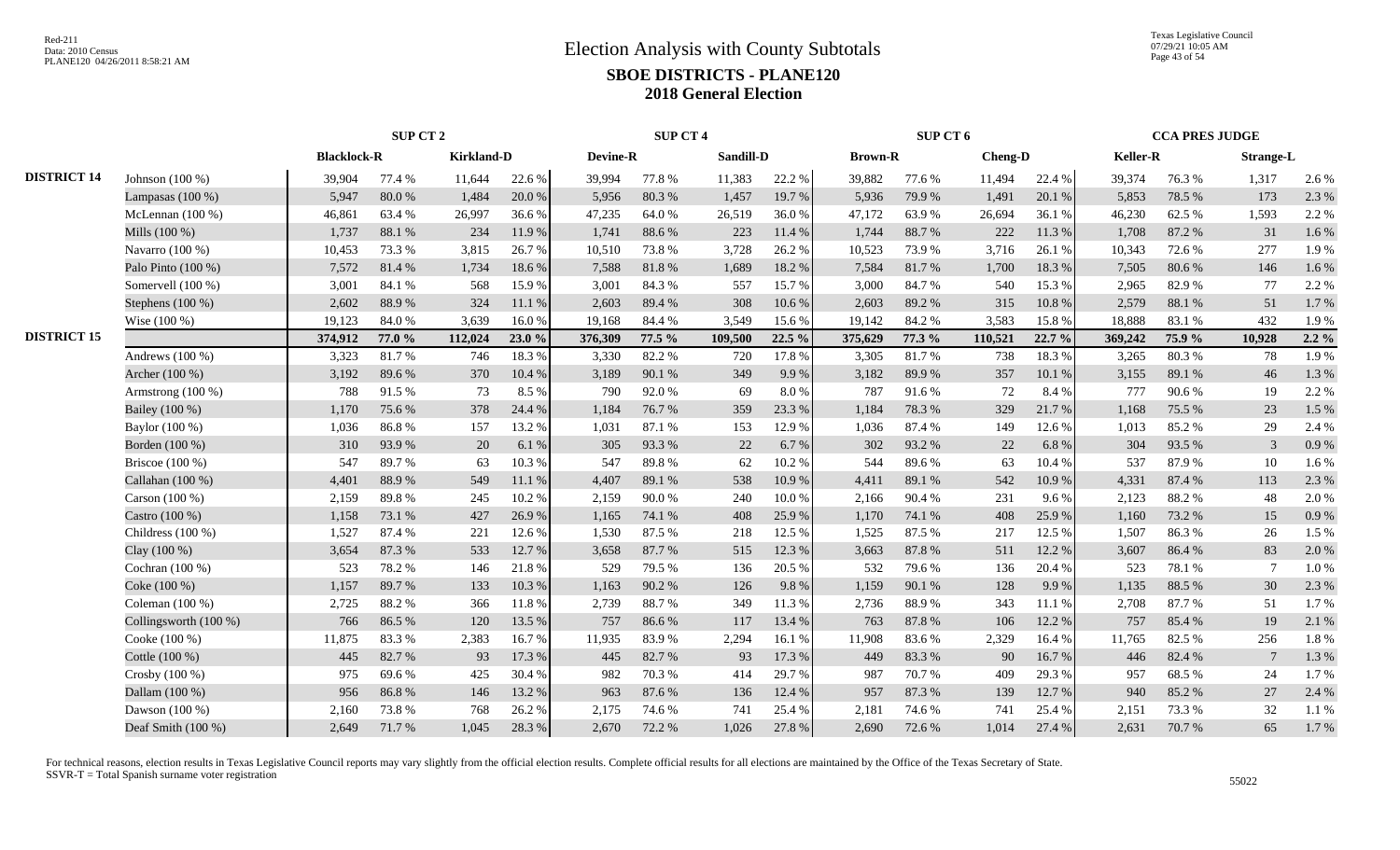|                    |                       | <b>CCA PRES JUDGE</b> |        |          | CCA <sub>7</sub> |                   |        |             | CCA <sub>8</sub> |         |            |
|--------------------|-----------------------|-----------------------|--------|----------|------------------|-------------------|--------|-------------|------------------|---------|------------|
|                    |                       | Jackson-D             |        | Hervey-R |                  | <b>Franklin-D</b> |        | Slaughter-R |                  | $Ash-L$ |            |
| <b>DISTRICT 14</b> | Johnson (100 %)       | 10,896                | 21.1%  | 40,283   | 78.4%            | 11,091            | 21.6%  | 41,039      | 87.5 %           | 5,870   | 12.5 %     |
|                    | Lampasas $(100\%)$    | 1,428                 | 19.2%  | 5,949    | 80.4%            | 1,453             | 19.6%  | 6,047       | 90.4%            | 639     | 9.6%       |
|                    | McLennan (100 %)      | 26,164                | 35.4%  | 47,490   | 64.5%            | 26,177            | 35.5%  | 49,997      | 82.5 %           | 10,616  | 17.5 %     |
|                    | Mills (100 %)         | 220                   | 11.2 % | 1,734    | 88.9%            | 216               | 11.1%  | 1,744       | 95.1 %           | 90      | 4.9%       |
|                    | Navarro (100 %)       | 3,635                 | 25.5 % | 10,592   | 74.5 %           | 3,621             | 25.5 % | 11,023      | 85.8%            | 1,825   | 14.2 %     |
|                    | Palo Pinto (100 %)    | 1,662                 | 17.8 % | 7,622    | 82.1 %           | 1,662             | 17.9%  | 7,810       | 90.0%            | 866     | $10.0~\%$  |
|                    | Somervell (100 %)     | 536                   | 15.0%  | 3,013    | 84.8 %           | 540               | 15.2%  | 3,050       | 91.3%            | 292     | 8.7%       |
|                    | Stephens $(100\%)$    | 297                   | 10.1%  | 2,607    | 89.6%            | 304               | 10.4 % | 2,617       | 93.5%            | 182     | 6.5%       |
|                    | Wise (100 %)          | 3,418                 | 15.0%  | 19,217   | 84.8%            | 3,453             | 15.2%  | 19,511      | 91.3%            | 1,848   | 8.7%       |
| <b>DISTRICT 15</b> |                       | 106,357               | 21.9%  | 376,641  | 77.7 %           | 108,371           | 22.3 % | 388,502     | 87.5 %           | 55,420  | 12.5 %     |
|                    | Andrews (100 %)       | 723                   | 17.8%  | 3,340    | 82.3%            | 719               | 17.7 % | 3,384       | 91.8%            | 303     | 8.2%       |
|                    | Archer (100 %)        | 339                   | 9.6%   | 3,180    | 90.1 %           | 349               | 9.9%   | 3,215       | 95.5 %           | 152     | 4.5 %      |
|                    | Armstrong (100 %)     | 62                    | 7.2 %  | 788      | 92.5 %           | 64                | 7.5 %  | 784         | 96.0%            | 33      | $4.0\ \%$  |
|                    | Bailey (100 %)        | 356                   | 23.0%  | 1,190    | 77.3 %           | 350               | 22.7 % | 1,238       | 88.9%            | 154     | $11.1\ \%$ |
|                    | Baylor (100 %)        | 147                   | 12.4 % | 1,040    | 87.5 %           | 148               | 12.5 % | 1,044       | 92.4 %           | 86      | 7.6%       |
|                    | Borden (100 %)        | 18                    | 5.5 %  | 307      | 94.2%            | 19                | 5.8%   | 305         | 95.9%            | 13      | 4.1%       |
|                    | Briscoe $(100\%)$     | 64                    | 10.5 % | 540      | 88.8 %           | 68                | 11.2%  | 548         | 93.7%            | 37      | 6.3%       |
|                    | Callahan (100 %)      | 514                   | 10.4 % | 4,401    | 89.1 %           | 540               | 10.9%  | 4,438       | 92.9%            | 340     | $7.1~\%$   |
|                    | Carson (100 %)        | 235                   | 9.8%   | 2,161    | 90.2%            | 236               | 9.8%   | 2,175       | 93.0%            | 163     | 7.0%       |
|                    | Castro (100 %)        | 410                   | 25.9%  | 1,164    | 73.9%            | 412               | 26.1 % | 1,241       | 92.8%            | 97      | 7.2 %      |
|                    | Childress (100 %)     | 213                   | 12.2 % | 1,532    | 87.8 %           | 213               | 12.2 % | 1,550       | 92.9%            | 118     | 7.1 %      |
|                    | Clay (100 %)          | 487                   | 11.7 % | 3,646    | 87.6 %           | 518               | 12.4 % | 3,685       | 92.6%            | 296     | 7.4 %      |
|                    | Cochran (100 %)       | 140                   | 20.9%  | 531      | 79.7%            | 135               | 20.3%  | 554         | 88.2%            | 74      | 11.8 %     |
|                    | Coke (100 %)          | 118                   | 9.2%   | 1,156    | 90.5%            | 122               | 9.5 %  | 1,148       | 95.2%            | 58      | 4.8 %      |
|                    | Coleman (100 %)       | 330                   | 10.7%  | 2,736    | 88.9%            | 342               | 11.1 % | 2,748       | 93.0%            | 206     | 7.0%       |
|                    | Collingsworth (100 %) | 110                   | 12.4 % | 765      | 87.2 %           | 112               | 12.8 % | 785         | 93.7%            | 53      | 6.3%       |
|                    | Cooke (100 %)         | 2,231                 | 15.7 % | 11,925   | 83.8%            | 2,297             | 16.2%  | 12,107      | 90.9%            | 1,215   | 9.1%       |
|                    | Cottle (100 %)        | 88                    | 16.3%  | 452      | 83.9%            | 87                | 16.1%  | 453         | 90.6%            | 47      | 9.4%       |
|                    | Crosby (100 %)        | 417                   | 29.8%  | 981      | 70.7%            | 406               | 29.3%  | 1,024       | 86.8%            | 156     | 13.2 %     |
|                    | Dallam (100 %)        | 136                   | 12.3 % | 965      | 87.3 %           | 140               | 12.7 % | 966         | 92.1 %           | 83      | 7.9%       |
|                    | Dawson (100 %)        | 752                   | 25.6%  | 2,169    | 74.6%            | 739               | 25.4 % | 2,244       | 90.9%            | 224     | 9.1%       |
|                    | Deaf Smith (100 %)    | 1,025                 | 27.5 % | 2,676    | 72.4 %           | 1,020             | 27.6 % | 2,841       | 87.7%            | 397     | 12.3 %     |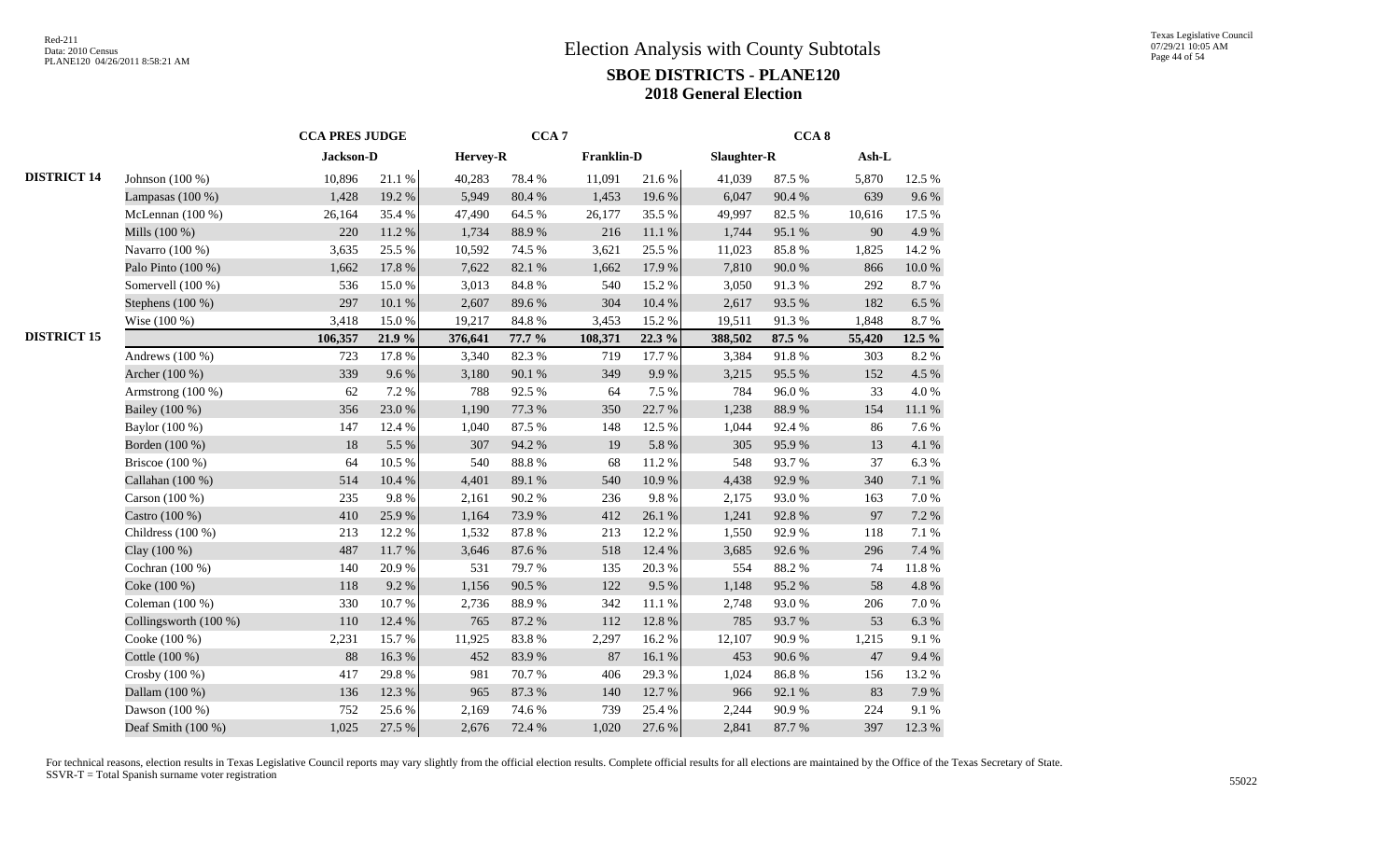Texas Legislative Council 07/29/21 10:05 AM Page 45 of 54

|                    |                    |        | <b>U.S. SEN</b> |        |            |                |           |          |        | <b>GOVERNOR</b> |        |                   |           |           | <b>LT. GOVERNOR</b> |                  |        |
|--------------------|--------------------|--------|-----------------|--------|------------|----------------|-----------|----------|--------|-----------------|--------|-------------------|-----------|-----------|---------------------|------------------|--------|
|                    |                    |        | <b>Cruz-R</b>   |        | O'Rourke-D | Dikeman-L      |           | Abbott-R |        | <b>Valdez-D</b> |        | <b>Tippetts-L</b> |           | Patrick-R |                     | <b>Collier-D</b> |        |
| <b>DISTRICT 15</b> | Dickens (100 %)    | 635    | 84.2%           | 113    | 15.0%      | 6              | 0.8 %     | 656      | 86.5%  | 96              | 12.7 % | 6                 | 0.8 %     | 596       | 79.6%               | 140              | 18.7%  |
|                    | Donley (100 %)     | 1,110  | 86.8%           | 161    | 12.6 %     | 8              | $0.6\%$   | 1,130    | 88.0%  | 134             | 10.4 % | 20                | 1.6 %     | 1,037     | 81.5%               | 196              | 15.4 % |
|                    | Fisher (100 %)     | 1,139  | 76.2%           | 340    | 22.8%      | 15             | 1.0%      | 1,161    | 78.0%  | 310             | 20.8%  | 17                | 1.1 %     | 1,027     | 69.6%               | 423              | 28.7%  |
|                    | Floyd (100 %)      | 1,394  | 74.2 %          | 476    | 25.3 %     | 9              | 0.5%      | 1,448    | 77.1 % | 412             | 21.9%  | 17                | 0.9%      | 1,265     | 68.1 %              | 557              | 30.0%  |
|                    | Foard (100 %)      | 321    | 73.8%           | 113    | 26.0%      |                | 0.2 %     | 331      | 75.9%  | 101             | 23.2 % | $\overline{4}$    | 0.9%      | 290       | 68.4%               | 128              | 30.2 % |
|                    | Gaines (100 %)     | 3,317  | 86.2%           | 513    | 13.3 %     | 19             | 0.5%      | 3,305    | 86.2%  | 475             | 12.4 % | 53                | 1.4 %     | 3,086     | 80.9%               | 657              | 17.2 % |
|                    | Garza (100 %)      | 1,068  | 83.0%           | 203    | 15.8%      | 16             | 1.2%      | 1.078    | 84.4 % | 186             | 14.6 % | 13                | 1.0%      | 993       | 78.4%               | 258              | 20.4 % |
|                    | Gray (100 %)       | 5,246  | 88.9%           | 615    | 10.4%      | 40             | 0.7 %     | 5,330    | 89.6%  | 551             | 9.3%   | 67                | 1.1%      | 4,942     | 83.6%               | 846              | 14.3 % |
|                    | Hale (100 %)       | 5,360  | 72.5 %          | 1,970  | 26.7%      | 62             | $0.8\ \%$ | 5,532    | 75.0%  | 1,727           | 23.4 % | 114               | 1.5%      | 5,009     | 68.1%               | 2,163            | 29.4 % |
|                    | Hall (100 %)       | 807    | 83.1 %          | 161    | 16.6%      | 3              | $0.3\ \%$ | 815      | 84.5 % | 142             | 14.7 % | $7\phantom{.0}$   | 0.7%      | 743       | 78.5 %              | 195              | 20.6 % |
|                    | Hansford $(100\%)$ | 1,552  | 90.8%           | 138    | 8.1%       | 20             | 1.2%      | 1,548    | 91.5%  | 118             | 7.0 %  | 25                | 1.5%      | 1,378     | 83.1%               | 248              | 14.9 % |
|                    | Hardeman (100 %)   | 973    | 83.7%           | 185    | 15.9%      | $\overline{4}$ | 0.3 %     | 997      | 86.2%  | 154             | 13.3 % | 6                 | 0.5 %     | 889       | 78.4%               | 229              | 20.2 % |
|                    | Hartley (100 %)    | 1,451  | 90.3%           | 151    | 9.4%       | $\overline{4}$ | 0.2 %     | 1,474    | 91.8%  | 124             | 7.7 %  | $\overline{7}$    | 0.4%      | 1,381     | 86.6%               | 190              | 11.9%  |
|                    | Haskell (100 %)    | 1,360  | 81.3%           | 302    | 18.1 %     | 10             | $0.6\,\%$ | 1,385    | 83.1 % | 267             | 16.0%  | 14                | $0.8~\%$  | 1,158     | 69.3%               | 497              | 29.7 % |
|                    | Hemphill $(100\%)$ | 1,209  | 87.9%           | 157    | 11.4 %     | 9              | 0.7%      | 1,199    | 87.8%  | 152             | 11.1%  | 14                | 1.0%      | 929       | 68.9%               | 370              | 27.4 % |
|                    | Hockley (100 %)    | 4,844  | 79.5 %          | 1,211  | 19.9%      | 39             | 0.6 %     | 4,949    | 81.5%  | 1,028           | 16.9%  | 95                | 1.6 %     | 4,416     | 73.1 %              | 1,491            | 24.7 % |
|                    | Howard (100 %)     | 5,651  | 76.3%           | 1,693  | 22.9%      | 60             | $0.8 \%$  | 5,737    | 77.8%  | 1,542           | 20.9%  | 92                | 1.2%      | 5,392     | 73.5 %              | 1,779            | 24.3 % |
|                    | Hutchinson (100 %) | 5,854  | 88.1%           | 753    | 11.3 %     | 35             | 0.5%      | 5.874    | 88.5 % | 687             | 10.3%  | 79                | $1.2\%$   | 5,456     | 82.4 %              | 1,000            | 15.1 % |
|                    | Jones (100 %)      | 4,115  | 82.6%           | 832    | 16.7%      | 37             | 0.7 %     | 4,167    | 83.7%  | 757             | 15.2 % | 57                | 1.1 %     | 3,819     | 77.2 %              | 1,039            | 21.0%  |
|                    | Kent (100 %)       | 293    | 85.7%           | 44     | 12.9%      | 5 <sup>5</sup> | 1.5%      | 299      | 88.7%  | 34              | 10.1%  | $\overline{4}$    | 1.2%      | 266       | 79.2 %              | 65               | 19.3 % |
|                    | King (100 %)       | 124    | 94.7%           | 6      | 4.6 %      |                | 0.8%      | 120      | 94.5 % | 6               | 4.7 %  |                   | 0.8%      | 93        | 75.6%               | 26               | 21.1 % |
|                    | Knox (100 %)       | 855    | 78.2%           | 229    | 21.0%      | 9              | $0.8\ \%$ | 866      | 79.2 % | 217             | 19.8%  | 11                | 1.0%      | 740       | 68.1%               | 319              | 29.3 % |
|                    | Lamb (100 %)       | 2,741  | 79.3 %          | 699    | 20.2 %     | 17             | $0.5\%$   | 2,785    | 80.7%  | 629             | 18.2%  | 35                | 1.0%      | 2,532     | 73.7%               | 823              | 24.0 % |
|                    | Lipscomb $(100\%)$ | 942    | 88.3%           | 116    | 10.9%      | 9              | $0.8\ \%$ | 947      | 89.0%  | 109             | 10.2%  | $\,8\,$           | $0.8\ \%$ | 829       | 77.9%               | 209              | 19.6 % |
|                    | Lubbock (100 %)    | 58,780 | 64.2 %          | 32,068 | 35.0%      | 731            | 0.8%      | 61,775   | 67.8%  | 27,266          | 29.9%  | 2,133             | 2.3%      | 56,448    | 62.2%               | 31,576           | 34.8%  |
|                    | Lynn $(100\%)$     | 1,369  | 80.7%           | 323    | 19.0%      | 5              | 0.3%      | 1,380    | 81.4 % | 302             | 17.8 % | 14                | 0.8%      | 1,160     | 69.0%               | 480              | 28.6%  |
|                    | Martin (100 %)     | 1,297  | 83.5%           | 243    | 15.6%      | 14             | 0.9%      | 1.303    | 84.3 % | 229             | 14.8%  | 14                | 0.9%      | 1,179     | 76.8%               | 324              | 21.1 % |
|                    | Midland (100 %)    | 32,867 | 76.5 %          | 9,723  | 22.6 %     | 365            | 0.8%      | 34,049   | 79.5 % | 8,101           | 18.9%  | 692               | 1.6 %     | 32,289    | 75.7%               | 9,281            | 21.8%  |
|                    | Mitchell (100 %)   | 1,585  | 82.9%           | 323    | 16.9%      | 5              | 0.3 %     | 1,595    | 83.6%  | 298             | 15.6%  | 14                | 0.7%      | 1,455     | 77.1 %              | 402              | 21.3%  |
|                    | Montague (100 %)   | 6,424  | 86.6%           | 941    | 12.7 %     | 56             | $0.8~\%$  | 6,563    | 88.6%  | 765             | 10.3 % | 80                | $1.1~\%$  | 6,240     | 84.8%               | 1,009            | 13.7 % |
|                    | Moore (100 %)      | 3,248  | 80.0%           | 787    | 19.4 %     | 25             | 0.6 %     | 3,268    | 80.5 % | 750             | 18.5 % | 40                | 1.0%      | 3,003     | 74.6%               | 951              | 23.6 % |
|                    | Motley (100 %)     | 483    | 91.7%           | 40     | 7.6 %      | $\overline{4}$ | $0.8\ \%$ | 489      | 92.6%  | 35              | 6.6%   | $\overline{4}$    | $0.8\ \%$ | 455       | 85.4%               | 70               | 13.1 % |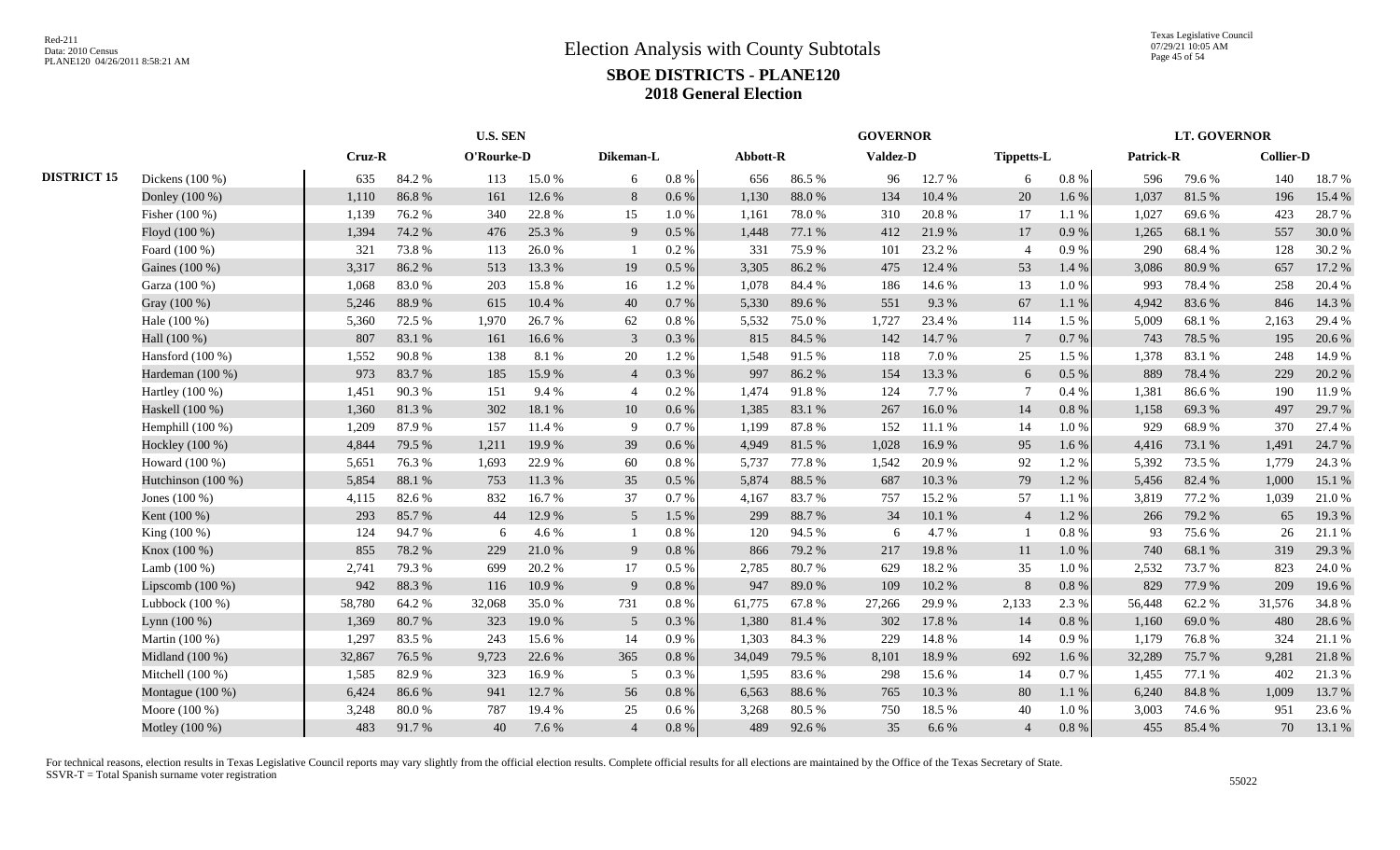|                    |                      | <b>LT. GOVERNOR</b> |       |          |        | <b>ATTORNEY GEN</b> |        |                 |           |                |        | <b>COMPTROLLER</b> |           |           |       | <b>LAND COMM</b> |        |
|--------------------|----------------------|---------------------|-------|----------|--------|---------------------|--------|-----------------|-----------|----------------|--------|--------------------|-----------|-----------|-------|------------------|--------|
|                    |                      | McKennon-L          |       | Paxton-R |        | Nelson-D            |        | Harris-L        |           | <b>Hegar-R</b> |        | <b>Chevalier-D</b> |           | Sanders-L |       | <b>Bush-R</b>    |        |
| <b>DISTRICT 15</b> | Dickens $(100\%)$    | 13                  | 1.7%  | 627      | 83.0%  | 122                 | 16.2%  | 6               | $0.8~\%$  | 635            | 85.2%  | 98                 | 13.2 %    | 12        | 1.6%  | 620              | 82.9%  |
|                    | Donley (100 %)       | 40                  | 3.1 % | 1,053    | 82.8%  | 190                 | 14.9%  | 28              | 2.2 %     | 1,084          | 86.4%  | 131                | 10.4 %    | 40        | 3.2%  | 1,093            | 86.5%  |
|                    | Fisher (100 %)       | 25                  | 1.7%  | 1,081    | 74.1 % | 357                 | 24.5 % | 21              | 1.4 %     | 1,079          | 75.4 % | 318                | 22.2 %    | 34        | 2.4 % | 1,080            | 74.5 % |
|                    | Floyd (100 %)        | 35                  | 1.9%  | 1,335    | 72.0 % | 488                 | 26.3%  | 32              | 1.7%      | 1,400          | 75.8%  | 415                | 22.5 %    | 32        | 1.7%  | 1,360            | 74.2 % |
|                    | Foard (100 %)        | 6                   | 1.4 % | 298      | 71.6%  | 114                 | 27.4 % | $\overline{4}$  | 1.0%      | 297            | 72.8%  | 103                | 25.2 %    | 8         | 2.0%  | 296              | 71.2%  |
|                    | Gaines (100 %)       | 71                  | 1.9%  | 3,225    | 84.5 % | 539                 | 14.1 % | 52              | 1.4%      | 3,282          | 86.4%  | 452                | 11.9%     | 63        | 1.7%  | 3,226            | 85.0%  |
|                    | Garza (100 %)        | 16                  | 1.3%  | 1,054    | 83.3%  | 196                 | 15.5 % | 15              | 1.2%      | 1,047          | 83.6%  | 172                | 13.7%     | 33        | 2.6 % | 1,054            | 84.0%  |
|                    | Gray (100 %)         | 123                 | 2.1 % | 5,155    | 87.1 % | 655                 | 11.1 % | 107             | 1.8%      | 5,228          | 88.8%  | 532                | 9.0%      | 125       | 2.1 % | 5,115            | 86.7%  |
|                    | Hale (100 %)         | 184                 | 2.5 % | 5,238    | 71.2%  | 1,981               | 26.9%  | 133             | $1.8\ \%$ | 5,400          | 73.8%  | 1,701              | 23.3 %    | 213       | 2.9%  | 5,372            | 73.4 % |
|                    | Hall (100 %)         | 9                   | 1.0%  | 777      | 81.8%  | 164                 | 17.3 % | 9               | 0.9%      | 763            | 81.9%  | 153                | 16.4%     | 16        | 1.7%  | 768              | 82.1 % |
|                    | Hansford $(100\%)$   | 33                  | 2.0%  | 1,492    | 89.3%  | 149                 | 8.9%   | 29              | 1.7 %     | 1,500          | 91.7%  | 96                 | 5.9%      | 40        | 2.4 % | 1,509            | 90.8%  |
|                    | Hardeman (100 %)     | 16                  | 1.4%  | 919      | 81.3%  | 199                 | 17.6 % | 13              | 1.1%      | 918            | 82.5 % | 172                | 15.5 %    | 23        | 2.1%  | 927              | 82.4 % |
|                    | Hartley (100 %)      | 24                  | 1.5 % | 1,411    | 88.3%  | 166                 | 10.4 % | 21              | 1.3%      | 1,420          | 89.9%  | 128                | 8.1 %     | 32        | 2.0%  | 1,423            | 89.9%  |
|                    | Haskell (100 %)      | 17                  | 1.0%  | 1,277    | 77.3 % | 360                 | 21.8%  | 14              | 0.8%      | 1,300          | 80.5 % | 279                | 17.3 %    | 36        | 2.2 % | 1,300            | 79.6%  |
|                    | Hemphill $(100\%)$   | 50                  | 3.7%  | 1,099    | 82.2%  | 209                 | 15.6%  | 29              | 2.2 %     | 1,166          | 88.1 % | 136                | 10.3 %    | 22        | 1.7%  | 1,186            | 88.2%  |
|                    | Hockley (100 %)      | 137                 | 2.3 % | 4,698    | 77.9%  | 1,225               | 20.3 % | 111             | 1.8%      | 4,800          | 80.1 % | 1,012              | 16.9%     | 180       | 3.0%  | 4,725            | 78.8%  |
|                    | Howard $(100\%)$     | 164                 | 2.2 % | 5,526    | 75.4 % | 1,636               | 22.3 % | 164             | 2.2 %     | 5,548          | 76.2%  | 1,522              | 20.9%     | 207       | 2.8%  | 5,386            | 73.9%  |
|                    | Hutchinson $(100\%)$ | 167                 | 2.5 % | 5,699    | 86.1%  | 790                 | 11.9%  | 130             | 2.0%      | 5,741          | 87.4%  | 676                | 10.3%     | 148       | 2.3 % | 5,683            | 86.4%  |
|                    | Jones $(100\%)$      | 91                  | 1.8%  | 3,985    | 80.6%  | 881                 | 17.8%  | 76              | 1.5 %     | 4,058          | 82.6%  | 766                | 15.6%     | 90        | 1.8%  | 3,910            | 80.0%  |
|                    | Kent (100 %)         | 5 <sup>5</sup>      | 1.5 % | 275      | 83.8%  | 46                  | 14.0 % | $7\phantom{.0}$ | 2.1 %     | 279            | 86.4%  | 35                 | $10.8~\%$ | 9         | 2.8%  | 283              | 86.8%  |
|                    | King (100 %)         | $\overline{4}$      | 3.3%  | 111      | 89.5%  | 13                  | 10.5 % | $\Omega$        | $0.0\%$   | 115            | 95.8%  | 3                  | 2.5 %     | 2         | 1.7%  | 115              | 91.3%  |
|                    | Knox (100 %)         | 28                  | 2.6%  | 818      | 75.3 % | 246                 | 22.6 % | 23              | 2.1 %     | 837            | 78.4%  | 199                | 18.6%     | 32        | 3.0%  | 837              | 77.9%  |
|                    | Lamb $(100\%)$       | 79                  | 2.3 % | 2,644    | 77.1 % | 710                 | 20.7%  | 77              | 2.2 %     | 2,684          | 79.3%  | 614                | 18.1 %    | 86        | 2.5 % | 2,655            | 78.0%  |
|                    | Lipscomb $(100\%)$   | 26                  | 2.4 % | 878      | 82.8%  | 163                 | 15.4 % | 20              | 1.9%      | 936            | 88.7%  | 97                 | 9.2 %     | 22        | 2.1 % | 935              | 88.2%  |
|                    | Lubbock (100 %)      | 2,773               | 3.1 % | 57,619   | 63.6%  | 30,556              | 33.7%  | 2,483           | 2.7%      | 59,945         | 66.6%  | 26,718             | 29.7%     | 3,314     | 3.7%  | 59,271           | 66.0%  |
|                    | Lynn (100 %)         | 41                  | 2.4 % | 1,282    | 76.4%  | 365                 | 21.7%  | 32              | 1.9%      | 1,323          | 79.5 % | 294                | 17.7 %    | 47        | 2.8%  | 1,329            | 79.9%  |
|                    | Martin (100 %)       | 32                  | 2.1 % | 1,247    | 81.3%  | 260                 | 16.9%  | 27              | 1.8%      | 1,273          | 83.8%  | 220                | 14.5 %    | 27        | 1.8%  | 1,263            | 82.2%  |
|                    | Midland (100 %)      | 1,071               | 2.5 % | 32,480   | 76.2%  | 9,030               | 21.2%  | 1,122           | 2.6 %     | 32,948         | 77.9 % | 7,991              | 18.9%     | 1,373     | 3.2%  | 32,897           | 77.5 % |
|                    | Mitchell (100 %)     | 29                  | 1.5 % | 1,504    | 79.9%  | 352                 | 18.7%  | 26              | 1.4 %     | 1,533          | 82.4%  | 283                | 15.2 %    | 44        | 2.4 % | 1,490            | 79.6%  |
|                    | Montague (100 %)     | 110                 | 1.5 % | 6,275    | 85.4%  | 951                 | 12.9%  | 125             | 1.7%      | 6,327          | 87.0%  | 781                | 10.7%     | 164       | 2.3 % | 6,282            | 85.9%  |
|                    | Moore $(100\%)$      | 72                  | 1.8%  | 3,160    | 78.5%  | 808                 | 20.1 % | 57              | 1.4 %     | 3,189          | 79.6%  | 723                | 18.1 %    | 92        | 2.3%  | 3,132            | 78.1 % |
|                    | Motley (100 %)       | 8                   | 1.5 % | 468      | 90.0%  | 45                  | 8.7%   | $7\phantom{.0}$ | 1.3 %     | 477            | 91.7%  | 38                 | 7.3 %     | 5         | 1.0 % | 472              | 91.1%  |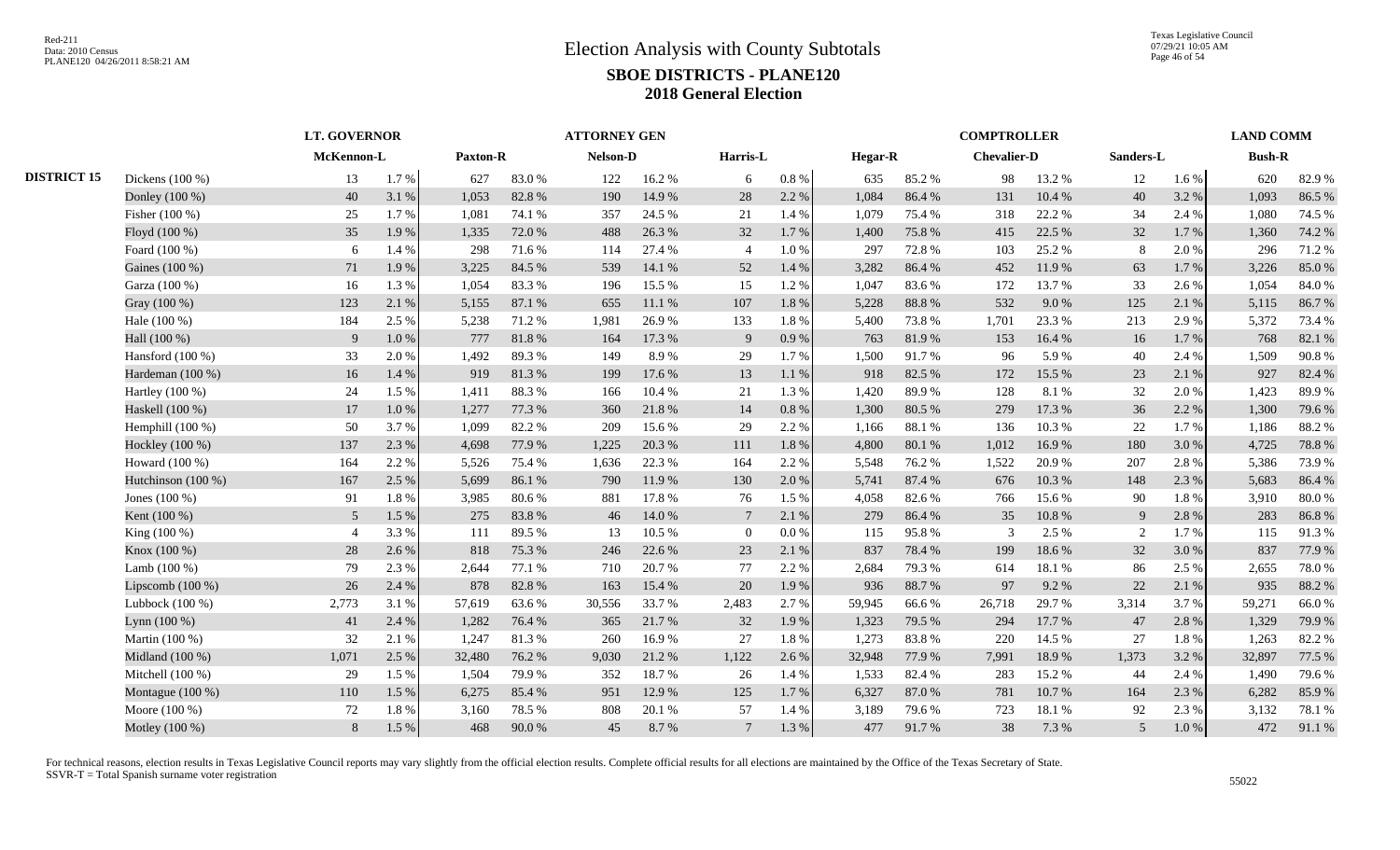|                    |                    |         | <b>LAND COMM</b> |        |       |                 |         | <b>AG COMM</b> |        |                |          |                   |            | RR COMM 1        |            |                |           |
|--------------------|--------------------|---------|------------------|--------|-------|-----------------|---------|----------------|--------|----------------|----------|-------------------|------------|------------------|------------|----------------|-----------|
|                    |                    | Suazo-D |                  | Pina-L |       | <b>Miller-R</b> |         | Olson-D        |        | Carpenter-L    |          | <b>Craddick-R</b> |            | <b>McAllen-D</b> |            | Wright-L       |           |
| <b>DISTRICT 15</b> | Dickens $(100\%)$  | 107     | 14.3 %           | 21     | 2.8%  | 638             | 85.1 %  | 108            | 14.4 % | 4              | $0.5~\%$ | 637               | 85.4%      | 103              | 13.8%      | 6              | 0.8%      |
|                    | Donley (100 %)     | 130     | 10.3%            | 40     | 3.2 % | 1.077           | 85.6%   | 156            | 12.4 % | 25             | 2.0 %    | 1,087             | 86.5%      | 131              | 10.4 %     | 38             | 3.0%      |
|                    | Fisher (100 %)     | 322     | 22.2 %           | 47     | 3.2%  | 1.094           | 75.1 %  | 332            | 22.8%  | 30             | 2.1 %    | 1,068             | 73.9%      | 340              | 23.5 %     | 38             | 2.6%      |
|                    | Floyd (100 %)      | 420     | 22.9 %           | 52     | 2.8%  | 1,366           | 73.8%   | 456            | 24.6 % | 29             | 1.6 %    | 1,390             | 75.4 %     | 431              | 23.4 %     | 22             | 1.2%      |
|                    | Foard (100 %)      | 109     | 26.2 %           | 11     | 2.6 % | 296             | 71.5 %  | 114            | 27.5 % | $\overline{4}$ | 1.0%     | 293               | 71.6 %     | 108              | 26.4 %     | 8              | 2.0%      |
|                    | Gaines (100 %)     | 468     | 12.3 %           | 103    | 2.7%  | 3,286           | 86.1%   | 486            | 12.7 % | 43             | 1.1%     | 3,295             | 86.5%      | 452              | 11.9%      | 62             | 1.6%      |
|                    | Garza (100 %)      | 171     | 13.6 %           | 30     | 2.4 % | 1,044           | 83.4%   | 188            | 15.0%  | 20             | 1.6%     | 1,058             | 84.1 %     | 176              | 14.0%      | 24             | 1.9%      |
|                    | Gray (100 %)       | 601     | 10.2%            | 182    | 3.1 % | 5,207           | 88.3%   | 603            | 10.2%  | 89             | 1.5 %    | 5,238             | 88.8%      | 548              | 9.3 %      | 115            | 1.9%      |
|                    | Hale (100 %)       | 1,731   | 23.6%            | 217    | 3.0 % | 5.333           | 72.7%   | 1,870          | 25.5 % | 133            | 1.8%     | 5,383             | 73.6 %     | 1.771            | 24.2 %     | 160            | 2.2 %     |
|                    | Hall (100 %)       | 154     | 16.5 %           | 14     | 1.5 % | 764             | 81.4%   | 168            | 17.9%  | 6              | 0.6 %    | 763               | $81.8\ \%$ | 152              | 16.3%      | 18             | 1.9%      |
|                    | Hansford $(100\%)$ | 109     | 6.6%             | 43     | 2.6 % | 1,478           | 89.7%   | 128            | 7.8%   | 42             | 2.5 %    | 1,514             | 91.6%      | 97               | 5.9%       | 41             | 2.5 %     |
|                    | Hardeman (100 %)   | 173     | 15.4 %           | 25     | 2.2 % | 919             | 81.9%   | 187            | 16.7%  | 16             | 1.4 %    | 919               | 82.6%      | 172              | 15.5 %     | 22             | 2.0%      |
|                    | Hartley (100 %)    | 127     | 8.0%             | 33     | 2.1%  | 1,417           | 89.8%   | 148            | 9.4%   | 13             | 0.8 %    | 1,427             | 90.3%      | 124              | 7.8%       | 30             | 1.9%      |
|                    | Haskell (100 %)    | 292     | 17.9%            | 41     | 2.5 % | 1,289           | 78.6%   | 330            | 20.1 % | 21             | 1.3%     | 1,292             | 79.8%      | 291              | 18.0%      | 36             | 2.2 %     |
|                    | Hemphill (100 %)   | 127     | 9.4%             | 31     | 2.3 % | 1,137           | 85.3%   | 179            | 13.4 % | 17             | 1.3%     | 1,166             | 87.6%      | 132              | 9.9%       | 33             | 2.5 %     |
|                    | Hockley (100 %)    | 1,041   | 17.4 %           | 230    | 3.8 % | 4,779           | 79.4 %  | 1,125          | 18.7%  | 112            | 1.9 %    | 4,849             | 80.7%      | 1,015            | 16.9%      | 143            | 2.4 %     |
|                    | Howard (100 %)     | 1,565   | 21.5 %           | 341    | 4.7%  | 5,516           | 75.7%   | 1,601          | 22.0%  | 165            | 2.3 %    | 5,564             | 76.4%      | 1,513            | 20.8%      | 210            | 2.9%      |
|                    | Hutchinson (100 %) | 678     | 10.3%            | 219    | 3.3 % | 5,681           | 86.5 %  | 750            | 11.4 % | 137            | 2.1 %    | 5,735             | 87.2%      | 689              | 10.5 %     | 152            | 2.3 %     |
|                    | Jones $(100\%)$    | 788     | 16.1%            | 192    | 3.9%  | 4.014           | 81.3%   | 845            | 17.1 % | 78             | 1.6 %    | 4,028             | 81.8%      | 791              | 16.1%      | 103            | 2.1 %     |
|                    | Kent (100 %)       | 33      | 10.1 %           | 10     | 3.1 % | 281             | 85.4%   | 44             | 13.4 % | $\overline{4}$ | 1.2%     | 280               | 85.4%      | 39               | 11.9 %     | 9              | 2.7%      |
|                    | King (100 %)       | 8       | 6.3%             | 3      | 2.4 % | 120             | 95.2%   | 5              | 4.0%   |                | 0.8 %    | 117               | 94.4 %     | 6                | 4.8%       | $\overline{1}$ | $0.8~\%$  |
|                    | Knox (100 %)       | 208     | 19.4 %           | 29     | 2.7%  | 824             | 76.6%   | 238            | 22.1 % | 14             | 1.3 %    | 841               | 77.9%      | 217              | 20.1 %     | 22             | 2.0%      |
|                    | Lamb $(100\%)$     | 637     | 18.7%            | 114    | 3.3 % | 2,694           | 79.0%   | 663            | 19.4 % | 53             | 1.6 %    | 2,700             | 79.4 %     | 626              | 18.4 %     | 76             | 2.2 %     |
|                    | Lipscomb $(100\%)$ | 102     | 9.6%             | 23     | 2.2 % | 896             | 84.7%   | 142            | 13.4 % | 20             | 1.9%     | 928               | $88.0\ \%$ | 105              | $10.0\ \%$ | $22\,$         | 2.1 %     |
|                    | Lubbock $(100\%)$  | 26,936  | 30.0%            | 3,536  | 3.9%  | 59,113          | 65.6%   | 28,739         | 31.9%  | 2,218          | 2.5 %    | 60,229            | 66.9%      | 26,988           | 30.0%      | 2,745          | 3.1%      |
|                    | Lynn $(100\%)$     | 284     | 17.1 %           | 51     | 3.1 % | 1,315           | 78.8 %  | 329            | 19.7%  | 24             | 1.4 %    | 1,327             | 79.6%      | 296              | 17.7 %     | 45             | 2.7%      |
|                    | Martin (100 %)     | 220     | 14.3 %           | 53     | 3.5 % | 1,274           | 83.1 %  | 233            | 15.2 % | 27             | 1.8%     | 1,246             | 81.8%      | 228              | 15.0%      | 50             | 3.3 %     |
|                    | Midland (100 %)    | 7,813   | 18.4%            | 1,753  | 4.1 % | 32,535          | 76.8%   | 8,745          | 20.6 % | 1,090          | 2.6 %    | 33,287            | 78.3%      | 7,744            | 18.2%      | 1,490          | 3.5 %     |
|                    | Mitchell $(100\%)$ | 302     | 16.1%            | 80     | 4.3 % | 1.527           | 81.6%   | 313            | 16.7%  | 31             | 1.7%     | 1,533             | 82.5 %     | 289              | 15.6%      | 36             | 1.9%      |
|                    | Montague $(100\%)$ | 809     | 11.1 %           | 218    | 3.0 % | 6,314           | 86.3%   | 875            | 12.0%  | 127            | 1.7%     | 6,348             | 86.9%      | 802              | 11.0%      | 151            | 2.1 %     |
|                    | Moore $(100\%)$    | 756     | 18.8%            | 123    | 3.1%  | 3,200           | 79.7%   | 750            | 18.7%  | 66             | 1.6 %    | 3,195             | 79.6%      | 733              | 18.3%      | 87             | 2.2 %     |
|                    | Motley (100 %)     | 36      | 6.9%             | 10     | 1.9%  | 468             | $90.0%$ | 48             | 9.2%   | $\overline{4}$ | $0.8~\%$ | 471               | 91.1 %     | 41               | 7.9 %      | 5              | $1.0\ \%$ |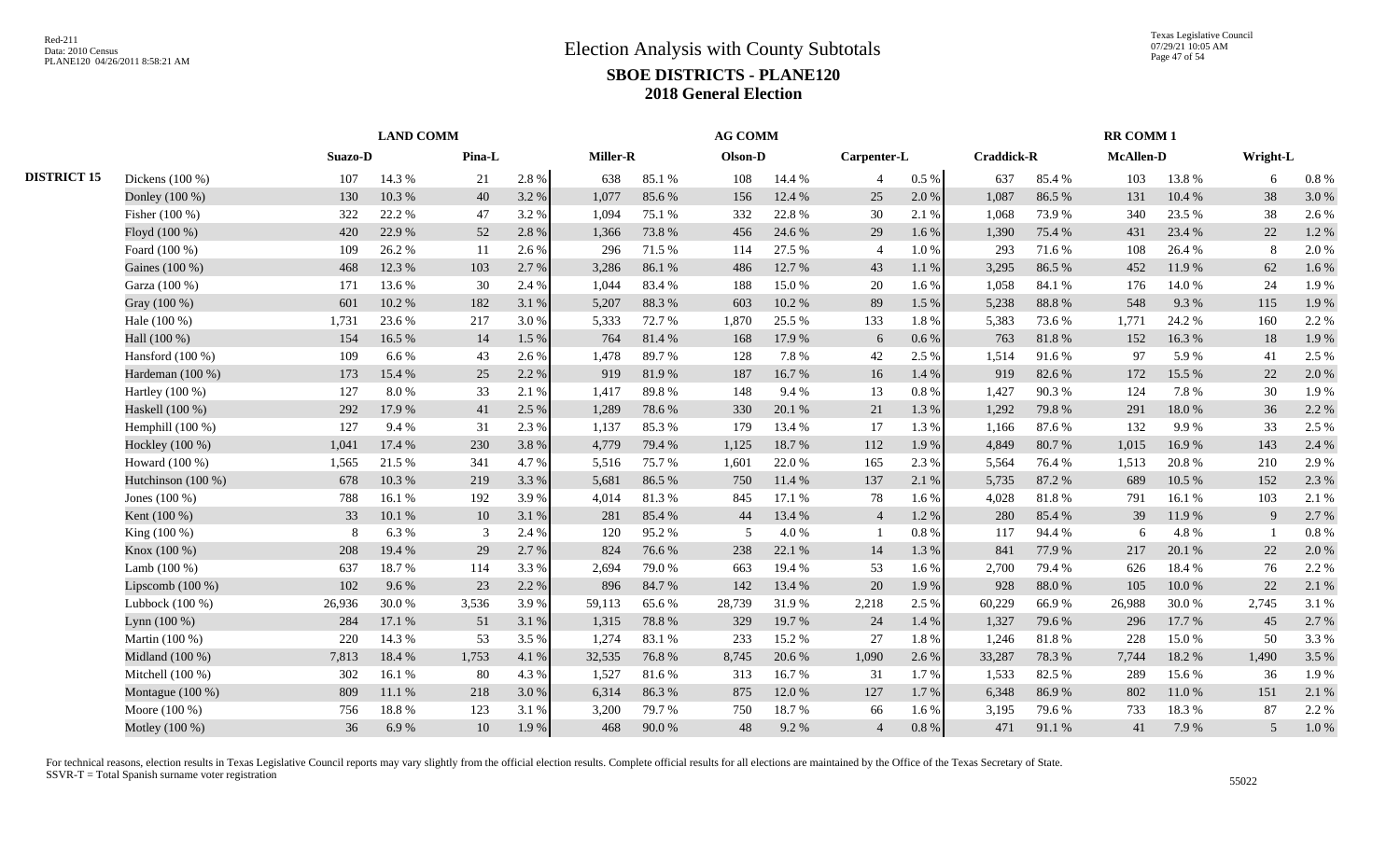Texas Legislative Council 07/29/21 10:05 AM Page 48 of 54

|                    |                    |                    | SUP CT 2 |                   |        |          | <b>SUP CT 4</b> |           |          |                | SUP CT 6 |                |            |          | <b>CCA PRES JUDGE</b> |                  |       |
|--------------------|--------------------|--------------------|----------|-------------------|--------|----------|-----------------|-----------|----------|----------------|----------|----------------|------------|----------|-----------------------|------------------|-------|
|                    |                    | <b>Blacklock-R</b> |          | <b>Kirkland-D</b> |        | Devine-R |                 | Sandill-D |          | <b>Brown-R</b> |          | <b>Cheng-D</b> |            | Keller-R |                       | <b>Strange-L</b> |       |
| <b>DISTRICT 15</b> | Dickens (100 %)    | 636                | 86.1%    | 103               | 13.9 % | 635      | 85.6%           | 107       | 14.4 %   | 634            | 85.7%    | 106            | 14.3 %     | 628      | 84.6%                 | 7                | 0.9%  |
|                    | Donley (100 %)     | 1,094              | 87.5 %   | 156               | 12.5 % | 1,100    | 88.4 %          | 144       | 11.6%    | 1,101          | 88.6%    | 142            | 11.4 %     | 1,080    | 86.6%                 | 26               | 2.1%  |
|                    | Fisher (100 %)     | 1,085              | 75.7%    | 349               | 24.3 % | 1,078    | 76.0%           | 341       | 24.0 %   | 1,079          | 76.0%    | 340            | 24.0%      | 1,059    | 74.4 %                | 30               | 2.1%  |
|                    | Floyd (100 %)      | 1,376              | 75.0%    | 458               | 25.0%  | 1,377    | 75.5 %          | 448       | 24.5 %   | 1,384          | 75.8%    | 443            | 24.2 %     | 1,355    | 73.8%                 | 21               | 1.1%  |
|                    | Foard (100 %)      | 293                | 72.0%    | 114               | 28.0%  | 293      | 71.8%           | 115       | 28.2 %   | 296            | 72.4 %   | 113            | 27.6 %     | 291      | 71.1 %                | 8                | 2.0%  |
|                    | Gaines (100 %)     | 3,298              | 87.1 %   | 490               | 12.9 % | 3,312    | 87.5 %          | 474       | 12.5 %   | 3,306          | 87.3%    | 479            | 12.7 %     | 3,277    | 86.4%                 | 54               | 1.4 % |
|                    | Garza (100 %)      | 1,065              | 85.1%    | 187               | 14.9%  | 1,071    | 86.2%           | 172       | 13.8%    | 1,056          | 85.3%    | 182            | 14.7 %     | 1.044    | 83.9%                 | 18               | 1.4 % |
|                    | Gray (100 %)       | 5,269              | 89.4%    | 623               | 10.6%  | 5,292    | 89.9%           | 592       | 10.1%    | 5,299          | 90.0%    | 589            | $10.0\ \%$ | 5,240    | 88.8%                 | 86               | 1.5 % |
|                    | Hale (100 %)       | 5,400              | 73.9%    | 1,907             | 26.1 % | 5,450    | 74.6%           | 1,851     | 25.4 %   | 5,453          | 74.8%    | 1,837          | 25.2%      | 5,359    | 73.4 %                | 155              | 2.1%  |
|                    | Hall (100 %)       | 760                | 82.2%    | 165               | 17.8 % | 765      | 82.6%           | 161       | 17.4 %   | 763            | 82.7%    | 160            | 17.3 %     | 753      | 81.5 %                | 11               | 1.2%  |
|                    | Hansford $(100\%)$ | 1,505              | 92.4 %   | 124               | 7.6 %  | 1,505    | 92.4%           | 123       | 7.6 %    | 1,506          | 92.7%    | 118            | 7.3 %      | 1,484    | 90.8%                 | 36               | 2.2 % |
|                    | Hardeman (100 %)   | 921                | 83.0%    | 188               | 17.0 % | 919      | 84.2 %          | 172       | 15.8%    | 917            | 83.3%    | 184            | 16.7%      | 922      | 83.6%                 | 9                | 0.8%  |
|                    | Hartley $(100\%)$  | 1,425              | 90.6%    | 148               | 9.4%   | 1,431    | 91.3%           | 137       | 8.7%     | 1,428          | 91.0%    | 141            | 9.0%       | 1,424    | 90.5 %                | 19               | 1.2%  |
|                    | Haskell (100 %)    | 1,279              | 79.8%    | 324               | 20.2 % | 1,274    | 80.7%           | 304       | 19.3%    | 1,291          | 81.8%    | 287            | 18.2%      | 1,265    | 79.3%                 | 32               | 2.0%  |
|                    | Hemphill $(100\%)$ | 1,135              | 86.8%    | 173               | 13.2 % | 1,137    | 87.6%           | 161       | 12.4 %   | 1,148          | 88.2%    | 153            | 11.8%      | 1,131    | 86.7%                 | 21               | 1.6%  |
|                    | Hockley (100 %)    | 4,839              | 80.9%    | 1,145             | 19.1 % | 4,863    | 81.4%           | 1,108     | 18.6%    | 4,844          | 81.1%    | 1,129          | 18.9%      | 4,779    | 79.8%                 | 111              | 1.9%  |
|                    | Howard (100 %)     | 5,626              | 77.4 %   | 1,639             | 22.6 % | 5,648    | 77.8%           | 1,608     | 22.2 %   | 5,620          | 77.4 %   | 1,643          | 22.6 %     | 5,533    | 76.3%                 | 147              | 2.0%  |
|                    | Hutchinson (100 %) | 5,813              | 88.5%    | 758               | 11.5 % | 5,828    | 89.0%           | 723       | 11.0%    | 5,830          | 88.8%    | 735            | 11.2 %     | 5.744    | 87.4 %                | 134              | 2.0%  |
|                    | Jones $(100\%)$    | 4,043              | 82.6%    | 853               | 17.4 % | 4,058    | 83.1 %          | 823       | 16.9%    | 4,072          | 83.3%    | 816            | 16.7%      | 3,997    | 81.8%                 | 80               | 1.6%  |
|                    | Kent (100 %)       | 275                | 85.7%    | 46                | 14.3 % | 275      | 88.1 %          | 37        | 11.9 %   | 277            | 88.2%    | 37             | 11.8%      | 273      | 86.7%                 | $\overline{4}$   | 1.3%  |
|                    | King (100 %)       | 116                | 95.9%    | 5                 | 4.1 %  | 114      | 95.0%           | 6         | 5.0 %    | 116            | 95.1%    | 6              | 4.9%       | 114      | 95.0%                 | 2                | 1.7%  |
|                    | Knox (100 %)       | 836                | 78.7%    | 226               | 21.3%  | 834      | 79.1 %          | 221       | 20.9%    | 839            | 79.4%    | 218            | 20.6%      | 824      | 77.3 %                | 17               | 1.6%  |
|                    | Lamb $(100\%)$     | 2,727              | 80.3%    | 667               | 19.7%  | 2,719    | 80.6%           | 654       | 19.4 %   | 2,717          | 80.4%    | 663            | 19.6 %     | 2.688    | 79.2 %                | 61               | 1.8%  |
|                    | Lipscomb $(100\%)$ | 915                | 86.9%    | 138               | 13.1 % | 929      | 88.6%           | 120       | 11.4 %   | 947            | 90.3%    | 102            | 9.7%       | 914      | 86.5%                 | 16               | 1.5 % |
|                    | Lubbock $(100\%)$  | 60,640             | 67.4%    | 29,343            | 32.6 % | 60,850   | 67.8%           | 28,953    | 32.2 %   | 60,639         | 67.5 %   | 29,207         | 32.5 %     | 59,390   | 66.1%                 | 2,454            | 2.7%  |
|                    | Lynn $(100\%)$     | 1,350              | 80.9%    | 318               | 19.1 % | 1,343    | $81.0\ \%$      | 315       | 19.0%    | 1,342          | 80.9%    | 316            | 19.1 %     | 1,326    | 79.8%                 | 25               | 1.5 % |
|                    | Martin (100 %)     | 1,287              | 84.8%    | 231               | 15.2%  | 1,289    | 85.0%           | 228       | 15.0%    | 1,274          | 83.9%    | 244            | 16.1%      | 1,264    | 83.0%                 | 25               | 1.6%  |
|                    | Midland (100 %)    | 33,301             | 78.8%    | 8,954             | 21.2%  | 33,426   | 79.3 %          | 8,737     | 20.7 %   | 33,364         | 79.0%    | 8,888          | 21.0%      | 32,668   | 77.4 %                | 1,125            | 2.7%  |
|                    | Mitchell (100 %)   | 1,536              | 82.7%    | 322               | 17.3 % | 1,543    | 83.5%           | 305       | 16.5 %   | 1,532          | 82.7%    | 321            | 17.3 %     | 1,526    | 82.3%                 | 38               | 2.0%  |
|                    | Montague $(100\%)$ | 6,343              | 87.2%    | 930               | 12.8%  | 6,377    | 87.9%           | 877       | 12.1 %   | 6,396          | 87.9%    | 878            | 12.1 %     | 6,293    | 86.8%                 | 113              | 1.6%  |
|                    | Moore (100 %)      | 3,218              | 80.4%    | 784               | 19.6%  | 3,235    | 80.9%           | 762       | 19.1 %   | 3,221          | 80.6%    | 777            | 19.4 %     | 3,168    | 79.3%                 | 62               | 1.6%  |
|                    | Motley (100 %)     | 473                | 91.7%    | 43                | 8.3%   | 474      | 91.9%           | 42        | $8.1~\%$ | 473            | 91.5%    | 44             | 8.5 %      | 469      | 90.7%                 | 5                | 1.0 % |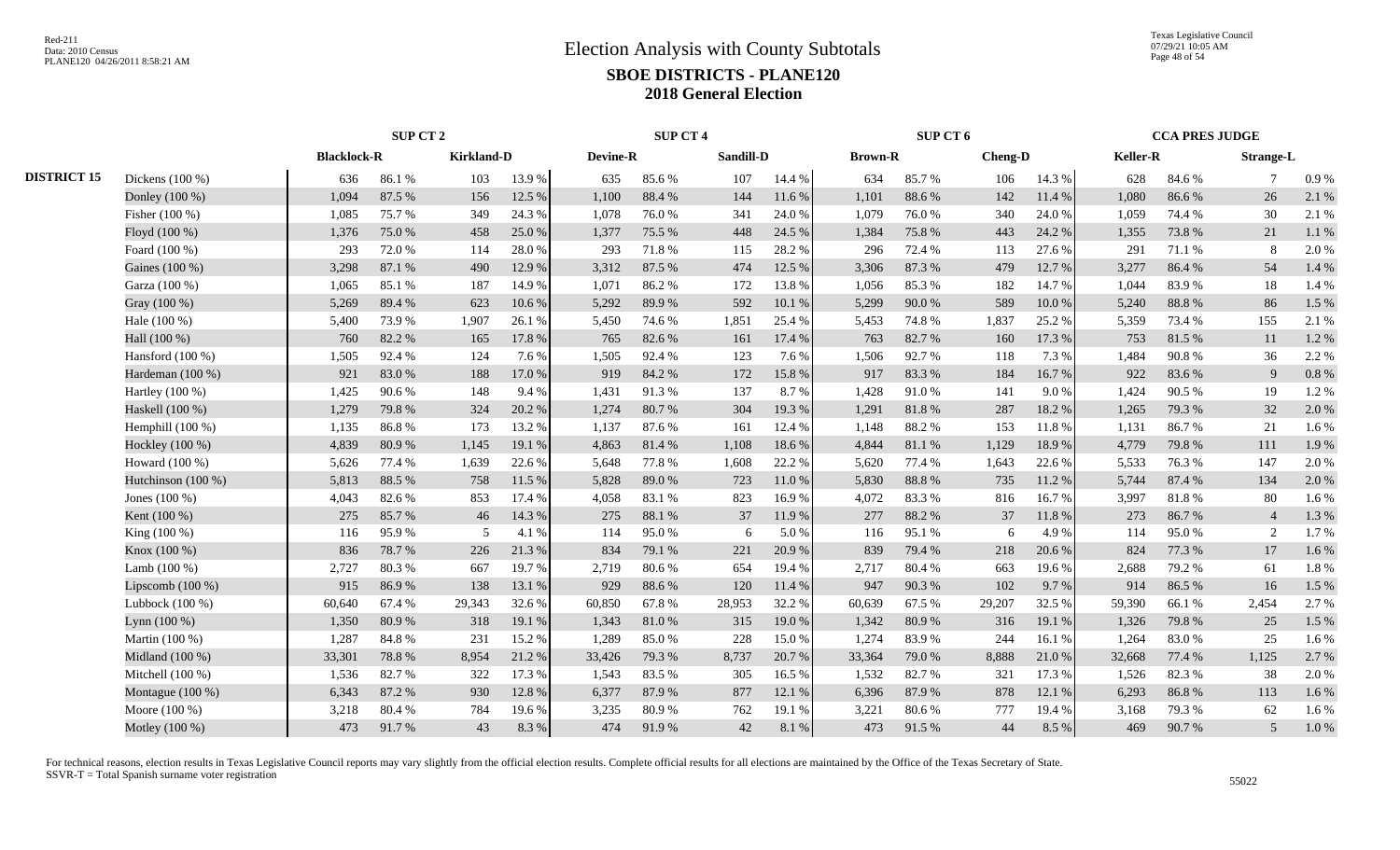|                    |                    | <b>CCA PRES JUDGE</b> |           |        | CCA <sub>7</sub> |                   |           | CCA <sub>8</sub> |        |         |            |  |  |
|--------------------|--------------------|-----------------------|-----------|--------|------------------|-------------------|-----------|------------------|--------|---------|------------|--|--|
|                    |                    |                       | Jackson-D |        |                  | <b>Franklin-D</b> |           | Slaughter-R      |        | $Ash-L$ |            |  |  |
| <b>DISTRICT 15</b> | Dickens $(100\%)$  | 107                   | 14.4 %    | 637    | 86.2%            | 102               | 13.8%     | 646              | 93.8%  | 43      | 6.2%       |  |  |
|                    | Donley (100 %)     | 141                   | 11.3%     | 1,093  | 87.8%            | 152               | 12.2 %    | 1,113            | 92.6%  | 89      | 7.4 %      |  |  |
|                    | Fisher $(100\%)$   | 334                   | 23.5 %    | 1,075  | 75.8%            | 344               | 24.2 %    | 1,107            | 90.2%  | 120     | 9.8%       |  |  |
|                    | Floyd (100 %)      | 461                   | 25.1 %    | 1,377  | 75.5 %           | 448               | 24.5 %    | 1,452            | 89.1 % | 178     | 10.9%      |  |  |
|                    | Foard (100 %)      | 110                   | 26.9%     | 293    | 72.2 %           | 113               | 27.8%     | 300              | 89.6%  | 35      | 10.4%      |  |  |
|                    | Gaines (100 %)     | 464                   | 12.2 %    | 3,312  | 87.5 %           | 474               | 12.5 %    | 3,368            | 93.5%  | 235     | 6.5%       |  |  |
|                    | Garza (100 %)      | 182                   | 14.6 %    | 1,072  | 86.0%            | 175               | 14.0%     | 1,084            | 94.0%  | 69      | $6.0\ \%$  |  |  |
|                    | Gray (100 %)       | 573                   | 9.7%      | 5,271  | 90.0%            | 586               | 10.0%     | 5,315            | 95.3%  | 262     | 4.7%       |  |  |
|                    | Hale (100 %)       | 1,785                 | 24.5 %    | 5,443  | 74.7 %           | 1,841             | 25.3%     | 5,692            | 87.0%  | 848     | 13.0%      |  |  |
|                    | Hall (100 %)       | 160                   | 17.3 %    | 757    | 82.6%            | 160               | 17.4 %    | 783              | 93.0%  | 59      | $7.0\,\%$  |  |  |
|                    | Hansford (100 %)   | 115                   | 7.0%      | 1,514  | 92.9%            | 115               | 7.1 %     | 1,523            | 95.1 % | 78      | 4.9%       |  |  |
|                    | Hardeman (100 %)   | 172                   | 15.6%     | 921    | 83.5%            | 182               | 16.5 %    | 944              | 92.5 % | 77      | 7.5 %      |  |  |
|                    | Hartley (100 %)    | 130                   | 8.3%      | 1,445  | 91.7%            | 131               | 8.3%      | 1,444            | 95.0%  | 76      | 5.0%       |  |  |
|                    | Haskell (100 %)    | 298                   | 18.7%     | 1,300  | $81.8\ \%$       | 289               | 18.2 %    | 1,321            | 92.6%  | 105     | 7.4 %      |  |  |
|                    | Hemphill $(100\%)$ | 153                   | 11.7%     | 1,156  | 88.9%            | 145               | 11.1 %    | 1,180            | 93.4%  | 83      | 6.6%       |  |  |
|                    | Hockley (100 %)    | 1,097                 | 18.3 %    | 4,863  | 81.4%            | 1,110             | 18.6%     | 4,981            | 89.2%  | 605     | $10.8~\%$  |  |  |
|                    | Howard (100 %)     | 1,572                 | 21.7%     | 5,622  | 77.8%            | 1,602             | 22.2 %    | 5,761            | 89.2%  | 696     | $10.8~\%$  |  |  |
|                    | Hutchinson (100 %) | 691                   | 10.5 %    | 5,841  | 89.2%            | 710               | $10.8~\%$ | 5,884            | 93.5 % | 409     | 6.5%       |  |  |
|                    | Jones $(100\%)$    | 811                   | 16.6%     | 4,067  | 83.4%            | 811               | 16.6%     | 4,132            | 91.6%  | 381     | 8.4 %      |  |  |
|                    | Kent (100 %)       | 38                    | 12.1 %    | 280    | 87.8%            | 39                | 12.2 %    | 278              | 93.6%  | 19      | 6.4 %      |  |  |
|                    | King (100 %)       | $\overline{4}$        | 3.3%      | 115    | 96.6%            | $\overline{4}$    | 3.4 %     | 117              | 97.5 % | 3       | 2.5 %      |  |  |
|                    | Knox (100 %)       | 225                   | 21.1 %    | 841    | 79.3%            | 220               | 20.7%     | 871              | 90.1 % | 96      | 9.9%       |  |  |
|                    | Lamb $(100\%)$     | 643                   | 19.0%     | 2,728  | 80.6%            | 658               | 19.4 %    | 2,766            | 88.9%  | 344     | $11.1\ \%$ |  |  |
|                    | Lipscomb $(100\%)$ | 127                   | 12.0%     | 950    | 90.9%            | 95                | 9.1 %     | 949              | 95.1 % | 49      | 4.9%       |  |  |
|                    | Lubbock (100 %)    | 28,016                | 31.2%     | 60,872 | 68.0%            | 28,706            | 32.0%     | 64,145           | 79.8%  | 16,235  | 20.2 %     |  |  |
|                    | Lynn (100 %)       | 310                   | 18.7%     | 1,344  | $81.0\ \%$       | 316               | 19.0%     | 1,381            | 90.4 % | 146     | 9.6%       |  |  |
|                    | Martin (100 %)     | 234                   | 15.4 %    | 1,275  | 84.4 %           | 235               | 15.6%     | 1,316            | 93.0%  | 99      | 7.0 %      |  |  |
|                    | Midland (100 %)    | 8,437                 | $20.0~\%$ | 33,413 | 79.4 %           | 8,686             | 20.6 %    | 34,284           | 88.6 % | 4,391   | $11.4\ \%$ |  |  |
|                    | Mitchell (100 %)   | 291                   | 15.7%     | 1,548  | 83.5%            | 305               | 16.5%     | 1,583            | 92.2%  | 134     | 7.8 %      |  |  |
|                    | Montague (100 %)   | 848                   | 11.7 %    | 6,378  | 88.1 %           | 865               | 11.9%     | 6,427            | 93.7%  | 430     | 6.3 %      |  |  |
|                    | Moore (100 %)      | 764                   | 19.1 %    | 3,230  | 81.1 %           | 755               | 18.9%     | 3,326            | 91.4%  | 313     | $8.6\;\%$  |  |  |
|                    | Motley (100 %)     | 43                    | 8.3%      | 477    | 92.6%            | 38                | 7.4 %     | 478              | 97.0%  | 15      | 3.0%       |  |  |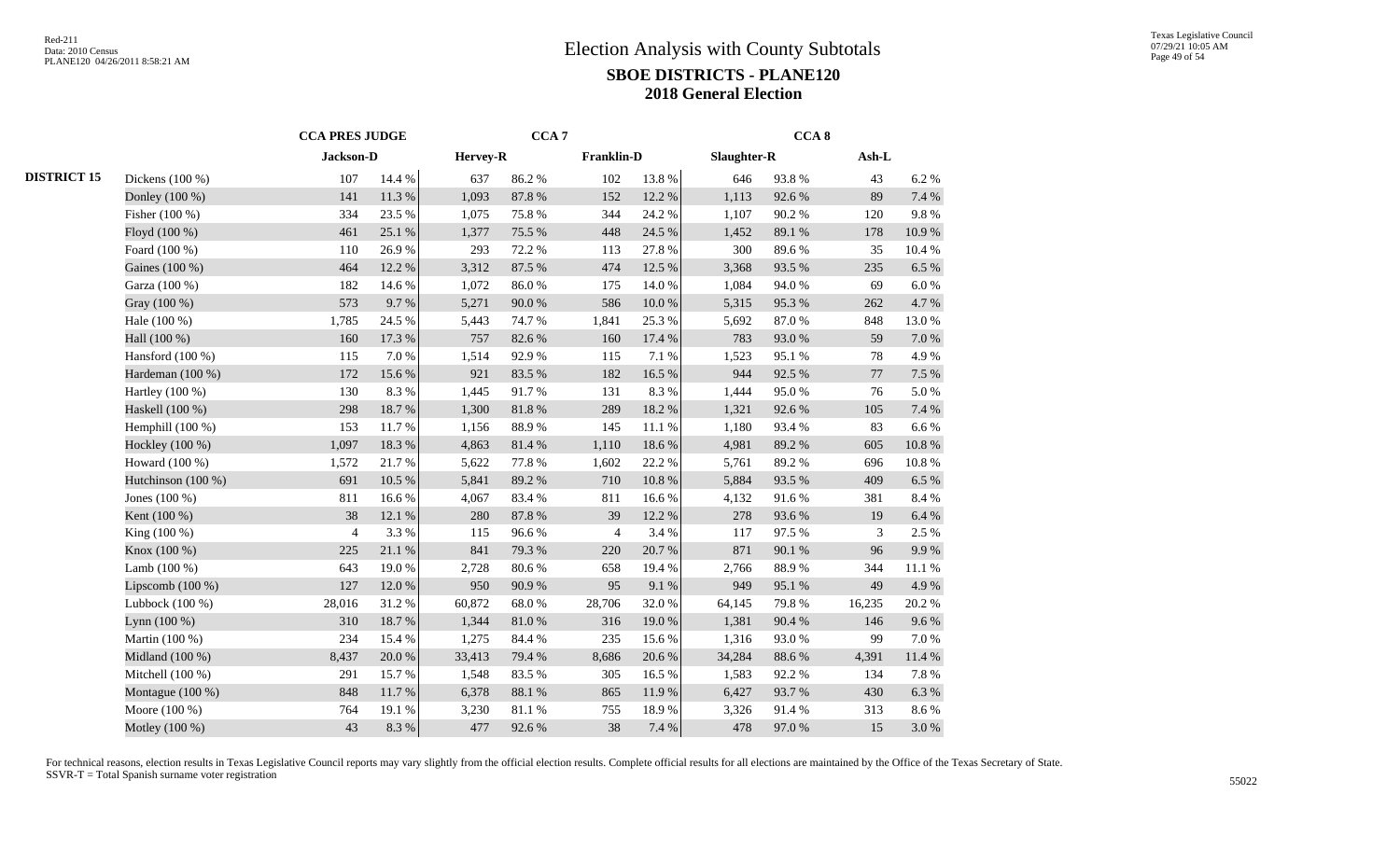Texas Legislative Council 07/29/21 10:05 AM Page 50 of 54

|                    |                      | <b>U.S. SEN</b> |                             |        |           |                |           |        | <b>GOVERNOR</b> |       |                 |                |                   |        | <b>LT. GOVERNOR</b> |        |                  |  |
|--------------------|----------------------|-----------------|-----------------------------|--------|-----------|----------------|-----------|--------|-----------------|-------|-----------------|----------------|-------------------|--------|---------------------|--------|------------------|--|
|                    |                      |                 | O'Rourke-D<br><b>Cruz-R</b> |        | Dikeman-L |                |           |        | Abbott-R        |       | <b>Valdez-D</b> |                | <b>Tippetts-L</b> |        | <b>Patrick-R</b>    |        | <b>Collier-D</b> |  |
| <b>DISTRICT 15</b> | Nolan (100 %)        | 3,116           | 76.6%                       | 927    | 22.8%     | 26             | 0.6 %     | 3,196  | 78.9%           | 806   | 19.9%           | 51             | 1.3 %             | 2,894  | 71.7 %              | 1,059  | 26.2 %           |  |
|                    | Ochiltree (100 %)    | 2,159           | 89.5 %                      | 229    | 9.5%      | 25             | 1.0%      | 2,167  | 90.1 %          | 212   | 8.8%            | 26             | 1.1%              | 1,950  | 81.7%               | 394    | 16.5 %           |  |
|                    | Oldham (100 %)       | 732             | 89.7%                       | 82     | 10.0%     | 2              | 0.2 %     | 742    | 91.7%           | 62    | 7.7 %           | 5              | $0.6\%$           | 619    | 76.8%               | 174    | 21.6%            |  |
|                    | Parmer (100 %)       | 1,675           | 81.4%                       | 372    | 18.1 %    | 10             | 0.5%      | 1,680  | 82.1 %          | 352   | 17.2 %          | 14             | 0.7 %             | 1,521  | 74.8%               | 486    | 23.9%            |  |
|                    | Potter (100 %)       | 16,689          | 68.3%                       | 7,521  | 30.8%     | 214            | 0.9%      | 17,299 | 71.0 %          | 6,674 | 27.4 %          | 389            | $1.6\%$           | 16,383 | 67.5 %              | 7,301  | 30.1 %           |  |
|                    | Randall (100 %)      | 38,479          | 79.4 %                      | 9,613  | 19.8%     | 363            | $0.7\,\%$ | 39,586 | 81.8%           | 8,065 | 16.7%           | 717            | 1.5%              | 37,175 | 77.2 %              | 9,834  | 20.4 %           |  |
|                    | Roberts (100 %)      | 441             | 95.9%                       | 19     | 4.1 %     | $\Omega$       | $0.0\%$   | 448    | 95.5 %          | 16    | 3.4 %           | 5              | $1.1\%$           | 403    | 87.6 %              | 44     | 9.6%             |  |
|                    | Runnels (100 %)      | 2,842           | 87.5 %                      | 385    | 11.8%     | 22             | 0.7%      | 2,885  | 88.6%           | 345   | 10.6%           | 28             | 0.9%              | 2,558  | 79.3 %              | 588    | 18.2 %           |  |
|                    | Scurry (100 %)       | 3,705           | 84.9%                       | 642    | 14.7 %    | 16             | $0.4\%$   | 3,750  | 85.9%           | 577   | 13.2 %          | 41             | $0.9\%$           | 3,456  | 79.5 %              | 805    | 18.5 %           |  |
|                    | Shackelford (100 %)  | 1,174           | 91.6%                       | 103    | 8.0%      | $\overline{4}$ | 0.3%      | 1,190  | 92.6 %          | 87    | 6.8%            | 8              | $0.6\%$           | 1,116  | 87.5 %              | 135    | 10.6%            |  |
|                    | Sherman $(100\%)$    | 692             | 84.2%                       | 87     | 10.6%     | 43             | 5.2 %     | 701    | 85.8%           | 74    | 9.1%            | 42             | 5.1 %             | 609    | 75.2%               | 144    | 17.8 %           |  |
|                    | Sterling $(100\%)$   | 442             | 90.9%                       | 44     | 9.1%      | $\overline{0}$ | $0.0\%$   | 445    | 91.2%           | 39    | 8.0%            | $\overline{4}$ | $0.8\%$           | 387    | 81.0%               | 83     | 17.4 %           |  |
|                    | Stonewall $(100\%)$  | 497             | 80.9%                       | 112    | 18.2%     |                | $0.8\%$   | 503    | 82.5 %          | 96    | 15.7%           | 11             | 1.8%              | 441    | 73.1 %              | 151    | 25.0%            |  |
|                    | Swisher (100 %)      | 1,461           | 77.1 %                      | 420    | 22.2 %    | 14             | 0.7%      | 1,491  | 79.1 %          | 368   | 19.5 %          | 26             | 1.4 %             | 1,249  | 66.5%               | 585    | 31.2%            |  |
|                    | Taylor (100 %)       | 29,811          | 73.3 %                      | 10,489 | 25.8%     | 357            | $0.9\%$   | 31,152 | 76.5 %          | 8,880 | 21.8%           | 673            | $1.7\%$           | 29,027 | 71.6 %              | 10,488 | 25.9%            |  |
|                    | Terry (100 %)        | 2,169           | 77.1 %                      | 629    | 22.4 %    | 15             | $0.5\%$   | 2,221  | 79.3 %          | 552   | 19.7%           | 29             | 1.0 %             | 1,957  | 70.4 %              | 770    | 27.7 %           |  |
|                    | Throckmorton (100 %) | 617             | 87.8%                       | 77     | 11.0%     | 9              | 1.3%      | 625    | 89.7%           | 63    | $9.0\%$         | 9              | 1.3%              | 535    | 77.6 %              | 137    | 19.9%            |  |
|                    | Tom Green (100 %)    | 24,648          | 71.2%                       | 9,690  | 28.0%     | 292            | $0.8\ \%$ | 25,792 | 74.4 %          | 8,373 | 24.2 %          | 488            | 1.4%              | 23,343 | 68.0%               | 10,127 | 29.5 %           |  |
|                    | Wheeler $(100\%)$    | 1,679           | 92.8%                       | 125    | 6.9%      | 6              | 0.3 %     | 1,682  | 92.4 %          | 126   | 6.9%            | 13             | 0.7%              | 1,471  | 82.0%               | 265    | 14.8 %           |  |
|                    | Wichita (100 %)      | 23,648          | 69.7%                       | 9,971  | 29.4 %    | 299            | 0.9%      | 24,817 | 73.2 %          | 8,614 | 25.4 %          | 489            | 1.4 %             | 23,082 | 68.5 %              | 9,758  | 29.0 %           |  |
|                    | Wilbarger $(100\%)$  | 2,639           | 76.7%                       | 776    | 22.6 %    | 24             | 0.7%      | 2,722  | 78.7%           | 685   | 19.8%           | 50             | 1.4 %             | 2,492  | 72.9 %              | 847    | 24.8 %           |  |
|                    | Yoakum (100 %)       | 1,558           | 81.9%                       | 335    | 17.6 %    | 10             | $0.5\%$   | 1,558  | 82.3 %          | 303   | 16.0%           | 32             | $1.7\%$           | 1,362  | 72.4 %              | 459    | 24.4 %           |  |
|                    | Young $(100\%)$      | 5,543           | 86.5%                       | 821    | 12.8%     | 41             | 0.6 %     | 5,579  | 87.3 %          | 726   | 11.4 %          | 87             | 1.4%              | 5,289  | 83.1 %              | 967    | 15.2 %           |  |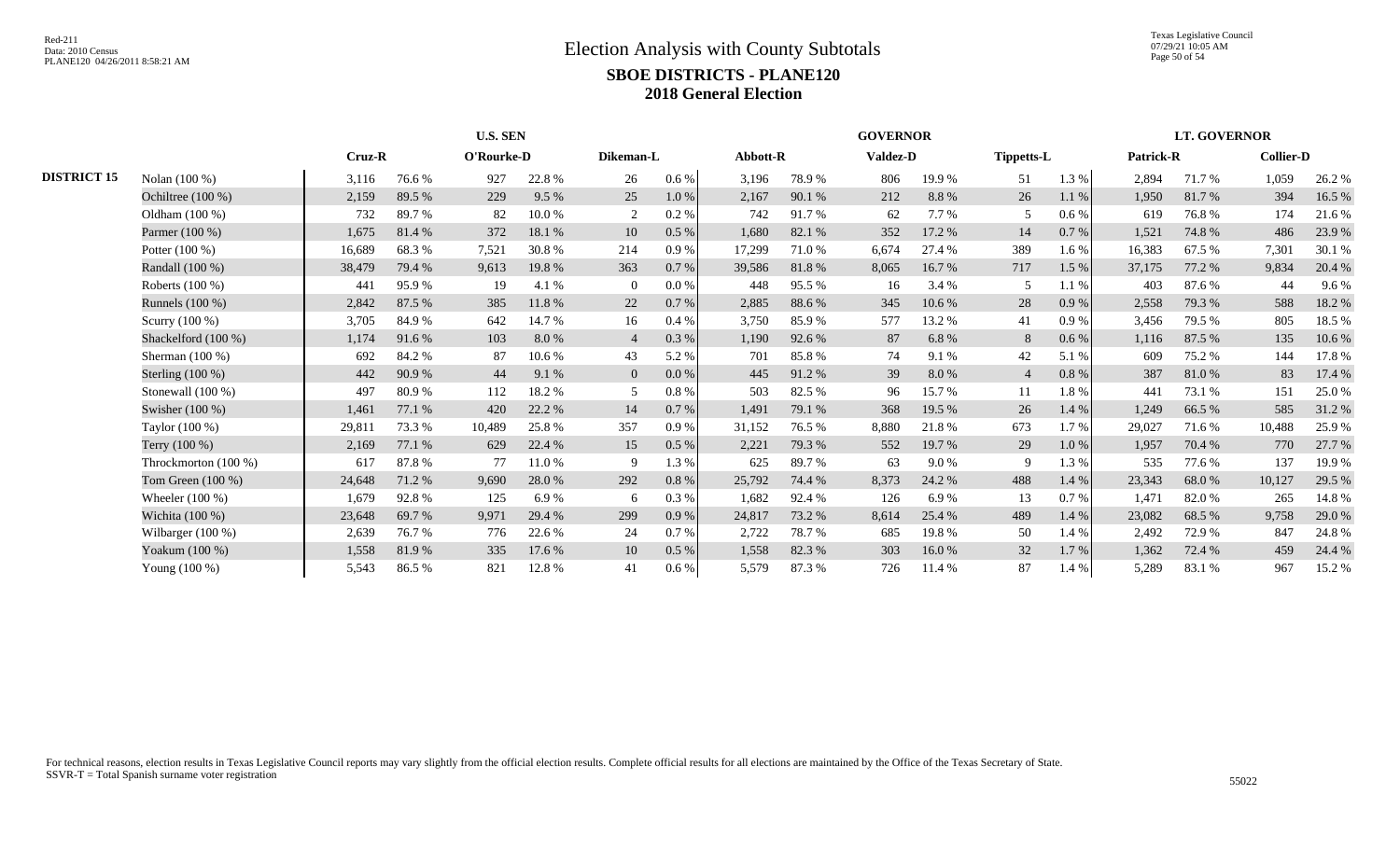|                    |                      | <b>LT. GOVERNOR</b> |            | <b>ATTORNEY GEN</b> |                 |                 |        |                |       |         | <b>COMPTROLLER</b> |                    |        |           |         |               |        |
|--------------------|----------------------|---------------------|------------|---------------------|-----------------|-----------------|--------|----------------|-------|---------|--------------------|--------------------|--------|-----------|---------|---------------|--------|
|                    |                      |                     | McKennon-L |                     | <b>Paxton-R</b> | <b>Nelson-D</b> |        | Harris-L       |       | Hegar-R |                    | <b>Chevalier-D</b> |        | Sanders-L |         | <b>Bush-R</b> |        |
| <b>DISTRICT 15</b> | Nolan (100 %)        | 83                  | 2.1 %      | 2,985               | 74.2 %          | 957             | 23.8%  | 79             | 2.0 % | 3,084   | 77.4 %             | 799                | 20.0 % | 103       | 2.6 %   | 3,051         | 76.2 % |
|                    | Ochiltree (100 %)    | 43                  | 1.8 %      | 2,073               | 87.0%           | 267             | 11.2 % | 44             | 1.8%  | 2,150   | 90.8%              | 167                | 7.0 %  | 52        | 2.2 %   | 2,127         | 89.8%  |
|                    | Oldham $(100\%)$     | 13                  | 1.6 %      | 698                 | 86.7%           | 97              | 12.0 % | 10             | 1.2%  | 721     | 90.0%              | 66                 | 8.2%   | 14        | 1.7%    | 715           | 89.2%  |
|                    | Parmer (100 %)       | 26                  | 1.3%       | 1,609               | 79.1 %          | 391             | 19.2 % | 33             | 1.6 % | 1,624   | 80.5 %             | 344                | 17.1 % | 49        | 2.4 %   | 1,581         | 78.5 % |
|                    | Potter $(100\%)$     | 596                 | 2.5 %      | 16,416              | 67.7 %          | 7,214           | 29.7 % | 631            | 2.6 % | 16,613  | 68.9%              | 6,623              | 27.4 % | 893       | 3.7 %   | 16,718        | 69.1 % |
|                    | Randall (100 %)      | 1,173               | 2.4 %      | 37,686              | 78.3%           | 9,295           | 19.3 % | 1,132          | 2.4 % | 38,498  | 80.4%              | 7,947              | 16.6%  | 1,467     | 3.1 %   | 38,456        | 80.0%  |
|                    | Roberts (100 %)      | 13                  | 2.8%       | 433                 | 93.3%           | 25              | 5.4 %  | 6              | 1.3%  | 431     | 94.1 %             | 16                 | 3.5 %  | 11        | 2.4 %   | 441           | 95.0%  |
|                    | Runnels (100 %)      | 79                  | 2.4 %      | 2,749               | 85.2%           | 422             | 13.1 % | 56             | 1.7 % | 2,793   | 87.3%              | 340                | 10.6 % | 68        | 2.1 %   | 2,771         | 86.0%  |
|                    | Scurry (100 %)       | 85                  | 2.0%       | 3,588               | 82.7 %          | 680             | 15.7 % | 69             | 1.6 % | 3,639   | 84.7%              | 576                | 13.4 % | 83        | 1.9%    | 3,563         | 82.9%  |
|                    | Shackelford (100 %)  | 25                  | 2.0%       | 1,144               | 89.7%           | 112             | 8.8%   | 20             | 1.6 % | 1,164   | 91.6%              | 86                 | 6.8%   | 21        | $1.7\%$ | 1,147         | 90.6%  |
|                    | Sherman $(100\%)$    | 57                  | 7.0%       | 670                 | 86.0%           | 98              | 12.6 % | 11             | 1.4 % | 691     | 88.1 %             | 73                 | 9.3%   | 20        | 2.6 %   | 690           | 87.9%  |
|                    | Sterling $(100\%)$   | 8                   | 1.7%       | 432                 | 89.6%           | 46              | 9.5 %  | $\overline{4}$ | 0.8%  | 443     | 92.3 %             | 31                 | 6.5 %  | 6         | 1.3 %   | 429           | 89.6%  |
|                    | Stonewall $(100\%)$  | 11                  | 1.8%       | 471                 | 78.4%           | 122             | 20.3 % | 8              | 1.3%  | 470     | 80.5%              | 101                | 17.3 % | 13        | 2.2 %   | 462           | 79.7 % |
|                    | Swisher (100 %)      | 44                  | 2.3 %      | 1,358               | 72.3 %          | 481             | 25.6 % | 39             | 2.1 % | 1,398   | 75.3 %             | 404                | 21.8%  | 55        | 3.0%    | 1,415         | 76.3 % |
|                    | Taylor (100 %)       | 1,011               | 2.5 %      | 29,438              | 72.8%           | 10,033          | 24.8 % | 972            | 2.4 % | 30,055  | 74.7 %             | 8,800              | 21.9%  | 1,377     | 3.4 %   | 29,909        | 74.6 % |
|                    | Terry (100 %)        | 54                  | 1.9%       | 2,080               | 74.9 %          | 639             | 23.0 % | 58             | 2.1 % | 2,120   | 77.3 %             | 535                | 19.5 % | 88        | 3.2 %   | 2,116         | 76.6%  |
|                    | Throckmorton (100 %) | 17                  | 2.5 %      | 599                 | 86.7%           | 79              | 11.4 % | 13             | 1.9%  | 605     | 89.1 %             | 59                 | 8.7%   | 15        | 2.2%    | 608           | 88.5 % |
|                    | Tom Green $(100\%)$  | 879                 | 2.6 %      | 23,794              | 69.3%           | 9,641           | 28.1 % | 890            | 2.6 % | 24,496  | 72.1 %             | 8,377              | 24.7 % | 1,097     | 3.2 %   | 24,697        | 72.2 % |
|                    | Wheeler $(100\%)$    | 58                  | 3.2 %      | 1,625               | 90.3%           | 147             | 8.2%   | 27             | 1.5 % | 1,645   | 92.0%              | 120                | 6.7%   | 23        | 1.3%    | 1,611         | 89.9%  |
|                    | Wichita (100 %)      | 858                 | 2.5 %      | 23,293              | 69.3%           | 9,540           | 28.4 % | 783            | 2.3 % | 23,575  | 70.7 %             | 8,624              | 25.9%  | 1,146     | 3.4 %   | 23,391        | 70.0%  |
|                    | Wilbarger $(100\%)$  | 78                  | 2.3 %      | 2,564               | 74.8%           | 798             | 23.3 % | 67             | 2.0%  | 2,598   | 76.8%              | 695                | 20.6 % | 88        | 2.6 %   | 2,563         | 75.3 % |
|                    | Yoakum (100 %)       | 60                  | 3.2 %      | 1,512               | 80.2%           | 334             | 17.7 % | 39             | 2.1 % | 1,527   | 81.5%              | 303                | 16.2%  | 44        | 2.3 %   | 1,554         | 82.4 % |
|                    | Young (100 %)        | 108                 | 1.7%       | 5,400               | 84.9%           | 850             | 13.4 % | 107            | 1.7 % | 5,496   | 86.9%              | 692                | 10.9 % | 135       | 2.1 %   | 5,381         | 84.9%  |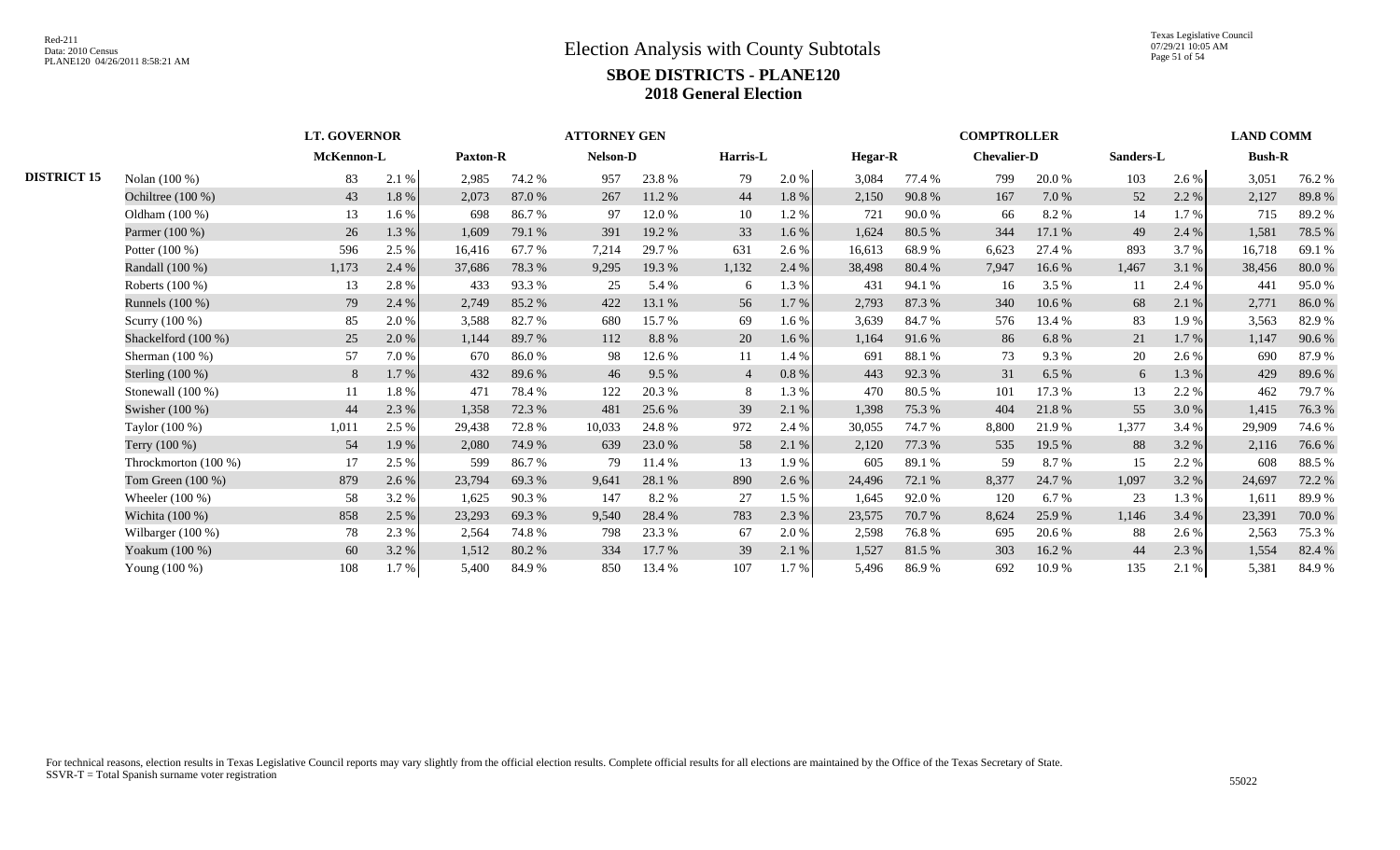|                    |                      |         | <b>LAND COMM</b> |                |       |        |                 | <b>AG COMM</b> |         |                | <b>RR COMM1</b> |        |                   |       |                  |                |          |
|--------------------|----------------------|---------|------------------|----------------|-------|--------|-----------------|----------------|---------|----------------|-----------------|--------|-------------------|-------|------------------|----------------|----------|
|                    |                      | Suazo-D |                  | Pina-L         |       |        | <b>Miller-R</b> |                | Olson-D |                | Carpenter-L     |        | <b>Craddick-R</b> |       | <b>McAllen-D</b> |                | Wright-L |
| <b>DISTRICT 15</b> | Nolan (100 %)        | 809     | 20.2%            | 146            | 3.6 % | 3,028  | 75.5 %          | 895            | 22.3 %  | 85             | 2.1 %           | 3,065  | 76.5 %            | 826   | 20.6 %           | 113            | 2.8 %    |
|                    | Ochiltree $(100\%)$  | 179     | 7.6 %            | 63             | 2.7 % | 2,075  | 87.5 %          | 256            | 10.8%   | 40             | 1.7 %           | 2,140  | 90.1 %            | 176   | 7.4 %            | 58             | 2.4 %    |
|                    | Oldham (100 %)       | 66      | 8.2%             | 21             | 2.6 % | 694    | 86.2%           | 98             | 12.2 %  | 13             | 1.6 %           | 721    | 90.1 %            | 64    | 8.0%             | 15             | 1.9%     |
|                    | Parmer (100 %)       | 372     | 18.5 %           | 61             | 3.0%  | 1,625  | 80.3%           | 364            | 18.0%   | 35             | 1.7 %           | 1,616  | 80.0%             | 355   | 17.6 %           | 49             | 2.4 %    |
|                    | Potter (100 %)       | 6,618   | 27.4 %           | 859            | 3.6 % | 16.438 | 68.1%           | 7,099          | 29.4 %  | 617            | 2.6 %           | 16,753 | 69.4%             | 6,667 | 27.6 %           | 709            | 2.9%     |
|                    | Randall (100 %)      | 7,973   | 16.6%            | 1,622          | 3.4 % | 37,892 | 79.1 %          | 8,885          | 18.5 %  | 1,134          | 2.4 %           | 38,646 | 80.7%             | 7,967 | 16.6 %           | 1,278          | 2.7%     |
|                    | Roberts (100 %)      | 19      | 4.1 %            | $\overline{4}$ | 0.9%  | 426    | 92.8%           | 24             | 5.2 %   | $\mathbf Q$    | 2.0%            | 430    | 93.9%             | 16    | 3.5 %            | 12             | 2.6 %    |
|                    | Runnels (100 %)      | 354     | 11.0%            | 97             | 3.0%  | 2,771  | 86.3%           | 393            | 12.2 %  | 47             | 1.5 %           | 2,786  | 87.0%             | 351   | 11.0 %           | 65             | 2.0%     |
|                    | Scurry (100 %)       | 600     | 14.0 %           | 134            | 3.1 % | 3,655  | 84.5 %          | 615            | 14.2 %  | 54             | 1.2%            | 3,636  | 84.3%             | 585   | 13.6 %           | 90             | 2.1 %    |
|                    | Shackelford (100 %)  | 90      | 7.1 %            | 29             | 2.3 % | 1,164  | 90.8%           | 106            | 8.3%    | 12             | 0.9%            | 1,157  | 91.2%             | 97    | 7.6 %            | 15             | 1.2%     |
|                    | Sherman $(100\%)$    | 79      | 10.1 %           | 16             | 2.0%  | 690    | 87.3%           | 88             | 11.1 %  | 12             | 1.5 %           | 693    | 88.5%             | 73    | 9.3 %            | 17             | 2.2 %    |
|                    | Sterling $(100\%)$   | 37      | 7.7 %            | 13             | 2.7 % | 440    | 91.1 %          | 39             | 8.1 %   | $\overline{4}$ | 0.8%            | 446    | 92.7%             | 31    | 6.4 %            | $\overline{4}$ | $0.8~\%$ |
|                    | Stonewall $(100\%)$  | 95      | 16.4 %           | 23             | 4.0%  | 484    | 80.7%           | 110            | 18.3%   | 6              | 1.0%            | 467    | 79.6%             | 107   | 18.2 %           | 13             | 2.2 %    |
|                    | Swisher (100 %)      | 385     | 20.8%            | 55             | 3.0 % | 1,372  | 73.6 %          | 447            | 24.0 %  | 46             | 2.5 %           | 1,373  | 74.1 %            | 427   | 23.1 %           | 52             | 2.8%     |
|                    | Taylor (100 %)       | 8,791   | 21.9%            | 1,404          | 3.5 % | 29,652 | 73.7 %          | 9,700          | 24.1 %  | 876            | 2.2 %           | 30,281 | 75.4 %            | 8,827 | 22.0 %           | 1,055          | 2.6 %    |
|                    | Terry $(100\%)$      | 545     | 19.7 %           | 103            | 3.7 % | 2,110  | 76.7 %          | 584            | 21.2%   | 57             | 2.1 %           | 2,123  | 77.2 %            | 544   | 19.8%            | 82             | 3.0%     |
|                    | Throckmorton (100 %) | 65      | 9.5 %            | 14             | 2.0%  | 594    | 86.5%           | 81             | 11.8%   | 12             | 1.7%            | 596    | 87.3 %            | 69    | 10.1 %           | 18             | 2.6 %    |
|                    | Tom Green (100 %)    | 8,264   | 24.2 %           | 1,227          | 3.6 % | 24,160 | 71.0%           | 9,069          | 26.6 %  | 820            | 2.4 %           | 24,658 | 72.4 %            | 8,370 | 24.6 %           | 1,040          | 3.1 %    |
|                    | Wheeler $(100\%)$    | 132     | 7.4 %            | 48             | 2.7 % | 1,621  | 90.1 %          | 157            | 8.7%    | 22             | 1.2%            | 1,637  | 91.4 %            | 128   | 7.1 %            | 26             | 1.5 %    |
|                    | Wichita (100 %)      | 8,662   | 25.9%            | 1,384          | 4.1 % | 23,171 | 69.5 %          | 9,363          | 28.1 %  | 814            | 2.4 %           | 23,743 | 71.2%             | 8,552 | 25.7 %           | 1,029          | 3.1 %    |
|                    | Wilbarger $(100\%)$  | 721     | 21.2%            | 118            | 3.5 % | 2,574  | 75.6 %          | 767            | 22.5 %  | 65             | 1.9%            | 2,590  | 76.3%             | 707   | 20.8%            | 96             | 2.8%     |
|                    | Yoakum (100 %)       | 294     | 15.6 %           | 39             | 2.1 % | 1,530  | 81.7%           | 309            | 16.5 %  | 33             | 1.8 %           | 1,524  | 81.5 %            | 301   | 16.1%            | 44             | 2.4 %    |
|                    | Young (100 %)        | 770     | 12.2 %           | 185            | 2.9 % | 5,406  | 85.5 %          | 817            | 12.9%   | 101            | $1.6\%$         | 5,479  | 86.6%             | 725   | 11.5 %           | 121            | 1.9%     |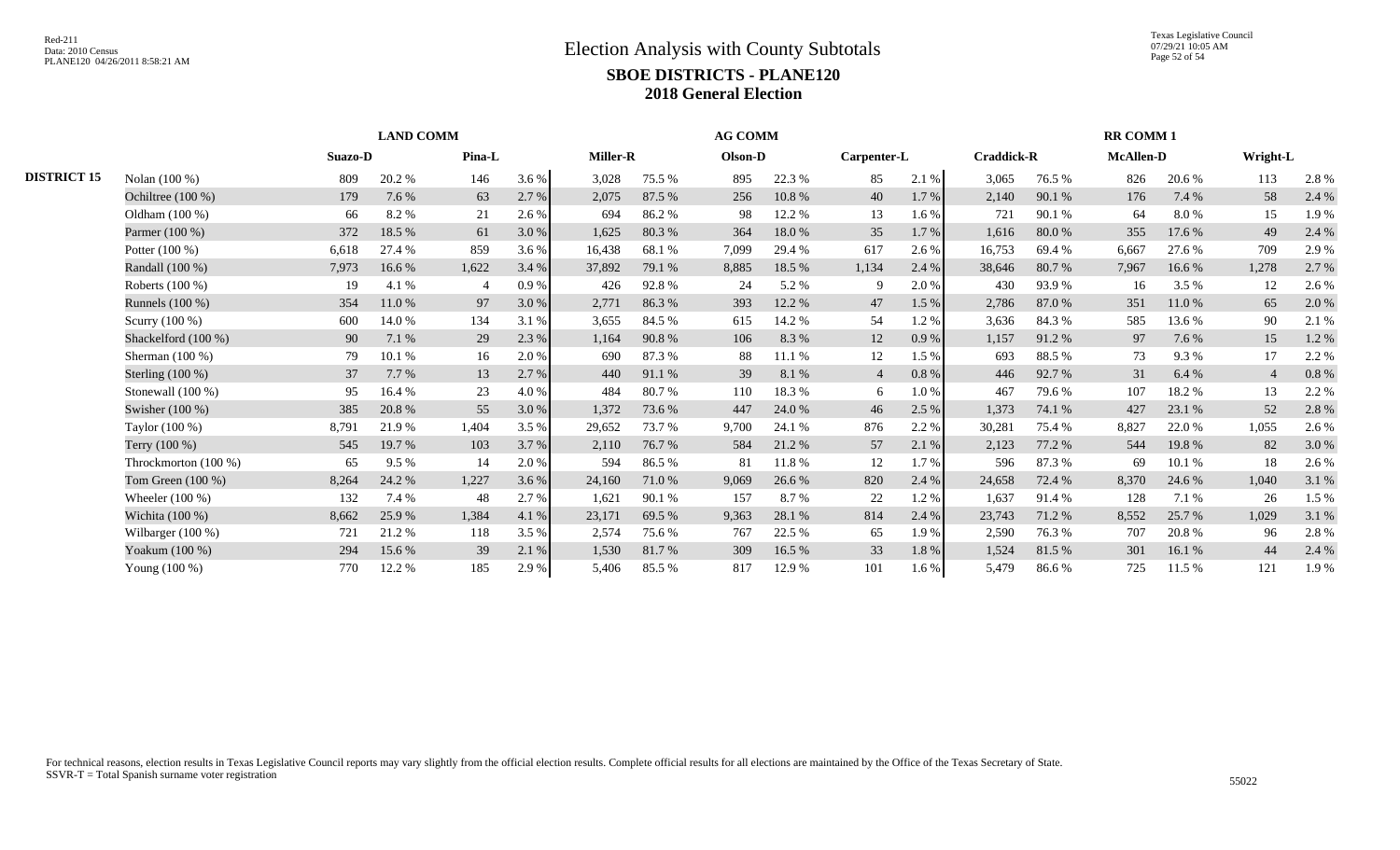Texas Legislative Council 07/29/21 10:05 AM Page 53 of 54

|                    |                      |                    | <b>SUP CT 2</b> |                   | <b>SUP CT 4</b> |        |                 |       | SUP CT 6         |        | <b>CCA PRES JUDGE</b> |       |                |        |                 |       |                  |
|--------------------|----------------------|--------------------|-----------------|-------------------|-----------------|--------|-----------------|-------|------------------|--------|-----------------------|-------|----------------|--------|-----------------|-------|------------------|
|                    |                      | <b>Blacklock-R</b> |                 | <b>Kirkland-D</b> |                 |        | <b>Devine-R</b> |       | <b>Sandill-D</b> |        | <b>Brown-R</b>        |       | <b>Cheng-D</b> |        | <b>Keller-R</b> |       | <b>Strange-L</b> |
| <b>DISTRICT 15</b> | Nolan (100 %)        | 3,064              | 77.0 %          | 914               | 23.0 %          | 3,096  | 78.0 %          | 875   | 22.0%            | 3,072  | 77.5 %                | 891   | 22.5 %         | 3,024  | 76.1 %          | 95    | 2.4 %            |
|                    | Ochiltree (100 %)    | 2,118              | 89.7%           | 243               | 10.3%           | 2,123  | 90.3%           | 227   | 9.7%             | 2,146  | 91.4%                 | 203   | 8.6 %          | 2,088  | 88.3%           | 43    | 1.8 %            |
|                    | Oldham $(100\%)$     | 720                | 90.1 %          | 79                | 9.9%            | 720    | 90.7 %          | 74    | 9.3 %            | 721    | 90.8%                 | 73    | 9.2%           | 717    | 90.1 %          | 11    | 1.4 %            |
|                    | Parmer (100 %)       | 1,645              | 81.8%           | 365               | 18.2%           | 1,647  | 82.2 %          | 357   | 17.8%            | 1,646  | 82.2 %                | 356   | 17.8 %         | 1,632  | 81.1%           | 27    | 1.3 %            |
|                    | Potter $(100\%)$     | 16,844             | 69.9%           | 7,259             | 30.1 %          | 16,933 | 70.3%           | 7,144 | 29.7 %           | 16,896 | 70.1 %                | 7,192 | 29.9%          | 16,573 | 68.7%           | 641   | 2.7 %            |
|                    | Randall (100 %)      | 38,943             | 81.3%           | 8,935             | 18.7%           | 39,049 | 81.7%           | 8,771 | 18.3%            | 38,967 | 81.4%                 | 8,891 | 18.6%          | 38,374 | 80.2%           | 1,137 | 2.4 %            |
|                    | Roberts $(100\%)$    | 436                | 95.8%           | 19                | 4.2 %           | 439    | 96.3%           | 17    | 3.7 %            | 438    | 95.6%                 | 20    | 4.4 %          | 436    | 95.2%           |       | 1.1 %            |
|                    | Runnels (100 %)      | 2,805              | 87.8%           | 388               | 12.2 %          | 2,827  | 88.6%           | 362   | 11.4 %           | 2,824  | 88.5%                 | 367   | 11.5 %         | 2,796  | 87.4 %          | 45    | 1.4 %            |
|                    | Scurry (100 %)       | 3,651              | 85.0%           | 645               | 15.0%           | 3,673  | 85.6%           | 616   | 14.4 %           | 3,682  | 85.8%                 | 610   | 14.2 %         | 3.628  | 84.3 %          | 63    | 1.5 %            |
|                    | Shackelford (100 %)  | 1,163              | 92.1 %          | 100               | 7.9 %           | 1,167  | 92.4 %          | 96    | 7.6 %            | 1,164  | 92.2 %                | 98    | 7.8%           | 1,149  | 90.8%           | 19    | 1.5 %            |
|                    | Sherman $(100\%)$    | 699                | 89.4%           | 83                | 10.6%           | 698    | 89.9%           | 78    | 10.1 %           | 703    | 90.8%                 | 71    | 9.2%           | 689    | 89.0%           | 8     | 1.0%             |
|                    | Sterling $(100\%)$   | 444                | 92.7 %          | 35                | 7.3 %           | 444    | 93.1 %          | 33    | 6.9%             | 442    | 92.7%                 | 35    | 7.3%           | 438    | 91.6%           | 3     | 0.6%             |
|                    | Stonewall $(100\%)$  | 463                | 79.4 %          | 120               | 20.6 %          | 465    | 80.7%           | 111   | 19.3 %           | 468    | 81.7%                 | 105   | 18.3%          | 463    | 79.7 %          | 10    | 1.7 %            |
|                    | Swisher (100 %)      | 1,386              | 75.2 %          | 458               | 24.8%           | 1,406  | 76.4 %          | 435   | 23.6 %           | 1,425  | 77.2 %                | 422   | 22.8%          | 1,372  | 74.6 %          | 46    | 2.5 %            |
|                    | Taylor (100 %)       | 30,349             | 75.6 %          | 9,794             | 24.4 %          | 30.499 | 76.1 %          | 9,598 | 23.9%            | 30,387 | 75.7 %                | 9,779 | 24.3 %         | 29,948 | 74.7 %          | 906   | 2.3 %            |
|                    | Terry (100 %)        | 2,160              | 78.6%           | 589               | 21.4 %          | 2,155  | 78.9%           | 577   | 21.1 %           | 2,141  | 78.2 %                | 596   | 21.8 %         | 2,094  | 76.3%           | 53    | 1.9%             |
|                    | Throckmorton (100 %) | 598                | 88.7%           | 76                | 11.3 %          | 604    | 89.6%           | 70    | 10.4 %           | 602    | 89.5 %                | 71    | 10.5 %         | 601    | 89.2%           | 8     | 1.2%             |
|                    | Tom Green $(100\%)$  | 24,777             | 73.0 %          | 9,186             | 27.0 %          | 24,901 | 73.5 %          | 8,995 | 26.5 %           | 24,828 | 73.2 %                | 9,094 | 26.8%          | 24,357 | 71.7%           | 803   | 2.4 %            |
|                    | Wheeler $(100\%)$    | 1,653              | 92.6 %          | 133               | 7.4 %           | 1,652  | 92.8%           | 129   | 7.2 %            | 1,657  | 93.0%                 | 125   | 7.0%           | 1,641  | 91.8%           | 23    | 1.3%             |
|                    | Wichita (100 %)      | 23,939             | 71.8%           | 9,411             | 28.2 %          | 24,033 | 72.4 %          | 9,182 | 27.6 %           | 23,930 | 72.0%                 | 9,310 | 28.0 %         | 23,438 | 70.5 %          | 826   | 2.5 %            |
|                    | Wilbarger $(100\%)$  | 2,607              | 77.4 %          | 762               | 22.6 %          | 2,605  | 77.6 %          | 751   | 22.4 %           | 2,611  | 77.7 %                | 750   | 22.3 %         | 2,561  | 76.2 %          | 58    | 1.7%             |
|                    | Yoakum (100 %)       | 1,548              | 83.0%           | 318               | 17.0 %          | 1,555  | 83.3 %          | 311   | 16.7%            | 1,557  | 83.5 %                | 308   | 16.5 %         | 1,512  | 80.9%           | 36    | 1.9%             |
|                    | Young (100 %)        | 5,525              | 87.4 %          | 794               | 12.6%           | 5,521  | 87.6 %          | 785   | 12.4 %           | 5,521  | 87.6 %                | 782   | 12.4 %         | 5,469  | 86.7%           | 99    | 1.6%             |